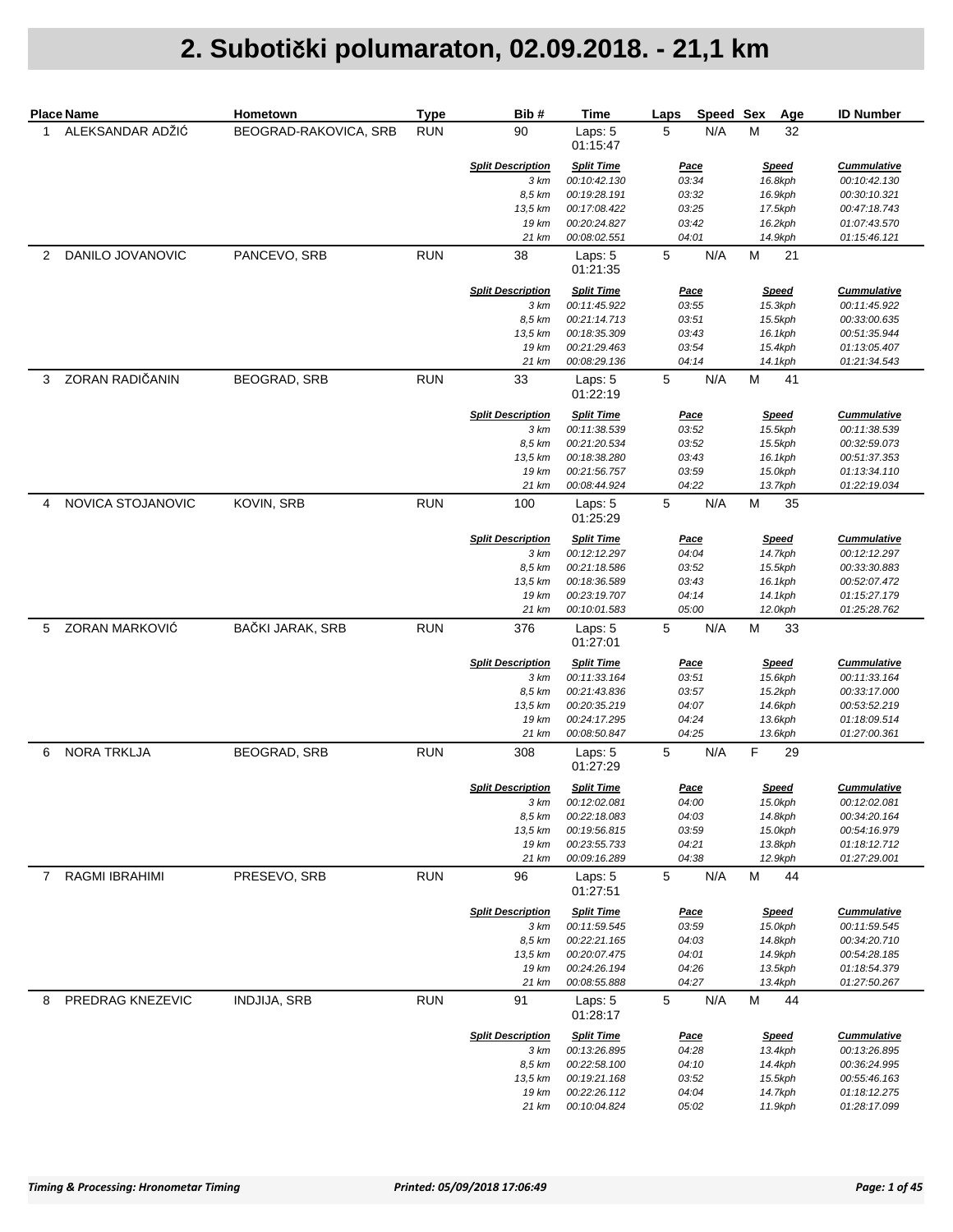|    | <b>Place Name</b>                     | Hometown                    | <b>Type</b> | Bib#                             | Time                              | Laps | Speed Sex            | Age                     | <b>ID Number</b>                   |
|----|---------------------------------------|-----------------------------|-------------|----------------------------------|-----------------------------------|------|----------------------|-------------------------|------------------------------------|
| 9  | ZOLTÁN LIPTÁK                         | MAGYARKANIZSA, SRB          | <b>RUN</b>  | 294                              | Laps: 5<br>01:30:06               | 5    | N/A                  | М<br>41                 |                                    |
|    |                                       |                             |             | <b>Split Description</b>         | <b>Split Time</b>                 |      | <u>Pace</u>          | <b>Speed</b>            | <b>Cummulative</b>                 |
|    |                                       |                             |             | 3 km<br>8,5 km                   | 00:12:28.532<br>00:22:56.602      |      | 04:09<br>04:10       | 14.4kph<br>14.4kph      | 00:12:28.532<br>00:35:25.134       |
|    |                                       |                             |             | 13,5 km                          | 00:20:18.554                      |      | 04:03                | 14.8kph                 | 00:55:43.688                       |
|    |                                       |                             |             | 19 km                            | 00:24:16.707                      |      | 04:24                | 13.6kph                 | 01:20:00.395                       |
|    |                                       |                             |             | 21 km                            | 00:10:05.361                      |      | 05:02                | 11.9kph                 | 01:30:05.756                       |
| 10 | NEBOJŠA VUJKOVIĆ CVIJIN NOVI SAD, SRB |                             | <b>RUN</b>  | 94                               | Laps: 5<br>01:30:24               | 5    | N/A                  | M<br>36                 |                                    |
|    |                                       |                             |             | <b>Split Description</b>         | <b>Split Time</b>                 |      | <u>Pace</u>          | <u>Speed</u>            | <b>Cummulative</b>                 |
|    |                                       |                             |             | 3 km                             | 00:12:52.008                      |      | 04:17                | 14.0kph                 | 00:12:52.008                       |
|    |                                       |                             |             | 8,5 km<br>13,5 km                | 00:23:33.205<br>00:20:19.495      |      | 04:16<br>04:03       | 14.0kph<br>14.8kph      | 00:36:25.213<br>00:56:44.708       |
|    |                                       |                             |             | 19 km                            | 00:24:14.082                      |      | 04:24                | 13.6kph                 | 01:20:58.790                       |
|    |                                       |                             |             | 21 km                            | 00:09:24.738                      |      | 04:42                | 12.7kph                 | 01:30:23.528                       |
| 11 | <b>MARJAN LUKIĆ</b>                   | PANČEVO, SRB                | <b>RUN</b>  | 102                              | Laps: 5<br>01:30:35               | 5    | N/A                  | M<br>43                 |                                    |
|    |                                       |                             |             | <b>Split Description</b>         | <b>Split Time</b>                 |      | <u>Pace</u>          | <b>Speed</b>            | <b>Cummulative</b>                 |
|    |                                       |                             |             | 3 km                             | 00:13:51.882                      |      | 04:37                | 13.0kph                 | 00:13:51.882                       |
|    |                                       |                             |             | 8,5 km                           | 00:24:26.274                      |      | 04:26                | 13.5kph                 | 00:38:18.156                       |
|    |                                       |                             |             | 13,5 km                          | 00:19:53.768                      |      | 03:58                | 15.1kph                 | 00:58:11.924                       |
|    |                                       |                             |             | 19 km<br>21 km                   | 00:23:07.005<br>00:09:15.693      |      | 04:12<br>04:37       | 14.3kph<br>13.0kph      | 01:21:18.929<br>01:30:34.622       |
| 12 | DAMIR MARKOVIĆ                        | SOMBOR, SRB                 | <b>RUN</b>  | 200                              | Laps: 5<br>01:31:34               | 5    | N/A                  | M<br>40                 |                                    |
|    |                                       |                             |             | <b>Split Description</b>         | <b>Split Time</b>                 |      | <u>Pace</u>          | <u>Speed</u>            | <b>Cummulative</b>                 |
|    |                                       |                             |             | 3 km                             | 00:12:46.571                      |      | 04:15                | 14.1kph                 | 00:12:46.571                       |
|    |                                       |                             |             | 8,5 km                           | 00:22:25.598                      |      | 04:04                | 14.7kph                 | 00:35:12.169                       |
|    |                                       |                             |             | 13,5 km                          | 00:20:20.174                      |      | 04:04                | 14.8kph                 | 00:55:32.343                       |
|    |                                       |                             |             | 19 km                            | 00:25:29.468                      |      | 04:38                | 12.9kph                 | 01:21:01.811                       |
| 13 | PETAR BLAŽIĆ                          | NOVI SAD, SRB               | <b>RUN</b>  | 21 km<br>299                     | 00:10:31.950                      | 5    | 05:15<br>N/A         | 11.4kph<br>M<br>36      | 01:31:33.761                       |
|    |                                       |                             |             |                                  | Laps: 5<br>01:31:55               |      |                      |                         |                                    |
|    |                                       |                             |             | <b>Split Description</b>         | <b>Split Time</b>                 |      | <u>Pace</u>          | <b>Speed</b>            | <b>Cummulative</b>                 |
|    |                                       |                             |             | 3 km                             | 00:12:51.250                      |      | 04:17                | 14.0kph                 | 00:12:51.250                       |
|    |                                       |                             |             | 8,5 km<br>13,5 km                | 00:23:46.412<br>00:20:47.797      |      | 04:19<br>04:09       | 13.9kph<br>14.4kph      | 00:36:37.662<br>00:57:25.459       |
|    |                                       |                             |             | 19 km                            | 00:24:46.760                      |      | 04:30                | 13.3kph                 | 01:22:12.219                       |
|    |                                       |                             |             | 21 km                            | 00:09:42.874                      |      | 04:51                | 12.4kph                 | 01:31:55.093                       |
| 14 | <b>BRANISLAV ŽIVIĆ</b>                | BEOGRAD-VOŽDOVAC, SRB       | <b>RUN</b>  | 298                              | Laps: 5<br>01:32:02               | 5    | N/A                  | M<br>34                 |                                    |
|    |                                       |                             |             | <b>Split Description</b>         | <b>Split Time</b>                 |      | <u>Pace</u>          | <b>Speed</b>            | <b>Cummulative</b>                 |
|    |                                       |                             |             | 3 km                             | 00:12:05.368                      |      | 04:01                | 14.9kph                 | 00:12:05.368                       |
|    |                                       |                             |             | 8,5 km                           | 00:22:36.399                      |      | 04:06                | 14.6kph                 | 00:34:41.767                       |
|    |                                       |                             |             | 13,5 km                          | 00:20:40.249                      |      | 04:08                | 14.5kph                 | 00:55:22.016                       |
|    |                                       |                             |             | 19 km                            | 00:26:17.518                      |      | 04:46                | 12.6kph                 | 01:21:39.534                       |
|    | 15 IVAN DULIC                         | SUBOTICA, SRB               | SU          | 21 km<br>80                      | 00:10:22.394<br>Laps: 5           | 5    | 05:11<br>N/A         | 11.6kph<br>м<br>49      | 01:32:01.928                       |
|    |                                       |                             |             |                                  | 01:32:19                          |      |                      |                         |                                    |
|    |                                       |                             |             | <b>Split Description</b><br>3 km | <b>Split Time</b><br>00:13:20.460 |      | <u>Pace</u><br>04:26 | <u>Speed</u><br>13.5kph | <b>Cummulative</b><br>00:13:20.460 |
|    |                                       |                             |             | 8,5 km                           | 00:23:23.842                      |      | 04:15                | 14.1kph                 | 00:36:44.302                       |
|    |                                       |                             |             | 13,5 km                          | 00:20:45.839                      |      | 04:09                | 14.4kph                 | 00:57:30.141                       |
|    |                                       |                             |             | 19 km                            | 00:24:52.400                      |      | 04:31                | 13.3kph                 | 01:22:22.541                       |
|    |                                       |                             |             | 21 km                            | 00:09:56.339                      |      | 04:58                | 12.1kph                 | 01:32:18.880                       |
|    | 16 GORZA ISTVÁN GORZA                 | TÁPLÁNSZENTKERESZT, HUN RUN |             | 128                              | Laps: 5<br>01:32:32               | 5    | N/A                  | M<br>29                 |                                    |
|    |                                       |                             |             | <b>Split Description</b>         | <b>Split Time</b>                 |      | <u>Pace</u>          | <b>Speed</b>            | <b>Cummulative</b>                 |
|    |                                       |                             |             | 3 km                             | 00:12:50.219                      |      | 04:16                | 14.0kph                 | 00:12:50.219                       |
|    |                                       |                             |             | 8,5 km                           | 00:23:31.760                      |      | 04:16                | 14.0kph                 | 00:36:21.979                       |
|    |                                       |                             |             | 13,5 km                          | 00:20:33.343                      |      | 04:06                | 14.6kph                 | 00:56:55.322                       |
|    |                                       |                             |             | 19 km<br>21 km                   | 00:26:20.696<br>00:09:15.487      |      | 04:47<br>04:37       | 12.5kph<br>13.0kph      | 01:23:16.018<br>01:32:31.505       |
|    |                                       |                             |             |                                  |                                   |      |                      |                         |                                    |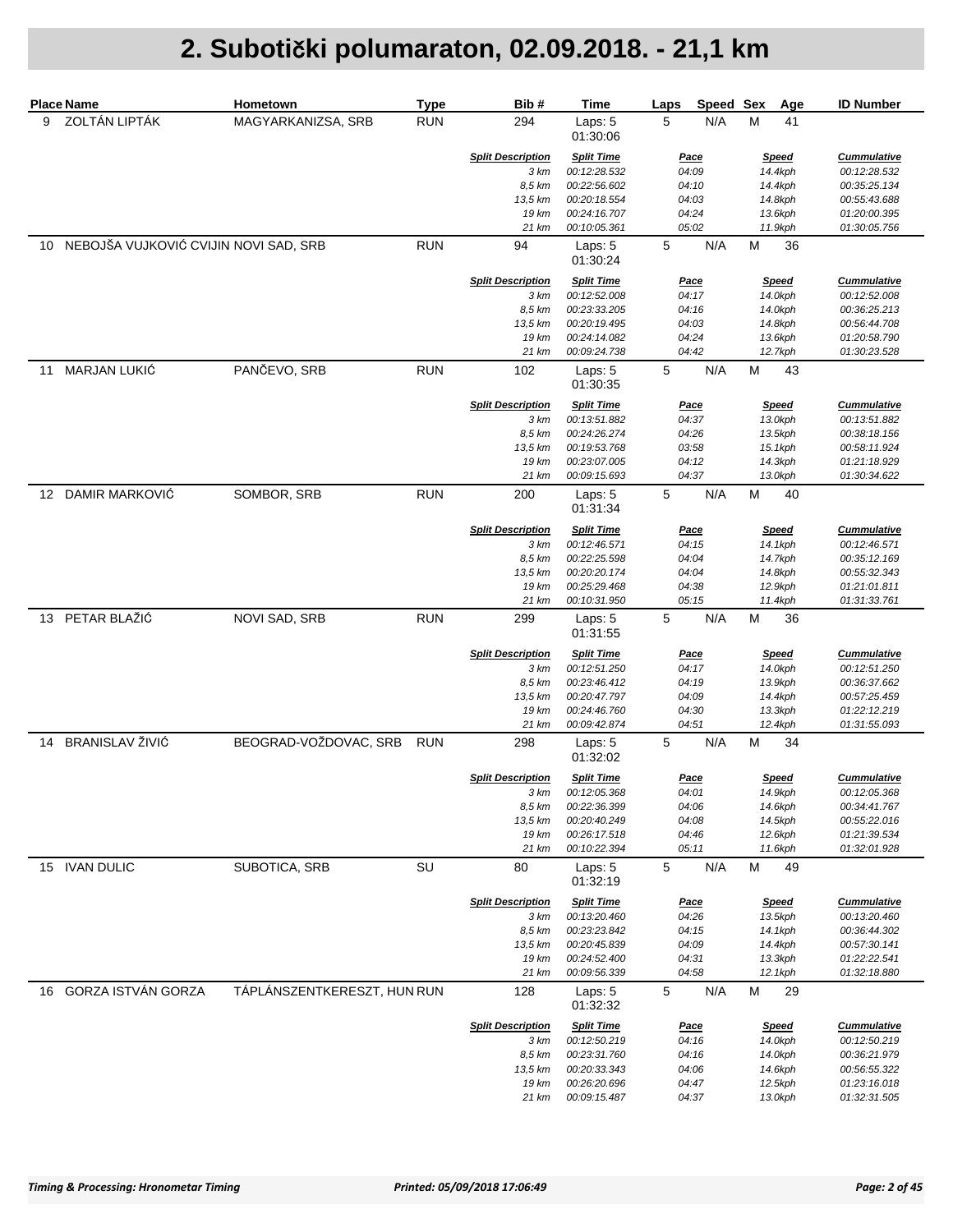|    | <b>Place Name</b>      | Hometown                           | <b>Type</b> | Bib#                             | Time                                | Speed Sex<br>Laps    | Age                     | <b>ID Number</b>                   |
|----|------------------------|------------------------------------|-------------|----------------------------------|-------------------------------------|----------------------|-------------------------|------------------------------------|
|    | 17 CSABA LEVENTE NAGY  | KECSKEMÉT, HUN                     | <b>RUN</b>  | 27                               | Laps: 5<br>01:32:45                 | 5<br>N/A             | M<br>37                 |                                    |
|    |                        |                                    |             | <b>Split Description</b>         | <b>Split Time</b>                   | Pace                 | <b>Speed</b>            | <b>Cummulative</b>                 |
|    |                        |                                    |             | 3 km                             | 00:12:56.646                        | 04:18                | 13.9kph                 | 00:12:56.646                       |
|    |                        |                                    |             | 8,5 km<br>13,5 km                | 00:23:38.202<br>00:20:47.956        | 04:17<br>04:09       | 14.0kph<br>14.4kph      | 00:36:34.848<br>00:57:22.804       |
|    |                        |                                    |             | 19 km                            | 00:25:09.892                        | 04:34                | 13.1kph                 | 01:22:32.696                       |
|    |                        |                                    |             | 21 km                            | 00:10:11.627                        | 05:05                | 11.8kph                 | 01:32:44.323                       |
| 18 | LAZAR RIŠAR            | SOMBOR, SRB                        | <b>RUN</b>  | 205                              | Laps: 5<br>01:32:57                 | 5<br>N/A             | M<br>24                 |                                    |
|    |                        |                                    |             | <b>Split Description</b><br>3 km | <b>Split Time</b><br>00:12:15.401   | Pace<br>04:05        | <b>Speed</b><br>14.7kph | <b>Cummulative</b><br>00:12:15.401 |
|    |                        |                                    |             | 8,5 km                           | 00:22:52.402                        | 04:09                | 14.4kph                 | 00:35:07.803                       |
|    |                        |                                    |             | 13,5 km                          | 00:20:55.173                        | 04:11                | 14.3kph                 | 00:56:02.976                       |
|    |                        |                                    |             | 19 km                            | 00:26:11.096                        | 04:45                | 12.6kph                 | 01:22:14.072                       |
|    |                        |                                    |             | 21 km                            | 00:10:42.935                        | 05:21                | 11.2kph                 | 01:32:57.007                       |
| 19 | MILAN CVIJANOVIC       | NOVI BEOGRAD, SRB                  | <b>RUN</b>  | 163                              | Laps: 5<br>01:33:12                 | 5<br>N/A             | M<br>29                 |                                    |
|    |                        |                                    |             | <b>Split Description</b>         | <b>Split Time</b>                   | <u>Pace</u>          | <b>Speed</b>            | <b>Cummulative</b>                 |
|    |                        |                                    |             | 3 km                             | 00:12:49.420                        | 04:16                | 14.0kph                 | 00:12:49.420                       |
|    |                        |                                    |             | 8,5 km<br>13,5 km                | 00:23:51.247<br>00:21:29.237        | 04:20<br>04:17       | 13.8kph<br>14.0kph      | 00:36:40.667                       |
|    |                        |                                    |             | 19 km                            | 00:25:04.897                        | 04:33                | 13.2kph                 | 00:58:09.904<br>01:23:14.801       |
|    |                        |                                    |             | 21 km                            | 00:09:57.156                        | 04:58                | 12.1kph                 | 01:33:11.957                       |
| 20 | DEJAN DESPOTOVIC       | SIVAC, SRB                         | <b>RUN</b>  | 232                              | Laps: 5<br>01:34:02                 | 5<br>N/A             | M<br>42                 |                                    |
|    |                        |                                    |             | <b>Split Description</b>         | <b>Split Time</b>                   | <u>Pace</u>          | <b>Speed</b>            | <b>Cummulative</b>                 |
|    |                        |                                    |             | 3 km                             | 00:13:29.795                        | 04:29                | 13.3kph                 | 00:13:29.795                       |
|    |                        |                                    |             | 8,5 km                           | 00:23:33.461                        | 04:16                | 14.0kph                 | 00:37:03.256                       |
|    |                        |                                    |             | 13,5 km                          | 00:21:15.393                        | 04:15                | 14.1kph                 | 00:58:18.649                       |
|    |                        |                                    |             | 19 km                            | 00:25:45.479                        | 04:40                | 12.8kph                 | 01:24:04.128                       |
| 21 | <b>JOVAN JOVANOVIĆ</b> | <b>BANATSKI KARLOVAC, SRB</b>      | <b>RUN</b>  | 21 km<br>322                     | 00:09:57.904<br>Laps: 5<br>01:34:23 | 04:58<br>5<br>N/A    | 12.0kph<br>M<br>23      | 01:34:02.032                       |
|    |                        |                                    |             |                                  |                                     |                      |                         |                                    |
|    |                        |                                    |             | <b>Split Description</b><br>3 km | <b>Split Time</b><br>00:13:41.779   | <u>Pace</u><br>04:33 | <b>Speed</b><br>13.1kph | <b>Cummulative</b><br>00:13:41.779 |
|    |                        |                                    |             | 8,5 km                           | 00:25:04.821                        | 04:33                | 13.2kph                 | 00:38:46.600                       |
|    |                        |                                    |             | 13,5 km                          | 00:21:18.109                        | 04:15                | 14.1kph                 | 01:00:04.709                       |
|    |                        |                                    |             | 19 km                            | 00:24:47.991                        | 04:30                | 13.3kph                 | 01:24:52.700                       |
|    |                        |                                    |             | 21 km                            | 00:09:29.847                        | 04:44                | 12.6kph                 | 01:34:22.547                       |
|    | 22 GUSZTÁV SURJÁN      | <b>SENTA, SRB</b>                  | <b>RUN</b>  | 216                              | Laps: 5<br>01:34:25                 | 5<br>N/A             | M<br>56                 |                                    |
|    |                        |                                    |             | <b>Split Description</b>         | <b>Split Time</b>                   | Pace                 | <u>Speed</u>            | <b>Cummulative</b>                 |
|    |                        |                                    |             | 3 km                             | 00:13:30.498                        | 04:30                | 13.3kph                 | 00:13:30.498                       |
|    |                        |                                    |             | 8,5 km                           | 00:24:22.744                        | 04:25                | 13.5kph                 | 00:37:53.242                       |
|    |                        |                                    |             | 13,5 km<br>19 km                 | 00:21:26.577<br>00:25:27.744        | 04:17<br>04:37       | 14.0kph<br>13.0kph      | 00:59:19.819<br>01:24:47.563       |
|    |                        |                                    |             | 21 km                            | 00:09:36.988                        | 04:48                | 12.5kph                 | 01:34:24.551                       |
| 23 | DARKO KMEZIC           | BEOGRAD - OBRENOVAC,<br><b>SRB</b> | <b>RUN</b>  | 196                              | Laps: 5<br>01:34:27                 | 5<br>N/A             | М<br>39                 |                                    |
|    |                        |                                    |             | <b>Split Description</b>         | <b>Split Time</b>                   | <u>Pace</u>          | <u>Speed</u>            | <b>Cummulative</b>                 |
|    |                        |                                    |             | 3 km                             | 00:13:26.358                        | 04:28                | 13.4kph                 | 00:13:26.358                       |
|    |                        |                                    |             | 8,5 km                           | 00:24:06.754                        | 04:23                | 13.7kph                 | 00:37:33.112                       |
|    |                        |                                    |             | 13,5 km                          | 00:21:09.452                        | 04:13                | 14.2kph                 | 00:58:42.564                       |
|    |                        |                                    |             | 19 km                            | 00:25:40.406                        | 04:40                | 12.9kph                 | 01:24:22.970                       |
|    |                        |                                    |             | 21 km                            | 00:10:03.716                        | 05:01                | 11.9kph                 | 01:34:26.686                       |
|    | 24 ĐURO KRAGULJAC      | <b>VUKOVAR, CRO</b>                | <b>RUN</b>  | 199                              | Laps: 5<br>01:34:27                 | 5<br>N/A             | M<br>45                 |                                    |
|    |                        |                                    |             | <b>Split Description</b>         | <b>Split Time</b>                   | <u>Pace</u>          | <b>Speed</b>            | <b>Cummulative</b>                 |
|    |                        |                                    |             | 3 km                             | 00:13:38.928                        | 04:32                | 13.2kph                 | 00:13:38.928                       |
|    |                        |                                    |             | 8,5 km                           | 00:25:04.158                        | 04:33                | 13.2kph                 | 00:38:43.086                       |
|    |                        |                                    |             | 13,5 km                          | 00:21:15.534                        | 04:15                | 14.1kph                 | 00:59:58.620                       |
|    |                        |                                    |             | 19 km<br>21 km                   | 00:24:50.394<br>00:09:37.799        | 04:30<br>04:48       | 13.3kph<br>12.5kph      | 01:24:49.014<br>01:34:26.813       |
|    |                        |                                    |             |                                  |                                     |                      |                         |                                    |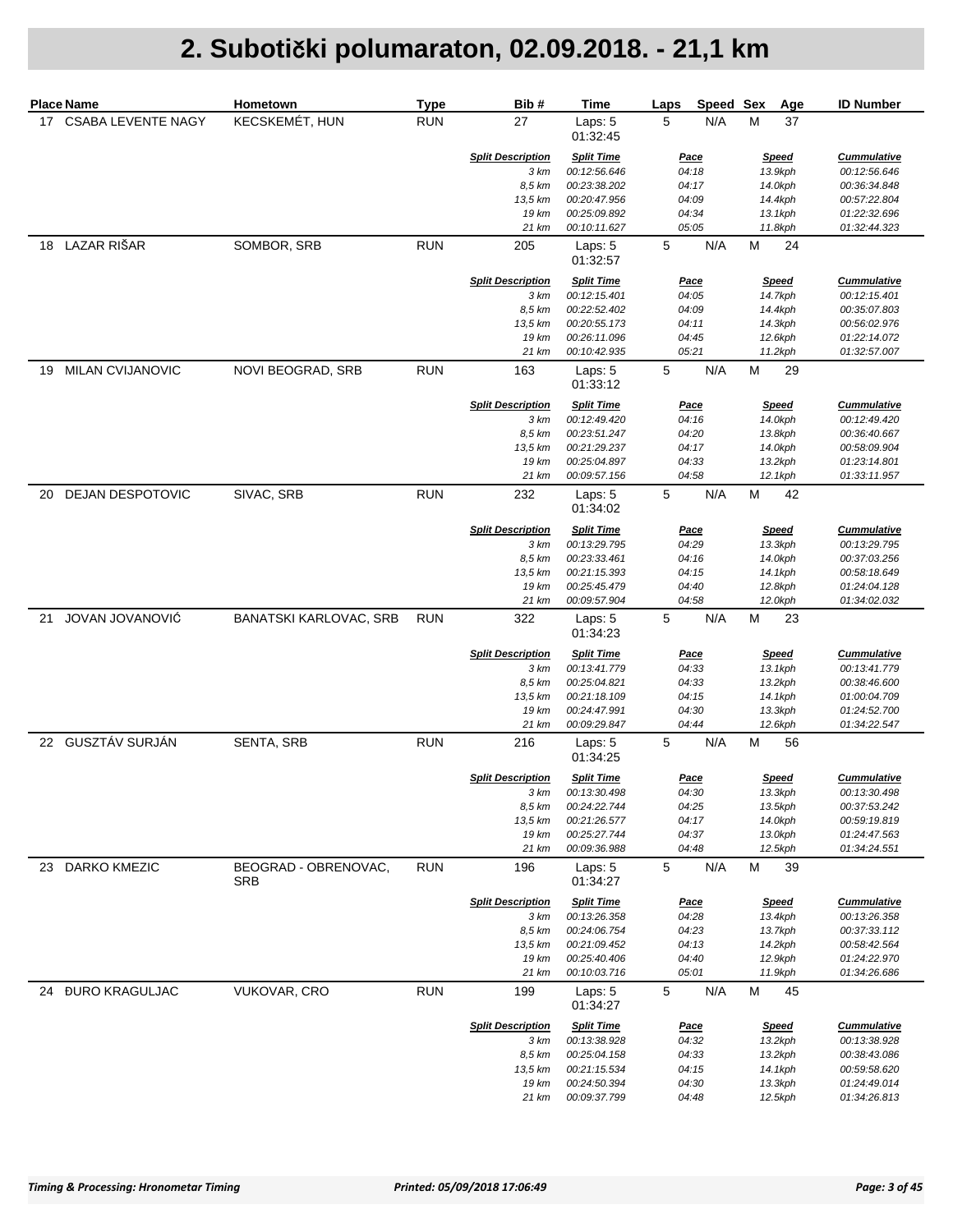|    | <b>Place Name</b>      | Hometown               | <b>Type</b> | Bib#                             | Time                              | Speed Sex<br>Laps    | Age                     | <b>ID Number</b>                   |
|----|------------------------|------------------------|-------------|----------------------------------|-----------------------------------|----------------------|-------------------------|------------------------------------|
|    | 25 NIKOLA RADOVIĆ      | BEOGRAD-ŽELEZNIK, SRB  | <b>RUN</b>  | 141                              | Laps: 5<br>01:34:39               | N/A<br>5             | м<br>35                 |                                    |
|    |                        |                        |             | <b>Split Description</b>         | <b>Split Time</b>                 | <b>Pace</b>          | <b>Speed</b>            | <b>Cummulative</b>                 |
|    |                        |                        |             | 3 km                             | 00:13:27.326                      | 04:29                | 13.4kph                 | 00:13:27.326                       |
|    |                        |                        |             | 8,5 km<br>13,5 km                | 00:23:18.182<br>00:21:07.006      | 04:14<br>04:13       | 14.2kph<br>14.2kph      | 00:36:45.508<br>00:57:52.514       |
|    |                        |                        |             | 19 km                            | 00:26:01.011                      | 04:43                | 12.7kph                 | 01:23:53.525                       |
|    |                        |                        |             | 21 km                            | 00:10:44.675                      | 05:22                | 11.2kph                 | 01:34:38.200                       |
| 26 | ZELJKO PEKOVIC         | TITEL, SRB             | <b>RUN</b>  | 212                              | Laps: 5<br>01:34:39               | 5<br>N/A             | M<br>45                 |                                    |
|    |                        |                        |             | <b>Split Description</b><br>3 km | <b>Split Time</b><br>00:13:25.275 | <b>Pace</b><br>04:28 | <b>Speed</b><br>13.4kph | <b>Cummulative</b><br>00:13:25.275 |
|    |                        |                        |             | 8,5 km                           | 00:24:07.171                      | 04:23                | 13.7kph                 | 00:37:32.446                       |
|    |                        |                        |             | 13,5 km                          | 00:21:32.657                      | 04:18                | 13.9kph                 | 00:59:05.103                       |
|    |                        |                        |             | 19 km                            | 00:25:36.935                      | 04:39                | 12.9kph                 | 01:24:42.038                       |
|    |                        |                        |             | 21 km                            | 00:09:56.520                      | 04:58                | 12.1kph                 | 01:34:38.558                       |
| 27 | <b>SLAVKO ADAMOV</b>   | SUBOTICA, SRB          | SU          | 332                              | Laps: 5<br>01:35:22               | 5<br>N/A             | M<br>34                 |                                    |
|    |                        |                        |             | <b>Split Description</b>         | <b>Split Time</b>                 | <u>Pace</u>          | <b>Speed</b>            | <b>Cummulative</b>                 |
|    |                        |                        |             | 3 km<br>8,5 km                   | 00:12:25.110<br>00:42:50.948      | 04:08<br>07:47       | 14.5kph<br>7.7kph       | 00:12:25.110<br>00:55:16.058       |
|    |                        |                        |             | 13,5 km                          | 00:15:24.273                      | 03:04                | 19.5kph                 | 01:10:40.331                       |
|    |                        |                        |             | 19 km                            | 00:18:06.056                      | 03:17                | 18.2kph                 | 01:28:46.387                       |
|    |                        |                        |             | 21 km                            | 00:06:35.531                      | 03:17                | 18.2kph                 | 01:35:21.918                       |
| 28 | <b>TEODOR KENYERES</b> | ČANTAVIR, SRB          | <b>RUN</b>  | 121                              | Laps: 5<br>01:36:15               | 5<br>N/A             | M<br>19                 |                                    |
|    |                        |                        |             | <b>Split Description</b>         | <b>Split Time</b>                 | <u>Pace</u>          | <b>Speed</b>            | <b>Cummulative</b>                 |
|    |                        |                        |             | 3 km                             | 00:14:01.577                      | 04:40                | 12.8kph                 | 00:14:01.577                       |
|    |                        |                        |             | 8,5 km                           | 00:25:02.751                      | 04:33                | 13.2kph                 | 00:39:04.328                       |
|    |                        |                        |             | 13,5 km                          | 00:21:22.299                      | 04:16                | 14.0kph                 | 01:00:26.627                       |
|    |                        |                        |             | 19 km<br>21 km                   | 00:26:00.429<br>00:09:47.395      | 04:43<br>04:53       | 12.7kph<br>12.3kph      | 01:26:27.056<br>01:36:14.451       |
| 29 | MIROSLAV MOLNAR        | ZRENJANIN, SRB         | <b>RUN</b>  | 40                               | Laps: 5<br>01:36:30               | 5<br>N/A             | M<br>41                 |                                    |
|    |                        |                        |             | <b>Split Description</b>         | <b>Split Time</b>                 | <b>Pace</b>          | <b>Speed</b>            | <b>Cummulative</b>                 |
|    |                        |                        |             | 3 km                             | 00:13:28.164                      | 04:29                | 13.4kph                 | 00:13:28.164                       |
|    |                        |                        |             | 8,5 km                           | 00:23:52.734                      | 04:20                | 13.8kph                 | 00:37:20.898                       |
|    |                        |                        |             | 13,5 km                          | 00:21:39.411                      | 04:19                | 13.9kph                 | 00:59:00.309                       |
|    |                        |                        |             | 19 km                            | 00:26:59.055                      | 04:54                | 12.2kph                 | 01:25:59.364                       |
| 30 | <b>NOVAK MATARUGA</b>  | SREMSKA MITROVICA, SRB | <b>RUN</b>  | 21 km<br>181                     | 00:10:30.554<br>Laps: 5           | 05:15<br>5<br>N/A    | 11.4kph<br>M<br>56      | 01:36:29.918                       |
|    |                        |                        |             |                                  | 01:37:01                          |                      |                         |                                    |
|    |                        |                        |             | <b>Split Description</b>         | <b>Split Time</b>                 | <b>Pace</b>          | <b>Speed</b>            | <b>Cummulative</b>                 |
|    |                        |                        |             | 3 km<br>8,5 km                   | 00:14:14.400<br>00:24:47.697      | 04:44<br>04:30       | 12.6kph<br>13.3kph      | 00:14:14.400<br>00:39:02.097       |
|    |                        |                        |             | 13,5 km                          | 00:21:53.098                      | 04:22                | 13.7kph                 | 01:00:55.195                       |
|    |                        |                        |             | 19 km                            | 00:26:23.855                      | 04:47                | 12.5kph                 | 01:27:19.050                       |
|    |                        |                        |             | 21 km                            | 00:09:41.516                      | 04:50                | 12.4kph                 | 01:37:00.566                       |
| 31 | PÉTER BRAUN            | BUDAKALÁSZ, HUN        | <b>RUN</b>  | 114                              | Laps: 5<br>01:37:18               | 5<br>N/A             | м<br>48                 |                                    |
|    |                        |                        |             | <b>Split Description</b>         | <b>Split Time</b>                 | <u>Pace</u>          | <b>Speed</b>            | <b>Cummulative</b>                 |
|    |                        |                        |             | 3 km                             | 00:13:35.599                      | 04:31                | 13.2kph                 | 00:13:35.599                       |
|    |                        |                        |             | 8,5 km                           | 00:25:30.523                      | 04:38                | 12.9kph                 | 00:39:06.122                       |
|    |                        |                        |             | 13,5 km<br>19 km                 | 00:22:10.206<br>00:26:03.362      | 04:26<br>04:44       | 13.5kph<br>12.7kph      | 01:01:16.328<br>01:27:19.690       |
|    |                        |                        |             | 21 km                            | 00:09:57.599                      | 04:58                | 12.0kph                 | 01:37:17.289                       |
|    | 32 ĐORĐE MUNJAS        | SOMBOR, SRB            | <b>RUN</b>  | 62                               | Laps: 5<br>01:37:32               | 5<br>N/A             | M<br>40                 |                                    |
|    |                        |                        |             | <b>Split Description</b>         | <b>Split Time</b>                 | <u>Pace</u>          | <b>Speed</b>            | <b>Cummulative</b>                 |
|    |                        |                        |             | 3 km                             | 00:13:48.481                      | 04:36                | 13.0kph                 | 00:13:48.481                       |
|    |                        |                        |             | 8,5 km                           | 00:25:07.158                      | 04:34                | 13.1kph                 | 00:38:55.639                       |
|    |                        |                        |             | 13,5 km                          | 00:22:12.862                      | 04:26                | 13.5kph                 | 01:01:08.501                       |
|    |                        |                        |             | 19 km                            | 00:26:24.137                      | 04:48                | 12.5kph                 | 01:27:32.638                       |
|    |                        |                        |             | 21 km                            | 00:09:59.407                      | 04:59                | 12.0kph                 | 01:37:32.045                       |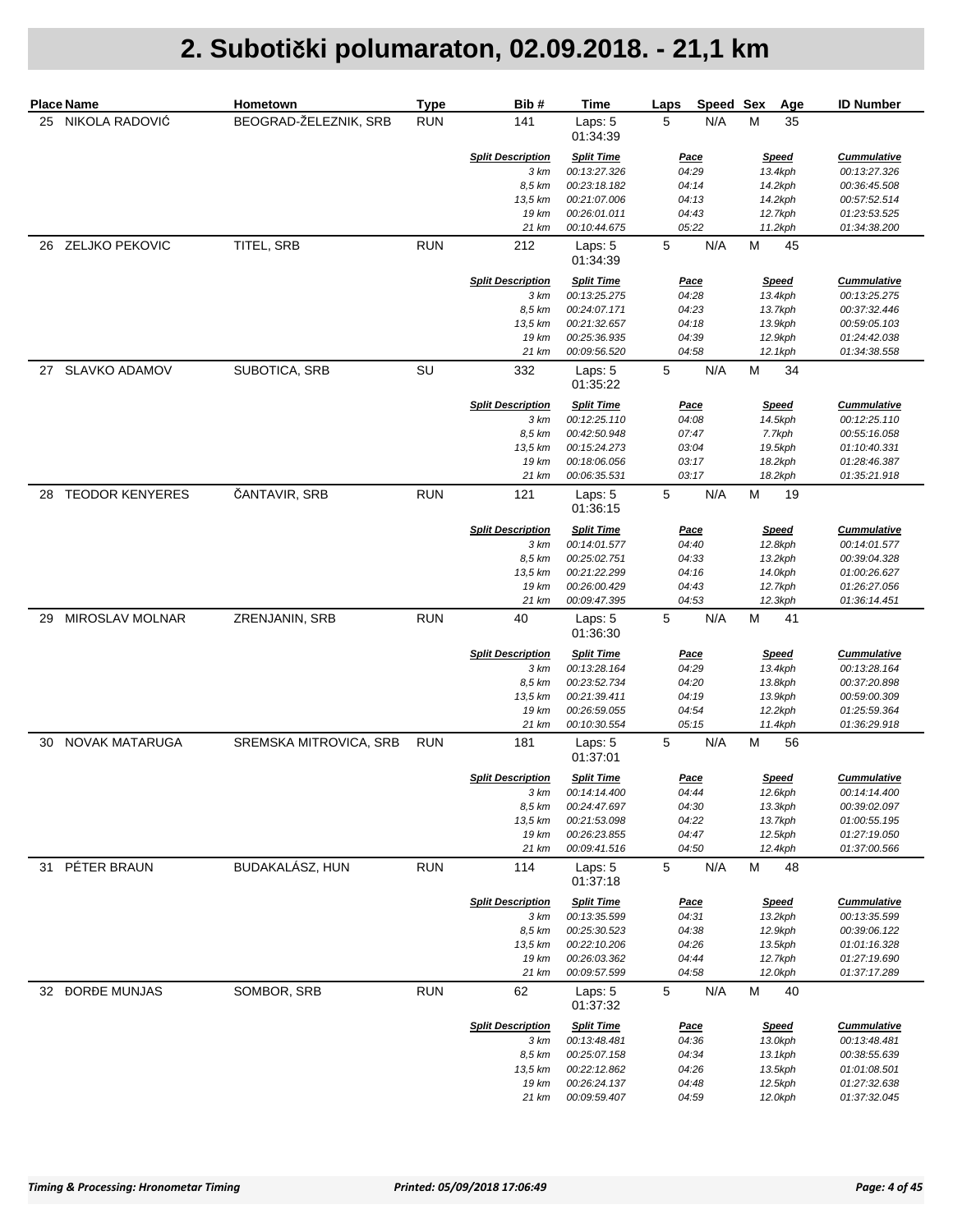|    | <b>Place Name</b>               | Hometown                     | <b>Type</b> | Bib#                             | Time                              | Speed Sex<br>Laps    | Age                     | <b>ID Number</b>                   |
|----|---------------------------------|------------------------------|-------------|----------------------------------|-----------------------------------|----------------------|-------------------------|------------------------------------|
|    | 33 RAYMOND HALLAI               | <b>BACKA TOPOLA, SRB</b>     | <b>RUN</b>  | 19                               | Laps: 5<br>01:37:45               | 5<br>N/A             | M<br>46                 |                                    |
|    |                                 |                              |             | <b>Split Description</b>         | <b>Split Time</b>                 | <b>Pace</b>          | <b>Speed</b>            | <b>Cummulative</b>                 |
|    |                                 |                              |             | 3 km                             | 00:14:14.589                      | 04:44                | 12.6kph                 | 00:14:14.589                       |
|    |                                 |                              |             | 8,5 km<br>13,5 km                | 00:25:05.933<br>00:21:58.290      | 04:33                | 13.1kph                 | 00:39:20.522                       |
|    |                                 |                              |             | 19 km                            | 00:26:03.967                      | 04:23<br>04:44       | 13.7kph<br>12.7kph      | 01:01:18.812<br>01:27:22.779       |
|    |                                 |                              |             | 21 km                            | 00:10:21.526                      | 05:10                | 11.6kph                 | 01:37:44.305                       |
| 34 | TIHAMÉR OZSVÁR                  | ČANTAVIR, SRB                | <b>RUN</b>  | 124                              | Laps: 5<br>01:38:00               | 5<br>N/A             | M<br>49                 |                                    |
|    |                                 |                              |             | <b>Split Description</b><br>3 km | <b>Split Time</b><br>00:14:04.499 | <u>Pace</u><br>04:41 | <b>Speed</b><br>12.8kph | <b>Cummulative</b><br>00:14:04.499 |
|    |                                 |                              |             | 8,5 km                           | 00:25:10.112                      | 04:34                | 13.1kph                 | 00:39:14.611                       |
|    |                                 |                              |             | 13,5 km                          | 00:22:10.952                      | 04:26                | 13.5kph                 | 01:01:25.563                       |
|    |                                 |                              |             | 19 km                            | 00:25:56.797                      | 04:43                | 12.7kph                 | 01:27:22.360                       |
|    |                                 |                              |             | 21 km                            | 00:10:36.880                      | 05:18                | 11.3kph                 | 01:37:59.240                       |
| 35 | ALEKSANDRA<br><b>BURKANOVIC</b> | NOVI SAD, SRB                | <b>RUN</b>  | 307                              | Laps: 5<br>01:38:19               | $\mathbf 5$<br>N/A   | F<br>34                 |                                    |
|    |                                 |                              |             | <b>Split Description</b>         | <b>Split Time</b>                 | <u>Pace</u>          | <b>Speed</b>            | <b>Cummulative</b>                 |
|    |                                 |                              |             | 3 km                             | 00:13:20.577                      | 04:26                | 13.5kph                 | 00:13:20.577                       |
|    |                                 |                              |             | 8,5 km                           | 00:25:27.205                      | 04:37                | 13.0kph                 | 00:38:47.782                       |
|    |                                 |                              |             | 13,5 km<br>19 km                 | 00:22:29.798<br>00:26:29.260      | 04:29<br>04:48       | 13.3kph<br>12.5kph      | 01:01:17.580<br>01:27:46.840       |
|    |                                 |                              |             | 21 km                            | 00:10:31.641                      | 05:15                | 11.4kph                 | 01:38:18.481                       |
| 36 | <b>BALINT FRIDRIH</b>           | SENTA, SRB                   | <b>RUN</b>  | 218                              | Laps: 5<br>01:38:26               | 5<br>N/A             | M<br>38                 |                                    |
|    |                                 |                              |             | <b>Split Description</b>         | <b>Split Time</b>                 | <u>Pace</u>          | <b>Speed</b>            | <b>Cummulative</b>                 |
|    |                                 |                              |             | 3 km                             | 00:14:08.274                      | 04:42                | 12.7kph                 | 00:14:08.274                       |
|    |                                 |                              |             | 8,5 km                           | 00:25:32.333                      | 04:38                | 12.9kph                 | 00:39:40.607                       |
|    |                                 |                              |             | 13,5 km                          | 00:22:04.135                      | 04:24                | 13.6kph                 | 01:01:44.742                       |
|    |                                 |                              |             | 19 km                            | 00:26:21.975                      | 04:47                | 12.5kph                 | 01:28:06.717                       |
|    |                                 |                              |             | 21 km                            | 00:10:18.834                      | 05:09                | 11.6kph                 | 01:38:25.551                       |
| 37 | <b>JANOS VERO</b>               | SUBOTICA 2400, SRB           | SU          | 32                               | Laps: 5<br>01:38:37               | 5<br>N/A             | M<br>60                 |                                    |
|    |                                 |                              |             | <b>Split Description</b>         | <b>Split Time</b>                 | <u>Pace</u>          | <b>Speed</b>            | <b>Cummulative</b>                 |
|    |                                 |                              |             | 3 km                             | 00:13:47.191                      | 04:35                | 13.1kph                 | 00:13:47.191                       |
|    |                                 |                              |             | 8,5 km                           | 00:25:37.978                      | 04:39                | 12.9kph                 | 00:39:25.169                       |
|    |                                 |                              |             | 13,5 km<br>19 km                 | 00:22:22.663<br>00:26:20.342      | 04:28<br>04:47       | 13.4kph<br>12.5kph      | 01:01:47.832<br>01:28:08.174       |
|    |                                 |                              |             | 21 km                            | 00:10:28.391                      | 05:14                | 11.5kph                 | 01:38:36.565                       |
| 38 | <b>CSABA BALOGH</b>             | ERDŐKERTES, HUN              | <b>RUN</b>  | 99                               | Laps: 5<br>01:38:39               | 5<br>N/A             | M<br>42                 |                                    |
|    |                                 |                              |             | <b>Split Description</b>         | <b>Split Time</b>                 | <u>Pace</u>          | <b>Speed</b>            | <b>Cummulative</b>                 |
|    |                                 |                              |             | 3 km                             | 00:13:54.793                      | 04:38                | 12.9kph                 | 00:13:54.793                       |
|    |                                 |                              |             | 8,5 km                           | 00:25:18.810                      | 04:36                | 13.0kph                 | 00:39:13.603                       |
|    |                                 |                              |             | 13,5 km                          | 00:22:20.805                      | 04:28                | 13.4kph                 | 01:01:34.408                       |
|    |                                 |                              |             | 19 km                            | 00:26:42.278                      | 04:51                | 12.4kph                 | 01:28:16.686                       |
|    |                                 |                              |             | 21 km                            | 00:10:21.486                      | 05:10                | 11.6kph                 | 01:38:38.172                       |
| 39 | MIROSLAV RANĐELOVIĆ             | <b>BEOGRAD PALILULA, SRB</b> | <b>RUN</b>  | 323                              | Laps: 5<br>01:38:40               | 5<br>N/A             | M<br>51                 |                                    |
|    |                                 |                              |             | <b>Split Description</b>         | <b>Split Time</b>                 | <u>Pace</u>          | <u>Speed</u>            | <b>Cummulative</b>                 |
|    |                                 |                              |             | 3 km                             | 00:13:28.839                      | 04:29                | 13.4kph                 | 00:13:28.839                       |
|    |                                 |                              |             | 8,5 km                           | 00:24:56.604                      | 04:32                | 13.2kph                 | 00:38:25.443                       |
|    |                                 |                              |             | 13,5 km<br>19 km                 | 00:22:14.757<br>00:27:12.255      | 04:26<br>04:56       | 13.5kph<br>12.1kph      | 01:00:40.200<br>01:27:52.455       |
|    |                                 |                              |             | 21 km                            | 00:10:47.176                      | 05:23                | 11.1kph                 | 01:38:39.631                       |
| 40 | <b>BALAZS REMPORT</b>           | <b>BUDAPEST, HUN</b>         | <b>RUN</b>  | 132                              | Laps: 5<br>01:38:40               | $\mathbf 5$<br>N/A   | M<br>35                 |                                    |
|    |                                 |                              |             | <b>Split Description</b>         | <b>Split Time</b>                 | <u>Pace</u>          | <u>Speed</u>            | <b>Cummulative</b>                 |
|    |                                 |                              |             | 3 km                             | 00:14:00.612                      | 04:40                | 12.8kph                 | 00:14:00.612                       |
|    |                                 |                              |             | 8,5 km                           | 00:25:15.432                      | 04:35                | 13.1kph                 | 00:39:16.044                       |
|    |                                 |                              |             | 13,5 km                          | 00:22:23.082                      | 04:28                | 13.4kph                 | 01:01:39.126                       |
|    |                                 |                              |             | 19 km                            | 00:26:40.920                      | 04:51                | 12.4kph                 | 01:28:20.046                       |
|    |                                 |                              |             | 21 km                            | 00:10:20.022                      | 05:10                | 11.6kph                 | 01:38:40.068                       |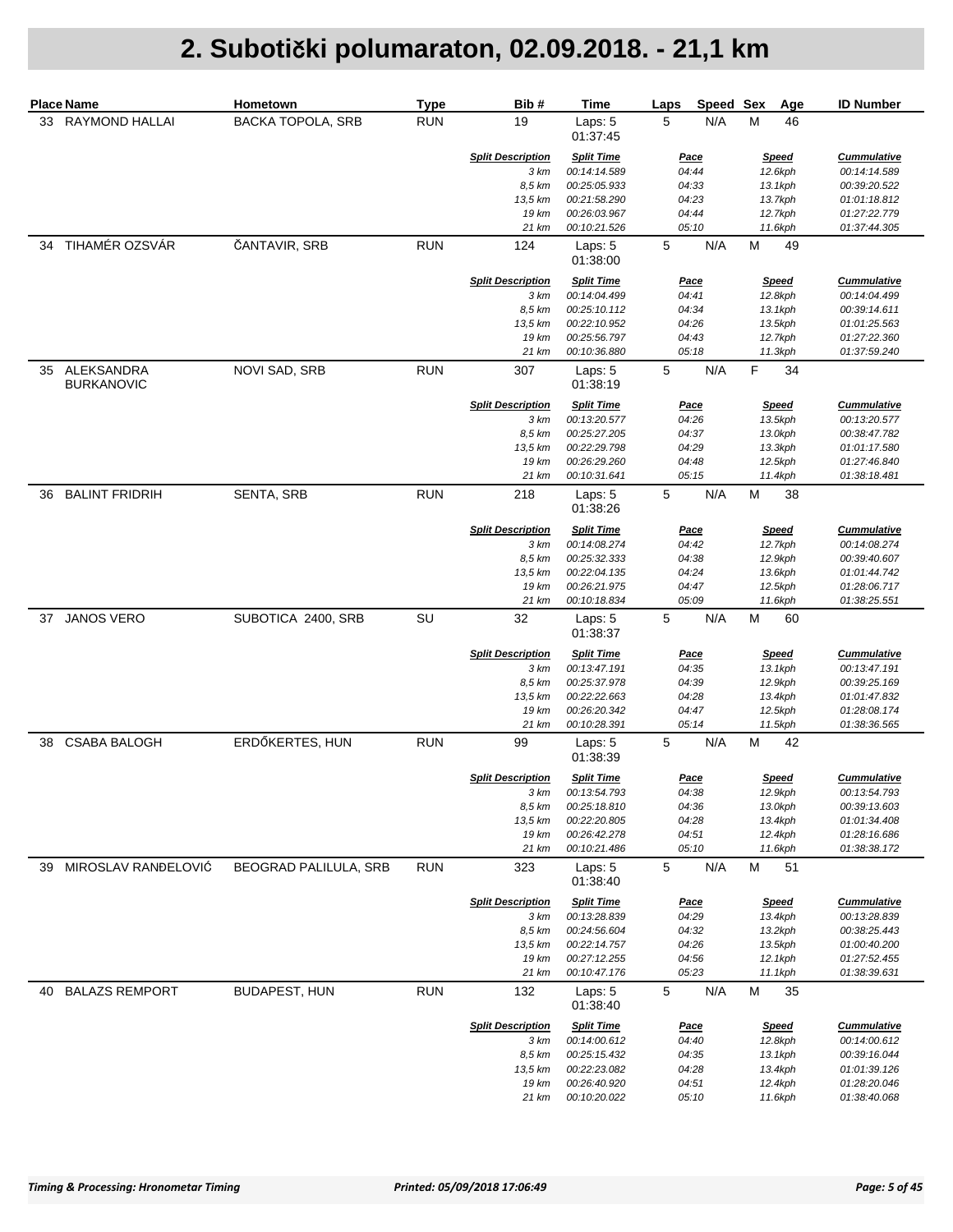|    | <b>Place Name</b>       | Hometown                      | <b>Type</b> | Bib#                     | Time                         | Laps        | Speed Sex            |   | Age                     | <b>ID Number</b>             |
|----|-------------------------|-------------------------------|-------------|--------------------------|------------------------------|-------------|----------------------|---|-------------------------|------------------------------|
| 41 | <b>LAZAR GAVRILOVIC</b> | VALJEVO, SRB                  | <b>RUN</b>  | 306                      | Laps: 5<br>01:38:48          | 5           | N/A                  | М | 24                      |                              |
|    |                         |                               |             | <b>Split Description</b> | <b>Split Time</b>            |             | <u>Pace</u>          |   | <b>Speed</b>            | <b>Cummulative</b>           |
|    |                         |                               |             | 3 km                     | 00:14:26.147                 |             | 04:48                |   | 12.5kph                 | 00:14:26.147                 |
|    |                         |                               |             | 8,5 km<br>13,5 km        | 00:25:44.924<br>00:22:06.746 |             | 04:40<br>04:25       |   | 12.8kph<br>13.6kph      | 00:40:11.071<br>01:02:17.817 |
|    |                         |                               |             | 19 km                    | 00:25:49.069                 |             | 04:41                |   | 12.8kph                 | 01:28:06.886                 |
|    |                         |                               |             | 21 km                    | 00:10:40.738                 |             | 05:20                |   | 11.2kph                 | 01:38:47.624                 |
| 42 | <b>ADAM HELFRIH</b>     | SUBOTICA 24000, SRB           | SU          | 184                      | Laps: 5<br>01:38:49          | $\mathbf 5$ | N/A                  | M | 29                      |                              |
|    |                         |                               |             | <b>Split Description</b> | <b>Split Time</b>            |             | <b>Pace</b>          |   | <b>Speed</b>            | <b>Cummulative</b>           |
|    |                         |                               |             | 3 km<br>8,5 km           | 00:14:03.574<br>00:25:08.591 |             | 04:41<br>04:34       |   | 12.8kph<br>13.1kph      | 00:14:03.574<br>00:39:12.165 |
|    |                         |                               |             | 13,5 km                  | 00:22:09.276                 |             | 04:25                |   | 13.5kph                 | 01:01:21.441                 |
|    |                         |                               |             | 19 km                    | 00:26:46.349                 |             | 04:52                |   | 12.3kph                 | 01:28:07.790                 |
|    |                         |                               |             | 21 km                    | 00:10:40.731                 |             | 05:20                |   | 11.2kph                 | 01:38:48.521                 |
| 43 | NEBOJSA OBRADOVIC       | <b>BANATSKI KARLOVAC, SRB</b> | <b>RUN</b>  | 84                       | Laps: 5<br>01:38:53          | 5           | N/A                  | M | 27                      |                              |
|    |                         |                               |             | <b>Split Description</b> | <b>Split Time</b>            |             | <u>Pace</u>          |   | <b>Speed</b>            | <b>Cummulative</b>           |
|    |                         |                               |             | 3 km                     | 00:14:27.764                 |             | 04:49                |   | 12.4kph                 | 00:14:27.764                 |
|    |                         |                               |             | 8,5 km                   | 00:25:43.306                 |             | 04:40                |   | 12.8kph                 | 00:40:11.070                 |
|    |                         |                               |             | 13,5 km                  | 00:22:08.908                 |             | 04:25                |   | 13.5kph                 | 01:02:19.978                 |
|    |                         |                               |             | 19 km<br>21 km           | 00:25:47.671<br>00:10:44.459 |             | 04:41<br>05:22       |   | 12.8kph<br>11.2kph      | 01:28:07.649<br>01:38:52.108 |
| 44 | <b>DJERDJ TELEKI</b>    | SUBOTICA, SRB                 | SU          | 153                      | Laps: 5<br>01:40:01          | 5           | N/A                  | M | 55                      |                              |
|    |                         |                               |             | <b>Split Description</b> | <b>Split Time</b>            |             |                      |   |                         | <b>Cummulative</b>           |
|    |                         |                               |             | 3 km                     | 00:13:45.421                 |             | <b>Pace</b><br>04:35 |   | <b>Speed</b><br>13.1kph | 00:13:45.421                 |
|    |                         |                               |             | 8,5 km                   | 00:24:56.230                 |             | 04:32                |   | 13.2kph                 | 00:38:41.651                 |
|    |                         |                               |             | 13,5 km                  | 00:21:56.538                 |             | 04:23                |   | 13.7kph                 | 01:00:38.189                 |
|    |                         |                               |             | 19 km                    | 00:28:25.449                 |             | 05:10                |   | 11.6kph                 | 01:29:03.638                 |
|    |                         |                               |             | 21 km                    | 00:10:56.726                 |             | 05:28                |   | 11.0kph                 | 01:40:00.364                 |
| 45 | <b>MALISA KOVACEVIC</b> | POŽAREVAC, SRB                | <b>RUN</b>  | 301                      | Laps: 5<br>01:40:23          | 5           | N/A                  | M | 26                      |                              |
|    |                         |                               |             | <b>Split Description</b> | <b>Split Time</b>            |             | <u>Pace</u>          |   | <b>Speed</b>            | <b>Cummulative</b>           |
|    |                         |                               |             | 3 km                     | 00:12:53.084                 |             | 04:17                |   | 14.0kph                 | 00:12:53.084                 |
|    |                         |                               |             | 8,5 km                   | 00:25:16.899                 |             | 04:35                |   | 13.1kph                 | 00:38:09.983                 |
|    |                         |                               |             | 13,5 km<br>19 km         | 00:22:51.579<br>00:28:05.836 |             | 04:34<br>05:06       |   | 13.1kph<br>11.7kph      | 01:01:01.562<br>01:29:07.398 |
|    |                         |                               |             | 21 km                    | 00:11:15.575                 |             | 05:37                |   | 10.7kph                 | 01:40:22.973                 |
| 46 | <b>ENIS ALIU</b>        | PRESEVO, SRB                  | <b>RUN</b>  | 233                      | Laps: 5<br>01:40:26          | 5           | N/A                  | M | 45                      |                              |
|    |                         |                               |             | <b>Split Description</b> | <b>Split Time</b>            |             | <b>Pace</b>          |   | <b>Speed</b>            | <b>Cummulative</b>           |
|    |                         |                               |             | 3 km                     | 00:13:11.276                 |             | 04:23                |   | 13.6kph                 | 00:13:11.276                 |
|    |                         |                               |             | 8,5 km                   | 00:25:11.496                 |             | 04:34                |   | 13.1kph                 | 00:38:22.772                 |
|    |                         |                               |             | 13,5 km                  | 00:22:56.077                 |             | 04:35                |   | 13.1kph                 | 01:01:18.849                 |
|    |                         |                               |             | 19 km                    | 00:27:47.298                 |             | 05:03                |   | 11.9kph                 | 01:29:06.147                 |
|    |                         |                               |             | 21 km                    | 00:11:19.583                 |             | 05:39                |   | 10.6kph                 | 01:40:25.730                 |
| 47 | DUŠAN MIRILO            | BEOGRAD - RAKOVICA, SRB RUN   |             | 320                      | Laps: 5<br>01:40:44          | 5           | N/A                  | M | 42                      |                              |
|    |                         |                               |             | <b>Split Description</b> | <b>Split Time</b>            |             | <u>Pace</u>          |   | <b>Speed</b>            | <b>Cummulative</b>           |
|    |                         |                               |             | 3 km                     | 00:13:54.282                 |             | 04:38                |   | 12.9kph                 | 00:13:54.282                 |
|    |                         |                               |             | 8,5 km                   | 00:25:41.548                 |             | 04:40                |   | 12.8kph                 | 00:39:35.830                 |
|    |                         |                               |             | 13,5 km<br>19 km         | 00:23:09.214<br>00:27:18.873 |             | 04:37<br>04:57       |   | 13.0kph<br>12.1kph      | 01:02:45.044<br>01:30:03.917 |
|    |                         |                               |             | 21 km                    | 00:10:39.645                 |             | 05:19                |   | 11.3kph                 | 01:40:43.562                 |
|    | 48 ZOLTÁN KŐSZEGI       | SUBOTICA, SRB                 | SU          | 126                      | Laps: 5<br>01:40:57          | 5           | N/A                  | M | 52                      |                              |
|    |                         |                               |             | <b>Split Description</b> | <b>Split Time</b>            |             | <u>Pace</u>          |   | <b>Speed</b>            | <b>Cummulative</b>           |
|    |                         |                               |             | 3 km                     | 00:13:50.889                 |             | 04:36                |   | 13.0kph                 | 00:13:50.889                 |
|    |                         |                               |             | 8,5 km                   | 00:26:25.298                 |             | 04:48                |   | 12.5kph                 | 00:40:16.187                 |
|    |                         |                               |             | 13,5 km                  | 00:22:33.652                 |             | 04:30                |   | 13.3kph                 | 01:02:49.839                 |
|    |                         |                               |             | 19 km                    | 00:27:25.497                 |             | 04:59                |   | 12.0kph                 | 01:30:15.336                 |
|    |                         |                               |             | 21 km                    | 00:10:40.973                 |             | 05:20                |   | 11.2kph                 | 01:40:56.309                 |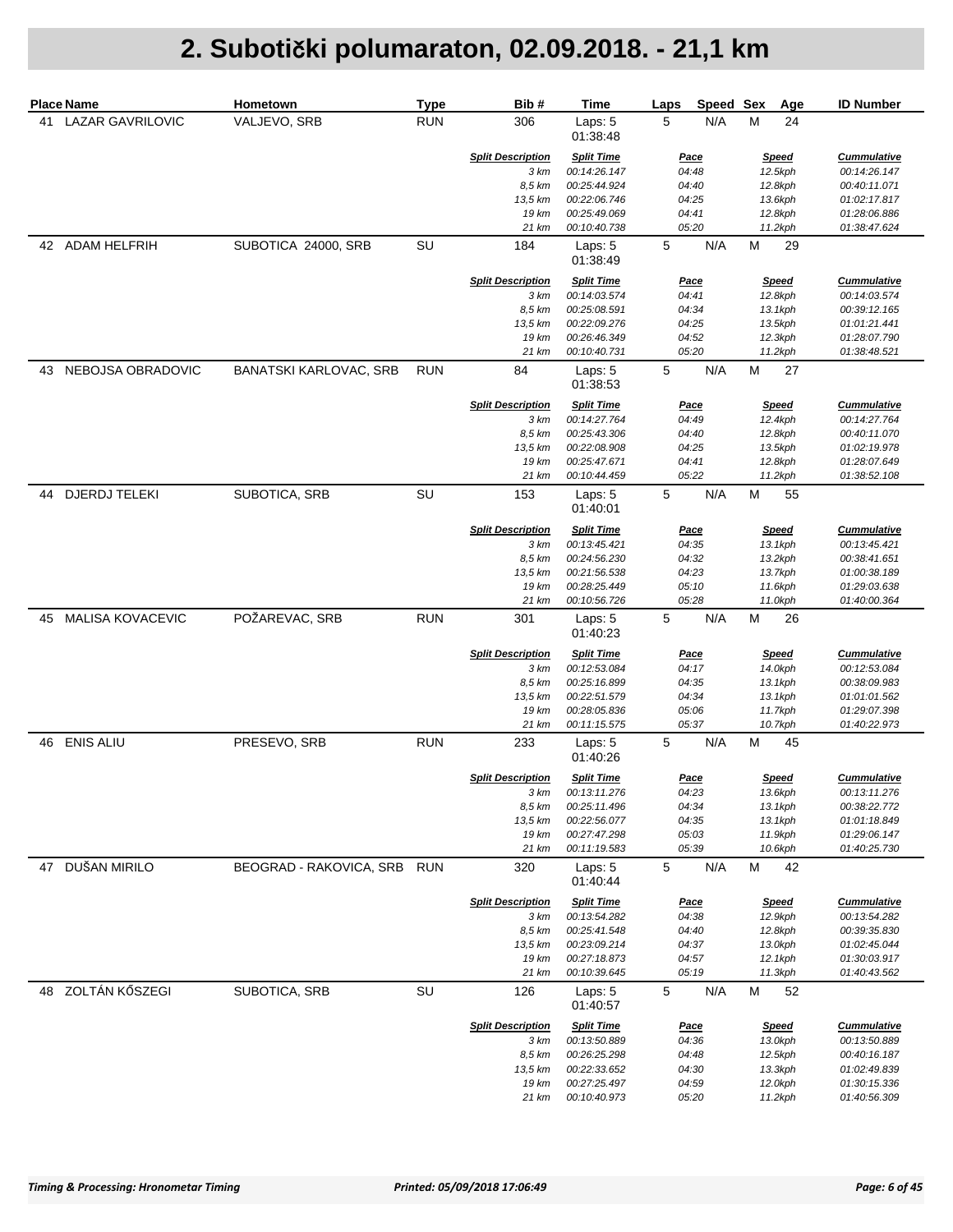|    | <b>Place Name</b>       | Hometown                            | <b>Type</b> | Bib#                     | Time                         | Speed Sex<br>Laps  | Age                | <b>ID Number</b>             |
|----|-------------------------|-------------------------------------|-------------|--------------------------|------------------------------|--------------------|--------------------|------------------------------|
| 49 | <b>CSABA SZABO</b>      | BOCSA, HUN                          | <b>RUN</b>  | 359                      | Laps: 5<br>01:41:13          | N/A<br>5           | M<br>45            |                              |
|    |                         |                                     |             | <b>Split Description</b> | <b>Split Time</b>            | <u>Pace</u>        | <b>Speed</b>       | <b>Cummulative</b>           |
|    |                         |                                     |             | 3 km<br>8,5 km           | 00:13:00.690<br>00:25:35.132 | 04:20<br>04:39     | 13.8kph<br>12.9kph | 00:13:00.690<br>00:38:35.822 |
|    |                         |                                     |             | 13,5 km                  | 00:22:37.564                 | 04:31              | 13.3kph            | 01:01:13.386                 |
|    |                         |                                     |             | 19 km                    | 00:28:26.278                 | 05:10              | 11.6kph            | 01:29:39.664                 |
|    |                         |                                     |             | 21 km                    | 00:11:32.811                 | 05:46              | 10.4kph            | 01:41:12.475                 |
| 50 | <b>DMITRY GREBENKOV</b> | <b>BEOGRAD, RUS</b>                 | <b>RUN</b>  | 256                      | Laps: 5<br>01:41:28          | $\mathbf 5$<br>N/A | M<br>30            |                              |
|    |                         |                                     |             | <b>Split Description</b> | <b>Split Time</b>            | <u>Pace</u>        | <b>Speed</b>       | <b>Cummulative</b>           |
|    |                         |                                     |             | 3 km                     | 00:13:23.738                 | 04:27              | 13.4kph            | 00:13:23.738                 |
|    |                         |                                     |             | 8,5 km                   | 00:25:48.174                 | 04:41              | 12.8kph            | 00:39:11.912                 |
|    |                         |                                     |             | 13,5 km                  | 00:23:31.041                 | 04:42              | 12.8kph            | 01:02:42.953                 |
|    |                         |                                     |             | 19 km<br>21 km           | 00:28:19.242<br>00:10:25.450 | 05:08<br>05:12     | 11.7kph<br>11.5kph | 01:31:02.195<br>01:41:27.645 |
| 51 | DARKO PETROVIĆ          | BEOGRAD/NOVI BEOGRAD,<br><b>SRB</b> | <b>RUN</b>  | 326                      | Laps: 5<br>01:42:02          | 5<br>N/A           | M<br>38            |                              |
|    |                         |                                     |             | <b>Split Description</b> | <b>Split Time</b>            | <u>Pace</u>        | <b>Speed</b>       | <b>Cummulative</b>           |
|    |                         |                                     |             | 3 km                     | 00:14:11.720                 | 04:43              | 12.7kph            | 00:14:11.720                 |
|    |                         |                                     |             | 8,5 km                   | 00:24:47.948                 | 04:30              | 13.3kph            | 00:38:59.668                 |
|    |                         |                                     |             | 13,5 km                  | 00:22:11.426                 | 04:26              | 13.5kph            | 01:01:11.094                 |
|    |                         |                                     |             | 19 km                    | 00:30:13.489                 | 05:29              | 10.9kph            | 01:31:24.583                 |
|    |                         |                                     |             | 21 km                    | 00:10:37.432                 | 05:18              | 11.3kph            | 01:42:02.015                 |
| 52 | <b>DEJAN TIKVICKI</b>   | SUBOTICA, SRB                       | SU          | 275                      | Laps: 5<br>01:42:26          | 5<br>N/A           | M<br>32            |                              |
|    |                         |                                     |             | <b>Split Description</b> | <b>Split Time</b>            | <u>Pace</u>        | <b>Speed</b>       | <b>Cummulative</b>           |
|    |                         |                                     |             | 3 km                     | 00:15:35.795                 | 05:11              | 11.5kph            | 00:15:35.795                 |
|    |                         |                                     |             | 8,5 km                   | 00:26:27.466                 | 04:48              | 12.5kph            | 00:42:03.261                 |
|    |                         |                                     |             | 13,5 km                  | 00:22:21.658                 | 04:28              | 13.4kph            | 01:04:24.919                 |
|    |                         |                                     |             | 19 km<br>21 km           | 00:27:09.676<br>00:10:51.482 | 04:56<br>05:25     | 12.1kph            | 01:31:34.595                 |
| 53 | DUŠAN MANDIĆ            | PODGORICA, MNE                      | <b>RUN</b>  | 373                      | Laps: 5<br>01:43:02          | 5<br>N/A           | 11.1kph<br>M<br>53 | 01:42:26.077                 |
|    |                         |                                     |             | <b>Split Description</b> | <b>Split Time</b>            | <u>Pace</u>        | <b>Speed</b>       | <b>Cummulative</b>           |
|    |                         |                                     |             | 3 km                     | 00:14:56.443                 | 04:58              | 12.0kph            | 00:14:56.443                 |
|    |                         |                                     |             | 8,5 km                   | 00:26:22.155                 | 04:47              | 12.5kph            | 00:41:18.598                 |
|    |                         |                                     |             | 13,5 km                  | 00:22:10.153                 | 04:26              | 13.5kph            | 01:03:28.751                 |
|    |                         |                                     |             | 19 km                    | 00:28:46.310                 | 05:13              | 11.5kph            | 01:32:15.061                 |
|    |                         |                                     |             | 21 km                    | 00:10:46.717                 | 05:23              | 11.1kph            | 01:43:01.778                 |
| 54 | IMRE MÉSZÁROS           | <b>BUDAPEST, HUN</b>                | <b>RUN</b>  | 245                      | Laps: 5<br>01:43:17          | 5<br>N/A           | M<br>47            |                              |
|    |                         |                                     |             | <b>Split Description</b> | <b>Split Time</b>            | Pace               | <b>Speed</b>       | <b>Cummulative</b>           |
|    |                         |                                     |             | 3 km                     | 00:14:04.592                 | 04:41              | 12.8kph            | 00:14:04.592                 |
|    |                         |                                     |             | 8,5 km                   | 00:26:32.322                 | 04:49              | 12.4kph            | 00:40:36.914                 |
|    |                         |                                     |             | 13,5 km                  | 00:23:22.124                 | 04:40              | 12.8kph            | 01:03:59.038                 |
|    |                         |                                     |             | 19 km                    | 00:28:41.810                 | 05:13              | 11.5kph            | 01:32:40.848                 |
|    | ISTVÁN TAMÁS LENCSE     |                                     |             | 21 km                    | 00:10:35.812                 | 05:17              | 11.3kph<br>M       | 01:43:16.660                 |
| 55 |                         | <b>BUDAPEST, HUN</b>                | <b>RUN</b>  | 130                      | Laps: 5<br>01:43:23          | 5<br>N/A           | 53                 |                              |
|    |                         |                                     |             | <b>Split Description</b> | <b>Split Time</b>            | <u>Pace</u>        | <b>Speed</b>       | <b>Cummulative</b>           |
|    |                         |                                     |             | 3 km                     | 00:14:06.870                 | 04:42              | 12.8kph            | 00:14:06.870                 |
|    |                         |                                     |             | 8,5 km                   | 00:26:58.593<br>00:23:35.280 | 04:54              | 12.2kph            | 00:41:05.463<br>01:04:40.743 |
|    |                         |                                     |             | 13,5 km<br>19 km         | 00:28:07.593                 | 04:43<br>05:06     | 12.7kph<br>11.7kph | 01:32:48.336                 |
|    |                         |                                     |             | 21 km                    | 00:10:34.403                 | 05:17              | 11.3kph            | 01:43:22.739                 |
|    | 56 JAMANTA ŠAFRANJ      | SUBOTICA, SRB                       | SU          | 57                       | Laps: 5<br>01:43:53          | 5<br>N/A           | F<br>34            |                              |
|    |                         |                                     |             | <b>Split Description</b> | <b>Split Time</b>            | <u>Pace</u>        | <b>Speed</b>       | <b>Cummulative</b>           |
|    |                         |                                     |             | 3 km                     | 00:14:32.259                 | 04:50              | 12.4kph            | 00:14:32.259                 |
|    |                         |                                     |             | 8,5 km                   | 00:26:39.901                 | 04:50              | 12.4kph            | 00:41:12.160                 |
|    |                         |                                     |             | 13,5 km                  | 00:23:38.201                 | 04:43              | 12.7kph            | 01:04:50.361                 |
|    |                         |                                     |             | 19 km                    | 00:28:15.140                 | 05:08              | 11.7kph            | 01:33:05.501                 |
|    |                         |                                     |             | 21 km                    | 00:10:46.751                 | 05:23              | 11.1kph            | 01:43:52.252                 |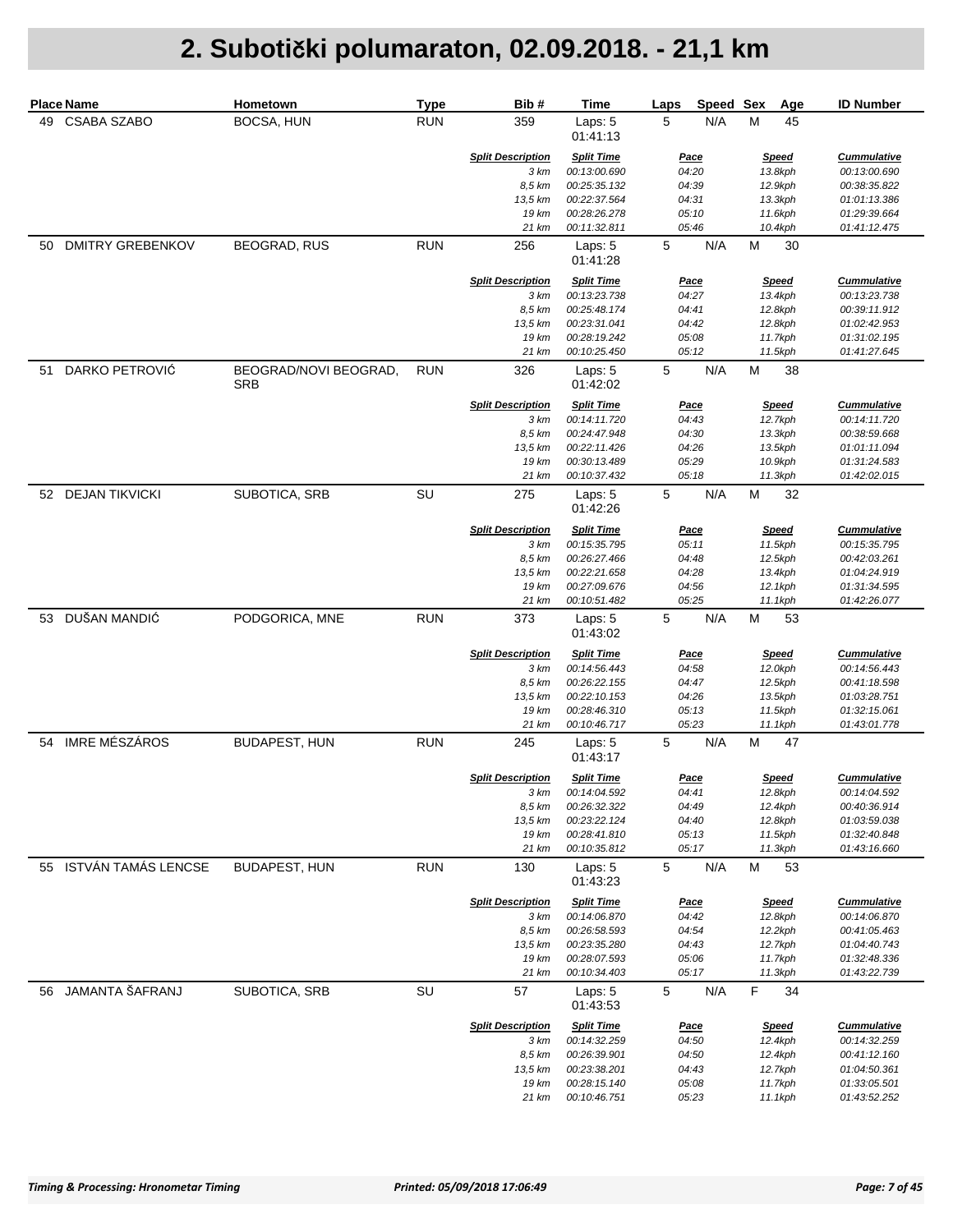|    | <b>Place Name</b>    | Hometown              | <b>Type</b> | Bib#                             | Time                                | Laps                 | Speed Sex<br>Age        | <b>ID Number</b>                   |
|----|----------------------|-----------------------|-------------|----------------------------------|-------------------------------------|----------------------|-------------------------|------------------------------------|
|    | 57 VIKTOR GÁSPÁR     | <b>BUDAPEST, HUN</b>  | <b>RUN</b>  | 122                              | Laps: 5<br>01:44:12                 | N/A<br>5             | М<br>45                 |                                    |
|    |                      |                       |             | <b>Split Description</b>         | <b>Split Time</b>                   | <b>Pace</b>          | <b>Speed</b>            | <b>Cummulative</b>                 |
|    |                      |                       |             | 3 km                             | 00:15:17.171                        | 05:05                | 11.8kph                 | 00:15:17.171                       |
|    |                      |                       |             | 8,5 km                           | 00:27:14.197                        | 04:57                | 12.1kph                 | 00:42:31.368                       |
|    |                      |                       |             | 13,5 km<br>19 km                 | 00:23:01.662<br>00:28:06.579        | 04:36<br>05:06       | 13.0kph<br>11.7kph      | 01:05:33.030<br>01:33:39.609       |
|    |                      |                       |             | 21 km                            | 00:10:31.680                        | 05:15                | 11.4kph                 | 01:44:11.289                       |
| 58 | <b>ERIKA HAKSZER</b> | KOMLÓ, HUN            | <b>RUN</b>  | 11                               | Laps: 5<br>01:44:27                 | 5<br>N/A             | F<br>54                 |                                    |
|    |                      |                       |             | <b>Split Description</b><br>3 km | <b>Split Time</b><br>00:14:17.819   | <b>Pace</b><br>04:45 | <b>Speed</b><br>12.6kph | <b>Cummulative</b><br>00:14:17.819 |
|    |                      |                       |             | 8,5 km                           | 00:25:48.753                        | 04:41                | 12.8kph                 | 00:40:06.572                       |
|    |                      |                       |             | 13,5 km                          | 00:23:29.986                        | 04:41                | 12.8kph                 | 01:03:36.558                       |
|    |                      |                       |             | 19 km                            | 00:29:04.618                        | 05:17                | 11.3kph                 | 01:32:41.176                       |
|    |                      |                       |             | 21 km                            | 00:11:45.424                        | 05:52                | 10.2kph                 | 01:44:26.600                       |
| 59 | RADIVOJ JOCIC        | <b>BECEJ, SRB</b>     | <b>RUN</b>  | 158                              | Laps: 5<br>01:44:31                 | 5<br>N/A             | M<br>59                 |                                    |
|    |                      |                       |             | <b>Split Description</b>         | <b>Split Time</b>                   | <u>Pace</u>          | <b>Speed</b>            | <b>Cummulative</b>                 |
|    |                      |                       |             | 3 km                             | 00:14:23.218                        | 04:47                | 12.5kph                 | 00:14:23.218                       |
|    |                      |                       |             | 8,5 km                           | 00:26:30.206                        | 04:49                | 12.5kph                 | 00:40:53.424                       |
|    |                      |                       |             | 13,5 km<br>19 km                 | 00:23:44.489<br>00:28:52.360        | 04:44<br>05:14       | 12.6kph<br>11.4kph      | 01:04:37.913<br>01:33:30.273       |
|    |                      |                       |             | 21 km                            | 00:11:00.147                        | 05:30                | 10.9kph                 | 01:44:30.420                       |
| 60 | NEMANJA RAJKOVIĆ     | SUBOTICA, SRB         | SU          | 44                               | Laps: 5<br>01:44:36                 | 5<br>N/A             | M<br>29                 |                                    |
|    |                      |                       |             | <b>Split Description</b>         | <b>Split Time</b>                   | <u>Pace</u>          | <b>Speed</b>            | <b>Cummulative</b>                 |
|    |                      |                       |             | 3 km                             | 00:14:02.643                        | 04:40                | 12.8kph                 | 00:14:02.643                       |
|    |                      |                       |             | 8,5 km                           | 00:25:59.769                        | 04:43                | 12.7kph                 | 00:40:02.412                       |
|    |                      |                       |             | 13,5 km                          | 00:23:42.976                        | 04:44                | 12.6kph                 | 01:03:45.388                       |
|    |                      |                       |             | 19 km                            | 00:28:50.551                        | 05:14                | 11.4kph                 | 01:32:35.939                       |
| 61 | NEBOJŠA ĆIROVIĆ      | VOZDOVAC-BEOGRAD, SRB | <b>RUN</b>  | 21 km<br>300                     | 00:11:59.766<br>Laps: 5<br>01:44:52 | 05:59<br>5<br>N/A    | 10.0kph<br>M<br>34      | 01:44:35.705                       |
|    |                      |                       |             | <b>Split Description</b>         | <b>Split Time</b>                   |                      |                         | <b>Cummulative</b>                 |
|    |                      |                       |             | 3 km                             | 00:14:25.395                        | <u>Pace</u><br>04:48 | <b>Speed</b><br>12.5kph | 00:14:25.395                       |
|    |                      |                       |             | 8,5 km                           | 00:27:09.654                        | 04:56                | 12.1kph                 | 00:41:35.049                       |
|    |                      |                       |             | 13,5 km                          | 00:23:46.244                        | 04:45                | 12.6kph                 | 01:05:21.293                       |
|    |                      |                       |             | 19 km                            | 00:28:36.659                        | 05:12                | 11.5kph                 | 01:33:57.952                       |
|    |                      |                       |             | 21 km                            | 00:10:53.653                        | 05:26                | 11.0kph                 | 01:44:51.605                       |
|    | 62 DRAGOMIR ILIĆ     | OBRENOVAC, SRB        | <b>RUN</b>  | 222                              | Laps: 5<br>01:45:24                 | 5<br>N/A             | M<br>36                 |                                    |
|    |                      |                       |             | <b>Split Description</b>         | <b>Split Time</b>                   | <b>Pace</b>          | <b>Speed</b>            | <b>Cummulative</b>                 |
|    |                      |                       |             | 3 km                             | 00:14:46.145                        | 04:55                | 12.2kph                 | 00:14:46.145                       |
|    |                      |                       |             | 8,5 km                           | 00:26:50.834                        | 04:52                | 12.3kph                 | 00:41:36.979                       |
|    |                      |                       |             | 13,5 km                          | 00:23:53.331                        | 04:46                | 12.6kph                 | 01:05:30.310                       |
|    |                      |                       |             | 19 km<br>21 km                   | 00:28:28.246<br>00:11:24.949        | 05:10<br>05:42       | 11.6kph<br>10.5kph      | 01:33:58.556<br>01:45:23.505       |
| 63 | DANIJEL MANDIĆ       | SUBOTICA, SRB         | SU          | 274                              | Laps: 5<br>01:45:26                 | 5<br>N/A             | M<br>40                 |                                    |
|    |                      |                       |             | <b>Split Description</b>         | <b>Split Time</b>                   | <u>Pace</u>          | <b>Speed</b>            | <b>Cummulative</b>                 |
|    |                      |                       |             | 3 km                             | 00:15:36.215                        | 05:12                | 11.5kph                 | 00:15:36.215                       |
|    |                      |                       |             | 8,5 km                           | 00:27:27.219                        | 04:59                | 12.0kph                 | 00:43:03.434                       |
|    |                      |                       |             | 13,5 km                          | 00:23:47.852                        | 04:45                | 12.6kph                 | 01:06:51.286                       |
|    |                      |                       |             | 19 km<br>21 km                   | 00:27:54.148<br>00:10:40.607        | 05:04<br>05:20       | 11.8kph<br>11.2kph      | 01:34:45.434<br>01:45:26.041       |
|    | 64 SAŠA STOJANOVIĆ   | SENTA, SRB            | <b>RUN</b>  | 195                              | Laps: 5<br>01:45:29                 | 5<br>N/A             | M<br>31                 |                                    |
|    |                      |                       |             | <b>Split Description</b>         | <b>Split Time</b>                   |                      | <u>Speed</u>            | <b>Cummulative</b>                 |
|    |                      |                       |             | 3 km                             | 00:16:03.535                        | <u>Pace</u><br>05:21 | 11.2kph                 | 00:16:03.535                       |
|    |                      |                       |             | 8,5 km                           | 00:27:30.210                        | 05:00                | 12.0kph                 | 00:43:33.745                       |
|    |                      |                       |             | 13,5 km                          | 00:24:05.059                        | 04:49                | 12.5kph                 | 01:07:38.804                       |
|    |                      |                       |             | 19 km                            | 00:27:33.462                        | 05:00                | 12.0kph                 | 01:35:12.266                       |
|    |                      |                       |             | 21 km                            | 00:10:15.910                        | 05:07                | 11.7kph                 | 01:45:28.176                       |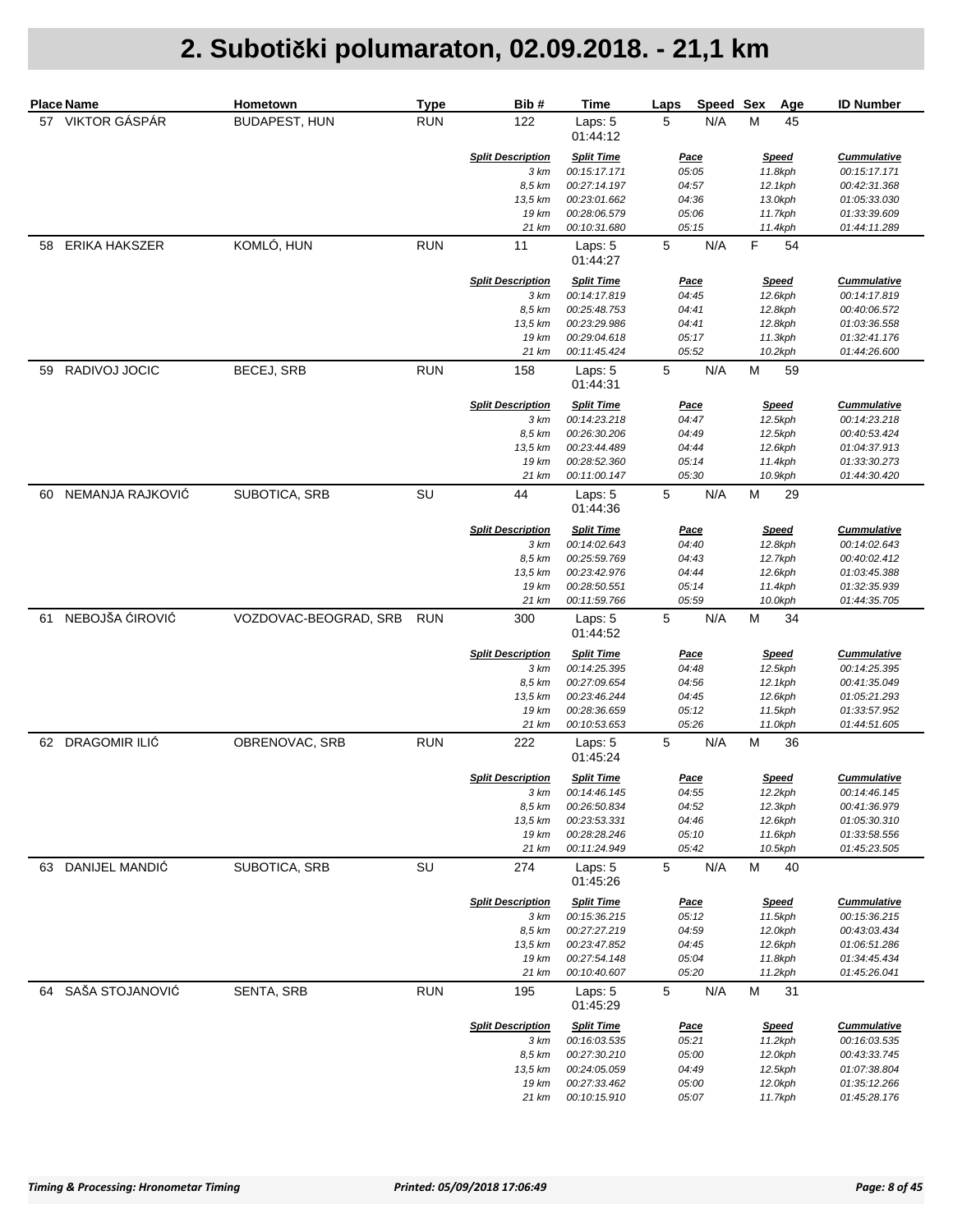|    | <b>Place Name</b>                   | Hometown              | <b>Type</b> | Bib#                     | Time                         | Laps        | Speed Sex      |   | Age                | <b>ID Number</b>             |
|----|-------------------------------------|-----------------------|-------------|--------------------------|------------------------------|-------------|----------------|---|--------------------|------------------------------|
|    | 65 NENAD BOGAR                      | SUBOTICA, SRB         | SU          | 288                      | Laps: 5<br>01:45:31          | 5           | N/A            | М | 38                 |                              |
|    |                                     |                       |             | <b>Split Description</b> | <b>Split Time</b>            |             | <b>Pace</b>    |   | <b>Speed</b>       | <b>Cummulative</b>           |
|    |                                     |                       |             | 3 km                     | 00:16:04.552                 |             | 05:21          |   | 11.2kph            | 00:16:04.552                 |
|    |                                     |                       |             | 8,5 km<br>13,5 km        | 00:27:30.178<br>00:24:00.660 |             | 05:00<br>04:48 |   | 12.0kph<br>12.5kph | 00:43:34.730<br>01:07:35.390 |
|    |                                     |                       |             | 19 km                    | 00:27:37.954                 |             | 05:01          |   | 11.9kph            | 01:35:13.344                 |
|    |                                     |                       |             | 21 km                    | 00:10:17.129                 |             | 05:08          |   | 11.7kph            | 01:45:30.473                 |
| 66 | <b>ЂО РЂЕ СЛАДАКОВИЋСОМБОР, SRB</b> |                       | <b>RUN</b>  | 238                      | Laps: 5<br>01:45:33          | $\mathbf 5$ | N/A            | M | 35                 |                              |
|    |                                     |                       |             | <b>Split Description</b> | <b>Split Time</b>            |             | <u>Pace</u>    |   | <b>Speed</b>       | <b>Cummulative</b>           |
|    |                                     |                       |             | 3 km                     | 00:15:40.168                 |             | 05:13          |   | 11.5kph            | 00:15:40.168                 |
|    |                                     |                       |             | 8,5 km                   | 00:27:21.633                 |             | 04:58          |   | 12.1kph            | 00:43:01.801                 |
|    |                                     |                       |             | 13,5 km<br>19 km         | 00:23:50.835<br>00:28:15.391 |             | 04:46<br>05:08 |   | 12.6kph<br>11.7kph | 01:06:52.636<br>01:35:08.027 |
|    |                                     |                       |             | 21 km                    | 00:10:24.983                 |             | 05:12          |   | 11.5kph            | 01:45:33.010                 |
| 67 | JÓZSEF FARAGÓ                       | MAGYARKANIZSA, SRB    | <b>RUN</b>  | 293                      | Laps: 5<br>01:45:47          | 5           | N/A            | M | 45                 |                              |
|    |                                     |                       |             | <b>Split Description</b> | <b>Split Time</b>            |             | <u>Pace</u>    |   | <b>Speed</b>       | <b>Cummulative</b>           |
|    |                                     |                       |             | 3 km                     | 00:16:02.160                 |             | 05:20          |   | 11.2kph            | 00:16:02.160                 |
|    |                                     |                       |             | 8,5 km                   | 00:27:44.840                 |             | 05:02          |   | 11.9kph            | 00:43:47.000                 |
|    |                                     |                       |             | 13,5 km                  | 00:23:47.173                 |             | 04:45          |   | 12.6kph            | 01:07:34.173                 |
|    |                                     |                       |             | 19 km                    | 00:27:55.435                 |             | 05:04          |   | 11.8kph            | 01:35:29.608                 |
|    |                                     |                       |             | 21 km                    | 00:10:16.542                 |             | 05:08          |   | 11.7kph            | 01:45:46.150                 |
| 68 | <b>OND BAKOS</b>                    | SENTA, SRB            | <b>RUN</b>  | 217                      | Laps: 5<br>01:45:51          | 5           | N/A            | M | 54                 |                              |
|    |                                     |                       |             | <b>Split Description</b> | <b>Split Time</b>            |             | <b>Pace</b>    |   | <b>Speed</b>       | <b>Cummulative</b>           |
|    |                                     |                       |             | 3 km                     | 00:13:36.143                 |             | 04:32          |   | 13.2kph            | 00:13:36.143                 |
|    |                                     |                       |             | 8,5 km                   | 00:25:14.654                 |             | 04:35          |   | 13.1kph            | 00:38:50.797                 |
|    |                                     |                       |             | 13,5 km                  | 00:22:41.022                 |             | 04:32          |   | 13.2kph            | 01:01:31.819                 |
|    |                                     |                       |             | 19 km<br>21 km           | 00:31:27.306<br>00:12:51.079 |             | 05:43<br>06:25 |   | 10.5kph<br>9.3kph  | 01:32:59.125<br>01:45:50.204 |
| 69 | LÁSZLÓ CSORDALICS                   | SUBOTICA, SRB         | SU          | 269                      | Laps: 5<br>01:46:12          | $\mathbf 5$ | N/A            | M | 30                 |                              |
|    |                                     |                       |             | <b>Split Description</b> | <b>Split Time</b>            |             | <u>Pace</u>    |   | <b>Speed</b>       | <b>Cummulative</b>           |
|    |                                     |                       |             | 3 km                     | 00:12:36.767                 |             | 04:12          |   | 14.3kph            | 00:12:36.767                 |
|    |                                     |                       |             | 8,5 km                   | 00:25:23.838                 |             | 04:37          |   | 13.0kph            | 00:38:00.605                 |
|    |                                     |                       |             | 13,5 km                  | 00:23:00.579                 |             | 04:36          |   | 13.0kph            | 01:01:01.184                 |
|    |                                     |                       |             | 19 km                    | 00:32:22.925                 |             | 05:53          |   | 10.2kph            | 01:33:24.109                 |
|    |                                     |                       |             | 21 km                    | 00:12:47.096                 |             | 06:23          |   | 9.4kph             | 01:46:11.205                 |
| 70 | MILOŠ ELESIN                        | NOVI SAD, SRB         | <b>RUN</b>  | 170                      | Laps: 5<br>01:46:45          | 5           | N/A            | M | 25                 |                              |
|    |                                     |                       |             | <b>Split Description</b> | <b>Split Time</b>            |             | <u>Pace</u>    |   | <u>Speed</u>       | <b>Cummulative</b>           |
|    |                                     |                       |             | 3 km                     | 00:13:53.414                 |             | 04:37          |   | 13.0kph            | 00:13:53.414                 |
|    |                                     |                       |             | 8,5 km                   | 00:26:45.497                 |             | 04:51          |   | 12.3kph            | 00:40:38.911                 |
|    |                                     |                       |             | 13,5 km<br>19 km         | 00:23:47.917<br>00:30:28.321 |             | 04:45<br>05:32 |   | 12.6kph<br>10.8kph | 01:04:26.828<br>01:34:55.149 |
|    |                                     |                       |             | 21 km                    | 00:11:49.906                 |             | 05:54          |   | 10.1kph            | 01:46:45.055                 |
| 71 | MIHAJLO PETROVIĆ                    | BEOGRAD-ZVEZDARA, SRB | <b>RUN</b>  | 334                      | Laps: 5<br>01:46:54          | 5           | N/A            | м | 23                 |                              |
|    |                                     |                       |             | <b>Split Description</b> | <b>Split Time</b>            |             | <u>Pace</u>    |   | <b>Speed</b>       | <b>Cummulative</b>           |
|    |                                     |                       |             | 3 km                     | 00:13:12.459                 |             | 04:24          |   | 13.6kph            | 00:13:12.459                 |
|    |                                     |                       |             | 8,5 km                   | 00:26:53.755                 |             | 04:53          |   | 12.3kph            | 00:40:06.214                 |
|    |                                     |                       |             | 13,5 km                  | 00:24:47.694                 |             | 04:57          |   | 12.1kph            | 01:04:53.908                 |
|    |                                     |                       |             | 19 km                    | 00:29:59.603                 |             | 05:27          |   | 11.0kph            | 01:34:53.511                 |
|    |                                     |                       |             | 21 km                    | 00:12:00.215                 |             | 06:00          |   | 10.0kph            | 01:46:53.726                 |
|    | 72 MARKO JOVIČIĆ                    | BEOGRAD-ŽELEZNIK, SRB | <b>RUN</b>  | 333                      | Laps: 5<br>01:46:55          | 5           | N/A            | M | 30                 |                              |
|    |                                     |                       |             | <b>Split Description</b> | <b>Split Time</b>            |             | <u>Pace</u>    |   | <b>Speed</b>       | <b>Cummulative</b>           |
|    |                                     |                       |             | 3 km                     | 00:13:12.802                 |             | 04:24          |   | 13.6kph            | 00:13:12.802                 |
|    |                                     |                       |             | 8,5 km                   | 00:26:53.911                 |             | 04:53          |   | 12.3kph            | 00:40:06.713                 |
|    |                                     |                       |             | 13,5 km                  | 00:24:48.430                 |             | 04:57          |   | 12.1kph            | 01:04:55.143                 |
|    |                                     |                       |             | 19 km                    | 00:29:59.273                 |             | 05:27          |   | 11.0kph            | 01:34:54.416                 |
|    |                                     |                       |             | 21 km                    | 00:11:59.826                 |             | 05:59          |   | 10.0kph            | 01:46:54.242                 |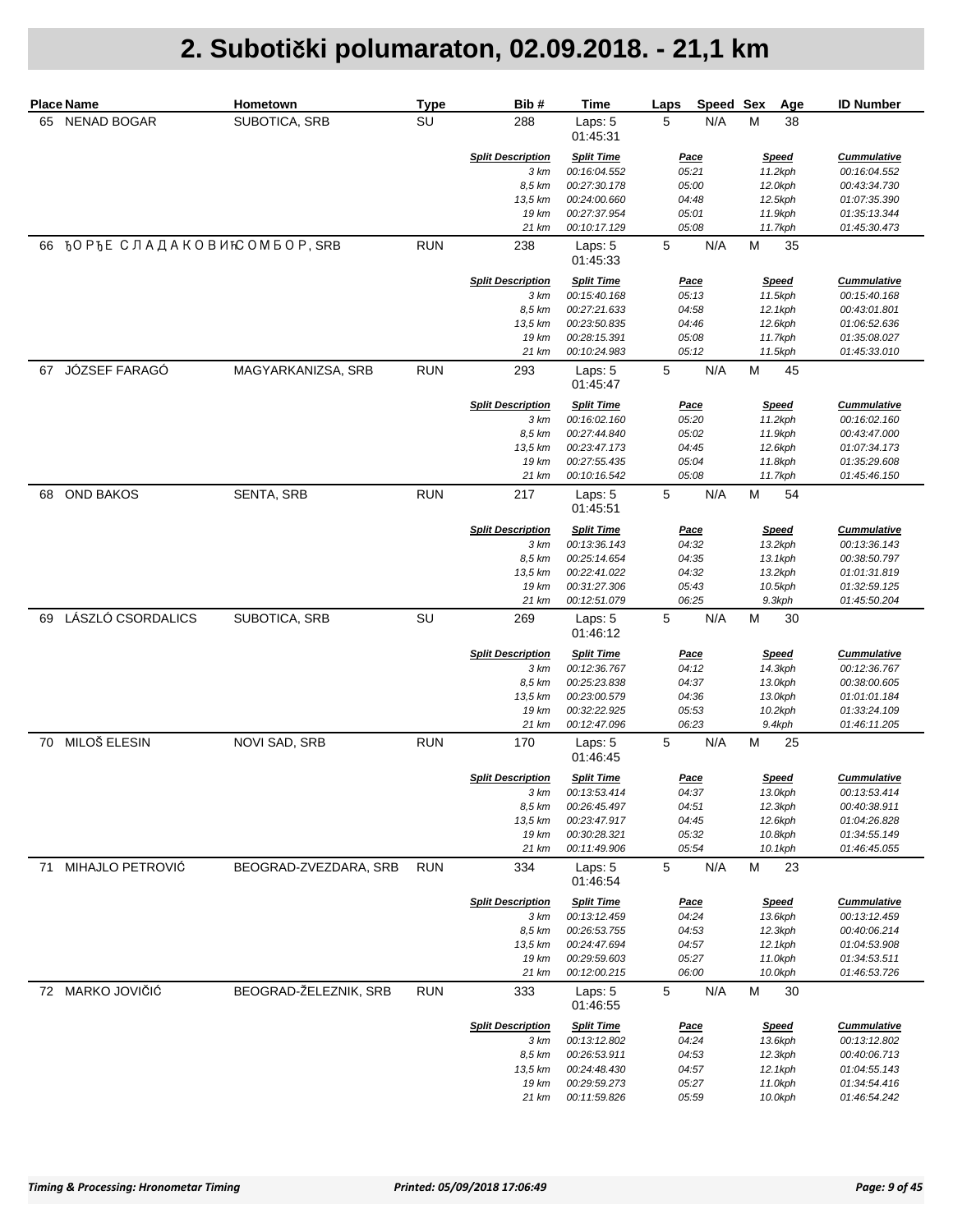|    | <b>Place Name</b>      | Hometown             | <b>Type</b> | Bib#                             | Time                                | Laps | Speed Sex            |   | Age                | <b>ID Number</b>                   |
|----|------------------------|----------------------|-------------|----------------------------------|-------------------------------------|------|----------------------|---|--------------------|------------------------------------|
|    | 73 MIRKO VOJINOVIĆ     | PANČEVO, SRB         | <b>RUN</b>  | 142                              | Laps: 5<br>01:47:12                 | 5    | N/A                  | М | 52                 |                                    |
|    |                        |                      |             | <b>Split Description</b>         | <b>Split Time</b>                   |      | <b>Pace</b>          |   | <b>Speed</b>       | <b>Cummulative</b>                 |
|    |                        |                      |             | 3 km                             | 00:15:03.234                        |      | 05:01                |   | 12.0kph            | 00:15:03.234                       |
|    |                        |                      |             | 8,5 km                           | 00:27:59.467                        |      | 05:05                |   | 11.8kph            | 00:43:02.701                       |
|    |                        |                      |             | 13,5 km<br>19 km                 | 00:24:20.227<br>00:28:40.507        |      | 04:52<br>05:12       |   | 12.3kph<br>11.5kph | 01:07:22.928<br>01:36:03.435       |
|    |                        |                      |             | 21 km                            | 00:11:08.053                        |      | 05:34                |   | 10.8kph            | 01:47:11.488                       |
| 74 | IVICA VUČKOVIĆ         | VELIKA KOPANICA, CRO | <b>RUN</b>  | 365                              | Laps: 5<br>01:47:17                 | 5    | N/A                  | M | 52                 |                                    |
|    |                        |                      |             | <b>Split Description</b>         | <b>Split Time</b>                   |      | <b>Pace</b>          |   | <b>Speed</b>       | <b>Cummulative</b><br>00:14:22.522 |
|    |                        |                      |             | 3 km<br>8,5 km                   | 00:14:22.522<br>00:27:01.729        |      | 04:47<br>04:54       |   | 12.5kph<br>12.2kph | 00:41:24.251                       |
|    |                        |                      |             | 13,5 km                          | 00:24:27.403                        |      | 04:53                |   | 12.3kph            | 01:05:51.654                       |
|    |                        |                      |             | 19 km                            | 00:29:43.171                        |      | 05:24                |   | 11.1kph            | 01:35:34.825                       |
|    |                        |                      |             | 21 km                            | 00:11:41.473                        |      | 05:50                |   | 10.3kph            | 01:47:16.298                       |
|    | 75 PETAR JOVANOVIC     | KRAGUJEVAC, SRB      | <b>RUN</b>  | 239                              | Laps: 5<br>01:47:31                 | 5    | N/A                  | M | 31                 |                                    |
|    |                        |                      |             | <b>Split Description</b>         | <b>Split Time</b>                   |      | <u>Pace</u>          |   | <b>Speed</b>       | <b>Cummulative</b>                 |
|    |                        |                      |             | 3 km                             | 00:15:37.736                        |      | 05:12                |   | 11.5kph            | 00:15:37.736                       |
|    |                        |                      |             | 8,5 km                           | 00:27:20.782                        |      | 04:58                |   | 12.1kph            | 00:42:58.518                       |
|    |                        |                      |             | 13,5 km                          | 00:23:28.600                        |      | 04:41                |   | 12.8kph            | 01:06:27.118                       |
|    |                        |                      |             | 19 km<br>21 km                   | 00:29:09.404                        |      | 05:18<br>05:57       |   | 11.3kph            | 01:35:36.522<br>01:47:30.728       |
| 76 | MARJAN MEZEDI          | SUBOTICA, SRB        | SU          | 131                              | 00:11:54.206<br>Laps: 5<br>01:47:34 | 5    | N/A                  | M | 10.1kph<br>42      |                                    |
|    |                        |                      |             |                                  |                                     |      |                      |   |                    |                                    |
|    |                        |                      |             | <b>Split Description</b><br>3 km | <b>Split Time</b><br>00:15:52.004   |      | <u>Pace</u><br>05:17 |   | <b>Speed</b>       | <b>Cummulative</b><br>00:15:52.004 |
|    |                        |                      |             | 8,5 km                           | 00:27:13.677                        |      | 04:57                |   | 11.3kph<br>12.1kph | 00:43:05.681                       |
|    |                        |                      |             | 13,5 km                          | 00:23:44.792                        |      | 04:44                |   | 12.6kph            | 01:06:50.473                       |
|    |                        |                      |             | 19 km                            | 00:28:47.986                        |      | 05:14                |   | 11.5kph            | 01:35:38.459                       |
|    |                        |                      |             | 21 km                            | 00:11:55.079                        |      | 05:57                |   | 10.1kph            | 01:47:33.538                       |
|    | 77 ALEKSANDAR MITIĆ    | SUBOTICA, SRB        | SU          | 347                              | Laps: 5<br>01:47:54                 | 5    | N/A                  | M | 51                 |                                    |
|    |                        |                      |             | <b>Split Description</b>         | <b>Split Time</b>                   |      | <u>Pace</u>          |   | <b>Speed</b>       | <b>Cummulative</b>                 |
|    |                        |                      |             | 3 km                             | 00:14:34.757                        |      | 04:51                |   | 12.3kph            | 00:14:34.757                       |
|    |                        |                      |             | 8,5 km                           | 00:27:05.686                        |      | 04:55                |   | 12.2kph            | 00:41:40.443                       |
|    |                        |                      |             | 13,5 km<br>19 km                 | 00:25:00.435<br>00:29:56.830        |      | 05:00<br>05:26       |   | 12.0kph            | 01:06:40.878<br>01:36:37.708       |
|    |                        |                      |             | 21 km                            | 00:11:16.171                        |      | 05:38                |   | 11.0kph<br>10.6kph | 01:47:53.879                       |
|    | 78 TAMARA GRČKI        | SUBOTICA, SRB        | SU          | 254                              | Laps: 5<br>01:48:10                 | 5    | N/A                  | F | 30                 |                                    |
|    |                        |                      |             | <b>Split Description</b>         | <b>Split Time</b>                   |      | <b>Pace</b>          |   | <b>Speed</b>       | <b>Cummulative</b>                 |
|    |                        |                      |             | 3 km                             | 00:14:58.705                        |      | 04:59                |   | 12.0kph            | 00:14:58.705                       |
|    |                        |                      |             | 8,5 km                           | 00:28:35.176                        |      | 05:11                |   | 11.5kph            | 00:43:33.881                       |
|    |                        |                      |             | 13.5 km                          | 00:24:38.835                        |      | 04:55                |   | 12.2kph            | 01:08:12.716                       |
|    |                        |                      |             | 19 km                            | 00:29:05.360                        |      | 05:17                |   | 11.3kph            | 01:37:18.076                       |
|    |                        |                      |             | 21 km                            | 00:10:51.571                        |      | 05:25                |   | 11.1kph            | 01:48:09.647                       |
| 79 | <b>BRANIMIR GAJIĆ</b>  | SUBOTICA, SRB        | SU          | 258                              | Laps: 5<br>01:48:17                 | 5    | N/A                  | M | 42                 |                                    |
|    |                        |                      |             | <b>Split Description</b>         | <b>Split Time</b>                   |      | <u>Pace</u>          |   | <b>Speed</b>       | <b>Cummulative</b>                 |
|    |                        |                      |             | 3 km                             | 00:16:57.041                        |      | 05:39                |   | 10.6kph            | 00:16:57.041                       |
|    |                        |                      |             | 8,5 km                           | 00:29:18.160                        |      | 05:19                |   | 11.3kph            | 00:46:15.201                       |
|    |                        |                      |             | 13,5 km<br>19 km                 | 00:24:59.619<br>00:27:07.653        |      | 04:59<br>04:55       |   | 12.0kph<br>12.2kph | 01:11:14.820<br>01:38:22.473       |
|    |                        |                      |             | 21 km                            | 00:09:54.238                        |      | 04:57                |   | 12.1kph            | 01:48:16.711                       |
| 80 | <b>DAMIR BATANJSKI</b> | ZRENJANIN, SRB       | <b>RUN</b>  | 211                              | Laps: 5<br>01:48:20                 | 5    | N/A                  | M | 41                 |                                    |
|    |                        |                      |             | <b>Split Description</b>         | <b>Split Time</b>                   |      | <u>Pace</u>          |   | <u>Speed</u>       | <b>Cummulative</b>                 |
|    |                        |                      |             | 3 km                             | 00:14:11.628                        |      | 04:43                |   | 12.7kph            | 00:14:11.628                       |
|    |                        |                      |             | 8,5 km                           | 00:26:58.597                        |      | 04:54                |   | 12.2kph            | 00:41:10.225                       |
|    |                        |                      |             | 13,5 km                          | 00:25:08.264                        |      | 05:01                |   | 11.9kph            | 01:06:18.489                       |
|    |                        |                      |             | 19 km                            | 00:30:39.062                        |      | 05:34                |   | 10.8kph            | 01:36:57.551                       |
|    |                        |                      |             | 21 km                            | 00:11:21.569                        |      | 05:40                |   | 10.6kph            | 01:48:19.120                       |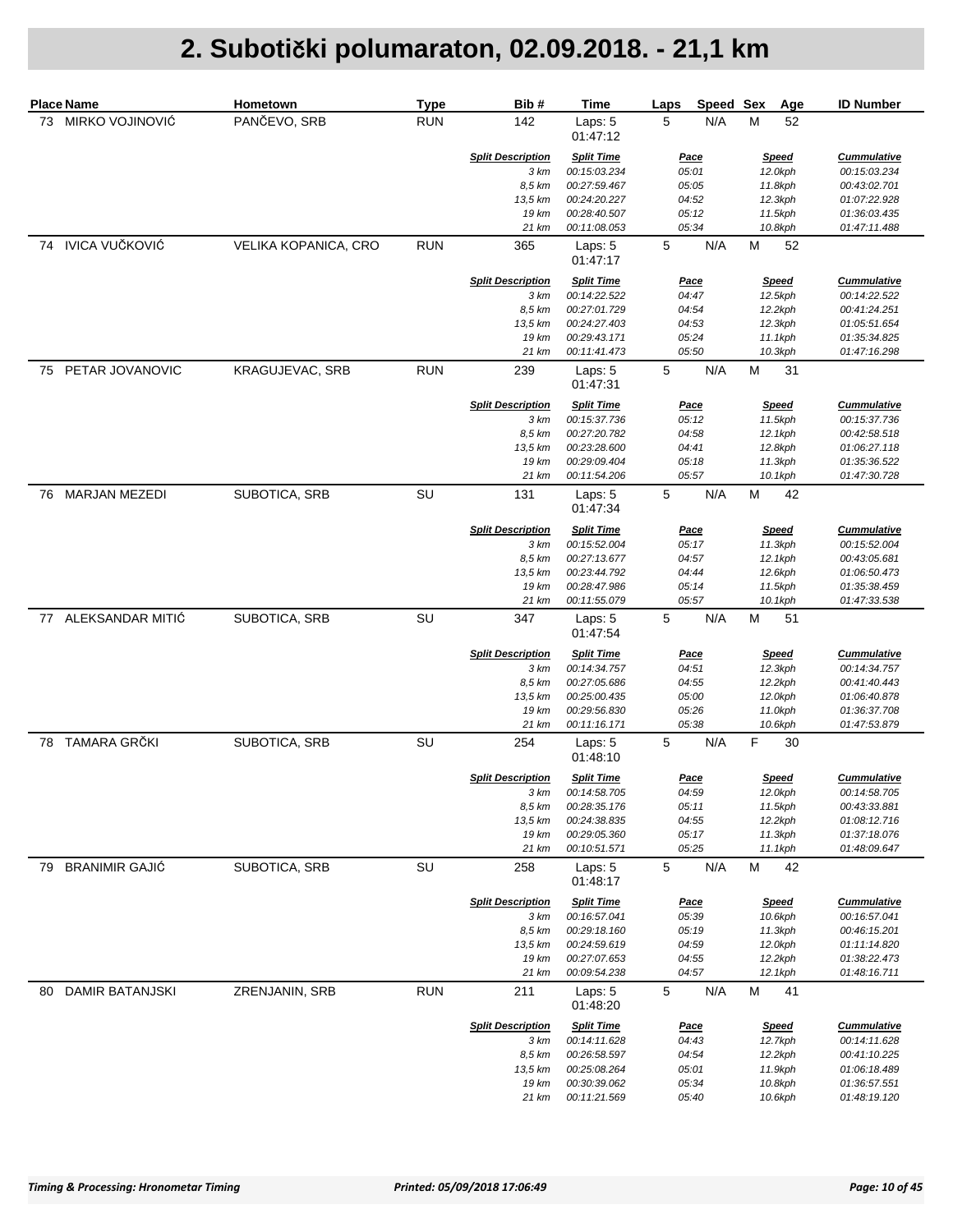|    | <b>Place Name</b>     | Hometown               | <b>Type</b> | Bib#                             | Time                              | Laps        | Speed Sex      |   | Age                     | <b>ID Number</b>                   |
|----|-----------------------|------------------------|-------------|----------------------------------|-----------------------------------|-------------|----------------|---|-------------------------|------------------------------------|
| 81 | ФРЕДЙ СИЙГРЙЩ         | ЗЕМУН - БЕОГРАД, SRBUN |             | $\overline{2}$                   | Laps: 5<br>01:48:24               | 5           | N/A            | M | 40                      |                                    |
|    |                       |                        |             | <b>Split Description</b>         | <b>Split Time</b>                 |             | Pace           |   | <b>Speed</b>            | <b>Cummulative</b>                 |
|    |                       |                        |             | 3 km                             | 00:12:18.459                      |             | 04:06          |   | 14.6kph                 | 00:12:18.459                       |
|    |                       |                        |             | 8,5 km                           | 00:26:30.712                      |             | 04:49          |   | 12.4kph                 | 00:38:49.171                       |
|    |                       |                        |             | 13,5 km<br>19 km                 | 00:26:13.864                      |             | 05:14<br>05:34 |   | 11.4kph                 | 01:05:03.035                       |
|    |                       |                        |             | 21 km                            | 00:30:42.180<br>00:12:38.151      |             | 06:19          |   | 10.7kph<br>9.5kph       | 01:35:45.215<br>01:48:23.366       |
| 82 | ALEKSANDAR UZELAC     | VELIKA GORICA, CRO     | <b>RUN</b>  | 321                              | Laps: 5<br>01:49:36               | $\mathbf 5$ | N/A            | M | 36                      |                                    |
|    |                       |                        |             | <b>Split Description</b><br>3 km | <b>Split Time</b><br>00:15:19.724 |             | Pace<br>05:06  |   | <b>Speed</b><br>11.7kph | <b>Cummulative</b><br>00:15:19.724 |
|    |                       |                        |             | 8,5 km                           | 00:27:51.148                      |             | 05:03          |   | 11.8kph                 | 00:43:10.872                       |
|    |                       |                        |             | 13,5 km                          | 00:24:24.137                      |             | 04:52          |   | 12.3kph                 | 01:07:35.009                       |
|    |                       |                        |             | 19 km                            | 00:29:32.912                      |             | 05:22          |   | 11.2kph                 | 01:37:07.921                       |
|    |                       |                        |             | 21 km                            | 00:12:27.421                      |             | 06:13          |   | 9.6kph                  | 01:49:35.342                       |
| 83 | <b>DRAGAN RAPIĆ</b>   | SUBOTICA, SRB          | SU          | 226                              | Laps: 5<br>01:50:09               | $\mathbf 5$ | N/A            | M | 46                      |                                    |
|    |                       |                        |             | <b>Split Description</b>         | <b>Split Time</b>                 |             | <u>Pace</u>    |   | <b>Speed</b>            | <b>Cummulative</b>                 |
|    |                       |                        |             | 3 km                             | 00:15:19.107                      |             | 05:06          |   | 11.8kph                 | 00:15:19.107                       |
|    |                       |                        |             | 8,5 km                           | 00:27:21.693                      |             | 04:58          |   | 12.1kph                 | 00:42:40.800                       |
|    |                       |                        |             | 13,5 km                          | 00:23:45.280                      |             | 04:45          |   | 12.6kph                 | 01:06:26.080                       |
|    |                       |                        |             | 19 km<br>21 km                   | 00:31:46.835<br>00:11:55.280      |             | 05:46<br>05:57 |   | 10.4kph<br>10.1kph      | 01:38:12.915<br>01:50:08.195       |
| 84 | MIRKO KUJUNDŽIĆ       | SUBOTICA, SRB          | SU          | 350                              | Laps: 5                           | 5           | N/A            | M | 32                      |                                    |
|    |                       |                        |             |                                  | 01:50:11                          |             |                |   |                         |                                    |
|    |                       |                        |             | <b>Split Description</b>         | <b>Split Time</b>                 |             | <u>Pace</u>    |   | <b>Speed</b>            | <b>Cummulative</b>                 |
|    |                       |                        |             | 3 km                             | 00:15:11.418                      |             | 05:03          |   | 11.8kph                 | 00:15:11.418                       |
|    |                       |                        |             | 8,5 km<br>13,5 km                | 00:26:35.919<br>00:24:22.434      |             | 04:50<br>04:52 |   | 12.4kph                 | 00:41:47.337<br>01:06:09.771       |
|    |                       |                        |             | 19 km                            | 00:31:03.801                      |             | 05:38          |   | 12.3kph<br>10.6kph      | 01:37:13.572                       |
|    |                       |                        |             | 21 km                            | 00:12:57.487                      |             | 06:28          |   | 9.3kph                  | 01:50:11.059                       |
| 85 | MARTINA POLJAKOVIC    | SUBOTICA, SRB          | SU          | 20                               | Laps: 5<br>01:50:24               | 5           | N/A            | F | 49                      |                                    |
|    |                       |                        |             | <b>Split Description</b>         | <b>Split Time</b>                 |             | Pace           |   | <b>Speed</b>            | <b>Cummulative</b>                 |
|    |                       |                        |             | 3 km                             | 00:14:33.711                      |             | 04:51          |   | 12.4kph                 | 00:14:33.711                       |
|    |                       |                        |             | 8,5 km                           | 00:26:38.963                      |             | 04:50          |   | 12.4kph                 | 00:41:12.674                       |
|    |                       |                        |             | 13,5 km                          | 00:24:08.147                      |             | 04:49          |   | 12.4kph                 | 01:05:20.821                       |
|    |                       |                        |             | 19 km                            | 00:32:38.397                      |             | 05:56          |   | 10.1kph                 | 01:37:59.218                       |
|    |                       |                        |             | 21 km                            | 00:12:24.642                      |             | 06:12          |   | 9.7kph                  | 01:50:23.860                       |
| 86 | ĐORĐE VUČKOVIĆ        | SOMBOR, SRB            | <b>RUN</b>  | 318                              | Laps: 5<br>01:50:56               | 5           | N/A            | M | 41                      |                                    |
|    |                       |                        |             | <b>Split Description</b>         | <b>Split Time</b>                 |             | <u>Pace</u>    |   | <b>Speed</b>            | <b>Cummulative</b>                 |
|    |                       |                        |             | 3 km                             | 00:15:15.120                      |             | 05:05          |   | 11.8kph                 | 00:15:15.120                       |
|    |                       |                        |             | 8,5 km                           | 00:27:53.744                      |             | 05:04          |   | 11.8kph                 | 00:43:08.864                       |
|    |                       |                        |             | 13,5 km<br>19 km                 | 00:24:30.184<br>00:30:43.134      |             | 04:54<br>05:35 |   | 12.2kph                 | 01:07:39.048<br>01:38:22.182       |
|    |                       |                        |             | 21 km                            | 00:12:33.289                      |             | 06:16          |   | 10.7kph<br>9.6kph       | 01:50:55.471                       |
|    | 87 VLADIMIR MILOJEVIC | CIRIH, SUI             | <b>RUN</b>  | 366                              | Laps: 5<br>01:51:01               | 5           | N/A            | M | 34                      |                                    |
|    |                       |                        |             | <b>Split Description</b>         | <b>Split Time</b>                 |             | <u>Pace</u>    |   | <b>Speed</b>            | <b>Cummulative</b>                 |
|    |                       |                        |             | 3 km                             | 00:16:02.239                      |             | 05:20          |   | 11.2kph                 | 00:16:02.239                       |
|    |                       |                        |             | 8,5 km<br>13,5 km                | 00:28:33.167<br>00:24:57.173      |             | 05:11          |   | 11.6kph                 | 00:44:35.406<br>01:09:32.579       |
|    |                       |                        |             | 19 km                            | 00:30:02.012                      |             | 04:59<br>05:27 |   | 12.0kph<br>11.0kph      | 01:39:34.591                       |
|    |                       |                        |             | 21 km                            | 00:11:25.613                      |             | 05:42          |   | 10.5kph                 | 01:51:00.204                       |
| 88 | VINKO PISAROVIĆ       | POŽEGA, CRO            | <b>RUN</b>  | 152                              | Laps: 5<br>01:51:08               | 5           | N/A            | M | 66                      |                                    |
|    |                       |                        |             | <b>Split Description</b>         | <b>Split Time</b>                 |             | <u>Pace</u>    |   | <b>Speed</b>            | <b>Cummulative</b>                 |
|    |                       |                        |             | 3 km                             | 00:15:58.800                      |             | 05:19          |   | 11.3kph                 | 00:15:58.800                       |
|    |                       |                        |             | 8,5 km                           | 00:28:40.828                      |             | 05:12          |   | 11.5kph                 | 00:44:39.628                       |
|    |                       |                        |             | 13,5 km                          | 00:25:01.418                      |             | 05:00          |   | 12.0kph                 | 01:09:41.046                       |
|    |                       |                        |             | 19 km                            | 00:29:35.022                      |             | 05:22          |   | 11.2kph                 | 01:39:16.068                       |
|    |                       |                        |             | 21 km                            | 00:11:51.335                      |             | 05:55          |   | 10.1kph                 | 01:51:07.403                       |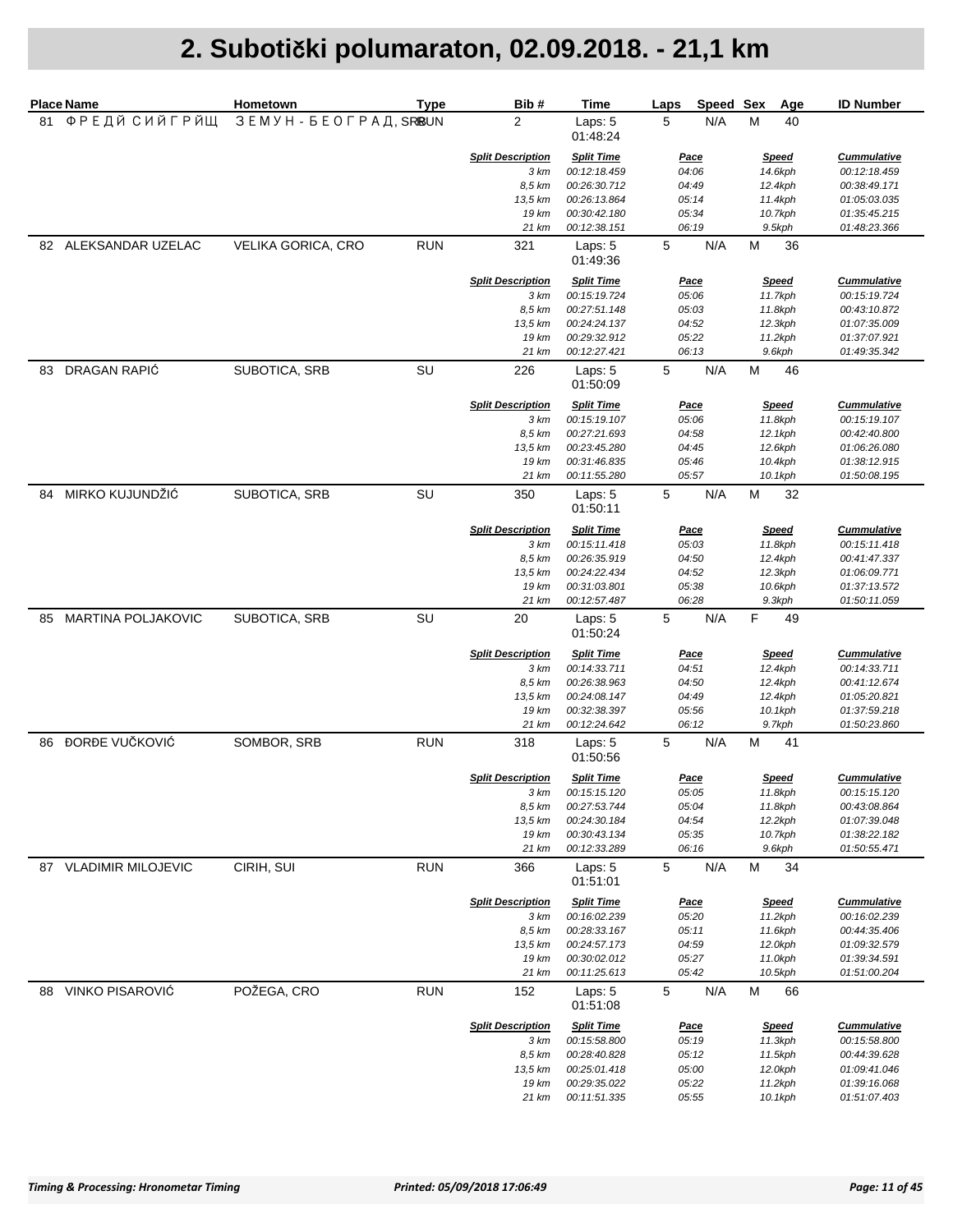|    | <b>Place Name</b>       | Hometown                            | <b>Type</b> | Bib#                             | Time                              | Laps | Speed Sex            |   | Age                     | <b>ID Number</b>                   |
|----|-------------------------|-------------------------------------|-------------|----------------------------------|-----------------------------------|------|----------------------|---|-------------------------|------------------------------------|
| 89 | <b>BRANKO HRNJAZ</b>    | BEOGRAD-PALILULA, SRB               | <b>RUN</b>  | 106                              | Laps: 5<br>01:51:11               | 5    | N/A                  | M | 40                      |                                    |
|    |                         |                                     |             | <b>Split Description</b>         | <b>Split Time</b>                 |      | <b>Pace</b>          |   | <u>Speed</u>            | <b>Cummulative</b>                 |
|    |                         |                                     |             | 3 km                             | 00:14:41.646                      |      | 04:53                |   | 12.2kph                 | 00:14:41.646                       |
|    |                         |                                     |             | 8,5 km                           | 00:26:53.570                      |      | 04:53                |   | 12.3kph                 | 00:41:35.216                       |
|    |                         |                                     |             | 13,5 km<br>19 km                 | 00:24:46.855<br>00:31:49.331      |      | 04:57<br>05:47       |   | 12.1kph<br>10.4kph      | 01:06:22.071<br>01:38:11.402       |
|    |                         |                                     |             | 21 km                            | 00:12:58.733                      |      | 06:29                |   | 9.2kph                  | 01:51:10.135                       |
| 90 | <b>ZORAN NIKOLIĆ</b>    | BAČKI MONOŠTOR, SRB                 | <b>RUN</b>  | 213                              | Laps: 5<br>01:51:36               | 5    | N/A                  | M | 40                      |                                    |
|    |                         |                                     |             | <b>Split Description</b>         | <b>Split Time</b><br>00:15:42.952 |      | <b>Pace</b><br>05:14 |   | <b>Speed</b>            | <b>Cummulative</b>                 |
|    |                         |                                     |             | 3 km<br>8,5 km                   | 00:27:18.771                      |      | 04:57                |   | 11.5kph<br>12.1kph      | 00:15:42.952<br>00:43:01.723       |
|    |                         |                                     |             | 13,5 km                          | 00:23:50.542                      |      | 04:46                |   | 12.6kph                 | 01:06:52.265                       |
|    |                         |                                     |             | 19 km                            | 00:31:30.451                      |      | 05:43                |   | 10.5kph                 | 01:38:22.716                       |
|    |                         |                                     |             | 21 km                            | 00:13:12.929                      |      | 06:36                |   | 9.1kph                  | 01:51:35.645                       |
| 91 | <b>DANILO BULATOVIC</b> | BEOGRAD-NOVI BEOGRAD,<br><b>SRB</b> | <b>RUN</b>  | 246                              | Laps: 5<br>01:51:37               | 5    | N/A                  | M | 36                      |                                    |
|    |                         |                                     |             | <b>Split Description</b>         | <b>Split Time</b>                 |      | <u>Pace</u>          |   | <b>Speed</b>            | <b>Cummulative</b>                 |
|    |                         |                                     |             | 3 km                             | 00:16:33.239                      |      | 05:31                |   | 10.9kph                 | 00:16:33.239                       |
|    |                         |                                     |             | 8,5 km                           | 00:29:23.839                      |      | 05:20                |   | 11.2kph                 | 00:45:57.078                       |
|    |                         |                                     |             | 13,5 km<br>19 km                 | 00:25:14.328<br>00:29:22.876      |      | 05:02<br>05:20       |   | 11.9kph                 | 01:11:11.406                       |
|    |                         |                                     |             | 21 km                            | 00:11:02.488                      |      | 05:31                |   | 11.2kph<br>10.9kph      | 01:40:34.282<br>01:51:36.770       |
| 92 | ÁGNES GERÁNÉ            | KECSKEMÉT, HUN                      | <b>RUN</b>  | 89                               | Laps: 5<br>01:51:39               | 5    | N/A                  | F | 47                      |                                    |
|    |                         |                                     |             | <b>Split Description</b>         | <b>Split Time</b>                 |      | <u>Pace</u>          |   | <b>Speed</b>            | <b>Cummulative</b>                 |
|    |                         |                                     |             | 3 km                             | 00:14:06.705                      |      | 04:42                |   | 12.8kph                 | 00:14:06.705                       |
|    |                         |                                     |             | 8,5 km                           | 00:27:53.619                      |      | 05:04                |   | 11.8kph                 | 00:42:00.324                       |
|    |                         |                                     |             | 13,5 km                          | 00:25:56.567                      |      | 05:11                |   | 11.6kph                 | 01:07:56.891                       |
|    |                         |                                     |             | 19 km                            | 00:31:33.594                      |      | 05:44                |   | 10.5kph                 | 01:39:30.485                       |
|    |                         |                                     |             | 21 km                            | 00:12:08.138                      |      | 06:04                |   | 9.9kph                  | 01:51:38.623                       |
| 93 | RADOVAN STEVANOVIC      | BEOGRAD-PALILULA, SRB               | <b>RUN</b>  | $\mathbf{1}$                     | Laps: 5<br>01:51:48               | 5    | N/A                  | M | 41                      |                                    |
|    |                         |                                     |             | <b>Split Description</b>         | <b>Split Time</b>                 |      | <u>Pace</u>          |   | <b>Speed</b>            | <b>Cummulative</b>                 |
|    |                         |                                     |             | 3 km                             | 00:13:28.990                      |      | 04:29                |   | 13.3kph                 | 00:13:28.990                       |
|    |                         |                                     |             | 8,5 km                           | 00:26:34.683                      |      | 04:49                |   | 12.4kph                 | 00:40:03.673                       |
|    |                         |                                     |             | 13,5 km<br>19 km                 | 00:25:52.303<br>00:33:49.179      |      | 05:10                |   | 11.6kph                 | 01:05:55.976                       |
|    |                         |                                     |             | 21 km                            | 00:12:02.143                      |      | 06:08<br>06:01       |   | 9.8kph<br>10.0kph       | 01:39:45.155<br>01:51:47.298       |
| 94 | <b>LASZLO KALMAN</b>    | SEGEDIN, HUN                        | <b>RUN</b>  | 342                              | Laps: 5<br>01:52:10               | 5    | N/A                  | M | 39                      |                                    |
|    |                         |                                     |             | <b>Split Description</b>         | <b>Split Time</b>                 |      | <b>Pace</b>          |   | <b>Speed</b>            | <b>Cummulative</b>                 |
|    |                         |                                     |             | 3 km                             | 00:16:03.870                      |      | 05:21                |   | 11.2kph                 | 00:16:03.870                       |
|    |                         |                                     |             | 8,5 km                           | 00:29:43.610                      |      | 05:24                |   | 11.1kph                 | 00:45:47.480                       |
|    |                         |                                     |             | 13,5 km                          | 00:25:21.817                      |      | 05:04                |   | 11.8kph                 | 01:11:09.297                       |
|    |                         |                                     |             | 19 km                            | 00:29:35.183                      |      | 05:22                |   | 11.2kph                 | 01:40:44.480                       |
|    |                         |                                     |             | 21 km                            | 00:11:25.422                      |      | 05:42                |   | 10.5kph                 | 01:52:09.902                       |
| 95 | SANJA VASIĆ             | SUBOTICA, SRB                       | SU          | 18                               | Laps: 5<br>01:52:12               | 5    | N/A                  | F | 32                      |                                    |
|    |                         |                                     |             | <b>Split Description</b>         | <b>Split Time</b>                 |      | <u>Pace</u>          |   | <b>Speed</b>            | <b>Cummulative</b>                 |
|    |                         |                                     |             | 3 km                             | 00:00:00.000                      |      | 00:00                |   | 0.0kph                  | 00:00:00.000                       |
|    |                         |                                     |             | 8,5 km                           | 00:44:27.325                      |      | 08:04                |   | 7.4kph                  | 00:44:27.325                       |
|    |                         |                                     |             | 13,5 km<br>19 km                 | 00:25:32.433<br>00:30:27.747      |      | 05:06<br>05:32       |   | 11.7kph<br>10.8kph      | 01:09:59.758<br>01:40:27.505       |
|    |                         |                                     |             | 21 km                            | 00:11:43.802                      |      | 05:51                |   | 10.2kph                 | 01:52:11.307                       |
| 96 | <b>DEJAN UBORNJI</b>    | NOVI SAD, SRB                       | <b>RUN</b>  | 149                              | Laps: 5<br>01:52:30               | 5    | N/A                  | M | 49                      |                                    |
|    |                         |                                     |             |                                  |                                   |      |                      |   |                         |                                    |
|    |                         |                                     |             | <b>Split Description</b><br>3 km | <b>Split Time</b><br>00:14:39.297 |      | <u>Pace</u><br>04:53 |   | <u>Speed</u><br>12.3kph | <b>Cummulative</b><br>00:14:39.297 |
|    |                         |                                     |             | 8,5 km                           | 00:28:33.310                      |      | 05:11                |   | 11.6kph                 | 00:43:12.607                       |
|    |                         |                                     |             | 13,5 km                          | 00:25:36.904                      |      | 05:07                |   | 11.7kph                 | 01:08:49.511                       |
|    |                         |                                     |             | 19 km                            | 00:31:54.178                      |      | 05:48                |   | 10.3kph                 | 01:40:43.689                       |
|    |                         |                                     |             | 21 km                            | 00:11:45.911                      |      | 05:52                |   | 10.2kph                 | 01:52:29.600                       |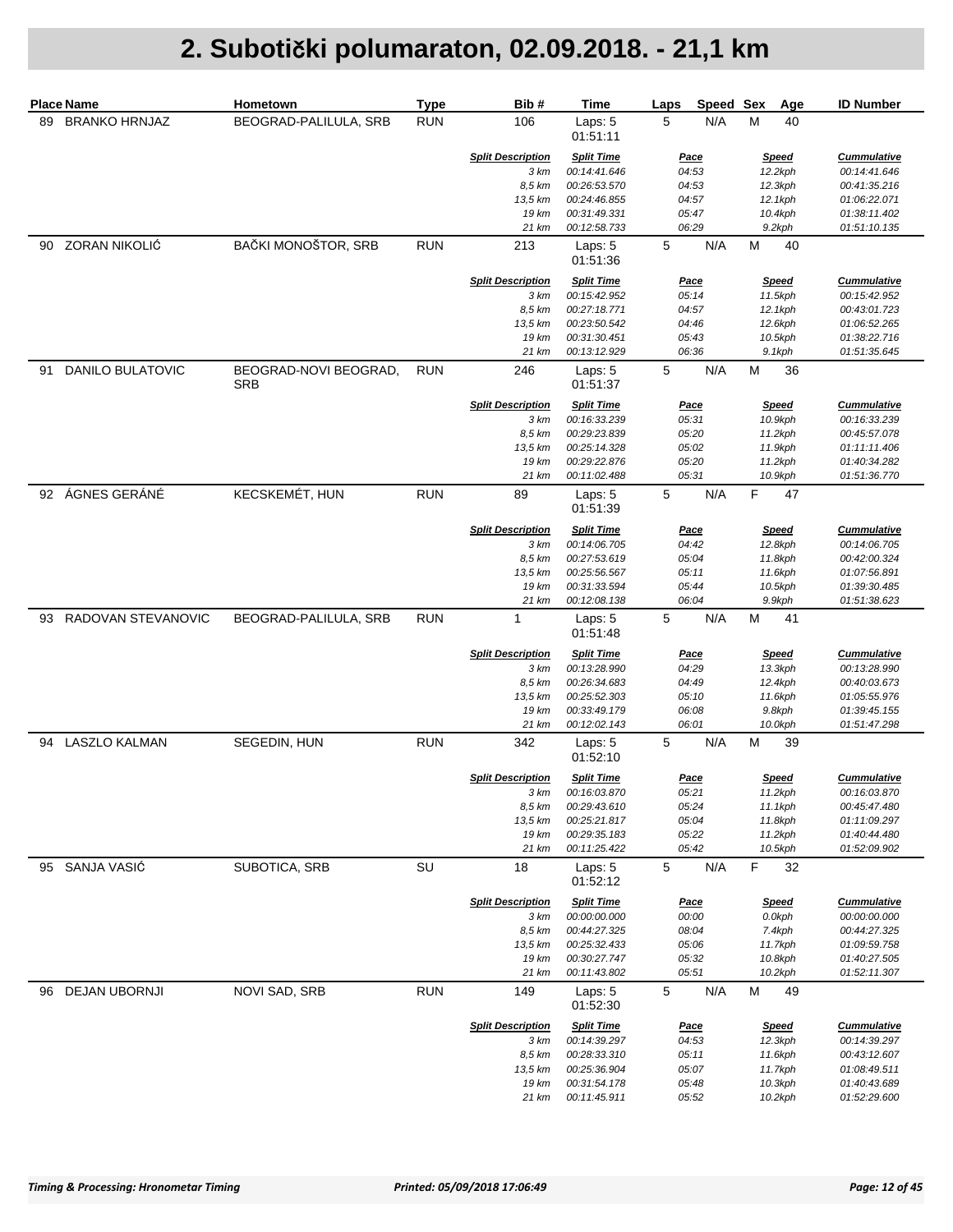| <b>Place Name</b>     | Hometown            | <b>Type</b> | Bib#                             | Time                              | Speed Sex<br>Laps    | <u>Age</u>              | <b>ID Number</b>                   |
|-----------------------|---------------------|-------------|----------------------------------|-----------------------------------|----------------------|-------------------------|------------------------------------|
| 97 VISNJA TRUDIĆ      | <b>BEOGRAD, SRB</b> | <b>RUN</b>  | 77                               | Laps: 5<br>01:52:32               | 5<br>N/A             | F<br>27                 |                                    |
|                       |                     |             | <b>Split Description</b>         | <b>Split Time</b>                 | <u>Pace</u>          | <u>Speed</u>            | <b>Cummulative</b>                 |
|                       |                     |             | 3 km                             | 00:16:27.253                      | 05:29                | 10.9kph                 | 00:16:27.253                       |
|                       |                     |             | 8,5 km                           | 00:29:01.652                      | 05:16                | 11.4kph                 | 00:45:28.905                       |
|                       |                     |             | 13,5 km<br>19 km                 | 00:25:05.235<br>00:29:59.815      | 05:01<br>05:27       | 12.0kph<br>11.0kph      | 01:10:34.140<br>01:40:33.955       |
|                       |                     |             | 21 km                            | 00:11:57.764                      | 05:58                | 10.0kph                 | 01:52:31.719                       |
| DRAGAN ĆIRIĆ<br>98    | SUBOTICA, SRB       | SU          | 215                              | Laps: 5<br>01:52:33               | 5<br>N/A             | M<br>67                 |                                    |
|                       |                     |             | <b>Split Description</b><br>3 km | <b>Split Time</b><br>00:15:50.857 | <b>Pace</b><br>05:16 | <b>Speed</b><br>11.4kph | <b>Cummulative</b><br>00:15:50.857 |
|                       |                     |             | 8,5 km                           | 00:28:52.987                      | 05:15                | 11.4kph                 | 00:44:43.844                       |
|                       |                     |             | 13,5 km                          | 00:25:26.664                      | 05:05                | 11.8kph                 | 01:10:10.508                       |
|                       |                     |             | 19 km                            | 00:30:29.788                      | 05:32                | 10.8kph                 | 01:40:40.296                       |
|                       |                     |             | 21 km                            | 00:11:52.459                      | 05:56                | 10.1kph                 | 01:52:32.755                       |
| PETAR BLAZIN<br>99    | <b>BEOGRAD, SRB</b> | <b>RUN</b>  | 76                               | Laps: 5<br>01:52:39               | $\mathbf 5$<br>N/A   | M<br>26                 |                                    |
|                       |                     |             | <b>Split Description</b>         | <b>Split Time</b>                 | <u>Pace</u>          | <b>Speed</b>            | <b>Cummulative</b>                 |
|                       |                     |             | 3 km                             | 00:16:31.533                      | 05:30                | 10.9kph                 | 00:16:31.533                       |
|                       |                     |             | 8,5 km                           | 00:30:31.635                      | 05:33                | 10.8kph                 | 00:47:03.168                       |
|                       |                     |             | 13,5 km                          | 00:00:00.000                      | 00:00                | 0.0kph                  | 00:47:03.168                       |
|                       |                     |             | 19 km<br>21 km                   | 00:53:27.651<br>00:12:07.868      | 09:43<br>06:03       | 6.2kph<br>9.9kph        | 01:40:30.819<br>01:52:38.687       |
| 100 SAŠA NEDELJKOVIĆ  | KRAGUJEVAC, SRB     | <b>RUN</b>  | 209                              | Laps: 5<br>01:52:39               | 5<br>N/A             | M<br>33                 |                                    |
|                       |                     |             | <b>Split Description</b>         | <b>Split Time</b>                 | <u>Pace</u>          | <b>Speed</b>            | <b>Cummulative</b>                 |
|                       |                     |             | 3 km                             | 00:15:39.831                      | 05:13                | 11.5kph                 | 00:15:39.831                       |
|                       |                     |             | 8,5 km                           | 00:27:54.723                      | 05:04                | 11.8kph                 | 00:43:34.554                       |
|                       |                     |             | 13,5 km                          | 00:26:57.238                      | 05:23                | 11.1kph                 | 01:10:31.792                       |
|                       |                     |             | 19 km                            | 00:30:06.200                      | 05:28                | 11.0kph                 | 01:40:37.992                       |
|                       |                     |             | 21 km                            | 00:12:01.078                      | 06:00                | 10.0kph                 | 01:52:39.070                       |
| 101 DARKO JANKULOVSKI | SUBOTICA, SRB       | SU          | 43                               | Laps: 5<br>01:52:46               | 5<br>N/A             | M<br>37                 |                                    |
|                       |                     |             | <b>Split Description</b>         | <b>Split Time</b>                 | <u>Pace</u>          | <b>Speed</b>            | <b>Cummulative</b>                 |
|                       |                     |             | 3 km                             | 00:16:03.195                      | 05:21                | 11.2kph                 | 00:16:03.195                       |
|                       |                     |             | 8,5 km                           | 00:29:04.868                      | 05:17                | 11.3kph                 | 00:45:08.063                       |
|                       |                     |             | 13,5 km<br>19 km                 | 00:25:08.668<br>00:30:33.682      | 05:01<br>05:33       | 11.9kph<br>10.8kph      | 01:10:16.731<br>01:40:50.413       |
|                       |                     |             | 21 km                            | 00:11:54.736                      | 05:57                | 10.1kph                 | 01:52:45.149                       |
| 102 MILOŠ KAJTEZ      | BAČKA PALANKA, SRB  | <b>RUN</b>  | 219                              | Laps: 5<br>01:52:53               | $\mathbf 5$<br>N/A   | M<br>31                 |                                    |
|                       |                     |             | <b>Split Description</b>         | <b>Split Time</b>                 | <b>Pace</b>          | <b>Speed</b>            | <b>Cummulative</b>                 |
|                       |                     |             | 3 km                             | 00:14:40.602                      | 04:53                | 12.3kph                 | 00:14:40.602                       |
|                       |                     |             | 8,5 km                           | 00:26:28.729                      | 04:48                | 12.5kph                 | 00:41:09.331                       |
|                       |                     |             | 13,5 km                          | 00:26:37.110                      | 05:19                | 11.3kph                 | 01:07:46.441                       |
|                       |                     |             | 19 km                            | 00:32:28.633                      | 05:54                | 10.2kph                 | 01:40:15.074                       |
|                       |                     |             | 21 km                            | 00:12:37.870                      | 06:18                | 9.5kph                  | 01:52:52.944                       |
| 103 PAVLE PEKOVIĆ     | <b>BEOGRAD, SRB</b> | <b>RUN</b>  | 24                               | Laps: 5<br>01:53:12               | 5<br>N/A             | M<br>49                 |                                    |
|                       |                     |             | <b>Split Description</b>         | <b>Split Time</b>                 | <u>Pace</u>          | <b>Speed</b>            | <b>Cummulative</b>                 |
|                       |                     |             | 3 km                             | 00:17:02.884                      | 05:40                | 10.6kph                 | 00:17:02.884                       |
|                       |                     |             | 8,5 km<br>13,5 km                | 00:29:33.059<br>00:25:16.637      | 05:22<br>05:03       | 11.2kph<br>11.9kph      | 00:46:35.943<br>01:11:52.580       |
|                       |                     |             | 19 km                            | 00:29:43.047                      | 05:24                | 11.1kph                 | 01:41:35.627                       |
|                       |                     |             | 21 km                            | 00:11:35.801                      | 05:47                | 10.3kph                 | 01:53:11.428                       |
| 104 ANIKO JABLAN      | BAČKA TOPOLA, SRB   | <b>RUN</b>  | 358                              | Laps: 5<br>01:53:23               | 5<br>N/A             | F<br>51                 |                                    |
|                       |                     |             | <b>Split Description</b>         | <b>Split Time</b>                 | <u>Pace</u>          | <b>Speed</b>            | <b>Cummulative</b>                 |
|                       |                     |             | 3 km                             | 00:15:44.071                      | 05:14                | 11.4kph                 | 00:15:44.071                       |
|                       |                     |             | 8,5 km                           | 00:28:32.398                      | 05:11                | 11.6kph                 | 00:44:16.469                       |
|                       |                     |             | 13,5 km                          | 00:25:32.255                      | 05:06                | 11.7kph                 | 01:09:48.724                       |
|                       |                     |             | 19 km                            | 00:31:39.545                      | 05:45                | 10.4kph                 | 01:41:28.269                       |
|                       |                     |             | 21 km                            | 00:11:54.643                      | 05:57                | 10.1kph                 | 01:53:22.912                       |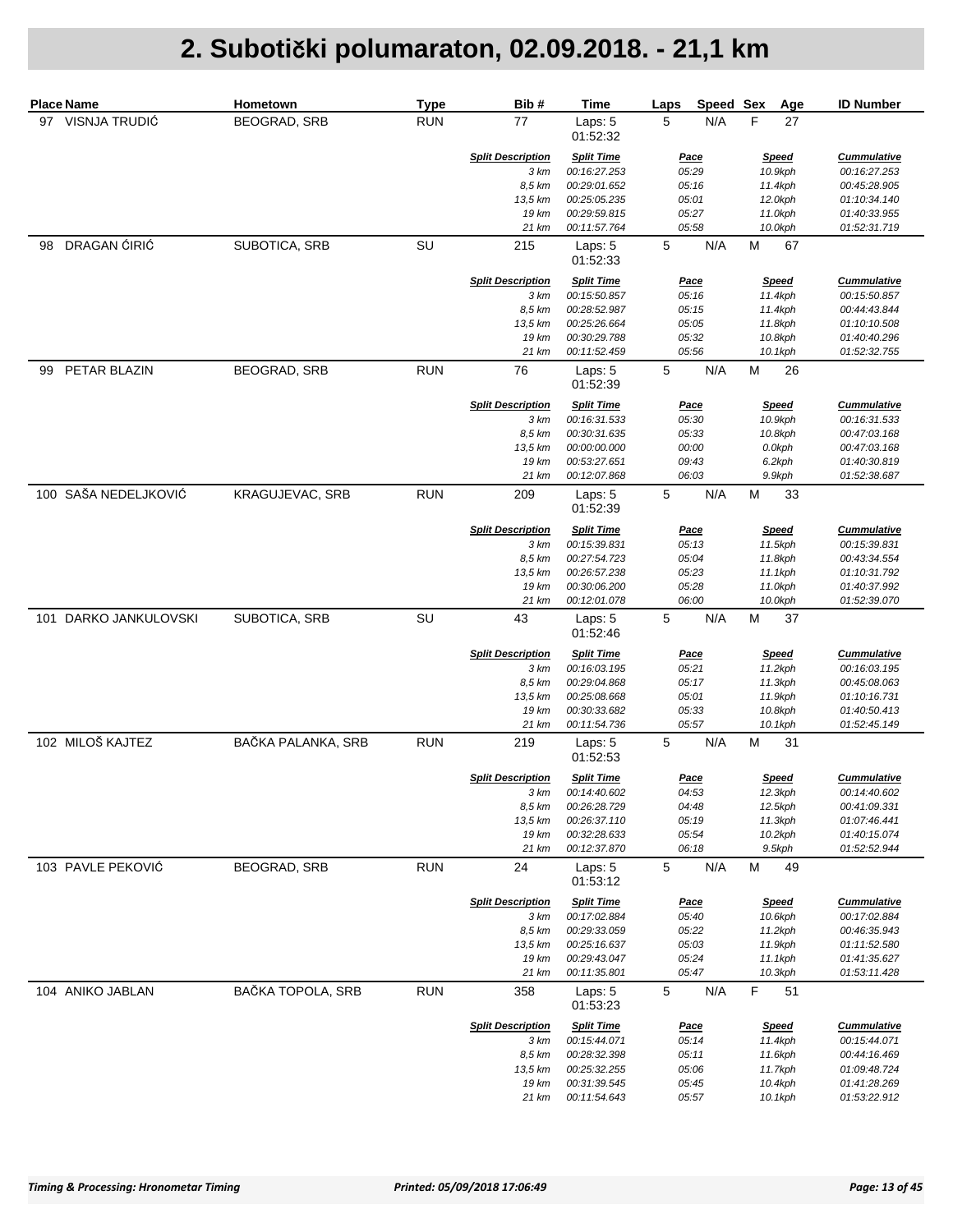| <b>Place Name</b>             | Hometown                            | <b>Type</b> | Bib#                             | Time                              | Laps                 | Speed Sex |   | Age                     | <b>ID Number</b>                   |
|-------------------------------|-------------------------------------|-------------|----------------------------------|-----------------------------------|----------------------|-----------|---|-------------------------|------------------------------------|
| 105 IVAN DJUROVIC             | <b>BELA CRKVA, SRB</b>              | <b>RUN</b>  | 75                               | Laps: 5<br>01:53:33               | 5                    | N/A       | М | 26                      |                                    |
|                               |                                     |             | <b>Split Description</b>         | <b>Split Time</b>                 | <u>Pace</u>          |           |   | <u>Speed</u>            | <b>Cummulative</b>                 |
|                               |                                     |             | 3 km                             | 00:15:42.344                      | 05:14                |           |   | 11.5kph                 | 00:15:42.344                       |
|                               |                                     |             | 8,5 km                           | 00:28:44.889                      | 05:13                |           |   | 11.5kph                 | 00:44:27.233                       |
|                               |                                     |             | 13,5 km<br>19 km                 | 00:25:02.119<br>00:31:50.805      | 05:00<br>05:47       |           |   | 12.0kph<br>10.4kph      | 01:09:29.352<br>01:41:20.157       |
|                               |                                     |             | 21 km                            | 00:12:12.810                      | 06:06                |           |   | 9.8kph                  | 01:53:32.967                       |
| <b>SASA MOMCILOVIC</b><br>106 | RUMA, SRB                           | <b>RUN</b>  | 55                               | Laps: 5<br>01:53:39               | 5                    | N/A       | M | 38                      |                                    |
|                               |                                     |             | <b>Split Description</b><br>3 km | <b>Split Time</b><br>00:14:47.753 | <b>Pace</b><br>04:55 |           |   | <b>Speed</b><br>12.2kph | <b>Cummulative</b><br>00:14:47.753 |
|                               |                                     |             | 8,5 km                           | 00:28:46.487                      | 05:13                |           |   | 11.5kph                 | 00:43:34.240                       |
|                               |                                     |             | 13,5 km                          | 00:25:29.276                      | 05:05                |           |   | 11.8kph                 | 01:09:03.516                       |
|                               |                                     |             | 19 km                            | 00:31:45.847                      | 05:46                |           |   | 10.4kph                 | 01:40:49.363                       |
|                               |                                     |             | 21 km                            | 00:12:49.326                      | 06:24                |           |   | 9.4kph                  | 01:53:38.689                       |
| 107 IZABELLA NAGY             | BUDAPEST - CSANTAVÉR,<br><b>HUN</b> | <b>RUN</b>  | 248                              | Laps: 5<br>01:53:46               | $\mathbf 5$          | N/A       | F | 34                      |                                    |
|                               |                                     |             | <b>Split Description</b>         | <b>Split Time</b>                 | <u>Pace</u>          |           |   | <b>Speed</b>            | <b>Cummulative</b>                 |
|                               |                                     |             | 3 km                             | 00:16:05.743                      | 05:21                |           |   | 11.2kph                 | 00:16:05.743                       |
|                               |                                     |             | 8,5 km                           | 00:29:45.008                      | 05:24                |           |   | 11.1kph                 | 00:45:50.751                       |
|                               |                                     |             | 13,5 km<br>19 km                 | 00:26:10.016<br>00:30:12.067      | 05:14<br>05:29       |           |   | 11.5kph<br>10.9kph      | 01:12:00.767<br>01:42:12.834       |
|                               |                                     |             | 21 km                            | 00:11:32.545                      | 05:46                |           |   | 10.4kph                 | 01:53:45.379                       |
| 108 MILAN DAKIĆ               | SUBOTICA 24000, SRB                 | SU          | 52                               | Laps: 5<br>01:53:57               | 5                    | N/A       | M | 34                      |                                    |
|                               |                                     |             | <b>Split Description</b>         | <b>Split Time</b>                 | <u>Pace</u>          |           |   | <b>Speed</b>            | <b>Cummulative</b>                 |
|                               |                                     |             | 3 km                             | 00:16:02.846                      | 05:20                |           |   | 11.2kph                 | 00:16:02.846                       |
|                               |                                     |             | 8,5 km                           | 00:29:43.453                      | 05:24                |           |   | 11.1kph                 | 00:45:46.299                       |
|                               |                                     |             | 13,5 km                          | 00:25:10.660                      | 05:02                |           |   | 11.9kph                 | 01:10:56.959                       |
|                               |                                     |             | 19 km                            | 00:30:47.882                      | 05:35                |           |   | 10.7kph                 | 01:41:44.841                       |
|                               |                                     |             | 21 km                            | 00:12:12.091                      | 06:06                |           |   | 9.8kph                  | 01:53:56.932                       |
| 109 BOJAN MILANKOVIĆ          | SUBOTICA, SRB                       | SU          | 191                              | Laps: 5<br>01:54:12               | 5                    | N/A       | M | 31                      |                                    |
|                               |                                     |             | <b>Split Description</b>         | <b>Split Time</b>                 | <u>Pace</u>          |           |   | <b>Speed</b>            | <b>Cummulative</b>                 |
|                               |                                     |             | 3 km                             | 00:15:39.774                      | 05:13                |           |   | 11.5kph                 | 00:15:39.774                       |
|                               |                                     |             | 8,5 km                           | 00:27:45.999                      | 05:02                |           |   | 11.9kph                 | 00:43:25.773                       |
|                               |                                     |             | 13,5 km<br>19 km                 | 00:25:50.763<br>00:32:37.228      | 05:10<br>05:55       |           |   | 11.6kph                 | 01:09:16.536                       |
|                               |                                     |             | 21 km                            | 00:12:17.933                      | 06:08                |           |   | 10.1kph<br>9.8kph       | 01:41:53.764<br>01:54:11.697       |
| 110 VEPRIM PRESHEVA           | PRESEVO, SRB                        | <b>RUN</b>  | 78                               | Laps: 5<br>01:54:14               | 5                    | N/A       | M | 35                      |                                    |
|                               |                                     |             | <b>Split Description</b>         | <b>Split Time</b>                 | <b>Pace</b>          |           |   | <b>Speed</b>            | <b>Cummulative</b>                 |
|                               |                                     |             | 3 km                             | 00:16:10.629                      | 05:23                |           |   | 11.1kph                 | 00:16:10.629                       |
|                               |                                     |             | 8,5 km                           | 00:29:23.545                      | 05:20                |           |   | 11.2kph                 | 00:45:34.174                       |
|                               |                                     |             | 13.5 km                          | 00:25:41.324                      | 05:08                |           |   | 11.7kph                 | 01:11:15.498                       |
|                               |                                     |             | 19 km                            | 00:30:54.455                      | 05:37                |           |   | 10.7kph                 | 01:42:09.953                       |
|                               |                                     |             | 21 km                            | 00:12:03.229                      | 06:01                |           |   | 10.0kph                 | 01:54:13.182                       |
| 111 MIRKO DUBOVEČAK           | SUBOTICA, SRB                       | SU          | 161                              | Laps: 5<br>01:54:18               | 5                    | N/A       | M | 68                      |                                    |
|                               |                                     |             | <b>Split Description</b>         | <b>Split Time</b>                 | <u>Pace</u>          |           |   | <b>Speed</b>            | <b>Cummulative</b>                 |
|                               |                                     |             | 3 km                             | 00:15:53.750                      | 05:17                |           |   | 11.3kph                 | 00:15:53.750                       |
|                               |                                     |             | 8,5 km                           | 00:28:49.010                      | 05:14                |           |   | 11.5kph                 | 00:44:42.760                       |
|                               |                                     |             | 13,5 km                          | 00:26:23.359                      | 05:16                |           |   | 11.4kph                 | 01:11:06.119                       |
|                               |                                     |             | 19 km<br>21 km                   | 00:30:48.036<br>00:12:23.630      | 05:36<br>06:11       |           |   | 10.7kph<br>9.7kph       | 01:41:54.155<br>01:54:17.785       |
| 112 NENAD NEDOVIĆ             | BEOGRAD, SRB                        | <b>RUN</b>  | 17                               |                                   | 5                    |           | M | 39                      |                                    |
|                               |                                     |             |                                  | Laps: 5<br>01:54:18               |                      | N/A       |   |                         |                                    |
|                               |                                     |             | <b>Split Description</b>         | <b>Split Time</b>                 | <u>Pace</u>          |           |   | <u>Speed</u>            | <b>Cummulative</b>                 |
|                               |                                     |             | 3 km                             | 00:16:06.149                      | 05:22                |           |   | 11.2kph                 | 00:16:06.149                       |
|                               |                                     |             | 8,5 km                           | 00:29:09.692                      | 05:18                |           |   | 11.3kph                 | 00:45:15.841                       |
|                               |                                     |             | 13,5 km<br>19 km                 | 00:26:27.761<br>00:31:01.807      | 05:17<br>05:38       |           |   | 11.3kph<br>10.6kph      | 01:11:43.602<br>01:42:45.409       |
|                               |                                     |             | 21 km                            | 00:11:32.426                      | 05:46                |           |   | 10.4kph                 | 01:54:17.835                       |
|                               |                                     |             |                                  |                                   |                      |           |   |                         |                                    |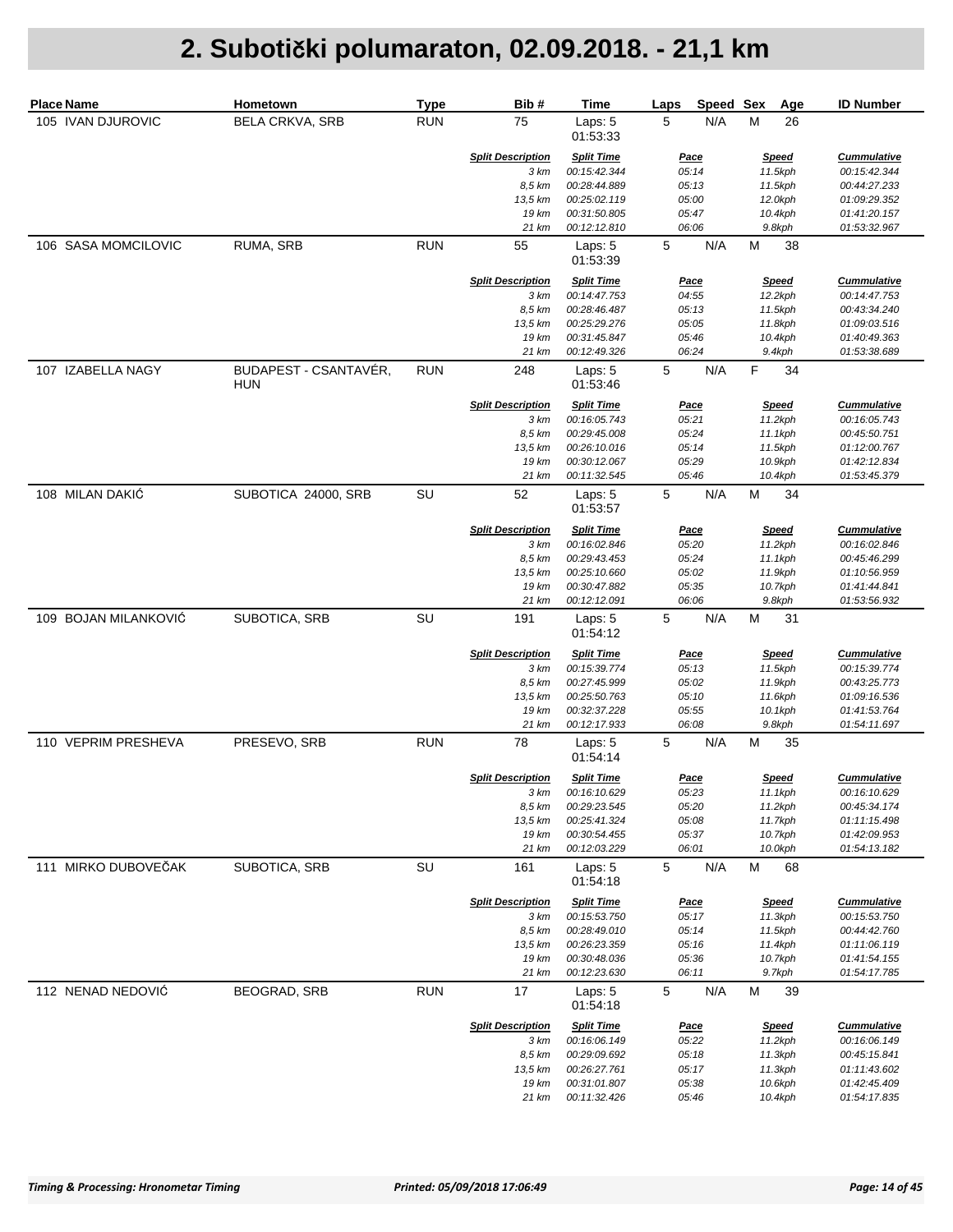| <b>Place Name</b>    | Hometown              | <b>Type</b> | Bib#                     | Time                              | Speed Sex<br>Laps    | Age                     | <b>ID Number</b>                   |
|----------------------|-----------------------|-------------|--------------------------|-----------------------------------|----------------------|-------------------------|------------------------------------|
| 113 ZELJKO GRAOVAC   | <b>BEOGRAD, SRB</b>   | <b>RUN</b>  | 372                      | Laps: 5<br>01:54:29               | N/A<br>5             | М<br>53                 |                                    |
|                      |                       |             | <b>Split Description</b> | <b>Split Time</b>                 | <b>Pace</b>          | <b>Speed</b>            | <b>Cummulative</b>                 |
|                      |                       |             | 3 km                     | 00:16:19.106                      | 05:26                | 11.0kph                 | 00:16:19.106                       |
|                      |                       |             | 8,5 km<br>13,5 km        | 00:29:43.793<br>00:25:50.247      | 05:24<br>05:10       | 11.1kph<br>11.6kph      | 00:46:02.899<br>01:11:53.146       |
|                      |                       |             | 19 km                    | 00:30:45.610                      | 05:35                | 10.7kph                 | 01:42:38.756                       |
|                      |                       |             | 21 km                    | 00:11:49.883                      | 05:54                | 10.1kph                 | 01:54:28.639                       |
| 114 RADOVAN POPOVIĆ  | BEOGRAD, SRB          | <b>RUN</b>  | 16                       | Laps: 5<br>01:54:34               | 5<br>N/A             | M<br>37                 |                                    |
|                      |                       |             | <b>Split Description</b> | <b>Split Time</b>                 | <u>Pace</u>          | <b>Speed</b>            | <b>Cummulative</b>                 |
|                      |                       |             | 3 km                     | 00:15:58.491                      | 05:19                | 11.3kph                 | 00:15:58.491                       |
|                      |                       |             | 8,5 km                   | 00:29:07.591                      | 05:17                | 11.3kph                 | 00:45:06.082                       |
|                      |                       |             | 13,5 km                  | 00:26:26.331                      | 05:17                | 11.3kph                 | 01:11:32.413                       |
|                      |                       |             | 19 km                    | 00:31:04.314                      | 05:38                | 10.6kph                 | 01:42:36.727                       |
|                      |                       |             | 21 km                    | 00:11:56.570                      | 05:58                | 10.0kph                 | 01:54:33.297                       |
| 115 VOJISLAV ĆURULIĆ | BEOGRAD ZVEZDARA, SRB | <b>RUN</b>  | 289                      | Laps: 5<br>01:54:34               | 5<br>N/A             | M<br>65                 |                                    |
|                      |                       |             | <b>Split Description</b> | <b>Split Time</b>                 | Pace                 | <b>Speed</b>            | <b>Cummulative</b>                 |
|                      |                       |             | 3 km                     | 00:16:02.606                      | 05:20                | 11.2kph                 | 00:16:02.606                       |
|                      |                       |             | 8,5 km                   | 00:28:48.914                      | 05:14                | 11.5kph                 | 00:44:51.520                       |
|                      |                       |             | 13,5 km                  | 00:26:02.967                      | 05:12                | 11.5kph                 | 01:10:54.487                       |
|                      |                       |             | 19 km<br>21 km           | 00:31:36.274                      | 05:44<br>06:01       | 10.4kph                 | 01:42:30.761                       |
| 116 ISTVAN VARGA     | KECSKEMÉT, HUN        | <b>RUN</b>  | 330                      | 00:12:02.903<br>Laps: 5           | 5<br>N/A             | 10.0kph<br>M<br>56      | 01:54:33.664                       |
|                      |                       |             | <b>Split Description</b> | 01:54:34                          |                      |                         |                                    |
|                      |                       |             | 3 km                     | <b>Split Time</b><br>00:15:23.408 | <u>Pace</u><br>05:07 | <b>Speed</b><br>11.7kph | <b>Cummulative</b><br>00:15:23.408 |
|                      |                       |             | 8,5 km                   | 00:29:30.297                      | 05:21                | 11.2kph                 | 00:44:53.705                       |
|                      |                       |             | 13,5 km                  | 00:26:08.226                      | 05:13                | 11.5kph                 | 01:11:01.931                       |
|                      |                       |             | 19 km                    | 00:31:11.624                      | 05:40                | 10.6kph                 | 01:42:13.555                       |
|                      |                       |             | 21 km                    | 00:12:20.240                      | 06:10                | 9.7kph                  | 01:54:33.795                       |
| 117 FILIP ŠUPUT      | SUBOTICA, SRB         | SU          | 135                      | Laps: 5<br>01:54:37               | 5<br>N/A             | M<br>20                 |                                    |
|                      |                       |             | <b>Split Description</b> | <b>Split Time</b>                 | <u>Pace</u>          | <b>Speed</b>            | <b>Cummulative</b>                 |
|                      |                       |             | 3 km                     | 00:18:41.076                      | 06:13                | 9.6kph                  | 00:18:41.076                       |
|                      |                       |             | 8,5 km                   | 00:29:53.905                      | 05:26                | 11.0kph                 | 00:48:34.981                       |
|                      |                       |             | 13,5 km                  | 00:24:16.597                      | 04:51                | 12.4kph                 | 01:12:51.578                       |
|                      |                       |             | 19 km                    | 00:30:22.603                      | 05:31                | 10.9kph                 | 01:43:14.181                       |
|                      |                       |             | 21 km                    | 00:11:22.420                      | 05:41                | 10.6kph                 | 01:54:36.601                       |
| 118 DAVOR ČULIĆ      | SOMBOR, SRB           | <b>RUN</b>  | 186                      | Laps: 5<br>01:54:45               | 5<br>N/A             | M<br>39                 |                                    |
|                      |                       |             | <b>Split Description</b> | <b>Split Time</b>                 | Pace                 | <b>Speed</b>            | <b>Cummulative</b>                 |
|                      |                       |             | 3 km                     | 00:16:44.243                      | 05:34                | 10.8kph                 | 00:16:44.243                       |
|                      |                       |             | 8,5 km                   | 00:29:32.152                      | 05:22                | 11.2kph                 | 00:46:16.395                       |
|                      |                       |             | 13,5 km                  | 00:25:28.777                      | 05:05                | 11.8kph                 | 01:11:45.172                       |
|                      |                       |             | 19 km                    | 00:30:43.119                      | 05:35                | 10.7kph                 | 01:42:28.291                       |
|                      |                       |             | 21 km                    | 00:12:16.174                      | 06:08                | 9.8kph                  | 01:54:44.465                       |
| 119 LJUBOMIR PANTIĆ  | <b>SRBOBRAN, SRB</b>  | <b>RUN</b>  | 367                      | Laps: 5<br>01:54:51               | 5<br>N/A             | M<br>35                 |                                    |
|                      |                       |             | <b>Split Description</b> | <b>Split Time</b>                 | <u>Pace</u>          | <b>Speed</b>            | <b>Cummulative</b>                 |
|                      |                       |             | 3 km                     | 00:16:19.609                      | 05:26                | 11.0kph                 | 00:16:19.609                       |
|                      |                       |             | 8,5 km                   | 00:29:05.612                      | 05:17                | 11.3kph                 | 00:45:25.221                       |
|                      |                       |             | 13,5 km                  | 00:25:47.961                      | 05:09                | 11.6kph                 | 01:11:13.182                       |
|                      |                       |             | 19 km<br>21 km           | 00:31:14.276<br>00:12:23.424      | 05:40<br>06:11       | 10.6kph<br>9.7kph       | 01:42:27.458<br>01:54:50.882       |
|                      |                       |             |                          |                                   |                      |                         |                                    |
| 120 IGOR MARKOVIĆ    | BEOGRAD ZVEZDARA, SRB | <b>RUN</b>  | 15                       | Laps: 5<br>01:54:57               | 5<br>N/A             | M<br>42                 |                                    |
|                      |                       |             | <b>Split Description</b> | <b>Split Time</b>                 | <u>Pace</u>          | <b>Speed</b>            | <b>Cummulative</b>                 |
|                      |                       |             | 3 km                     | 00:16:05.591                      | 05:21                | 11.2kph                 | 00:16:05.591                       |
|                      |                       |             | 8,5 km                   | 00:29:10.859                      | 05:18                | 11.3kph                 | 00:45:16.450                       |
|                      |                       |             | 13,5 km                  | 00:26:27.290                      | 05:17                | 11.3kph                 | 01:11:43.740                       |
|                      |                       |             | 19 km                    | 00:31:03.526                      | 05:38                | 10.6kph                 | 01:42:47.266                       |
|                      |                       |             | 21 km                    | 00:12:09.732                      | 06:04                | 9.9kph                  | 01:54:56.998                       |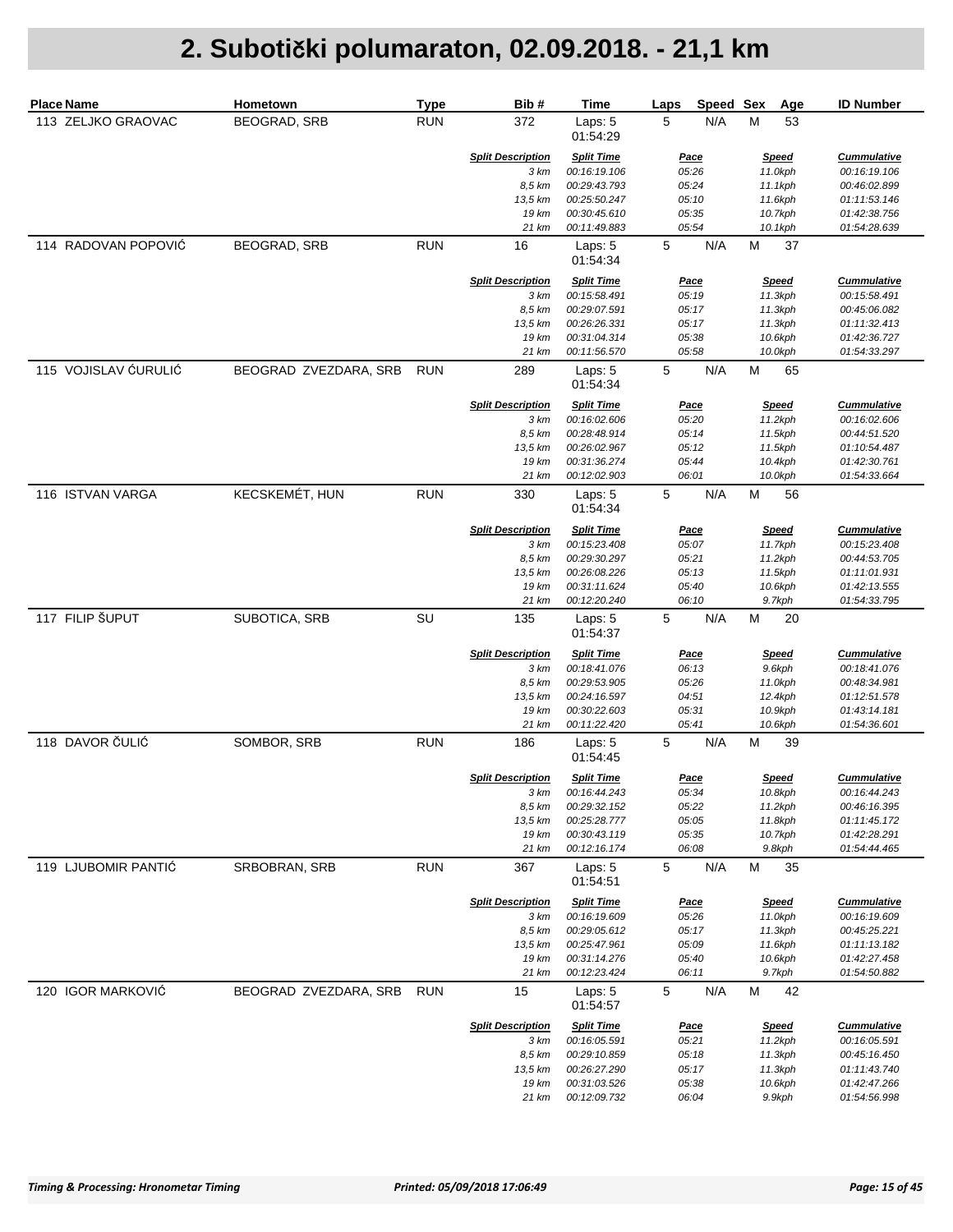| <b>Place Name</b>      | Hometown               | <b>Type</b> | Bib#                             | Time                              | Laps                 | Speed Sex |   | Age                     | <b>ID Number</b>                   |
|------------------------|------------------------|-------------|----------------------------------|-----------------------------------|----------------------|-----------|---|-------------------------|------------------------------------|
| 121 DEJAN ŠPANOVIĆ     | BEOGRAD, SRB           | <b>RUN</b>  | 338                              | Laps: 5<br>01:55:01               | 5                    | N/A       | M | 33                      |                                    |
|                        |                        |             | <b>Split Description</b>         | <b>Split Time</b>                 | <u>Pace</u>          |           |   | <b>Speed</b>            | <b>Cummulative</b>                 |
|                        |                        |             | 3 km                             | 00:14:23.671                      | 04:47                |           |   | 12.5kph                 | 00:14:23.671                       |
|                        |                        |             | 8,5 km                           | 00:28:44.958                      | 05:13                |           |   | 11.5kph                 | 00:43:08.629                       |
|                        |                        |             | 13,5 km<br>19 km                 | 00:29:18.117<br>00:30:44.128      | 05:51<br>05:35       |           |   | 10.2kph<br>10.7kph      | 01:12:26.746<br>01:43:10.874       |
|                        |                        |             | 21 km                            | 00:11:50.087                      | 05:55                |           |   | 10.1kph                 | 01:55:00.961                       |
| 122 MAGDOLNA T.NAGY    | KECSKEMÉT, HUN         | <b>RUN</b>  | 329                              | Laps: 5<br>01:55:23               | 5                    | N/A       | F | 64                      |                                    |
|                        |                        |             | <b>Split Description</b>         | <b>Split Time</b><br>00:15:59.195 | <u>Pace</u>          |           |   | <b>Speed</b>            | <b>Cummulative</b>                 |
|                        |                        |             | 3 km<br>8,5 km                   | 00:29:40.358                      | 05:19<br>05:23       |           |   | 11.3kph<br>11.1kph      | 00:15:59.195<br>00:45:39.553       |
|                        |                        |             | 13,5 km                          | 00:26:08.255                      | 05:13                |           |   | 11.5kph                 | 01:11:47.808                       |
|                        |                        |             | 19 km                            | 00:31:15.074                      | 05:40                |           |   | 10.6kph                 | 01:43:02.882                       |
|                        |                        |             | 21 km                            | 00:12:19.822                      | 06:09                |           |   | 9.7kph                  | 01:55:22.704                       |
| 123 TIHOMIR MILOŠEVIĆ  | N. BEOGRAD, SRB        | <b>RUN</b>  | 313                              | Laps: 5<br>01:55:26               | 5                    | N/A       | M | 41                      |                                    |
|                        |                        |             | <b>Split Description</b>         | <b>Split Time</b>                 | <u>Pace</u>          |           |   | <b>Speed</b>            | <b>Cummulative</b>                 |
|                        |                        |             | 3 km                             | 00:15:44.529                      | 05:14                |           |   | 11.4kph                 | 00:15:44.529                       |
|                        |                        |             | 8,5 km                           | 00:28:40.993                      | 05:12                |           |   | 11.5kph                 | 00:44:25.522                       |
|                        |                        |             | 13,5 km                          | 00:25:35.179                      | 05:07                |           |   | 11.7kph                 | 01:10:00.701                       |
|                        |                        |             | 19 km<br>21 km                   | 00:32:01.347<br>00:13:23.911      | 05:49<br>06:41       |           |   | 10.3kph<br>9.0kph       | 01:42:02.048<br>01:55:25.959       |
| 124 BOGDAN TRBOJEVIĆ   | SUBOTICA, SRB          | SU          | 87                               | Laps: 5<br>01:56:08               | 5                    | N/A       | M | 56                      |                                    |
|                        |                        |             | <b>Split Description</b>         | <b>Split Time</b>                 |                      |           |   | <b>Speed</b>            | <b>Cummulative</b>                 |
|                        |                        |             | 3 km                             | 00:15:14.674                      | <u>Pace</u><br>05:04 |           |   | 11.8kph                 | 00:15:14.674                       |
|                        |                        |             | 8,5 km                           | 00:28:22.566                      | 05:09                |           |   | 11.6kph                 | 00:43:37.240                       |
|                        |                        |             | 13,5 km                          | 00:26:15.215                      | 05:15                |           |   | 11.4kph                 | 01:09:52.455                       |
|                        |                        |             | 19 km                            | 00:32:55.660                      | 05:59                |           |   | 10.0kph                 | 01:42:48.115                       |
|                        |                        |             | 21 km                            | 00:13:18.985                      | 06:39                |           |   | 9.0kph                  | 01:56:07.100                       |
| 125 DUŠICA VILOV       | SUBOTICA, SRB          | SU          | 150                              | Laps: 5<br>01:56:42               | 5                    | N/A       | F | 30                      |                                    |
|                        |                        |             | <b>Split Description</b>         | <b>Split Time</b>                 | <u>Pace</u>          |           |   | <b>Speed</b>            | <b>Cummulative</b>                 |
|                        |                        |             | 3 km                             | 00:16:58.279                      | 05:39                |           |   | 10.6kph                 | 00:16:58.279                       |
|                        |                        |             | 8,5 km                           | 00:29:17.218                      | 05:19                |           |   | 11.3kph                 | 00:46:15.497                       |
|                        |                        |             | 13,5 km                          | 00:26:21.979                      | 05:16                |           |   | 11.4kph                 | 01:12:37.476                       |
|                        |                        |             | 19 km<br>21 km                   | 00:32:23.468<br>00:11:40.446      | 05:53<br>05:50       |           |   | 10.2kph<br>10.3kph      | 01:45:00.944<br>01:56:41.390       |
| 126 VOLKER SCHMITT     | FRANKFURT AM MAIN, GER | <b>RUN</b>  | 67                               | Laps: 5<br>01:56:46               | 5                    | N/A       | M | 44                      |                                    |
|                        |                        |             | <b>Split Description</b>         | <b>Split Time</b>                 | <u>Pace</u>          |           |   | <b>Speed</b>            | <b>Cummulative</b>                 |
|                        |                        |             | 3 km                             | 00:16:25.191                      | 05:28                |           |   | 11.0kph                 | 00:16:25.191                       |
|                        |                        |             | 8,5 km                           | 00:29:45.809                      | 05:24                |           |   | 11.1kph                 | 00:46:11.000                       |
|                        |                        |             | 13,5 km                          | 00:26:44.319                      | 05:20                |           |   | 11.2kph                 | 01:12:55.319                       |
|                        |                        |             | 19 km                            | 00:31:32.611                      | 05:44                |           |   | 10.5kph                 | 01:44:27.930                       |
|                        |                        |             | 21 km                            | 00:12:18.150                      | 06:09                |           |   | 9.8kph                  | 01:56:46.080                       |
| 127 BRANISLAV SUKNOVIC | FRANKFURT AM MAIN, GER | <b>RUN</b>  | 263                              | Laps: $5$<br>01:56:47             | 5                    | N/A       | М | 54                      |                                    |
|                        |                        |             | <b>Split Description</b>         | <b>Split Time</b>                 | <u>Pace</u>          |           |   | <b>Speed</b>            | <b>Cummulative</b>                 |
|                        |                        |             | 3 km                             | 00:16:25.879                      | 05:28                |           |   | 11.0kph                 | 00:16:25.879                       |
|                        |                        |             | 8,5 km                           | 00:29:47.853                      | 05:25                |           |   | 11.1kph                 | 00:46:13.732                       |
|                        |                        |             | 13,5 km<br>19 km                 | 00:26:46.084<br>00:31:30.472      | 05:21<br>05:43       |           |   | 11.2kph<br>10.5kph      | 01:12:59.816<br>01:44:30.288       |
|                        |                        |             | 21 km                            | 00:12:16.809                      | 06:08                |           |   | 9.8kph                  | 01:56:47.097                       |
| 128 MILAN JOVANOVIĆ    | SUBOTICA, SRB          | SU          | 351                              | Laps: 5                           | 5                    | N/A       | M | 48                      |                                    |
|                        |                        |             |                                  | 01:57:03                          |                      |           |   |                         |                                    |
|                        |                        |             | <b>Split Description</b><br>3 km | <b>Split Time</b><br>00:15:02.470 | <u>Pace</u><br>05:00 |           |   | <b>Speed</b><br>12.0kph | <b>Cummulative</b><br>00:15:02.470 |
|                        |                        |             | 8,5 km                           | 00:28:05.208                      | 05:06                |           |   | 11.7kph                 | 00:43:07.678                       |
|                        |                        |             | 13,5 km                          | 00:26:37.622                      | 05:19                |           |   | 11.3kph                 | 01:09:45.300                       |
|                        |                        |             | 19 km                            | 00:33:07.776                      | 06:01                |           |   | 10.0kph                 | 01:42:53.076                       |
|                        |                        |             | 21 km                            | 00:14:09.630                      | 07:04                |           |   | 8.5kph                  | 01:57:02.706                       |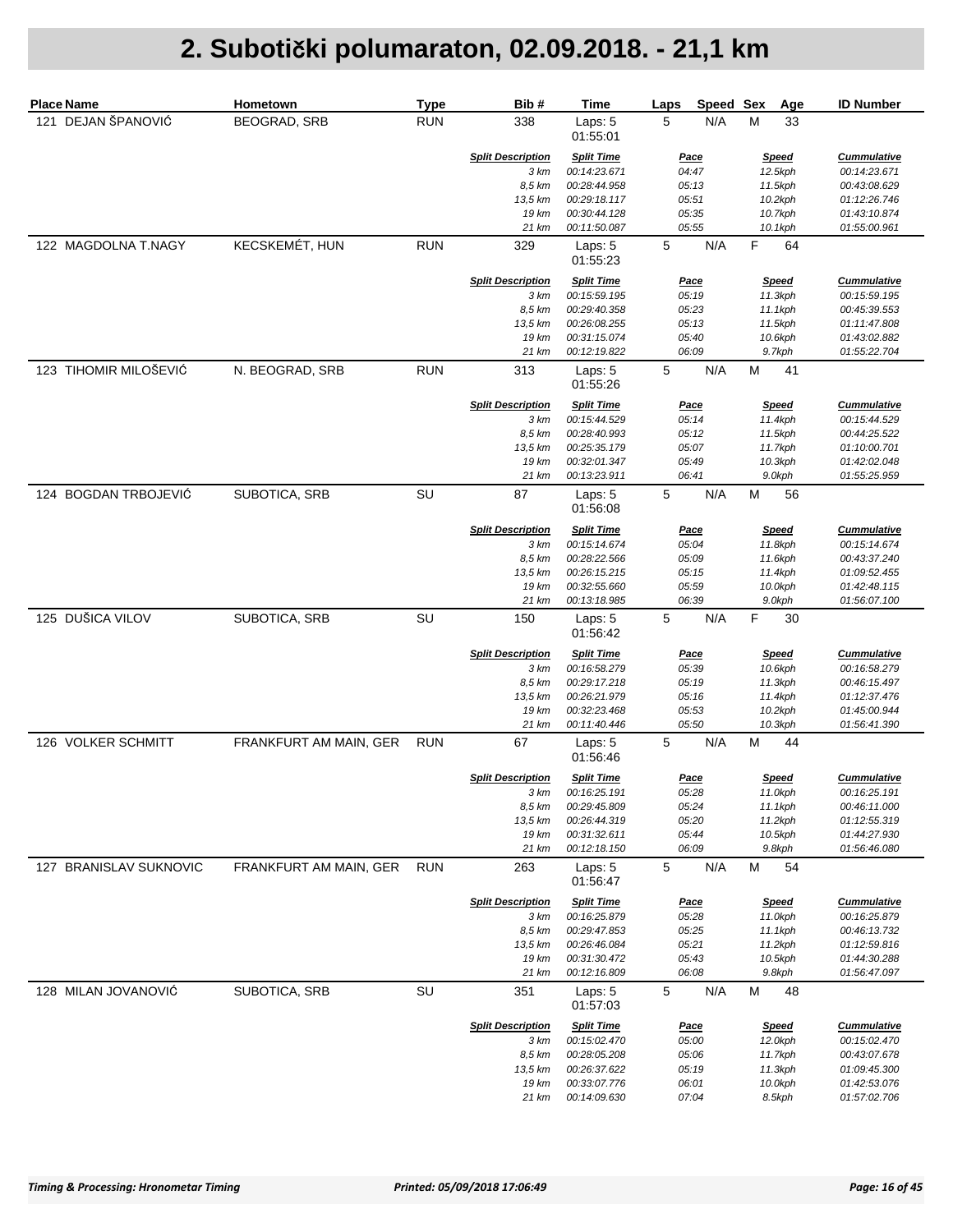| <b>Place Name</b> |                       | Hometown              | <b>Type</b> | Bib#                             | Time                                | Laps           | Speed Sex |   | Age                     | <b>ID Number</b>                   |
|-------------------|-----------------------|-----------------------|-------------|----------------------------------|-------------------------------------|----------------|-----------|---|-------------------------|------------------------------------|
| 129 IGOR BAKOŠ    |                       | BAČKA PALANKA, SRB    | <b>RUN</b>  | 193                              | Laps: 5<br>01:57:07                 | 5              | N/A       | M | 34                      |                                    |
|                   |                       |                       |             | <b>Split Description</b>         | <b>Split Time</b>                   | <b>Pace</b>    |           |   | <b>Speed</b>            | <b>Cummulative</b>                 |
|                   |                       |                       |             | 3 km                             | 00:14:40.763                        | 04:53          |           |   | 12.3kph                 | 00:14:40.763                       |
|                   |                       |                       |             | 8,5 km<br>13,5 km                | 00:28:18.834<br>00:26:41.524        | 05:08<br>05:20 |           |   | 11.7kph<br>11.2kph      | 00:42:59.597<br>01:09:41.121       |
|                   |                       |                       |             | 19 km                            | 00:33:57.335                        | 06:10          |           |   | 9.7kph                  | 01:43:38.456                       |
|                   |                       |                       |             | 21 km                            | 00:13:28.025                        | 06:44          |           |   | 8.9kph                  | 01:57:06.481                       |
|                   | 130 NEBOJŠA TRAJKOVIĆ | LESKOVAC, SRB         | <b>RUN</b>  | 305                              | Laps: 5<br>01:57:17                 | 5              | N/A       | M | 35                      |                                    |
|                   |                       |                       |             | <b>Split Description</b><br>3 km | <b>Split Time</b><br>00:17:18.146   | Pace<br>05:46  |           |   | <b>Speed</b><br>10.4kph | <b>Cummulative</b><br>00:17:18.146 |
|                   |                       |                       |             | 8,5 km                           | 00:30:42.335                        | 05:34          |           |   | 10.7kph                 | 00:48:00.481                       |
|                   |                       |                       |             | 13,5 km                          | 00:26:31.806                        | 05:18          |           |   | 11.3kph                 | 01:14:32.287                       |
|                   |                       |                       |             | 19 km<br>21 km                   | 00:30:24.643                        | 05:31<br>06:10 |           |   | 10.9kph                 | 01:44:56.930                       |
|                   | 131 ROBERT LENGYEL    | SZEGED, SRB           | <b>RUN</b>  | 370                              | 00:12:20.163<br>Laps: 5<br>01:57:19 | $\,$ 5 $\,$    | N/A       | M | 9.7kph<br>36            | 01:57:17.093                       |
|                   |                       |                       |             | <b>Split Description</b>         | <b>Split Time</b>                   | <u>Pace</u>    |           |   | <b>Speed</b>            | <b>Cummulative</b>                 |
|                   |                       |                       |             | 3 km                             | 00:15:55.034                        | 05:18          |           |   | 11.3kph                 | 00:15:55.034                       |
|                   |                       |                       |             | 8,5 km<br>13,5 km                | 00:29:25.613                        | 05:21          |           |   | 11.2kph                 | 00:45:20.647                       |
|                   |                       |                       |             | 19 km                            | 00:26:19.347<br>00:32:40.031        | 05:15<br>05:56 |           |   | 11.4kph<br>10.1kph      | 01:11:39.994<br>01:44:20.025       |
|                   |                       |                       |             | 21 km                            | 00:12:58.992                        | 06:29          |           |   | $9.2$ kph               | 01:57:19.017                       |
| 132 ALBERT BOROS  |                       | SUBOTICA, SRB         | SU          | 30                               | Laps: 5<br>01:57:23                 | 5              | N/A       | M | 36                      |                                    |
|                   |                       |                       |             | <b>Split Description</b>         | <b>Split Time</b>                   | <u>Pace</u>    |           |   | <b>Speed</b>            | <b>Cummulative</b>                 |
|                   |                       |                       |             | 3 km                             | 00:17:28.419                        | 05:49          |           |   | 10.3kph                 | 00:17:28.419                       |
|                   |                       |                       |             | 8,5 km                           | 00:30:38.988                        | 05:34          |           |   | 10.8kph                 | 00:48:07.407                       |
|                   |                       |                       |             | 13,5 km<br>19 km                 | 00:26:57.209                        | 05:23<br>05:39 |           |   | 11.1kph                 | 01:15:04.616                       |
|                   |                       |                       |             | 21 km                            | 00:31:07.725<br>00:11:10.257        | 05:35          |           |   | 10.6kph<br>10.7kph      | 01:46:12.341<br>01:57:22.598       |
| 133 DAVOR BALAĆ   |                       | SUBOTICA, SRB         | SU          | 176                              | Laps: 5<br>01:57:38                 | $\mathbf 5$    | N/A       | M | 43                      |                                    |
|                   |                       |                       |             | <b>Split Description</b>         | <b>Split Time</b>                   | <u>Pace</u>    |           |   | <b>Speed</b>            | <b>Cummulative</b>                 |
|                   |                       |                       |             | 3 km                             | 00:15:56.585                        | 05:18          |           |   | 11.3kph                 | 00:15:56.585                       |
|                   |                       |                       |             | 8,5 km                           | 00:28:46.300                        | 05:13          |           |   | 11.5kph                 | 00:44:42.885                       |
|                   |                       |                       |             | 13,5 km<br>19 km                 | 00:26:22.959<br>00:32:06.638        | 05:16<br>05:50 |           |   | 11.4kph                 | 01:11:05.844                       |
|                   |                       |                       |             | 21 km                            | 00:14:25.555                        | 07:12          |           |   | 10.3kph<br>8.3kph       | 01:43:12.482<br>01:57:38.037       |
| 134 MODEST DULIĆ  |                       | SUBOTICA, SRB         | SU          | 349                              | Laps: 5<br>01:57:40                 | 5              | N/A       | M | 45                      |                                    |
|                   |                       |                       |             | <b>Split Description</b>         | <b>Split Time</b>                   | <b>Pace</b>    |           |   | <b>Speed</b>            | <b>Cummulative</b>                 |
|                   |                       |                       |             | 3 km                             | 00:16:58.051                        | 05:39          |           |   | 10.6kph                 | 00:16:58.051                       |
|                   |                       |                       |             | 8,5 km                           | 00:30:37.932                        | 05:34          |           |   | 10.8kph                 | 00:47:35.983                       |
|                   |                       |                       |             | 13,5 km                          | 00:26:47.019                        | 05:21          |           |   | 11.2kph                 | 01:14:23.002                       |
|                   |                       |                       |             | 19 km<br>21 km                   | 00:31:14.889<br>00:12:01.673        | 05:40<br>06:00 |           |   | 10.6kph<br>10.0kph      | 01:45:37.891<br>01:57:39.564       |
| 135 SINIŠA UBOVIĆ |                       | BEOGRAD, SRB          | <b>RUN</b>  | 379                              | Laps: 5<br>01:58:12                 | 5              | N/A       | M | 45                      |                                    |
|                   |                       |                       |             | <b>Split Description</b>         | <b>Split Time</b>                   | <u>Pace</u>    |           |   | <b>Speed</b>            | <b>Cummulative</b>                 |
|                   |                       |                       |             | 3 km<br>8,5 km                   | 00:17:09.368<br>00:30:59.453        | 05:43<br>05:38 |           |   | 10.5kph<br>10.6kph      | 00:17:09.368<br>00:48:08.821       |
|                   |                       |                       |             | 13,5 km                          | 00:26:54.178                        | 05:22          |           |   | 11.2kph                 | 01:15:02.999                       |
|                   |                       |                       |             | 19 km                            | 00:31:06.622                        | 05:39          |           |   | 10.6kph                 | 01:46:09.621                       |
|                   |                       |                       |             | 21 km                            | 00:12:02.141                        | 06:01          |           |   | 10.0kph                 | 01:58:11.762                       |
| 136 BOZO STULA    |                       | <b>BEOGRAD</b> -, SRB | <b>RUN</b>  | 235                              | Laps: 5<br>01:58:19                 | $\mathbf 5$    | N/A       | M | 71                      |                                    |
|                   |                       |                       |             | <b>Split Description</b>         | <b>Split Time</b>                   | <u>Pace</u>    |           |   | <b>Speed</b>            | <b>Cummulative</b>                 |
|                   |                       |                       |             | 3 km                             | 00:16:46.066                        | 05:35          |           |   | 10.7kph                 | 00:16:46.066                       |
|                   |                       |                       |             | 8,5 km<br>13,5 km                | 00:28:50.311<br>00:26:33.661        | 05:14<br>05:18 |           |   | 11.4kph<br>11.3kph      | 00:45:36.377<br>01:12:10.038       |
|                   |                       |                       |             | 19 km                            | 00:32:57.448                        | 05:59          |           |   | 10.0kph                 | 01:45:07.486                       |
|                   |                       |                       |             | 21 km                            | 00:13:10.950                        | 06:35          |           |   | 9.1kph                  | 01:58:18.436                       |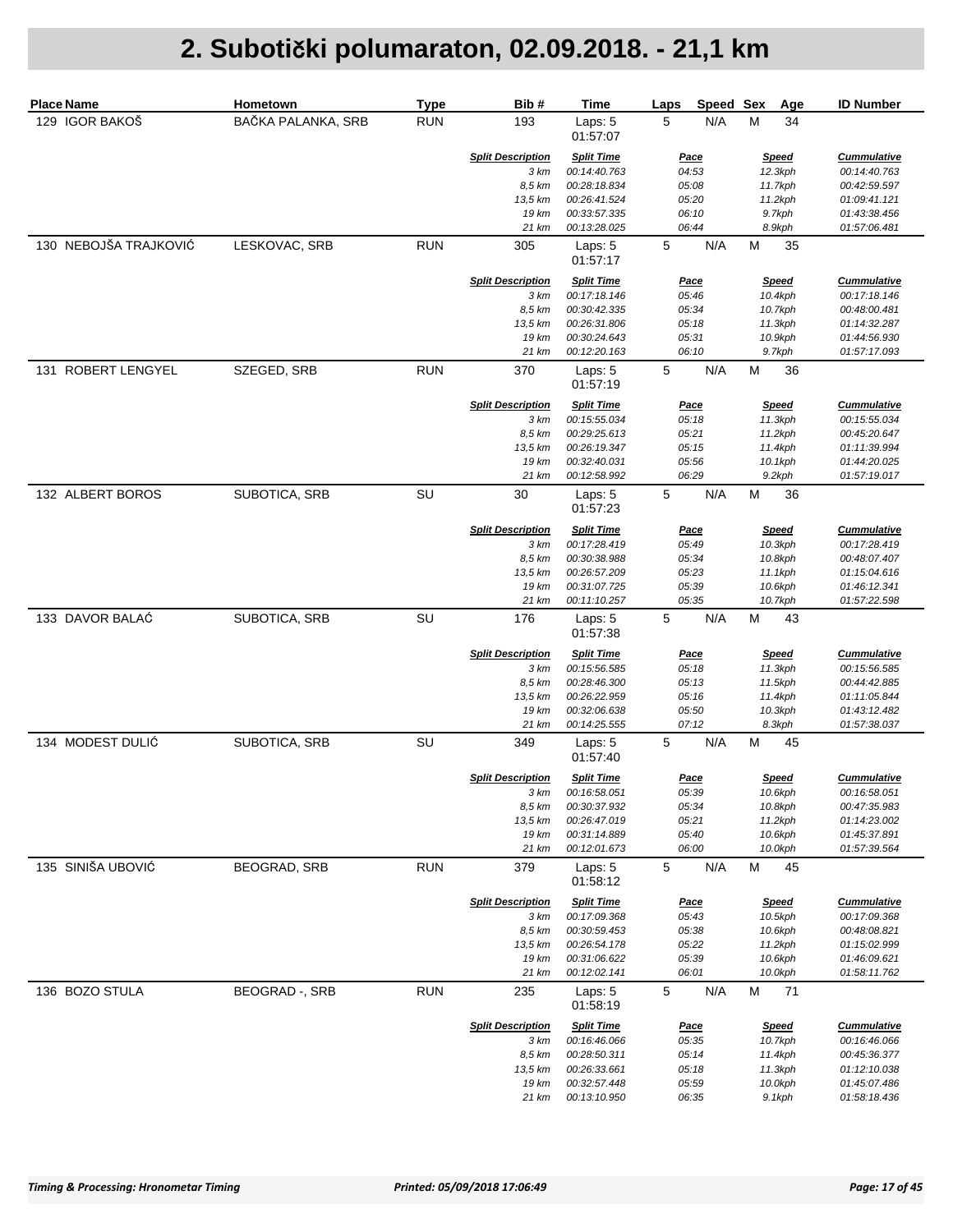| <b>Place Name</b>                     | Hometown                 | <b>Type</b> | Bib#                     | Time                         | Laps               |     | Speed Sex | Age                | <b>ID Number</b>                   |
|---------------------------------------|--------------------------|-------------|--------------------------|------------------------------|--------------------|-----|-----------|--------------------|------------------------------------|
| 137 KHOP BAHADUR GURUNG NOVI SAD, SRB |                          | <b>RUN</b>  | 375                      | Laps: 5<br>01:58:25          | 5                  | N/A | М         | 58                 |                                    |
|                                       |                          |             | <b>Split Description</b> | <b>Split Time</b>            | <u>Pace</u>        |     |           | <b>Speed</b>       | <b>Cummulative</b>                 |
|                                       |                          |             | 3 km                     | 00:17:22.451                 | 05:47              |     |           | 10.4kph            | 00:17:22.451                       |
|                                       |                          |             | 8,5 km                   | 00:30:48.031                 | 05:36              |     |           | 10.7kph            | 00:48:10.482                       |
|                                       |                          |             | 13,5 km<br>19 km         | 00:27:14.586<br>00:31:20.034 | 05:26<br>05:41     |     |           | 11.0kph<br>10.5kph | 01:15:25.068<br>01:46:45.102       |
|                                       |                          |             | 21 km                    | 00:11:39.281                 | 05:49              |     |           | 10.3kph            | 01:58:24.383                       |
| 138 MARIJAN BRUS                      | POŽEGA, CRO              | <b>RUN</b>  | 177                      | Laps: 5<br>01:58:28          | 5<br>N/A           |     | M         | 61                 |                                    |
|                                       |                          |             | <b>Split Description</b> | <b>Split Time</b>            | <u>Pace</u>        |     |           | <b>Speed</b>       | <b>Cummulative</b><br>00:14:06.851 |
|                                       |                          |             | 3 km<br>8,5 km           | 00:14:06.851<br>00:28:10.429 | 04:42<br>05:07     |     |           | 12.8kph<br>11.7kph | 00:42:17.280                       |
|                                       |                          |             | 13,5 km                  | 00:27:26.997                 | 05:29              |     |           | 10.9kph            | 01:09:44.277                       |
|                                       |                          |             | 19 km                    | 00:34:22.468                 | 06:14              |     |           | 9.6kph             | 01:44:06.745                       |
|                                       |                          |             | 21 km                    | 00:14:20.868                 | 07:10              |     |           | 8.4kph             | 01:58:27.613                       |
| 139 ISTVÁN LÉVAI                      | DEBRECEN, HUN            | <b>RUN</b>  | 208                      | Laps: 5<br>01:58:33          | 5<br>N/A           |     | M         | 50                 |                                    |
|                                       |                          |             | <b>Split Description</b> | <b>Split Time</b>            | <u>Pace</u>        |     |           | <b>Speed</b>       | <b>Cummulative</b>                 |
|                                       |                          |             | 3 km                     | 00:16:09.935                 | 05:23              |     |           | 11.1kph            | 00:16:09.935                       |
|                                       |                          |             | 8,5 km                   | 00:29:41.450                 | 05:23              |     |           | 11.1kph            | 00:45:51.385                       |
|                                       |                          |             | 13,5 km                  | 00:27:47.954                 | 05:33              |     |           | 10.8kph            | 01:13:39.339                       |
|                                       |                          |             | 19 km<br>21 km           | 00:31:55.931<br>00:12:57.182 | 05:48<br>06:28     |     |           | 10.3kph<br>9.3kph  | 01:45:35.270<br>01:58:32.452       |
| 140 JUDIT BARANTAI                    | <b>BUDAPEST, HUN</b>     | <b>RUN</b>  | 348                      | Laps: 5<br>01:58:36          | 5<br>N/A           |     | F         | 49                 |                                    |
|                                       |                          |             | <b>Split Description</b> | <b>Split Time</b>            | <u>Pace</u>        |     |           | <b>Speed</b>       | <b>Cummulative</b>                 |
|                                       |                          |             | 3 km                     | 00:16:49.356                 | 05:36              |     |           | 10.7kph            | 00:16:49.356                       |
|                                       |                          |             | 8,5 km                   | 00:30:41.741                 | 05:34              |     |           | 10.8kph            | 00:47:31.097                       |
|                                       |                          |             | 13,5 km                  | 00:26:38.271                 | 05:19              |     |           | 11.3kph            | 01:14:09.368                       |
|                                       |                          |             | 19 km                    | 00:31:40.999                 | 05:45              |     |           | 10.4kph            | 01:45:50.367                       |
|                                       |                          |             | 21 km                    | 00:12:45.130                 | 06:22              |     |           | 9.4kph             | 01:58:35.497                       |
| 141 GORAN ŽIVANOVIĆ                   | KRAGUJEVAC, SRB          | <b>RUN</b>  | 146                      | Laps: 5<br>01:58:41          | $\mathbf 5$<br>N/A |     | M         | 49                 |                                    |
|                                       |                          |             | <b>Split Description</b> | <b>Split Time</b>            | <u>Pace</u>        |     |           | <b>Speed</b>       | <b>Cummulative</b>                 |
|                                       |                          |             | 3 km                     | 00:14:33.851                 | 04:51              |     |           | 12.4kph            | 00:14:33.851                       |
|                                       |                          |             | 8,5 km                   | 00:28:53.134                 | 05:15              |     |           | 11.4kph            | 00:43:26.985                       |
|                                       |                          |             | 13,5 km<br>19 km         | 00:26:44.707<br>00:34:55.102 | 05:20<br>06:20     |     |           | 11.2kph<br>9.5kph  | 01:10:11.692<br>01:45:06.794       |
|                                       |                          |             | 21 km                    | 00:13:34.270                 | 06:47              |     |           | 8.8kph             | 01:58:41.064                       |
| 142 NEMANJA BUNJEVACKI                | ZRENJANIN, SRB           | <b>RUN</b>  | 291                      | Laps: 5<br>01:58:51          | 5<br>N/A           |     | M         | 23                 |                                    |
|                                       |                          |             | <b>Split Description</b> | <b>Split Time</b>            | <u>Pace</u>        |     |           | <b>Speed</b>       | <b>Cummulative</b>                 |
|                                       |                          |             | 3 km                     | 00:17:18.466                 | 05:46              |     |           | 10.4kph            | 00:17:18.466                       |
|                                       |                          |             | 8,5 km                   | 00:30:46.122                 | 05:35              |     |           | 10.7kph            | 00:48:04.588                       |
|                                       |                          |             | 13,5 km                  | 00:26:55.682                 | 05:23              |     |           | 11.1kph            | 01:15:00.270                       |
|                                       |                          |             | 19 km                    | 00:31:05.149                 | 05:39              |     |           | 10.6kph            | 01:46:05.419                       |
|                                       |                          |             | 21 km                    | 00:12:45.592                 | 06:22              |     |           | 9.4kph             | 01:58:51.011                       |
| 143 NENAD GRKOVIĆ                     | SUBOTICA, SRB            | SU          | 48                       | Laps: 5<br>01:58:57          | 5<br>N/A           |     | M         | 38                 |                                    |
|                                       |                          |             | <b>Split Description</b> | <b>Split Time</b>            | <u>Pace</u>        |     |           | <b>Speed</b>       | <b>Cummulative</b>                 |
|                                       |                          |             | 3 km                     | 00:17:22.404                 | 05:47              |     |           | 10.4kph            | 00:17:22.404                       |
|                                       |                          |             | 8,5 km<br>13,5 km        | 00:30:45.899<br>00:27:00.279 | 05:35<br>05:24     |     |           | 10.7kph<br>11.1kph | 00:48:08.303<br>01:15:08.582       |
|                                       |                          |             | 19 km                    | 00:31:00.646                 | 05:38              |     |           | 10.6kph            | 01:46:09.228                       |
|                                       |                          |             | 21 km                    | 00:12:47.619                 | 06:23              |     |           | 9.4kph             | 01:58:56.847                       |
| 144 IVANA BUDINSKI                    | <b>RUSKI KRSTUR, SRB</b> | <b>RUN</b>  | 36                       | Laps: 5<br>01:59:06          | 5<br>N/A           |     | F         | 31                 |                                    |
|                                       |                          |             | <b>Split Description</b> | <b>Split Time</b>            | <u>Pace</u>        |     |           | <u>Speed</u>       | <b>Cummulative</b>                 |
|                                       |                          |             | 3 km                     | 00:17:33.696                 | 05:51              |     |           | 10.2kph            | 00:17:33.696                       |
|                                       |                          |             | 8,5 km                   | 00:30:35.000                 | 05:33              |     |           | 10.8kph            | 00:48:08.696                       |
|                                       |                          |             | 13,5 km                  | 00:27:43.984                 | 05:32              |     |           | 10.8kph            | 01:15:52.680                       |
|                                       |                          |             | 19 km                    | 00:31:10.198                 | 05:40              |     |           | 10.6kph            | 01:47:02.878                       |
|                                       |                          |             | 21 km                    | 00:12:02.278                 | 06:01              |     |           | 10.0kph            | 01:59:05.156                       |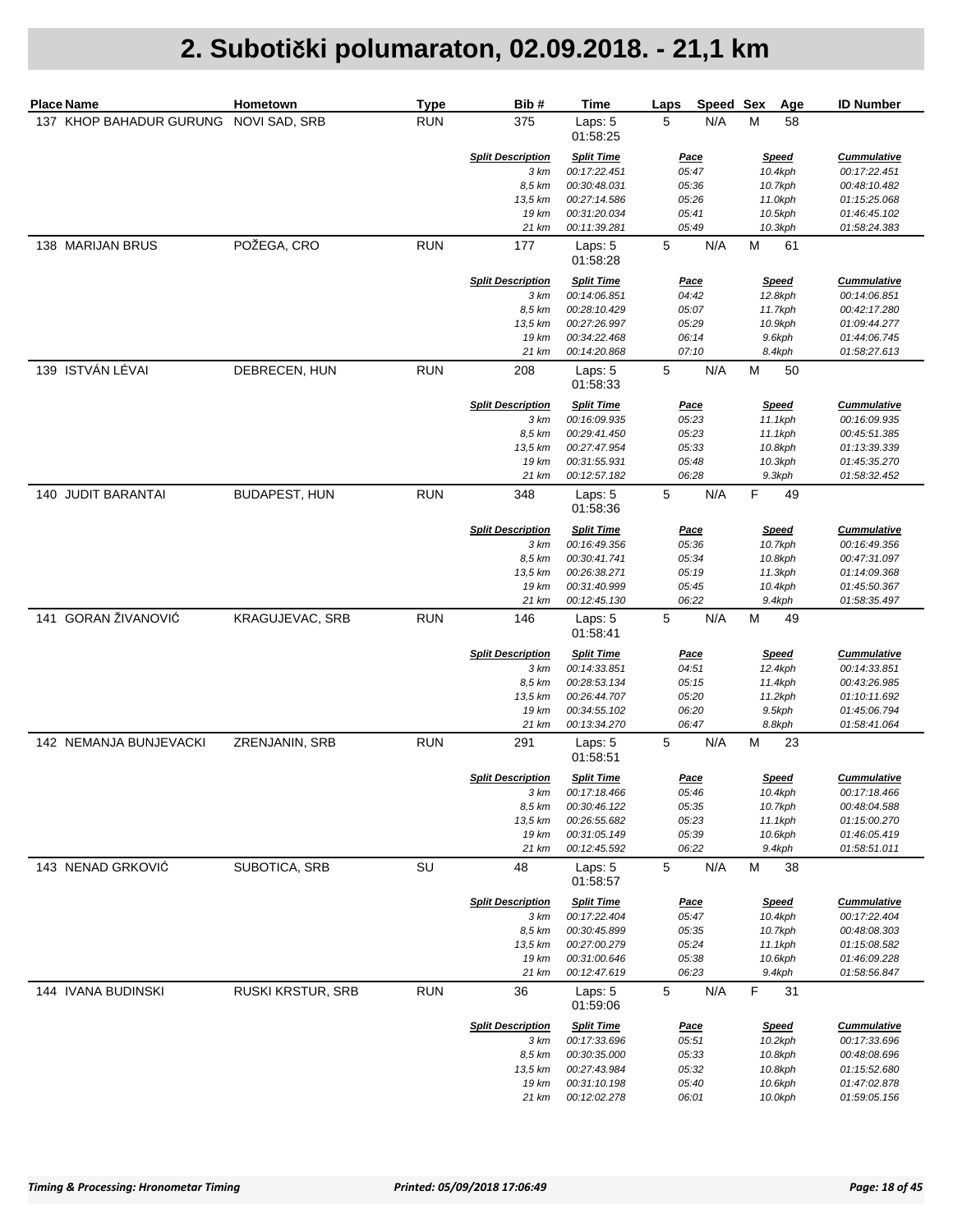| <b>Place Name</b>   | Hometown            | <b>Type</b> | Bib#                     | Time                         | Speed Sex<br>Laps  | Age                | <b>ID Number</b>             |
|---------------------|---------------------|-------------|--------------------------|------------------------------|--------------------|--------------------|------------------------------|
| 145 MILICA STOJŠIĆ  | NOVI SAD, SRB       | <b>RUN</b>  | 3                        | Laps: 5<br>01:59:24          | N/A<br>5           | F<br>34            |                              |
|                     |                     |             | <b>Split Description</b> | <b>Split Time</b>            | Pace               | <b>Speed</b>       | <b>Cummulative</b>           |
|                     |                     |             | 3 km<br>8,5 km           | 00:16:45.945                 | 05:35<br>05:39     | 10.7kph            | 00:16:45.945<br>00:47:54.339 |
|                     |                     |             | 13,5 km                  | 00:31:08.394<br>00:27:19.143 | 05:27              | 10.6kph<br>11.0kph | 01:15:13.482                 |
|                     |                     |             | 19 km                    | 00:31:44.509                 | 05:46              | 10.4kph            | 01:46:57.991                 |
|                     |                     |             | 21 km                    | 00:12:25.313                 | 06:12              | 9.7kph             | 01:59:23.304                 |
| 146 ZOLTAN BORI     | SZEGED, HUN         | <b>RUN</b>  | 172                      | Laps: 5<br>01:59:46          | $\mathbf 5$<br>N/A | M<br>45            |                              |
|                     |                     |             | <b>Split Description</b> | <b>Split Time</b>            | <u>Pace</u>        | <b>Speed</b>       | <b>Cummulative</b>           |
|                     |                     |             | 3 km                     | 00:16:20.835                 | 05:26              | 11.0kph            | 00:16:20.835                 |
|                     |                     |             | 8,5 km                   | 00:30:08.324                 | 05:28              | 10.9kph            | 00:46:29.159                 |
|                     |                     |             | 13,5 km                  | 00:26:57.009                 | 05:23              | 11.1kph            | 01:13:26.168                 |
|                     |                     |             | 19 km<br>21 km           | 00:33:40.759<br>00:12:38.175 | 06:07<br>06:19     | 9.8kph<br>9.5kph   | 01:47:06.927<br>01:59:45.102 |
|                     |                     |             |                          |                              |                    |                    |                              |
| 147 ARPAD ŠARKEZI   | SOMBOR, SRB         | <b>RUN</b>  | 207                      | Laps: 5<br>01:59:54          | 5<br>N/A           | M<br>70            |                              |
|                     |                     |             | <b>Split Description</b> | <b>Split Time</b>            | <b>Pace</b>        | <b>Speed</b>       | <b>Cummulative</b>           |
|                     |                     |             | 3 km                     | 00:00:00.000                 | 00:00              | 0.0kph             | 00:00:00.000                 |
|                     |                     |             | 8,5 km                   | 00:48:17.379                 | 08:46              | 6.8kph             | 00:48:17.379                 |
|                     |                     |             | 13,5 km                  | 00:28:07.056                 | 05:37              | 10.7kph            | 01:16:24.435                 |
|                     |                     |             | 19 km<br>21 km           | 00:32:02.429<br>00:11:27.061 | 05:49<br>05:43     | 10.3kph<br>10.5kph | 01:48:26.864<br>01:59:53.925 |
| 148 ODOBAŠIĆ TIJANA | SOMBOR, SRB         | <b>RUN</b>  | 206                      | Laps: 5<br>01:59:55          | 5<br>N/A           | F<br>29            |                              |
|                     |                     |             | <b>Split Description</b> | <b>Split Time</b>            | Pace               | <b>Speed</b>       | <b>Cummulative</b>           |
|                     |                     |             | 3 km                     | 00:17:36.566                 | 05:52              | 10.2kph            | 00:17:36.566                 |
|                     |                     |             | 8,5 km                   | 00:30:43.938                 | 05:35              | 10.7kph            | 00:48:20.504                 |
|                     |                     |             | 13,5 km                  | 00:28:05.222                 | 05:37              | 10.7kph            | 01:16:25.726                 |
|                     |                     |             | 19 km                    | 00:32:03.779                 | 05:49              | 10.3kph            | 01:48:29.505                 |
|                     |                     |             | 21 km                    | 00:11:25.517                 | 05:42              | 10.5kph            | 01:59:55.022                 |
| 149 ANA BARAŠEVIĆ   | SUBOTICA 24000, SRB | SU          | 262                      | Laps: 5<br>02:00:14          | 5<br>N/A           | F<br>43            |                              |
|                     |                     |             | <b>Split Description</b> | <b>Split Time</b>            | <u>Pace</u>        | <b>Speed</b>       | <b>Cummulative</b>           |
|                     |                     |             | 3 km                     | 00:17:53.134                 | 05:57              | 10.1kph            | 00:17:53.134                 |
|                     |                     |             | 8,5 km                   | 00:30:33.059                 | 05:33              | 10.8kph            | 00:48:26.193                 |
|                     |                     |             | 13,5 km                  | 00:26:45.839                 | 05:21              | 11.2kph            | 01:15:12.032                 |
|                     |                     |             | 19 km                    | 00:32:17.829                 | 05:52              | 10.2kph            | 01:47:29.861                 |
|                     |                     |             | 21 km                    | 00:12:43.648                 | 06:21              | 9.4kph             | 02:00:13.509                 |
| 150 IVANA MARGETIĆ  | SUBOTICA, SRB       | SU          | 261                      | Laps: 5<br>02:00:14          | 5<br>N/A           | F<br>33            |                              |
|                     |                     |             | <b>Split Description</b> | <b>Split Time</b>            | Pace               | <b>Speed</b>       | <b>Cummulative</b>           |
|                     |                     |             | 3 km                     | 00:17:53.827                 | 05:57              | 10.1kph            | 00:17:53.827                 |
|                     |                     |             | 8,5 km                   | 00:30:31.851                 | 05:33              | 10.8kph            | 00:48:25.678                 |
|                     |                     |             | 13,5 km                  | 00:26:44.680<br>00:32:18.597 | 05:20              | 11.2kph            | 01:15:10.358                 |
|                     |                     |             | 19 km<br>21 km           | 00:12:45.115                 | 05:52<br>06:22     | 10.2kph<br>9.4kph  | 01:47:28.955<br>02:00:14.070 |
| 151 MAJA VUKIĆEVĆ   | <b>BEOGRA, SRB</b>  | <b>RUN</b>  | 368                      | Laps: 5<br>02:00:27          | 5<br>N/A           | F<br>33            |                              |
|                     |                     |             | <b>Split Description</b> | <b>Split Time</b>            | <u>Pace</u>        | <b>Speed</b>       | <b>Cummulative</b>           |
|                     |                     |             | 3 km                     | 00:16:26.080                 | 05:28              | 11.0kph            | 00:16:26.080                 |
|                     |                     |             | 8,5 km                   | 00:30:34.313                 | 05:33              | 10.8kph            | 00:47:00.393                 |
|                     |                     |             | 13,5 km                  | 00:27:32.889                 | 05:30              | 10.9kph            | 01:14:33.282                 |
|                     |                     |             | 19 km                    | 00:32:31.198                 | 05:54              | 10.1kph            | 01:47:04.480                 |
|                     |                     |             | 21 km                    | 00:13:22.457                 | 06:41              | 9.0kph             | 02:00:26.937                 |
| 152 ALEKSANDAR ILIĆ | KRALJEVO, SRB       | <b>RUN</b>  | 151                      | Laps: 5<br>02:00:34          | 5<br>N/A           | M<br>56            |                              |
|                     |                     |             | <b>Split Description</b> | <b>Split Time</b>            | <u>Pace</u>        | <b>Speed</b>       | <b>Cummulative</b>           |
|                     |                     |             | 3 km                     | 00:16:10.104                 | 05:23              | 11.1kph            | 00:16:10.104                 |
|                     |                     |             | 8,5 km                   | 00:31:15.357                 | 05:40              | 10.6kph            | 00:47:25.461                 |
|                     |                     |             | 13,5 km                  | 00:28:34.611                 | 05:42              | 10.5kph            | 01:16:00.072                 |
|                     |                     |             | 19 km                    | 00:32:23.156                 | 05:53              | 10.2kph            | 01:48:23.228                 |
|                     |                     |             | 21 km                    | 00:12:10.453                 | 06:05              | 9.9kph             | 02:00:33.681                 |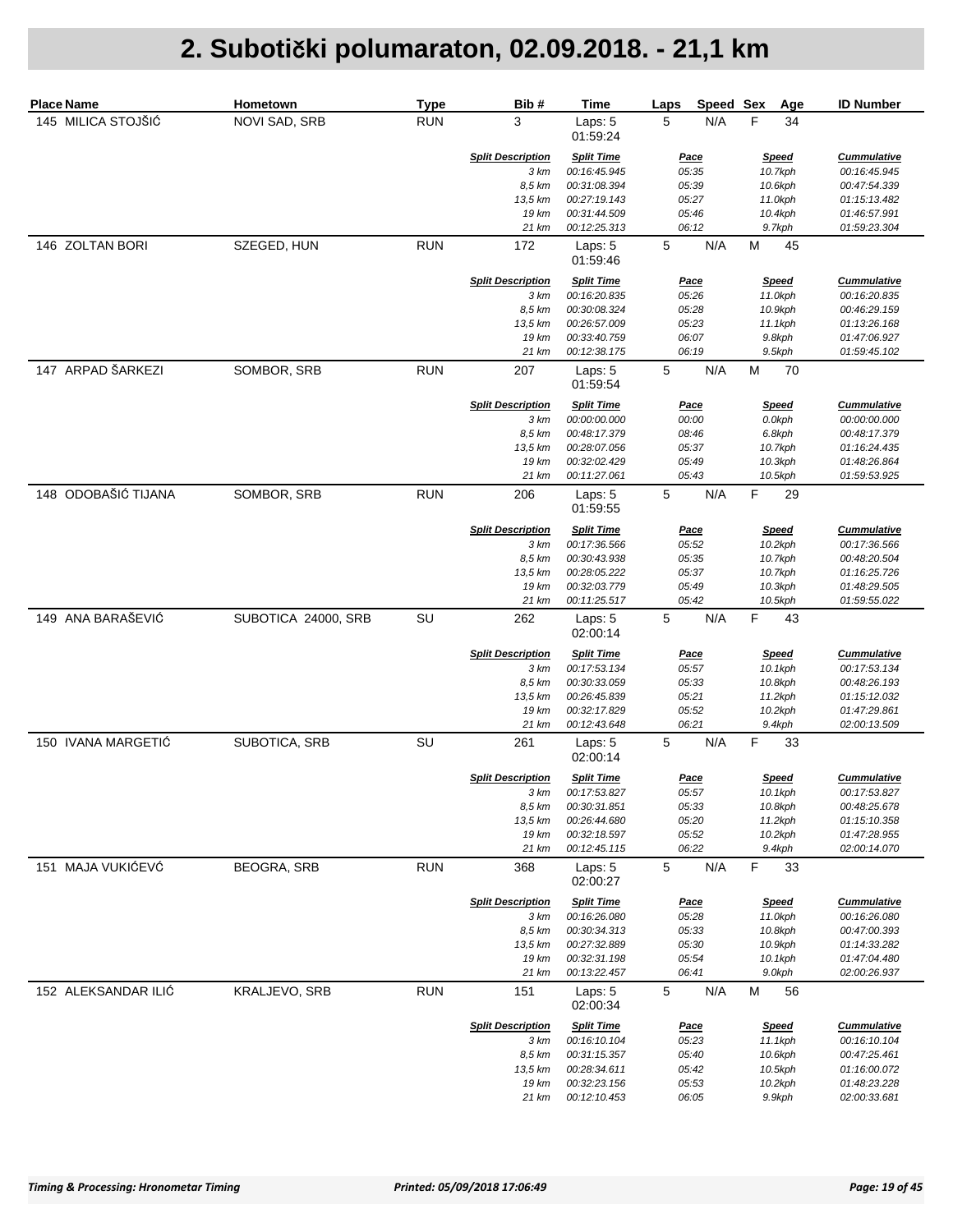| <b>Place Name</b>      | Hometown             | <b>Type</b> | Bib#                     | <b>Time</b>                  | Laps<br>Speed  | Sex<br>Age         | <b>ID Number</b>             |
|------------------------|----------------------|-------------|--------------------------|------------------------------|----------------|--------------------|------------------------------|
| 153 BOJANA MARIĆ       | SOMBOR, SRB          | <b>RUN</b>  | 178                      | Laps: 5<br>02:00:34          | N/A<br>5       | F<br>34            |                              |
|                        |                      |             | <b>Split Description</b> | <b>Split Time</b>            | <b>Pace</b>    | <b>Speed</b>       | <b>Cummulative</b>           |
|                        |                      |             | 3 km<br>8,5 km           | 00:17:02.029<br>00:31:12.017 | 05:40<br>05:40 | 10.6kph<br>10.6kph | 00:17:02.029<br>00:48:14.046 |
|                        |                      |             | 13,5 km                  | 00:27:33.291                 | 05:30          | 10.9kph            | 01:15:47.337                 |
|                        |                      |             | 19 km                    | 00:32:35.710                 | 05:55          | 10.1kph            | 01:48:23.047                 |
|                        |                      |             | 21 km                    | 00:12:11.024                 | 06:05          | 9.8kph             | 02:00:34.071                 |
| 154 LEVENTE GÁTI       | <b>BUDAPEST, HUN</b> | <b>RUN</b>  | 120                      | Laps: 5<br>02:01:43          | 5<br>N/A       | M<br>59            |                              |
|                        |                      |             | <b>Split Description</b> | <b>Split Time</b>            | <b>Pace</b>    | <b>Speed</b>       | <b>Cummulative</b>           |
|                        |                      |             | 3 km                     | 00:17:37.420                 | 05:52          | 10.2kph            | 00:17:37.420                 |
|                        |                      |             | 8.5 km                   | 00:31:14.873                 | 05:40          | 10.6kph            | 00:48:52.293                 |
|                        |                      |             | 13,5 km                  | 00:27:18.611                 | 05:27          | 11.0kph            | 01:16:10.904                 |
|                        |                      |             | 19 km<br>21 km           | 00:32:59.422<br>00:12:32.245 | 05:59<br>06:16 | 10.0kph<br>9.6kph  | 01:49:10.326<br>02:01:42.571 |
| 155 ÁGNES RUZSA        | SUBOTICA, SRB        | SU          | 79                       |                              | 5<br>N/A       | F<br>25            |                              |
|                        |                      |             |                          | Laps: 5<br>02:01:44          |                |                    |                              |
|                        |                      |             | <b>Split Description</b> | <b>Split Time</b>            | <u>Pace</u>    | <b>Speed</b>       | <b>Cummulative</b>           |
|                        |                      |             | 3 km                     | 00:17:45.581                 | 05:55          | 10.1kph            | 00:17:45.581                 |
|                        |                      |             | 8,5 km<br>13,5 km        | 00:30:12.957                 | 05:29          | 10.9kph            | 00:47:58.538                 |
|                        |                      |             | 19 km                    | 00:27:06.357<br>00:33:06.123 | 05:25<br>06:01 | 11.1kph<br>10.0kph | 01:15:04.895<br>01:48:11.018 |
|                        |                      |             | 21 km                    | 00:13:32.376                 | 06:46          | 8.9kph             | 02:01:43.394                 |
| 156 ZSOLT ANTAL        | KECSKEMÉT, HUN       | <b>RUN</b>  | 371                      | Laps: 5<br>02:01:48          | 5<br>N/A       | M<br>37            |                              |
|                        |                      |             | <b>Split Description</b> | <b>Split Time</b>            | <u>Pace</u>    | <b>Speed</b>       | <b>Cummulative</b>           |
|                        |                      |             | 3 km                     | 00:16:08.339                 | 05:22          | 11.2kph            | 00:16:08.339                 |
|                        |                      |             | 8,5 km                   | 00:30:03.909                 | 05:27          | 11.0kph            | 00:46:12.248                 |
|                        |                      |             | 13,5 km                  | 00:28:13.600                 | 05:38          | 10.6kph            | 01:14:25.848                 |
|                        |                      |             | 19 km                    | 00:33:54.819                 | 06:09          | 9.7kph             | 01:48:20.667                 |
|                        |                      |             | 21 km                    | 00:13:26.657                 | 06:43          | 8.9kph             | 02:01:47.324                 |
| 157 JASMIN KAPETANOVIC | SUBOTICA 24000, SRB  | SU          | 168                      | Laps: 5<br>02:02:28          | 5<br>N/A       | M<br>52            |                              |
|                        |                      |             | <b>Split Description</b> | <b>Split Time</b>            | Pace           | <b>Speed</b>       | <b>Cummulative</b>           |
|                        |                      |             | 3 km                     | 00:15:54.873                 | 05:18          | 11.3kph            | 00:15:54.873                 |
|                        |                      |             | 8,5 km                   | 00:29:47.324                 | 05:24          | 11.1kph            | 00:45:42.197                 |
|                        |                      |             | 13,5 km                  | 00:27:49.481<br>00:34:59.592 | 05:33          | 10.8kph            | 01:13:31.678                 |
|                        |                      |             | 19 km<br>21 km           | 00:13:56.261                 | 06:21<br>06:58 | 9.4kph<br>8.6kph   | 01:48:31.270<br>02:02:27.531 |
| 158 OVE LUND           | OSLO, NOR            | <b>RUN</b>  | 116                      | Laps: 5<br>02:02:37          | 5<br>N/A       | M<br>63            |                              |
|                        |                      |             |                          |                              |                |                    |                              |
|                        |                      |             | <b>Split Description</b> | <b>Split Time</b>            | Pace           | <b>Speed</b>       | <b>Cummulative</b>           |
|                        |                      |             | 3 km<br>8,5 km           | 00:17:04.432<br>00:30:41.795 | 05:41<br>05:34 | 10.5kph<br>10.8kph | 00:17:04.432<br>00:47:46.227 |
|                        |                      |             | 13,5 km                  | 00:27:32.103                 | 05:30          | 10.9kph            | 01:15:18.330                 |
|                        |                      |             | 19 km                    | 00:33:48.627                 | 06:08          | 9.8kph             | 01:49:06.957                 |
|                        |                      |             | 21 km                    | 00:13:29.321                 | 06:44          | 8.9kph             | 02:02:36.278                 |
| 159 ANETT KELEMEN      | PILISVÖRÖSVÁR, HUN   | <b>RUN</b>  | 264                      | Laps: 5<br>02:02:41          | 5<br>N/A       | F<br>31            |                              |
|                        |                      |             | <b>Split Description</b> | <b>Split Time</b>            | <u>Pace</u>    | <b>Speed</b>       | <b>Cummulative</b>           |
|                        |                      |             | 3 km                     | 00:18:08.779                 | 06:02          | 9.9kph             | 00:18:08.779                 |
|                        |                      |             | 8,5 km                   | 00:31:50.826                 | 05:47          | 10.4kph            | 00:49:59.605                 |
|                        |                      |             | 13,5 km                  | 00:28:02.380                 | 05:36          | 10.7kph            | 01:18:01.985                 |
|                        |                      |             | 19 km                    | 00:31:54.593                 | 05:48          | 10.3kph            | 01:49:56.578                 |
|                        |                      |             | 21 km                    | 00:12:44.313                 | 06:22          | 9.4kph             | 02:02:40.891                 |
| 160 BOGDAN ĐORĐEVIĆ    | NOVI SAD, SRB        | <b>RUN</b>  | 148                      | Laps: 5<br>02:02:52          | 5<br>N/A       | M<br>31            |                              |
|                        |                      |             | <b>Split Description</b> | <b>Split Time</b>            | <u>Pace</u>    | <b>Speed</b>       | <b>Cummulative</b>           |
|                        |                      |             | 3 km                     | 00:16:22.545                 | 05:27          | 11.0kph            | 00:16:22.545                 |
|                        |                      |             | 8,5 km                   | 00:29:55.447                 | 05:26          | 11.0kph            | 00:46:17.992                 |
|                        |                      |             | 13,5 km                  | 00:27:51.759                 | 05:34          | 10.8kph            | 01:14:09.751                 |
|                        |                      |             | 19 km                    | 00:34:38.079                 | 06:17          | 9.5kph             | 01:48:47.830                 |
|                        |                      |             | 21 km                    | 00:14:03.900                 | 07:01          | 8.5kph             | 02:02:51.730                 |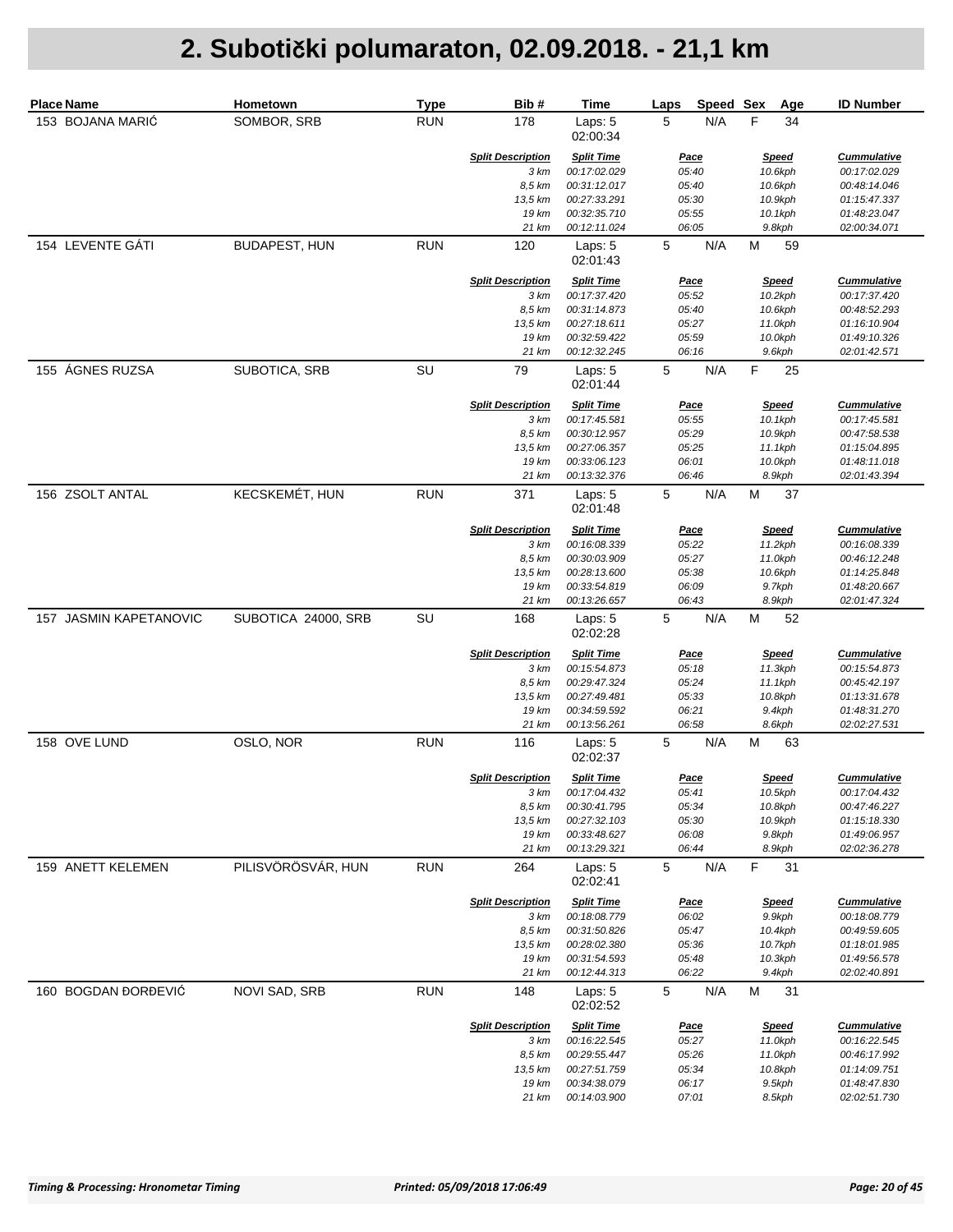| <b>Place Name</b>     | Hometown              | <b>Type</b> | Bib#                     | Time                         | Speed Sex<br>Laps | Age                | <b>ID Number</b>             |
|-----------------------|-----------------------|-------------|--------------------------|------------------------------|-------------------|--------------------|------------------------------|
| 161 MOMIR VRANJEŠ     | SUBOTICA, SRB         | SU          | 335                      | Laps: 5<br>02:03:06          | N/A<br>5          | М<br>28            |                              |
|                       |                       |             | <b>Split Description</b> | <b>Split Time</b>            | <u>Pace</u>       | <b>Speed</b>       | <b>Cummulative</b>           |
|                       |                       |             | 3 km<br>8,5 km           | 00:17:08.774<br>00:30:56.829 | 05:42<br>05:37    | 10.5kph            | 00:17:08.774<br>00:48:05.603 |
|                       |                       |             | 13,5 km                  | 00:26:53.768                 | 05:22             | 10.7kph<br>11.2kph | 01:14:59.371                 |
|                       |                       |             | 19 km                    | 00:33:37.618                 | 06:06             | 9.8kph             | 01:48:36.989                 |
|                       |                       |             | 21 km                    | 00:14:28.689                 | 07:14             | 8.3kph             | 02:03:05.678                 |
| 162 DAMIR BUBIĆ       | SUBOTICA, SRB         | SU          | 314                      | Laps: 5<br>02:03:09          | 5<br>N/A          | M<br>32            |                              |
|                       |                       |             | <b>Split Description</b> | <b>Split Time</b>            | <u>Pace</u>       | <b>Speed</b>       | <b>Cummulative</b>           |
|                       |                       |             | 3 km                     | 00:15:52.770                 | 05:17             | 11.3kph            | 00:15:52.770                 |
|                       |                       |             | 8,5 km                   | 00:29:59.777                 | 05:27             | 11.0kph            | 00:45:52.547                 |
|                       |                       |             | 13,5 km<br>19 km         | 00:28:37.948<br>00:35:17.269 | 05:43<br>06:24    | 10.5kph<br>9.4kph  | 01:14:30.495<br>01:49:47.764 |
|                       |                       |             | 21 km                    | 00:13:21.265                 | 06:40             | 9.0kph             | 02:03:09.029                 |
| 163 PREDRAG JANKOVIC  | <b>BEOGRAD</b> -, SRB | <b>RUN</b>  | 234                      | Laps: 5<br>02:03:34          | 5<br>N/A          | M<br>73            |                              |
|                       |                       |             | <b>Split Description</b> | <b>Split Time</b>            | <b>Pace</b>       | <b>Speed</b>       | <b>Cummulative</b>           |
|                       |                       |             | 3 km                     | 00:16:57.518                 | 05:39             | 10.6kph            | 00:16:57.518                 |
|                       |                       |             | 8,5 km                   | 00:30:51.506                 | 05:36             | 10.7kph            | 00:47:49.024                 |
|                       |                       |             | 13,5 km                  | 00:27:30.299                 | 05:30             | 10.9kph            | 01:15:19.323                 |
|                       |                       |             | 19 km                    | 00:33:50.602                 | 06:09             | 9.8kph             | 01:49:09.925                 |
| 164 SAŠA VARGA        | SUBOTICA, SRB         | SU          | 21 km<br>73              | 00:14:23.522<br>Laps: 5      | 07:11<br>5<br>N/A | 8.3kph<br>M<br>43  | 02:03:33.447                 |
|                       |                       |             |                          | 02:03:34                     |                   |                    |                              |
|                       |                       |             | <b>Split Description</b> | <b>Split Time</b>            | <u>Pace</u>       | <b>Speed</b>       | <b>Cummulative</b>           |
|                       |                       |             | 3 km<br>8,5 km           | 00:14:47.711<br>00:28:29.374 | 04:55<br>05:10    | 12.2kph<br>11.6kph | 00:14:47.711<br>00:43:17.085 |
|                       |                       |             | 13,5 km                  | 00:27:01.608                 | 05:24             | 11.1kph            | 01:10:18.693                 |
|                       |                       |             | 19 km                    | 00:38:06.944                 | 06:55             | 8.7kph             | 01:48:25.637                 |
|                       |                       |             | 21 km                    | 00:15:08.035                 | 07:34             | 7.9kph             | 02:03:33.672                 |
| 165 MIŠO GULJAŠ       | SUBOTICA, SRB         | SU          | 29                       | Laps: 5<br>02:03:45          | 5<br>N/A          | M<br>40            |                              |
|                       |                       |             | <b>Split Description</b> | <b>Split Time</b>            | <u>Pace</u>       | <b>Speed</b>       | <b>Cummulative</b>           |
|                       |                       |             | 3 km                     | 00:15:33.404                 | 05:11             | 11.6kph            | 00:15:33.404                 |
|                       |                       |             | 8,5 km                   | 00:27:59.838                 | 05:05             | 11.8kph            | 00:43:33.242                 |
|                       |                       |             | 13,5 km                  | 00:26:29.919                 | 05:17             | 11.3kph            | 01:10:03.161                 |
|                       |                       |             | 19 km<br>21 km           | 00:34:44.960<br>00:18:56.309 | 06:19<br>09:28    | 9.5kph<br>6.3kph   | 01:44:48.121<br>02:03:44.430 |
| 166 SIMEON ŠKORO      | BEOGRAD VOZDOVAC, SRB | <b>RUN</b>  | 250                      | Laps: 5<br>02:03:57          | 5<br>N/A          | M<br>25            |                              |
|                       |                       |             | <b>Split Description</b> | <b>Split Time</b>            | Pace              | <b>Speed</b>       | <b>Cummulative</b>           |
|                       |                       |             | 3 km                     | 00:14:34.298                 | 04:51             | 12.4kph            | 00:14:34.298                 |
|                       |                       |             | 8,5 km                   | 00:30:03.354                 | 05:27             | 11.0kph            | 00:44:37.652                 |
|                       |                       |             | 13,5 km                  | 00:27:57.724                 | 05:35             | 10.7kph            | 01:12:35.376                 |
|                       |                       |             | 19 km                    | 00:34:53.564                 | 06:20             | 9.5kph             | 01:47:28.940                 |
|                       |                       |             | 21 km                    | 00:16:27.606                 | 08:13             | 7.3kph             | 02:03:56.546                 |
| 167 LEVENTE DR. SZABÓ | <b>BUDAPEST, HUN</b>  | <b>RUN</b>  | 88                       | Laps: 5<br>02:04:00          | 5<br>N/A          | M<br>50            |                              |
|                       |                       |             | <b>Split Description</b> | <b>Split Time</b>            | <u>Pace</u>       | <b>Speed</b>       | <b>Cummulative</b>           |
|                       |                       |             | 3 km                     | 00:17:48.017                 | 05:56             | 10.1kph            | 00:17:48.017<br>00:48:39.913 |
|                       |                       |             | 8,5 km<br>13,5 km        | 00:30:51.896<br>00:29:34.208 | 05:36<br>05:54    | 10.7kph<br>10.1kph | 01:18:14.121                 |
|                       |                       |             | 19 km                    | 00:32:31.559                 | 05:54             | 10.1kph            | 01:50:45.680                 |
|                       |                       |             | 21 km                    | 00:13:13.483                 | 06:36             | 9.1kph             | 02:03:59.163                 |
| 168 ZLATKO BEDIĆ      | SUBOTICA, SRB         | SU          | 65                       | Laps: 5<br>02:04:05          | 5<br>N/A          | M<br>41            |                              |
|                       |                       |             | <b>Split Description</b> | <b>Split Time</b>            | <u>Pace</u>       | <b>Speed</b>       | <b>Cummulative</b>           |
|                       |                       |             | 3 km                     | 00:16:48.375                 | 05:36             | 10.7kph            | 00:16:48.375                 |
|                       |                       |             | 8,5 km                   | 00:30:38.289                 | 05:34             | 10.8kph            | 00:47:26.664                 |
|                       |                       |             | 13,5 km                  | 00:26:51.066                 | 05:22             | 11.2kph            | 01:14:17.730                 |
|                       |                       |             | 19 km                    | 00:36:17.475                 | 06:35             | 9.1kph             | 01:50:35.205                 |
|                       |                       |             | 21 km                    | 00:13:29.245                 | 06:44             | 8.9kph             | 02:04:04.450                 |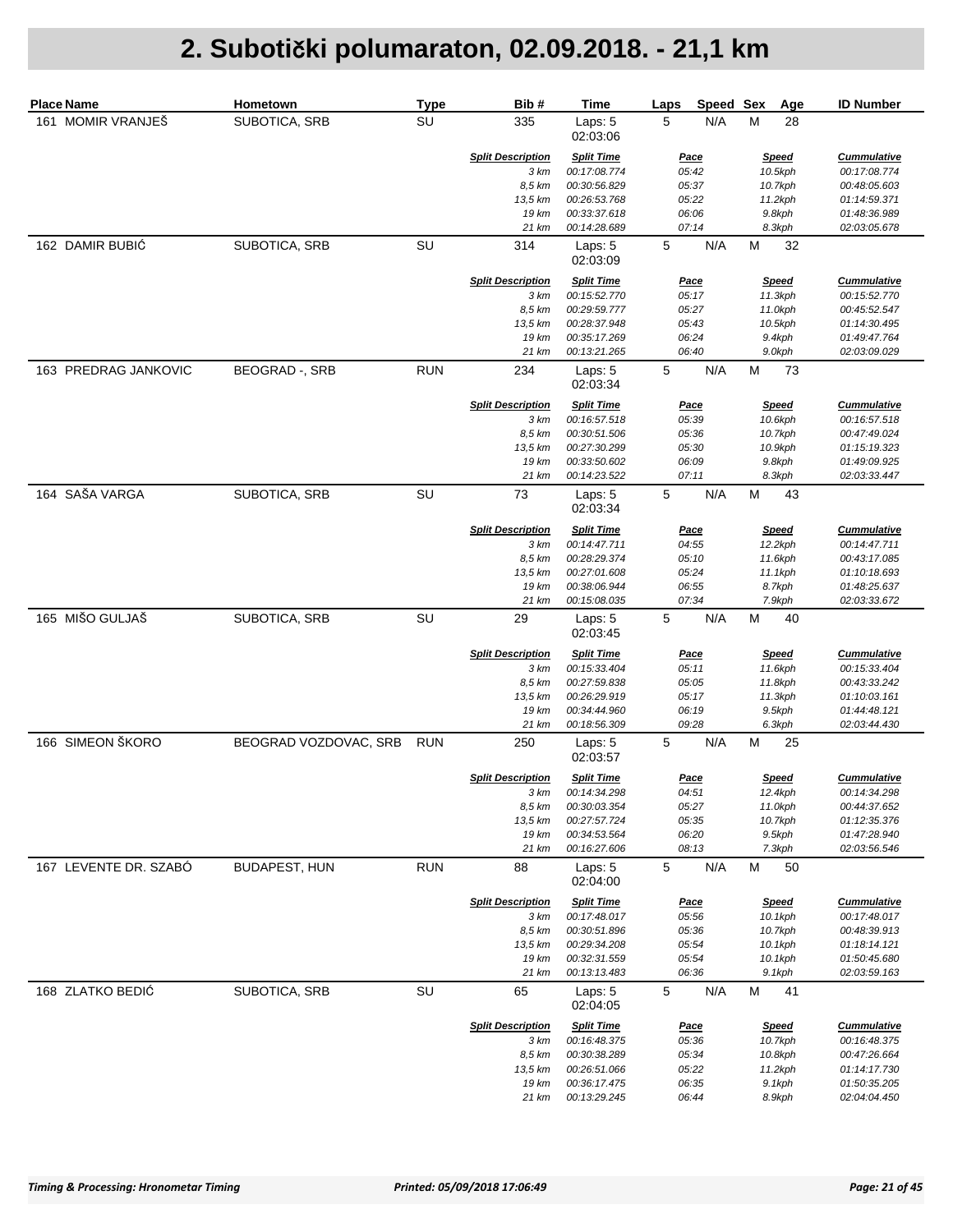| <b>Place Name</b>        | Hometown             | <b>Type</b> | Bib#                     | Time                         | Speed Sex<br>Laps | Age                | <b>ID Number</b>             |
|--------------------------|----------------------|-------------|--------------------------|------------------------------|-------------------|--------------------|------------------------------|
| 169 NIKOLA RANKOVIĆ      | <b>BEOGRAD, SRB</b>  | <b>RUN</b>  | 324                      | Laps: 5<br>02:04:30          | N/A<br>5          | М<br>31            |                              |
|                          |                      |             | <b>Split Description</b> | <b>Split Time</b>            | <b>Pace</b>       | <b>Speed</b>       | <b>Cummulative</b>           |
|                          |                      |             | 3 km                     | 00:15:55.311                 | 05:18             | 11.3kph            | 00:15:55.311                 |
|                          |                      |             | 8,5 km                   | 00:29:29.544                 | 05:21             | 11.2kph            | 00:45:24.855                 |
|                          |                      |             | 13,5 km<br>19 km         | 00:27:39.613<br>00:36:05.401 | 05:31<br>06:33    | 10.8kph            | 01:13:04.468<br>01:49:09.869 |
|                          |                      |             | 21 km                    | 00:15:19.937                 | 07:39             | 9.1kph<br>7.8kph   | 02:04:29.806                 |
| 170 ZOLTAN GORTVA        | <b>BECEJ, SRB</b>    | <b>RUN</b>  | 276                      |                              | 5<br>N/A          | M<br>42            |                              |
|                          |                      |             |                          | Laps: 5<br>02:04:37          |                   |                    |                              |
|                          |                      |             | <b>Split Description</b> | <b>Split Time</b>            | <b>Pace</b>       | <b>Speed</b>       | <b>Cummulative</b>           |
|                          |                      |             | 3 km<br>8,5 km           | 00:16:48.549<br>00:29:43.318 | 05:36<br>05:24    | 10.7kph<br>11.1kph | 00:16:48.549<br>00:46:31.867 |
|                          |                      |             | 13,5 km                  | 00:26:59.764                 | 05:23             | 11.1kph            | 01:13:31.631                 |
|                          |                      |             | 19 km                    | 00:34:39.264                 | 06:18             | 9.5kph             | 01:48:10.895                 |
|                          |                      |             | 21 km                    | 00:16:25.916                 | 08:12             | 7.3kph             | 02:04:36.811                 |
| 171 ERIKA POLJAKOVIĆ NAĐ | ČANTAVIR, SRB        | <b>RUN</b>  | 60                       | Laps: 5<br>02:04:45          | 5<br>N/A          | F<br>50            |                              |
|                          |                      |             | <b>Split Description</b> | <b>Split Time</b>            | <u>Pace</u>       | <b>Speed</b>       | <b>Cummulative</b>           |
|                          |                      |             | 3 km                     | 00:14:39.973                 | 04:53             | 12.3kph            | 00:14:39.973                 |
|                          |                      |             | 8,5 km                   | 00:29:17.875                 | 05:19             | 11.3kph            | 00:43:57.848                 |
|                          |                      |             | 13,5 km                  | 00:27:36.384                 | 05:31             | 10.9kph            | 01:11:34.232                 |
|                          |                      |             | 19 km                    | 00:38:00.311                 | 06:54             | 8.7kph             | 01:49:34.543                 |
|                          |                      |             | 21 km                    | 00:15:10.290                 | 07:35             | 7.9kph             | 02:04:44.833                 |
| 172 NIKOLA MARKOVIĆ      | <b>BEOGRAD, SRB</b>  | <b>RUN</b>  | 42                       | Laps: 5<br>02:05:00          | 5<br>N/A          | M<br>38            |                              |
|                          |                      |             | <b>Split Description</b> | <b>Split Time</b>            | <u>Pace</u>       | <b>Speed</b>       | <b>Cummulative</b>           |
|                          |                      |             | 3 km                     | 00:17:25.822                 | 05:48             | 10.3kph            | 00:17:25.822                 |
|                          |                      |             | 8,5 km                   | 00:29:36.434                 | 05:22             | 11.1kph            | 00:47:02.256                 |
|                          |                      |             | 13,5 km<br>19 km         | 00:25:43.376<br>00:32:48.967 | 05:08<br>05:57    | 11.7kph            | 01:12:45.632<br>01:45:34.599 |
|                          |                      |             | 21 km                    | 00:19:25.223                 | 09:42             | 10.1kph<br>6.2kph  | 02:04:59.822                 |
| 173 GIACOMO BOSISIO      | <b>BEOGRAD, SRB</b>  | <b>RUN</b>  | 81                       | Laps: 5<br>02:05:13          | 5<br>N/A          | M<br>39            |                              |
|                          |                      |             | <b>Split Description</b> | <b>Split Time</b>            | <u>Pace</u>       | <b>Speed</b>       | <b>Cummulative</b>           |
|                          |                      |             | 3 km                     | 00:15:50.621                 | 05:16             | 11.4kph            | 00:15:50.621                 |
|                          |                      |             | 8,5 km                   | 00:30:07.642                 | 05:28             | 11.0kph            | 00:45:58.263                 |
|                          |                      |             | 13,5 km                  | 00:29:09.160                 | 05:49             | 10.3kph            | 01:15:07.423                 |
|                          |                      |             | 19 km                    | 00:35:33.559                 | 06:27             | 9.3kph             | 01:50:40.982                 |
|                          |                      |             | 21 km                    | 00:14:32.068                 | 07:16             | 8.3kph             | 02:05:13.050                 |
| 174 DRAGAN DJURDJEVIC    | <b>DUBOTICA, SRB</b> | <b>RUN</b>  | 147                      | Laps: 5<br>02:05:14          | 5<br>N/A          | M<br>47            |                              |
|                          |                      |             | <b>Split Description</b> | <b>Split Time</b>            | <u>Pace</u>       | <b>Speed</b>       | <b>Cummulative</b>           |
|                          |                      |             | 3 km                     | 00:19:15.862                 | 06:25             | 9.3kph             | 00:19:15.862                 |
|                          |                      |             | 8,5 km                   | 00:33:32.560                 | 06:05             | 9.8kph             | 00:52:48.422                 |
|                          |                      |             | 13,5 km                  | 00:28:27.081                 | 05:41             | 10.5kph            | 01:21:15.503                 |
|                          |                      |             | 19 km<br>21 km           | 00:31:51.904                 | 05:47             | 10.4kph            | 01:53:07.407                 |
| 175 IGOR VIDIÓ           | SUBOTICA, SRB        | SU          | 337                      | 00:12:06.357<br>Laps: 5      | 06:03<br>5<br>N/A | 9.9kph<br>М<br>26  | 02:05:13.764                 |
|                          |                      |             |                          | 02:05:16                     |                   |                    |                              |
|                          |                      |             | <b>Split Description</b> | <b>Split Time</b>            | <u>Pace</u>       | <b>Speed</b>       | <b>Cummulative</b>           |
|                          |                      |             | 3 km<br>8,5 km           | 00:15:59.841<br>00:30:32.222 | 05:19<br>05:33    | 11.3kph<br>10.8kph | 00:15:59.841<br>00:46:32.063 |
|                          |                      |             | 13,5 km                  | 00:28:05.912                 | 05:37             | 10.7kph            | 01:14:37.975                 |
|                          |                      |             | 19 km                    | 00:35:28.853                 | 06:27             | 9.3kph             | 01:50:06.828                 |
|                          |                      |             | 21 km                    | 00:15:08.857                 | 07:34             | 7.9kph             | 02:05:15.685                 |
| 176 SANJA GORTVA         | <b>BECEJ, SRB</b>    | <b>RUN</b>  | 278                      | Laps: 5<br>02:05:19          | 5<br>N/A          | F<br>34            |                              |
|                          |                      |             | <b>Split Description</b> | <b>Split Time</b>            | <u>Pace</u>       | <b>Speed</b>       | <b>Cummulative</b>           |
|                          |                      |             | 3 km                     | 00:17:33.688                 | 05:51             | 10.2kph            | 00:17:33.688                 |
|                          |                      |             | 8,5 km                   | 00:32:12.774                 | 05:51             | 10.2kph            | 00:49:46.462                 |
|                          |                      |             | 13,5 km                  | 00:29:59.613                 | 05:59             | 10.0kph            | 01:19:46.075                 |
|                          |                      |             | 19 km                    | 00:32:33.937                 | 05:55             | 10.1kph            | 01:52:20.012                 |
|                          |                      |             | 21 km                    | 00:12:58.949                 | 06:29             | 9.2kph             | 02:05:18.961                 |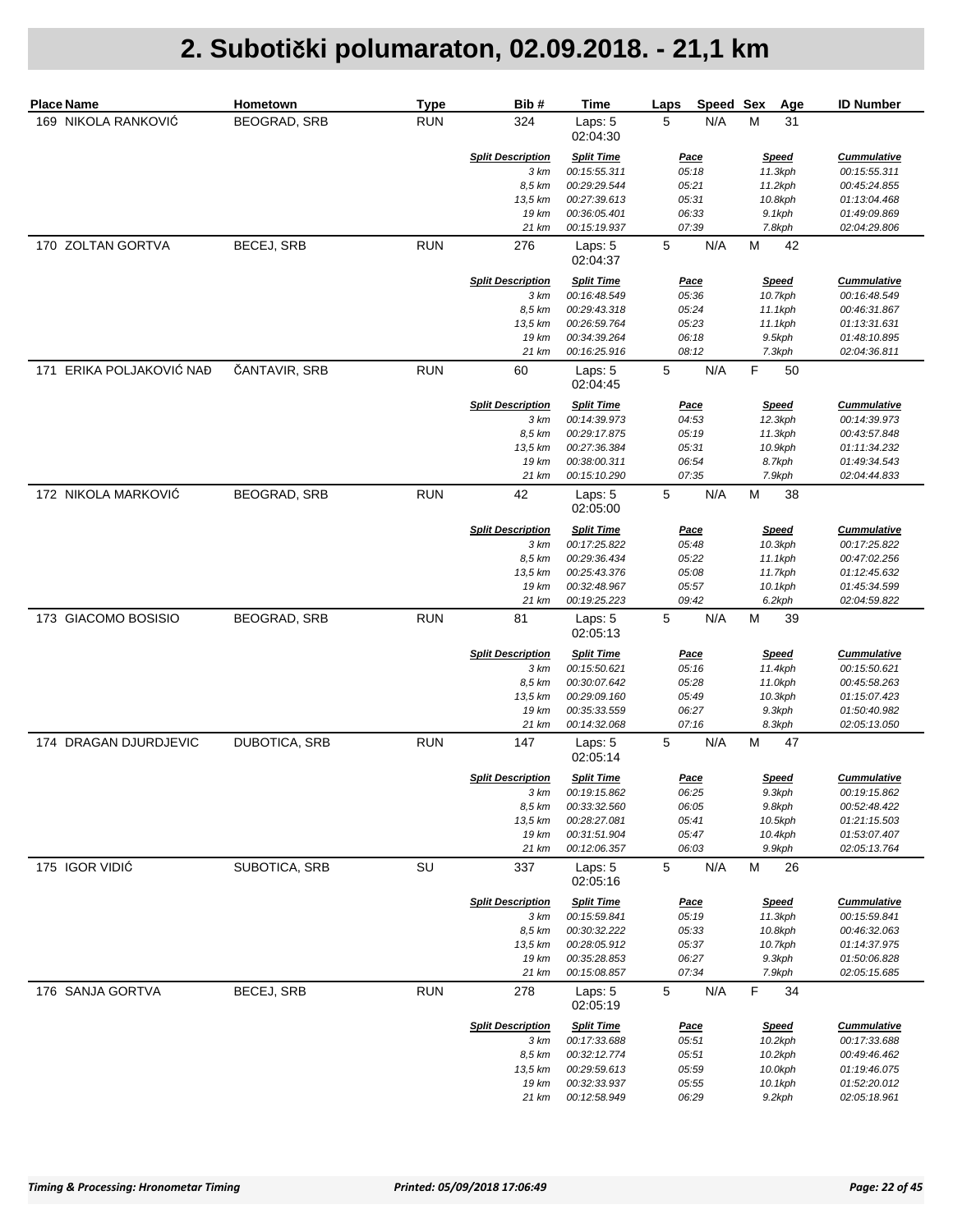| <b>Place Name</b>       | Hometown                                  | <b>Type</b> | Bib#                             | Time                              | Laps        | Speed Sex            |   | <b>Age</b>              | <b>ID Number</b>                   |
|-------------------------|-------------------------------------------|-------------|----------------------------------|-----------------------------------|-------------|----------------------|---|-------------------------|------------------------------------|
| 177 IVAN TORER          | NOVI SAD, SRB                             | <b>RUN</b>  | 266                              | Laps: 5<br>02:05:23               | 5           | N/A                  | М | 53                      |                                    |
|                         |                                           |             | <b>Split Description</b>         | <b>Split Time</b>                 |             | <u>Pace</u>          |   | <b>Speed</b>            | <b>Cummulative</b>                 |
|                         |                                           |             | 3 km                             | 00:17:46.001                      |             | 05:55                |   | 10.1kph                 | 00:17:46.001                       |
|                         |                                           |             | 8,5 km                           | 00:31:27.794                      |             | 05:43                |   | 10.5kph                 | 00:49:13.795                       |
|                         |                                           |             | 13,5 km<br>19 km                 | 00:28:43.308<br>00:33:59.806      |             | 05:44<br>06:10       |   | 10.4kph<br>9.7kph       | 01:17:57.103<br>01:51:56.909       |
|                         |                                           |             | 21 km                            | 00:13:25.227                      |             | 06:42                |   | 8.9kph                  | 02:05:22.136                       |
| 178 ANDRAS CHANYI       | SUBOTICA, SRB                             | SU          | 339                              | Laps: 5<br>02:05:24               | 5           | N/A                  | M | 37                      |                                    |
|                         |                                           |             | <b>Split Description</b>         | <b>Split Time</b>                 |             | <u>Pace</u>          |   | <b>Speed</b>            | <b>Cummulative</b><br>00:14:27.883 |
|                         |                                           |             | 3 km<br>8,5 km                   | 00:14:27.883<br>00:30:08.634      |             | 04:49<br>05:28       |   | 12.4kph<br>10.9kph      | 00:44:36.517                       |
|                         |                                           |             | 13,5 km                          | 00:27:26.672                      |             | 05:29                |   | 10.9kph                 | 01:12:03.189                       |
|                         |                                           |             | 19 km                            | 00:37:22.038                      |             | 06:47                |   | 8.8kph                  | 01:49:25.227                       |
|                         |                                           |             | 21 km                            | 00:15:58.007                      |             | 07:59                |   | 7.5kph                  | 02:05:23.234                       |
| 179 SZILVIA DR. FÉNYESI | <b>BUDAPEST, HUN</b>                      | <b>RUN</b>  | 86                               | Laps: 5<br>02:05:35               | 5           | N/A                  | F | 48                      |                                    |
|                         |                                           |             | <b>Split Description</b>         | <b>Split Time</b>                 |             | <u>Pace</u>          |   | <b>Speed</b>            | <b>Cummulative</b>                 |
|                         |                                           |             | 3 km                             | 00:18:20.752                      |             | 06:06                |   | 9.8kph                  | 00:18:20.752                       |
|                         |                                           |             | 8,5 km                           | 00:32:36.131                      |             | 05:55                |   | 10.1kph                 | 00:50:56.883                       |
|                         |                                           |             | 13,5 km                          | 00:28:46.176                      |             | 05:45                |   | 10.4kph                 | 01:19:43.059                       |
|                         |                                           |             | 19 km<br>21 km                   | 00:32:55.614<br>00:12:56.252      |             | 05:59<br>06:28       |   | 10.0kph<br>9.3kph       | 01:52:38.673<br>02:05:34.925       |
| 180 IVAN NEŠIĆ          | BEOGRAD, SRB                              | <b>RUN</b>  | 46                               | Laps: 5<br>02:06:00               | 5           | N/A                  | M | 42                      |                                    |
|                         |                                           |             | <b>Split Description</b>         | <b>Split Time</b>                 |             |                      |   |                         |                                    |
|                         |                                           |             | 3 km                             | 00:19:11.571                      |             | <u>Pace</u><br>06:23 |   | <b>Speed</b><br>9.4kph  | <b>Cummulative</b><br>00:19:11.571 |
|                         |                                           |             | 8,5 km                           | 00:32:22.227                      |             | 05:53                |   | 10.2kph                 | 00:51:33.798                       |
|                         |                                           |             | 13,5 km                          | 00:28:53.569                      |             | 05:46                |   | 10.4kph                 | 01:20:27.367                       |
|                         |                                           |             | 19 km                            | 00:32:43.011                      |             | 05:56                |   | 10.1kph                 | 01:53:10.378                       |
|                         |                                           |             | 21 km                            | 00:12:49.082                      |             | 06:24                |   | 9.4kph                  | 02:05:59.460                       |
| 181 IVAN GLIGORIJEVIĆ   | BEOGRAD, SRB                              | <b>RUN</b>  | 47                               | Laps: 5<br>02:06:00               | $\mathbf 5$ | N/A                  | M | 42                      |                                    |
|                         |                                           |             | <b>Split Description</b>         | <b>Split Time</b>                 |             | <u>Pace</u>          |   | <b>Speed</b>            | <b>Cummulative</b>                 |
|                         |                                           |             | 3 km                             | 00:19:14.213                      |             | 06:24                |   | 9.4kph                  | 00:19:14.213                       |
|                         |                                           |             | 8,5 km                           | 00:32:18.993                      |             | 05:52                |   | 10.2kph                 | 00:51:33.206                       |
|                         |                                           |             | 13,5 km                          | 00:28:55.254                      |             | 05:47                |   | 10.4kph                 | 01:20:28.460                       |
|                         |                                           |             | 19 km<br>21 km                   | 00:32:40.826<br>00:12:50.206      |             | 05:56<br>06:25       |   | 10.1kph<br>9.3kph       | 01:53:09.286<br>02:05:59.492       |
| 182 MIROSLAV LAZOVIĆ    | BEOGRAD - ŽELEZNIK, SRB                   | <b>RUN</b>  | 183                              | Laps: 5<br>02:06:02               | 5           | N/A                  | M | 48                      |                                    |
|                         |                                           |             |                                  |                                   |             |                      |   |                         |                                    |
|                         |                                           |             | <b>Split Description</b><br>3 km | <b>Split Time</b><br>00:15:17.341 |             | <u>Pace</u><br>05:05 |   | <b>Speed</b><br>11.8kph | <b>Cummulative</b><br>00:15:17.341 |
|                         |                                           |             | 8,5 km                           | 00:30:03.078                      |             | 05:27                |   | 11.0kph                 | 00:45:20.419                       |
|                         |                                           |             | 13,5 km                          | 00:28:25.927                      |             | 05:41                |   | 10.6kph                 | 01:13:46.346                       |
|                         |                                           |             | 19 km                            | 00:37:32.390                      |             | 06:49                |   | 8.8kph                  | 01:51:18.736                       |
|                         |                                           |             | 21 km                            | 00:14:43.038                      |             | 07:21                |   | 8.2kph                  | 02:06:01.774                       |
| 183 NEMANJA VELJKOVIĆ   | BEOGRAD - NOVI BEOGRAD, RUN<br><b>SRB</b> |             | 197                              | Laps: 5<br>02:06:15               | 5           | N/A                  | M | 28                      |                                    |
|                         |                                           |             | <b>Split Description</b>         | <b>Split Time</b>                 |             | <u>Pace</u>          |   | <b>Speed</b>            | <b>Cummulative</b>                 |
|                         |                                           |             | 3 km                             | 00:19:16.010                      |             | 06:25                |   | 9.3kph                  | 00:19:16.010                       |
|                         |                                           |             | 8,5 km                           | 00:32:42.107                      |             | 05:56                |   | 10.1kph                 | 00:51:58.117                       |
|                         |                                           |             | 13,5 km                          | 00:27:48.855                      |             | 05:33                |   | 10.8kph                 | 01:19:46.972                       |
|                         |                                           |             | 19 km<br>21 km                   | 00:33:14.933                      |             | 06:02<br>06:36       |   | 9.9kph                  | 01:53:01.905                       |
|                         |                                           |             |                                  | 00:13:12.742                      |             |                      |   | 9.1kph                  | 02:06:14.647                       |
| 184 NEVENA TOPLIČIĆ     | BEOGRAD ZEMUN, SRB                        | <b>RUN</b>  | 344                              | Laps: 5<br>02:06:44               | 5           | N/A                  | F | 26                      |                                    |
|                         |                                           |             | <b>Split Description</b>         | <b>Split Time</b>                 |             | <u>Pace</u>          |   | <b>Speed</b>            | <b>Cummulative</b>                 |
|                         |                                           |             | 3 km                             | 00:16:13.393                      |             | 05:24                |   | 11.1kph                 | 00:16:13.393                       |
|                         |                                           |             | 8,5 km                           | 00:31:12.637                      |             | 05:40                |   | 10.6kph                 | 00:47:26.030                       |
|                         |                                           |             | 13,5 km                          | 00:28:59.817                      |             | 05:47                |   | 10.3kph                 | 01:16:25.847                       |
|                         |                                           |             | 19 km<br>21 km                   | 00:36:00.000<br>00:14:18.096      |             | 06:32<br>07:09       |   | 9.2kph<br>8.4kph        | 01:52:25.847<br>02:06:43.943       |
|                         |                                           |             |                                  |                                   |             |                      |   |                         |                                    |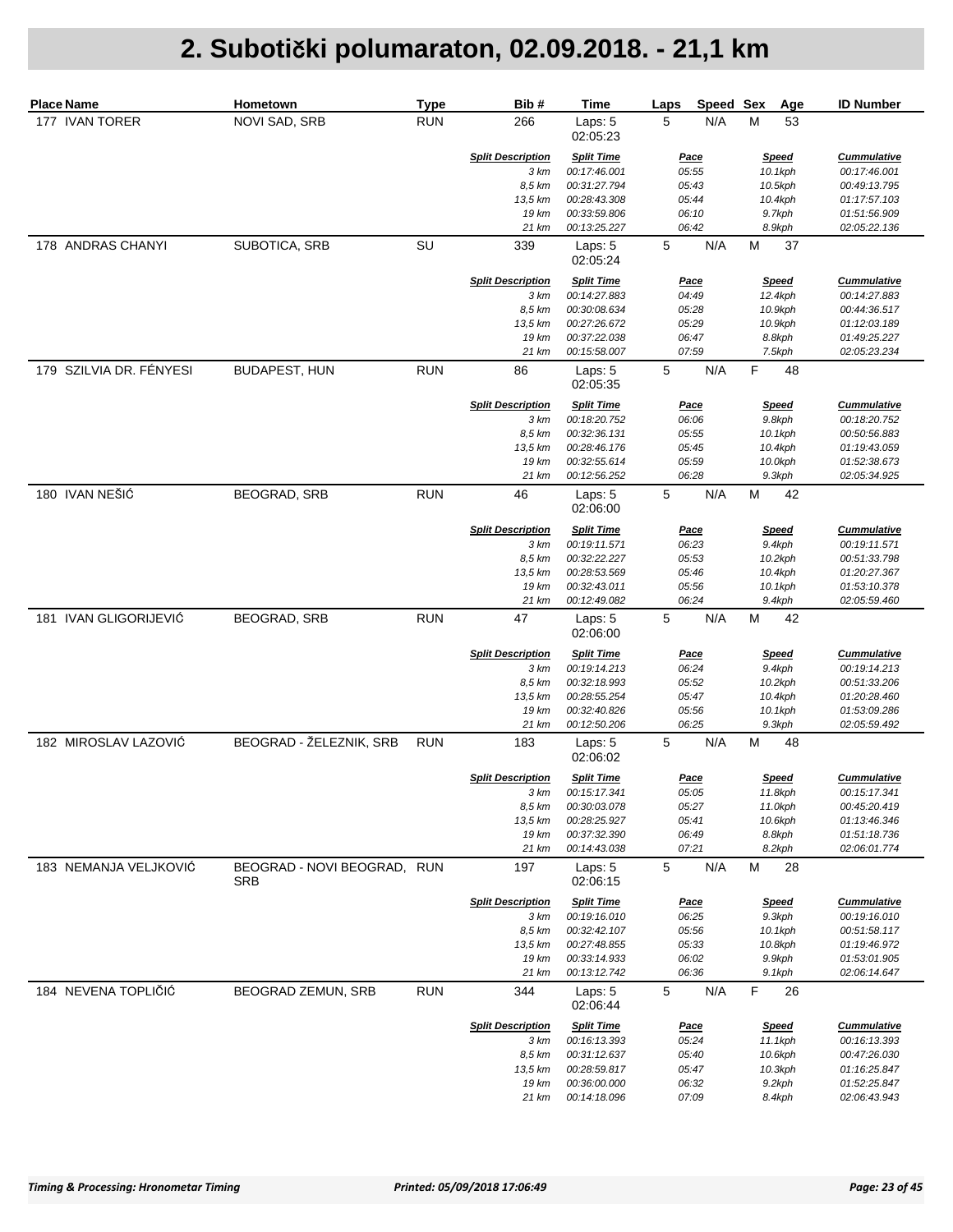| <b>Place Name</b>       | Hometown          | <b>Type</b> | Bib#                             | Time                              | Speed Sex<br>Laps | Age                         | <b>ID Number</b>                   |
|-------------------------|-------------------|-------------|----------------------------------|-----------------------------------|-------------------|-----------------------------|------------------------------------|
| 185 ANDELIJA OGNJANOVIĆ | JAGODINA, SRB     | <b>RUN</b>  | 156                              | Laps: 5<br>02:07:01               | 5<br>N/A          | F<br>35                     |                                    |
|                         |                   |             | <b>Split Description</b>         | <b>Split Time</b>                 | Pace              | <b>Speed</b>                | <b>Cummulative</b>                 |
|                         |                   |             | 3 km                             | 00:18:01.559                      | 06:00             | 10.0kph                     | 00:18:01.559                       |
|                         |                   |             | 8,5 km                           | 00:32:18.929                      | 05:52             | 10.2kph                     | 00:50:20.488                       |
|                         |                   |             | 13,5 km<br>19 km                 | 00:29:38.040<br>00:33:20.143      | 05:55<br>06:03    | 10.1kph<br>9.9kph           | 01:19:58.528<br>01:53:18.671       |
|                         |                   |             | 21 km                            | 00:13:41.787                      | 06:50             | 8.8kph                      | 02:07:00.458                       |
| 186 ZOLTAN MOLNAR GABOR | <b>SENTA, SRB</b> | <b>RUN</b>  | 221                              | Laps: 5<br>02:07:24               | 5<br>N/A          | M<br>50                     |                                    |
|                         |                   |             | <b>Split Description</b>         | <b>Split Time</b>                 | <u>Pace</u>       | <b>Speed</b>                | <b>Cummulative</b>                 |
|                         |                   |             | 3 km<br>8,5 km                   | 00:16:42.252                      | 05:34             | 10.8kph                     | 00:16:42.252                       |
|                         |                   |             | 13,5 km                          | 00:32:03.408<br>00:28:30.195      | 05:49<br>05:42    | 10.3kph<br>10.5kph          | 00:48:45.660<br>01:17:15.855       |
|                         |                   |             | 19 km                            | 00:35:24.912                      | 06:26             | 9.3kph                      | 01:52:40.767                       |
|                         |                   |             | 21 km                            | 00:14:43.076                      | 07:21             | 8.2kph                      | 02:07:23.843                       |
| 187 NEMANJA ALEKSIĆ     | SUBOICA, SRB      | SU          | 345                              | Laps: 5<br>02:07:25               | 5<br>N/A          | M<br>18                     |                                    |
|                         |                   |             | <b>Split Description</b>         | <b>Split Time</b>                 | <u>Pace</u>       | <b>Speed</b>                | <b>Cummulative</b>                 |
|                         |                   |             | 3 km                             | 00:19:09.072                      | 06:23             | 9.4kph                      | 00:19:09.072                       |
|                         |                   |             | 8,5 km                           | 00:32:41.856                      | 05:56             | 10.1kph                     | 00:51:50.928                       |
|                         |                   |             | 13,5 km                          | 00:29:19.774                      | 05:51             | 10.2kph                     | 01:21:10.702                       |
|                         |                   |             | 19 km                            | 00:33:00.720                      | 06:00             | 10.0kph                     | 01:54:11.422                       |
| 188 STEVAN PRÓIÓ        | SUBOTICA, SRB     | SU          | 21 km<br>384                     | 00:13:12.827<br>Laps: 5           | 06:36<br>5<br>N/A | 9.1kph<br>M<br>19           | 02:07:24.249                       |
|                         |                   |             |                                  | 02:07:26                          |                   |                             |                                    |
|                         |                   |             | <b>Split Description</b>         | <b>Split Time</b>                 | <u>Pace</u>       | <b>Speed</b>                | <b>Cummulative</b>                 |
|                         |                   |             | 3 km<br>8,5 km                   | 00:14:06.094<br>00:28:17.941      | 04:42<br>05:08    | 12.8kph<br>11.7kph          | 00:14:06.094<br>00:42:24.035       |
|                         |                   |             | 13,5 km                          | 00:28:34.486                      | 05:42             | 10.5kph                     | 01:10:58.521                       |
|                         |                   |             | 19 km                            | 00:42:58.310                      | 07:48             | 7.7kph                      | 01:53:56.831                       |
|                         |                   |             | 21 km                            | 00:13:29.063                      | 06:44             | 8.9kph                      | 02:07:25.894                       |
| 189 ZELJKO KUJUNDZIC    | WIEN, AUT         | <b>RUN</b>  | 284                              | Laps: 5<br>02:07:35               | 5<br>N/A          | M<br>45                     |                                    |
|                         |                   |             | <b>Split Description</b>         | <b>Split Time</b>                 | <u>Pace</u>       | <b>Speed</b>                | <b>Cummulative</b>                 |
|                         |                   |             | 3 km                             | 00:18:49.998                      | 06:16             | 9.6kph                      | 00:18:49.998                       |
|                         |                   |             | 8,5 km                           | 00:32:40.838                      | 05:56             | 10.1kph                     | 00:51:30.836                       |
|                         |                   |             | 13,5 km                          | 00:28:55.792                      | 05:47             | 10.4kph                     | 01:20:26.628                       |
|                         |                   |             | 19 km                            | 00:33:21.940                      | 06:03<br>06:53    | 9.9kph                      | 01:53:48.568                       |
| 190 TAMARA RNJAK        | SOMBOR, SRB       | <b>RUN</b>  | 21 km<br>58                      | 00:13:46.441<br>Laps: 5           | 5<br>N/A          | 8.7kph<br>$\mathsf F$<br>41 | 02:07:35.009                       |
|                         |                   |             |                                  | 02:07:45                          |                   |                             |                                    |
|                         |                   |             | <b>Split Description</b><br>3 km | <b>Split Time</b><br>00:17:06.258 | Pace<br>05:42     | <b>Speed</b><br>10.5kph     | <b>Cummulative</b><br>00:17:06.258 |
|                         |                   |             | 8,5 km                           | 00:31:06.337                      | 05:39             | 10.6kph                     | 00:48:12.595                       |
|                         |                   |             | 13,5 km                          | 00:28:20.303                      | 05:40             | 10.6kph                     | 01:16:32.898                       |
|                         |                   |             | 19 km                            | 00:37:04.271                      | 06:44             | 8.9kph                      | 01:53:37.169                       |
|                         |                   |             | 21 km                            | 00:14:07.033                      | 07:03             | 8.5kph                      | 02:07:44.202                       |
| 191 SZABOLCS KAPITÁNY   | BEZDAN, SRB       | <b>RUN</b>  | 160                              | Laps: 5<br>02:07:49               | 5<br>N/A          | M<br>21                     |                                    |
|                         |                   |             | <b>Split Description</b>         | <b>Split Time</b>                 | <u>Pace</u>       | <b>Speed</b>                | <b>Cummulative</b>                 |
|                         |                   |             | 3 km                             | 00:15:24.536                      | 05:08             | 11.7kph                     | 00:15:24.536                       |
|                         |                   |             | 8,5 km                           | 00:28:29.740                      | 05:10             | 11.6kph                     | 00:43:54.276                       |
|                         |                   |             | 13,5 km                          | 00:28:42.468                      | 05:44             | 10.5kph                     | 01:12:36.744                       |
|                         |                   |             | 19 km<br>21 km                   | 00:39:14.674<br>00:15:57.465      | 07:08<br>07:58    | 8.4kph<br>7.5kph            | 01:51:51.418<br>02:07:48.883       |
| 192 ZORICA MILUTIN      |                   |             |                                  |                                   |                   | F                           |                                    |
|                         | SOMBOR, SRB       | <b>RUN</b>  | 247                              | Laps: 5<br>02:08:09               | 5<br>N/A          | 43                          |                                    |
|                         |                   |             | <b>Split Description</b>         | <b>Split Time</b>                 | <u>Pace</u>       | <b>Speed</b>                | <b>Cummulative</b>                 |
|                         |                   |             | 3 km                             | 00:16:45.956                      | 05:35             | 10.7kph                     | 00:16:45.956                       |
|                         |                   |             | 8,5 km                           | 00:32:26.516                      | 05:53             | 10.2kph                     | 00:49:12.472                       |
|                         |                   |             | 13,5 km<br>19 km                 | 00:29:25.356<br>00:35:40.856      | 05:53<br>06:29    | 10.2kph<br>9.2kph           | 01:18:37.828<br>01:54:18.684       |
|                         |                   |             | 21 km                            | 00:13:50.081                      | 06:55             | 8.7kph                      | 02:08:08.765                       |
|                         |                   |             |                                  |                                   |                   |                             |                                    |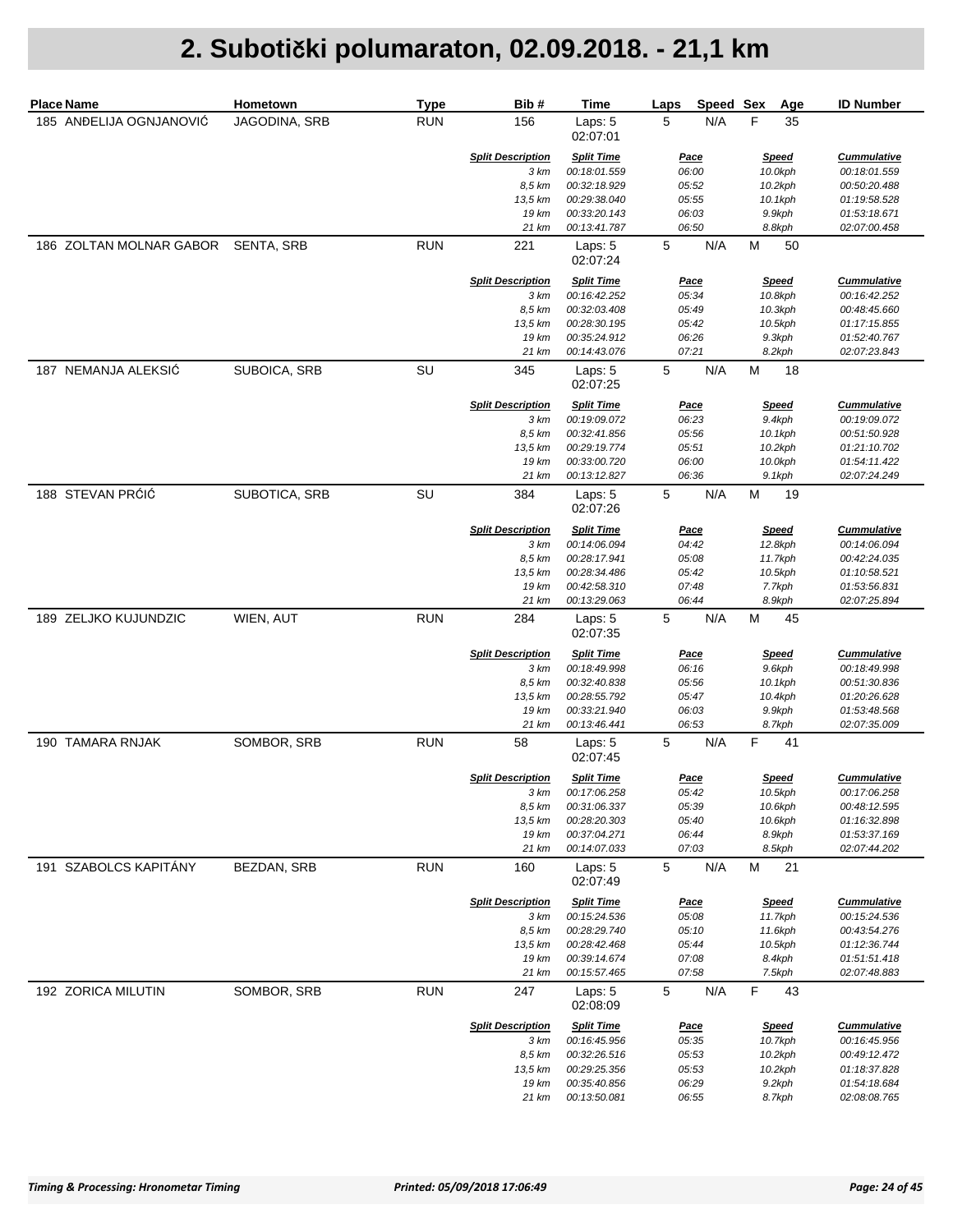| <b>Place Name</b>     | Hometown                | <b>Type</b> | Bib#                     | Time                              | Laps           |     | Speed Sex   | Age               | <b>ID Number</b>             |
|-----------------------|-------------------------|-------------|--------------------------|-----------------------------------|----------------|-----|-------------|-------------------|------------------------------|
| 193 BRANKA SRETENOVIC | BEOGRAD-VOŽDOVAC, SRB   | <b>RUN</b>  | 110                      | Laps: 5<br>02:08:11               | 5              | N/A | F           | 37                |                              |
|                       |                         |             | <b>Split Description</b> | <b>Split Time</b>                 | <u>Pace</u>    |     |             | <u>Speed</u>      | <b>Cummulative</b>           |
|                       |                         |             | 3 km                     | 00:18:21.444                      | 06:07          |     |             | 9.8kph            | 00:18:21.444                 |
|                       |                         |             | 8,5 km                   | 00:32:54.406                      | 05:58          |     |             | 10.0kph           | 00:51:15.850                 |
|                       |                         |             | 13,5 km<br>19 km         | 00:28:43.909<br>00:34:18.486      | 05:44<br>06:14 |     |             | 10.4kph<br>9.6kph | 01:19:59.759<br>01:54:18.245 |
|                       |                         |             | 21 km                    | 00:13:52.523                      | 06:56          |     |             | 8.6kph            | 02:08:10.768                 |
| 194 MILENKO NIKOLIĆ   | BEOGRAD - RAKOVICA, SRB | <b>RUN</b>  | 327                      | Laps: 5<br>02:08:15               | 5              | N/A | M           | 32                |                              |
|                       |                         |             | <b>Split Description</b> | <b>Split Time</b>                 | <b>Pace</b>    |     |             | <b>Speed</b>      | <b>Cummulative</b>           |
|                       |                         |             | 3 km<br>8,5 km           | 00:18:21.923<br>00:32:54.255      | 06:07<br>05:58 |     |             | 9.8kph<br>10.0kph | 00:18:21.923<br>00:51:16.178 |
|                       |                         |             | 13,5 km                  | 00:28:43.606                      | 05:44          |     |             | 10.4kph           | 01:19:59.784                 |
|                       |                         |             | 19 km                    | 00:34:18.929                      | 06:14          |     |             | 9.6kph            | 01:54:18.713                 |
|                       |                         |             | 21 km                    | 00:13:55.977                      | 06:57          |     |             | 8.6kph            | 02:08:14.690                 |
| 195 TATJANA GRBOVIC   | NOVI SAD, SRB           | <b>RUN</b>  | 374                      | Laps: 5<br>02:08:26               | 5              | N/A | F           | 51                |                              |
|                       |                         |             | <b>Split Description</b> | <b>Split Time</b>                 | <u>Pace</u>    |     |             | <b>Speed</b>      | <b>Cummulative</b>           |
|                       |                         |             | 3 km                     | 00:19:11.558                      | 06:23          |     |             | 9.4kph            | 00:19:11.558                 |
|                       |                         |             | 8,5 km                   | 00:32:46.122                      | 05:57          |     |             | 10.1kph           | 00:51:57.680                 |
|                       |                         |             | 13,5 km                  | 00:29:21.375                      | 05:52          |     |             | 10.2kph           | 01:21:19.055                 |
|                       |                         |             | 19 km                    | 00:35:01.422                      | 06:22          |     |             | 9.4kph            | 01:56:20.477                 |
| 196 BRANKA VELIČKOVIĆ | NOVI SAD, SRB           | <b>RUN</b>  | 21 km<br>220             | 00:12:04.771<br>Laps: 5           | 06:02<br>5     | N/A | $\mathsf F$ | 9.9kph<br>37      | 02:08:25.248                 |
|                       |                         |             | <b>Split Description</b> | 02:08:27<br><b>Split Time</b>     | <u>Pace</u>    |     |             | <u>Speed</u>      | <b>Cummulative</b>           |
|                       |                         |             | 3 km                     | 00:19:12.005                      | 06:24          |     |             | 9.4kph            | 00:19:12.005                 |
|                       |                         |             | 8,5 km                   | 00:32:47.375                      | 05:57          |     |             | 10.1kph           | 00:51:59.380                 |
|                       |                         |             | 13,5 km                  | 00:29:20.776                      | 05:52          |     |             | 10.2kph           | 01:21:20.156                 |
|                       |                         |             | 19 km                    | 00:34:11.134                      | 06:12          |     |             | 9.7kph            | 01:55:31.290                 |
|                       |                         |             | 21 km                    | 00:12:55.099                      | 06:27          |     |             | 9.3kph            | 02:08:26.389                 |
| 197 VASA VORKAPIĆ     | <b>INDIJA, SRB</b>      | <b>RUN</b>  | 92                       | Laps: 5<br>02:08:28               | 5              | N/A | M           | 33                |                              |
|                       |                         |             | <b>Split Description</b> | <b>Split Time</b>                 | <u>Pace</u>    |     |             | <b>Speed</b>      | <b>Cummulative</b>           |
|                       |                         |             | 3 km                     | 00:16:14.132                      | 05:24          |     |             | 11.1kph           | 00:16:14.132                 |
|                       |                         |             | 8,5 km                   | 00:31:55.980                      | 05:48          |     |             | 10.3kph           | 00:48:10.112                 |
|                       |                         |             | 13,5 km                  | 00:28:40.831                      | 05:44          |     |             | 10.5kph           | 01:16:50.943                 |
|                       |                         |             | 19 km<br>21 km           | 00:36:19.048<br>00:15:17.287      | 06:36<br>07:38 |     |             | 9.1kph<br>7.8kph  | 01:53:09.991<br>02:08:27.278 |
| 198 ELVIR RAKIPOVIĆ   | OSIJEK, CRO             | <b>RUN</b>  | 377                      | Laps: 5<br>02:08:28               | 5              | N/A | M           | 48                |                              |
|                       |                         |             |                          |                                   |                |     |             |                   |                              |
|                       |                         |             | <b>Split Description</b> | <b>Split Time</b><br>00:19:13.643 | <b>Pace</b>    |     |             | <b>Speed</b>      | <b>Cummulative</b>           |
|                       |                         |             | 3 km<br>8,5 km           | 00:32:45.627                      | 06:24<br>05:57 |     |             | 9.4kph<br>10.1kph | 00:19:13.643<br>00:51:59.270 |
|                       |                         |             | 13,5 km                  | 00:29:21.433                      | 05:52          |     |             | 10.2kph           | 01:21:20.703                 |
|                       |                         |             | 19 km                    | 00:35:00.569                      | 06:21          |     |             | 9.4kph            | 01:56:21.272                 |
|                       |                         |             | 21 km                    | 00:12:06.428                      | 06:03          |     |             | 9.9kph            | 02:08:27.700                 |
| 199 RADOVAN RADULOVIĆ | SUBOTICA, SRB           | SU          | 317                      | Laps: 5<br>02:08:54               | 5              | N/A | M           | 66                |                              |
|                       |                         |             | <b>Split Description</b> | <b>Split Time</b>                 | <u>Pace</u>    |     |             | <b>Speed</b>      | <b>Cummulative</b>           |
|                       |                         |             | 3 km                     | 00:16:00.352                      | 05:20          |     |             | 11.2kph           | 00:16:00.352                 |
|                       |                         |             | 8,5 km                   | 00:30:04.262                      | 05:28          |     |             | 11.0kph           | 00:46:04.614                 |
|                       |                         |             | 13,5 km                  | 00:29:23.120                      | 05:52          |     |             | 10.2kph           | 01:15:27.734                 |
|                       |                         |             | 19 km                    | 00:37:49.110                      | 06:52          |     |             | 8.7kph            | 01:53:16.844                 |
|                       |                         |             | 21 km                    | 00:15:36.303                      | 07:48          |     |             | 7.7kph            | 02:08:53.147                 |
| 200 IGOR SKENDEROVIC  | SUBOTICA, SRB           | SU          | 26                       | Laps: 5<br>02:09:00               | 5              | N/A | M           | 46                |                              |
|                       |                         |             | <b>Split Description</b> | <b>Split Time</b>                 | <u>Pace</u>    |     |             | <u>Speed</u>      | <b>Cummulative</b>           |
|                       |                         |             | 3 km                     | 00:16:57.957                      | 05:39          |     |             | 10.6kph           | 00:16:57.957                 |
|                       |                         |             | 8,5 km                   | 00:30:48.317                      | 05:36          |     |             | 10.7kph           | 00:47:46.274                 |
|                       |                         |             | 13,5 km                  | 00:27:48.585                      | 05:33          |     |             | 10.8kph           | 01:15:34.859                 |
|                       |                         |             | 19 km                    | 00:38:32.305                      | 07:00          |     |             | 8.6kph            | 01:54:07.164                 |
|                       |                         |             | 21 km                    | 00:14:52.097                      | 07:26          |     |             | 8.1kph            | 02:08:59.261                 |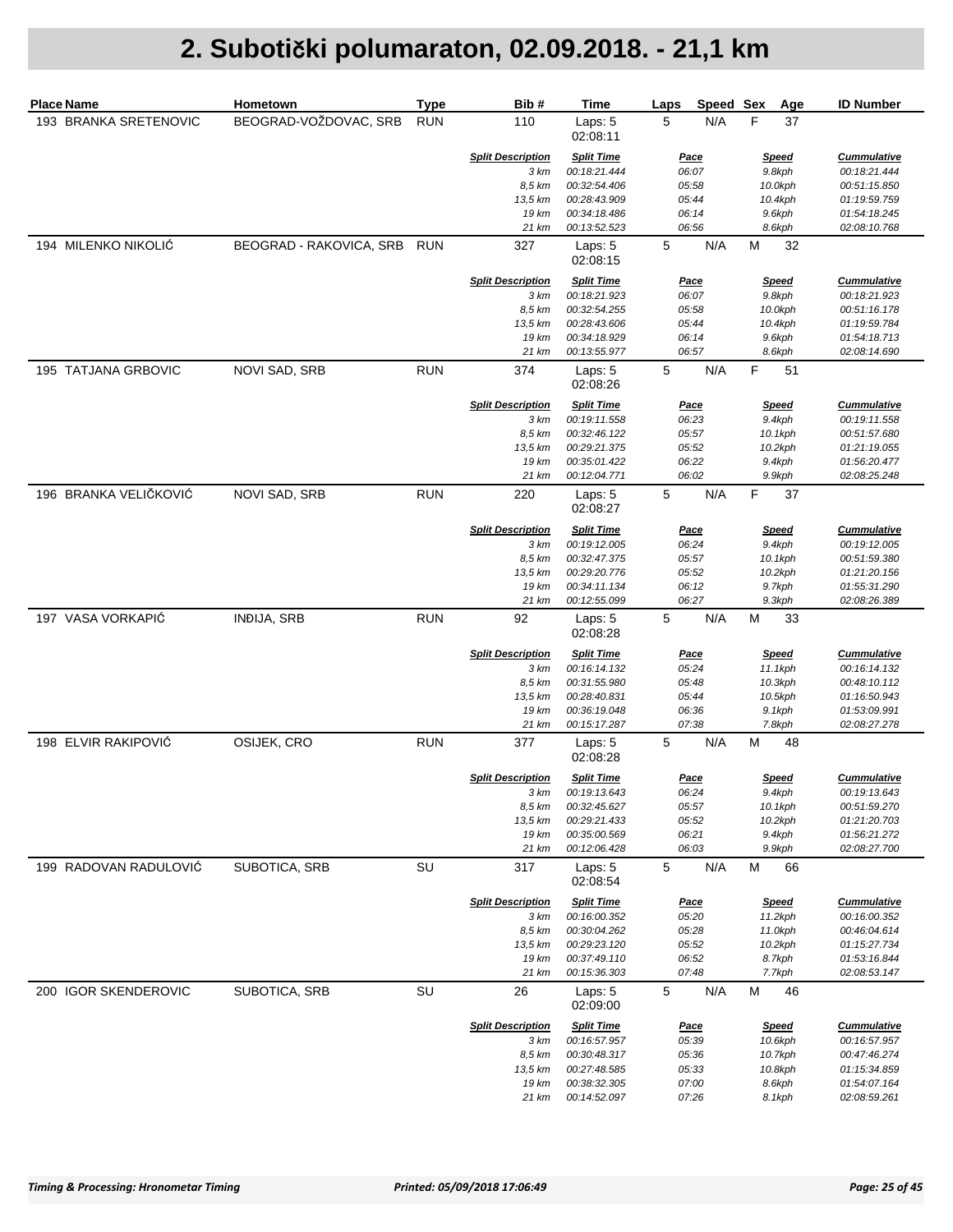| <b>Place Name</b>                      | Hometown            | <b>Type</b> | Bib#                     | Time                                | Speed Sex<br>Laps    | Age               | <b>ID Number</b>             |
|----------------------------------------|---------------------|-------------|--------------------------|-------------------------------------|----------------------|-------------------|------------------------------|
| 201 ANDOR LUHOVIC                      | SUBOTICA, SRB       | SU          | 64                       | Laps: 5<br>02:09:12                 | N/A<br>5             | M<br>36           |                              |
|                                        |                     |             | <b>Split Description</b> | <b>Split Time</b>                   | <u>Pace</u>          | <b>Speed</b>      | <b>Cummulative</b>           |
|                                        |                     |             | 3 km<br>8,5 km           | 00:18:35.002<br>00:34:29.512        | 06:11<br>06:16       | 9.7kph<br>9.6kph  | 00:18:35.002<br>00:53:04.514 |
|                                        |                     |             | 13,5 km                  | 00:29:16.502                        | 05:51                | 10.2kph           | 01:22:21.016                 |
|                                        |                     |             | 19 km                    | 00:33:42.679                        | 06:07                | 9.8kph            | 01:56:03.695                 |
|                                        |                     |             | 21 km                    | 00:13:08.051                        | 06:34                | 9.1kph            | 02:09:11.746                 |
| 202 GUSTAV RAFAI                       | SUBOTICA, SRB       | SU          | 104                      | Laps: 5<br>02:09:22                 | $\mathbf 5$<br>N/A   | M<br>64           |                              |
|                                        |                     |             | <b>Split Description</b> | <b>Split Time</b>                   | <u>Pace</u>          | <b>Speed</b>      | <b>Cummulative</b>           |
|                                        |                     |             | 3 km                     | 00:18:25.817                        | 06:08                | 9.8kph            | 00:18:25.817                 |
|                                        |                     |             | 8,5 km<br>13,5 km        | 00:33:41.032                        | 06:07                | 9.8kph            | 00:52:06.849                 |
|                                        |                     |             | 19 km                    | 00:29:02.788<br>00:34:37.562        | 05:48<br>06:17       | 10.3kph<br>9.5kph | 01:21:09.637<br>01:55:47.199 |
|                                        |                     |             | 21 km                    | 00:13:34.470                        | 06:47                | 8.8kph            | 02:09:21.669                 |
| 203 BENE SAROLTA                       | KŐVÁGÓSZŐLŐS, HUN   | <b>RUN</b>  | 133                      | Laps: 5<br>02:09:25                 | 5<br>N/A             | F<br>51           |                              |
|                                        |                     |             | <b>Split Description</b> | <b>Split Time</b>                   | Pace                 | <b>Speed</b>      | <b>Cummulative</b>           |
|                                        |                     |             | 3 km                     | 00:18:12.354                        | 06:04                | 9.9kph            | 00:18:12.354                 |
|                                        |                     |             | 8,5 km                   | 00:32:25.288                        | 05:53                | 10.2kph           | 00:50:37.642                 |
|                                        |                     |             | 13,5 km                  | 00:29:50.592                        | 05:58                | 10.1kph           | 01:20:28.234                 |
|                                        |                     |             | 19 km<br>21 km           | 00:34:52.767<br>00:14:03.424        | 06:20<br>07:01       | 9.5kph<br>8.5kph  | 01:55:21.001<br>02:09:24.425 |
| 204 TAMAŠ HELFRIH                      | SUBOTICA, SRB       | SU          | 25                       | Laps: 5<br>02:09:37                 | 5<br>N/A             | M<br>34           |                              |
|                                        |                     |             | <b>Split Description</b> | <b>Split Time</b>                   | <u>Pace</u>          | <b>Speed</b>      | <b>Cummulative</b>           |
|                                        |                     |             | 3 km                     | 00:17:23.042                        | 05:47                | 10.4kph           | 00:17:23.042                 |
|                                        |                     |             | 8,5 km                   | 00:31:11.347                        | 05:40                | 10.6kph           | 00:48:34.389                 |
|                                        |                     |             | 13,5 km                  | 00:29:59.801                        | 05:59                | 10.0kph           | 01:18:34.190                 |
|                                        |                     |             | 19 km                    | 00:36:43.335                        | 06:40                | 9.0kph            | 01:55:17.525                 |
| 205 DEJAN RELJIN                       | <b>BEOGRAD, SRB</b> | <b>RUN</b>  | 21 km<br>309             | 00:14:18.914<br>Laps: 5<br>02:09:37 | 07:09<br>5<br>N/A    | 8.4kph<br>M<br>35 | 02:09:36.439                 |
|                                        |                     |             | <b>Split Description</b> | <b>Split Time</b>                   |                      | <b>Speed</b>      | <b>Cummulative</b>           |
|                                        |                     |             | 3 km                     | 00:16:24.793                        | <u>Pace</u><br>05:28 | 11.0kph           | 00:16:24.793                 |
|                                        |                     |             | 8,5 km                   | 00:32:01.293                        | 05:49                | 10.3kph           | 00:48:26.086                 |
|                                        |                     |             | 13,5 km                  | 00:30:04.542                        | 06:00                | 10.0kph           | 01:18:30.628                 |
|                                        |                     |             | 19 km                    | 00:36:24.273                        | 06:37                | 9.1kph            | 01:54:54.901                 |
|                                        |                     |             | 21 km                    | 00:14:41.993                        | 07:20                | 8.2kph            | 02:09:36.894                 |
| 206 ALEKSANDAR VUGDELIJA SUBOTICA, SRB |                     | SU          | 63                       | Laps: 5<br>02:09:44                 | 5<br>N/A             | M<br>47           |                              |
|                                        |                     |             | <b>Split Description</b> | <b>Split Time</b>                   | Pace                 | <b>Speed</b>      | <b>Cummulative</b>           |
|                                        |                     |             | 3 km                     | 00:00:00.000                        | 00:00                | 0.0kph            | 00:00:00.000                 |
|                                        |                     |             | 8,5 km                   | 00:48:53.700                        | 08:53                | 6.7kph            | 00:48:53.700                 |
|                                        |                     |             | 13,5 km<br>19 km         | 00:28:28.591<br>00:37:07.277        | 05:41                | 10.5kph           | 01:17:22.291<br>01:54:29.568 |
|                                        |                     |             | 21 km                    | 00:15:13.853                        | 06:44<br>07:36       | 8.9kph<br>7.9kph  | 02:09:43.421                 |
| 207 ЉУБИША БЕРЕЊИ                      | СУБОТИЦА, SRB       | SU          | 353                      | Laps: 5<br>02:09:44                 | 5<br>N/A             | M<br>18           |                              |
|                                        |                     |             | <b>Split Description</b> | <b>Split Time</b>                   | <u>Pace</u>          | <u>Speed</u>      | <b>Cummulative</b>           |
|                                        |                     |             | 3 km                     | 00:17:54.829                        | 05:58                | 10.0kph           | 00:17:54.829                 |
|                                        |                     |             | 8,5 km                   | 00:27:07.913                        | 04:55                | 12.2kph           | 00:45:02.742                 |
|                                        |                     |             | 13,5 km                  | 00:33:10.204                        | 06:38                | 9.0kph            | 01:18:12.946                 |
|                                        |                     |             | 19 km                    | 00:37:10.115<br>00:14:20.546        | 06:45<br>07:10       | 8.9kph            | 01:55:23.061                 |
|                                        |                     |             | 21 km                    |                                     |                      | 8.4kph            | 02:09:43.607                 |
| 208 РАДАН ОРАШАНИН NOVISAD, SRB        |                     | <b>RUN</b>  | 354                      | Laps: 5<br>02:09:46                 | 5<br>N/A             | M<br>20           |                              |
|                                        |                     |             | <b>Split Description</b> | <b>Split Time</b>                   | <u>Pace</u>          | <b>Speed</b>      | <b>Cummulative</b>           |
|                                        |                     |             | 3 km                     | 00:17:55.740                        | 05:58                | 10.0kph           | 00:17:55.740                 |
|                                        |                     |             | 8,5 km<br>13,5 km        | 00:27:08.125<br>00:33:12.962        | 04:56<br>06:38       | 12.2kph<br>9.0kph | 00:45:03.865<br>01:18:16.827 |
|                                        |                     |             | 19 km                    | 00:37:08.496                        | 06:45                | 8.9kph            | 01:55:25.323                 |
|                                        |                     |             | 21 km                    | 00:14:19.813                        | 07:09                | 8.4kph            | 02:09:45.136                 |
|                                        |                     |             |                          |                                     |                      |                   |                              |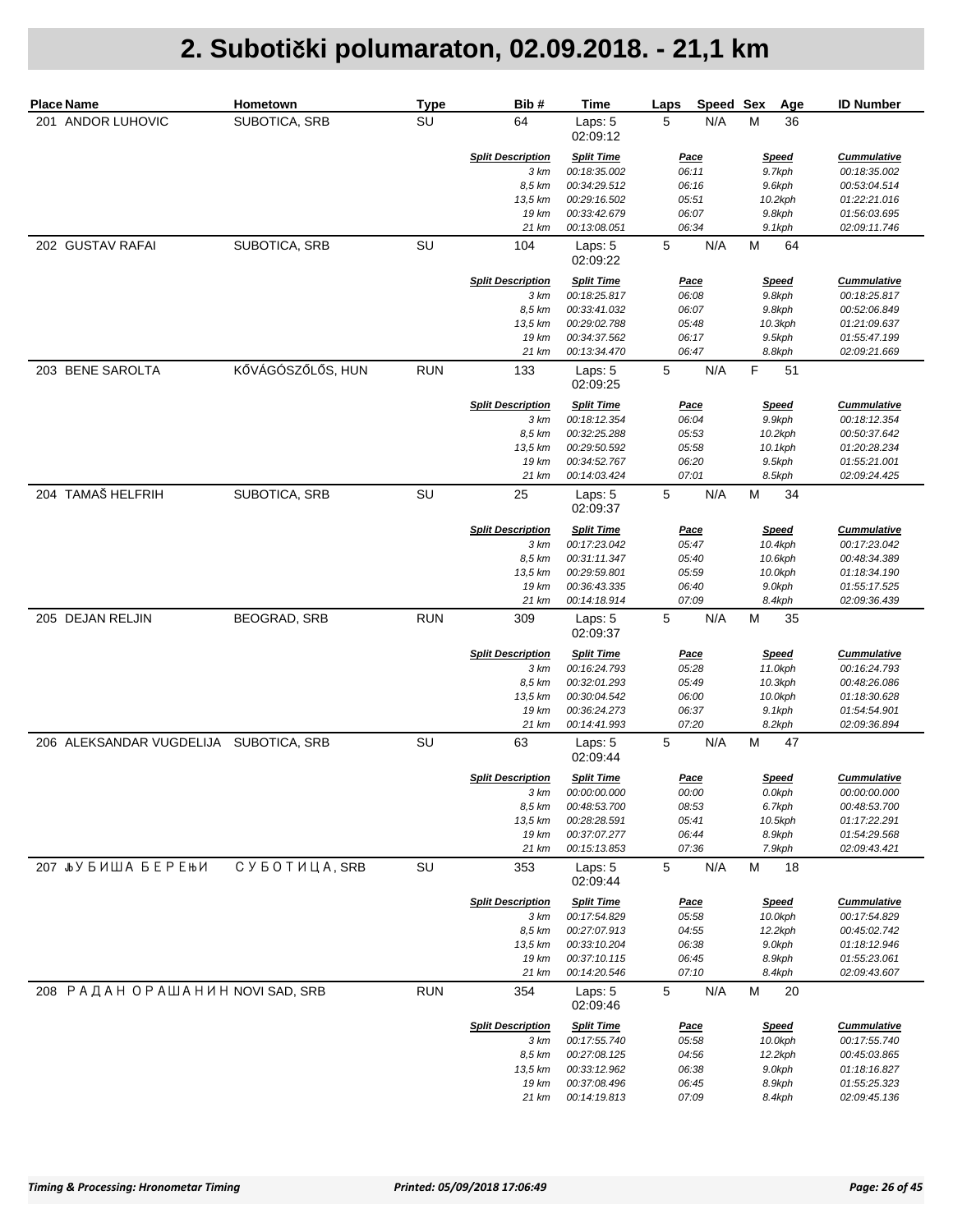| Place Name           | <b>Hometown</b>     | <b>Type</b> | Bib#                             | Time                              | Speed Sex<br>Laps | Age                | <b>ID Number</b>             |
|----------------------|---------------------|-------------|----------------------------------|-----------------------------------|-------------------|--------------------|------------------------------|
| 209 SRDJAN SAULIĆ    | SUBOTICA 24000, SRB | SU          | 236                              | Laps: 5<br>02:09:49               | N/A<br>5          | M<br>39            |                              |
|                      |                     |             | <b>Split Description</b>         | <b>Split Time</b>                 | <b>Pace</b>       | <u>Speed</u>       | <b>Cummulative</b>           |
|                      |                     |             | 3 km<br>8,5 km                   | 00:18:26.998<br>00:33:59.245      | 06:08<br>06:10    | 9.8kph<br>9.7kph   | 00:18:26.998<br>00:52:26.243 |
|                      |                     |             | 13,5 km                          | 00:29:21.314                      | 05:52             | 10.2kph            | 01:21:47.557                 |
|                      |                     |             | 19 km                            | 00:34:29.113                      | 06:16             | 9.6kph             | 01:56:16.670                 |
|                      |                     |             | 21 km                            | 00:13:31.631                      | 06:45             | 8.9kph             | 02:09:48.301                 |
| 210 DALIBOR HORVACKI | SUBOTICA, SRB       | SU          | 259                              | Laps: 5<br>02:09:57               | 5<br>N/A          | M<br>39            |                              |
|                      |                     |             | <b>Split Description</b>         | <b>Split Time</b>                 | <u>Pace</u>       | <b>Speed</b>       | <b>Cummulative</b>           |
|                      |                     |             | 3 km                             | 00:17:13.746                      | 05:44             | 10.4kph            | 00:17:13.746                 |
|                      |                     |             | 8,5 km<br>13,5 km                | 00:30:56.729<br>00:28:39.696      | 05:37<br>05:43    | 10.7kph<br>10.5kph | 00:48:10.475<br>01:16:50.171 |
|                      |                     |             | 19 km                            | 00:38:24.078                      | 06:58             | 8.6kph             | 01:55:14.249                 |
|                      |                     |             | 21 km                            | 00:14:42.194                      | 07:21             | 8.2kph             | 02:09:56.443                 |
| 211 EMIL LULIĆ       | SUBOTICA, SRB       | SU          | 101                              | Laps: 5<br>02:10:01               | 5<br>N/A          | M<br>28            |                              |
|                      |                     |             | <b>Split Description</b>         | <b>Split Time</b>                 | Pace              | <b>Speed</b>       | <b>Cummulative</b>           |
|                      |                     |             | 3 km                             | 00:18:18.338                      | 06:06             | 9.8kph             | 00:18:18.338                 |
|                      |                     |             | 8,5 km                           | 00:33:33.301                      | 06:06             | 9.8kph             | 00:51:51.639                 |
|                      |                     |             | 13,5 km<br>19 km                 | 00:29:09.162<br>00:34:52.482      | 05:49<br>06:20    | 10.3kph            | 01:21:00.801<br>01:55:53.283 |
|                      |                     |             | 21 km                            | 00:14:07.262                      | 07:03             | 9.5kph<br>8.5kph   | 02:10:00.545                 |
| 212 ANNA MÁRKI       | SUBOTICA, SRB       | SU          | 4                                | Laps: 5<br>02:10:01               | 5<br>N/A          | F<br>30            |                              |
|                      |                     |             | <b>Split Description</b>         | <b>Split Time</b>                 | <u>Pace</u>       | <b>Speed</b>       | <b>Cummulative</b>           |
|                      |                     |             | 3 km                             | 00:18:18.805                      | 06:06             | 9.8kph             | 00:18:18.805                 |
|                      |                     |             | 8,5 km                           | 00:33:32.319                      | 06:05             | 9.8kph             | 00:51:51.124                 |
|                      |                     |             | 13,5 km                          | 00:29:10.487                      | 05:50             | 10.3kph            | 01:21:01.611                 |
|                      |                     |             | 19 km<br>21 km                   | 00:34:52.623<br>00:14:06.327      | 06:20<br>07:03    | 9.5kph             | 01:55:54.234<br>02:10:00.561 |
| 213 ANDOR KOZA       | SUBOTICA, SRB       | SU          | 189                              | Laps: 5<br>02:10:01               | 5<br>N/A          | 8.5kph<br>M<br>34  |                              |
|                      |                     |             | <b>Split Description</b>         | <b>Split Time</b>                 | <u>Pace</u>       | <b>Speed</b>       | <b>Cummulative</b>           |
|                      |                     |             | 3 km                             | 00:18:14.331                      | 06:04             | 9.9kph             | 00:18:14.331                 |
|                      |                     |             | 8,5 km                           | 00:33:35.701                      | 06:06             | 9.8kph             | 00:51:50.032                 |
|                      |                     |             | 13,5 km                          | 00:29:11.737                      | 05:50             | 10.3kph            | 01:21:01.769                 |
|                      |                     |             | 19 km                            | 00:34:51.093                      | 06:20             | 9.5kph             | 01:55:52.862                 |
| 214 MATIJA HEMI      | SUBOTICA, SRB       | SU          | 21 km<br>162                     | 00:14:08.059<br>Laps: 5           | 07:04<br>5<br>N/A | 8.5kph<br>M<br>45  | 02:10:00.921                 |
|                      |                     |             |                                  | 02:10:08                          |                   |                    |                              |
|                      |                     |             | <b>Split Description</b><br>3 km | <b>Split Time</b><br>00:16:35.576 | Pace              | <b>Speed</b>       | <b>Cummulative</b>           |
|                      |                     |             | 8,5 km                           | 00:31:37.265                      | 05:31<br>05:44    | 10.8kph<br>10.4kph | 00:16:35.576<br>00:48:12.841 |
|                      |                     |             | 13,5 km                          | 00:29:08.145                      | 05:49             | 10.3kph            | 01:17:20.986                 |
|                      |                     |             | 19 km                            | 00:38:52.663                      | 07:04             | 8.5kph             | 01:56:13.649                 |
|                      |                     |             | 21 km                            | 00:13:54.364                      | 06:57             | 8.6kph             | 02:10:08.013                 |
| 215 ANDRÁS SZABÓ     | DUNAÚJVÁROS, HUN    | <b>RUN</b>  | 166                              | Laps: 5<br>02:10:24               | 5<br>N/A          | M<br>38            |                              |
|                      |                     |             | <b>Split Description</b>         | <b>Split Time</b>                 | <u>Pace</u>       | <b>Speed</b>       | <b>Cummulative</b>           |
|                      |                     |             | 3 km                             | 00:17:42.437                      | 05:54             | 10.2kph            | 00:17:42.437                 |
|                      |                     |             | 8,5 km                           | 00:32:51.115                      | 05:58             | 10.0kph            | 00:50:33.552                 |
|                      |                     |             | 13,5 km<br>19 km                 | 00:29:10.025<br>00:37:01.286      | 05:50<br>06:43    | 10.3kph<br>8.9kph  | 01:19:43.577<br>01:56:44.863 |
|                      |                     |             | 21 km                            | 00:13:38.544                      | 06:49             | 8.8kph             | 02:10:23.407                 |
| 216 ZOLTAN PAP       | MALE PIJACE, SRB    | <b>RUN</b>  | 230                              | Laps: 5<br>02:10:24               | 5<br>N/A          | M<br>33            |                              |
|                      |                     |             | <b>Split Description</b>         | <b>Split Time</b>                 | <u>Pace</u>       | <b>Speed</b>       | <b>Cummulative</b>           |
|                      |                     |             | 3 km                             | 00:18:16.559                      | 06:05             | 9.8kph             | 00:18:16.559                 |
|                      |                     |             | 8,5 km                           | 00:33:22.498                      | 06:04             | 9.9kph             | 00:51:39.057                 |
|                      |                     |             | 13,5 km                          | 00:30:07.934                      | 06:01             | 10.0kph            | 01:21:46.991                 |
|                      |                     |             | 19 km                            | 00:34:58.606                      | 06:21             | 9.4kph             | 01:56:45.597                 |
|                      |                     |             | 21 km                            | 00:13:38.383                      | 06:49             | 8.8kph             | 02:10:23.980                 |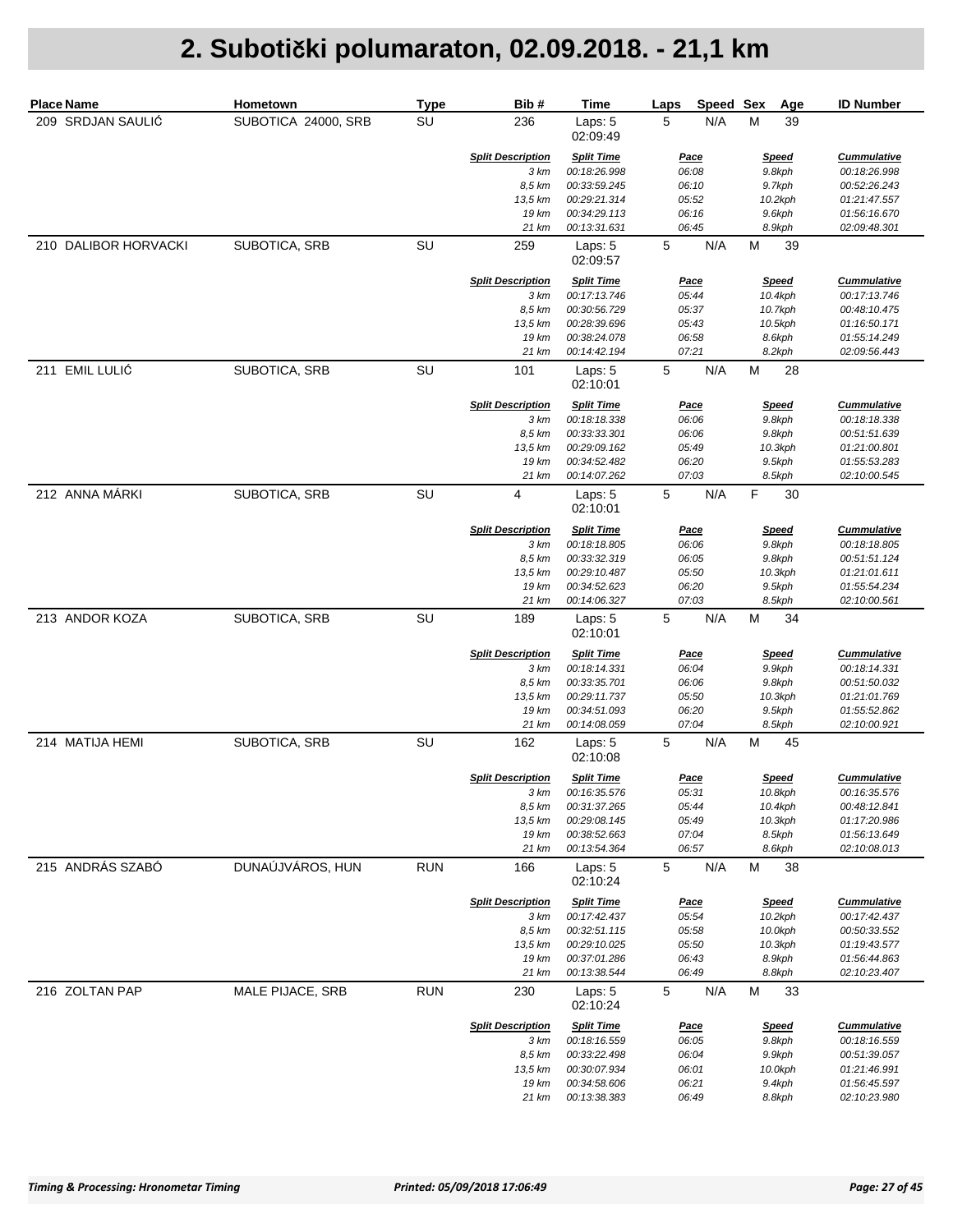| <b>Place Name</b>      | Hometown       | <b>Type</b> | Bib#                     | Time                                | Speed Sex<br>Laps  | Age                     | <b>ID Number</b>                   |
|------------------------|----------------|-------------|--------------------------|-------------------------------------|--------------------|-------------------------|------------------------------------|
| 217 BOŠKO JERKOVIĆ     | SOMBOR, SRB    | <b>RUN</b>  | 270                      | Laps: 5<br>02:10:53                 | N/A<br>5           | М<br>63                 |                                    |
|                        |                |             | <b>Split Description</b> | <b>Split Time</b>                   | <u>Pace</u>        | <b>Speed</b>            | <b>Cummulative</b>                 |
|                        |                |             | 3 km                     | 00:16:42.385                        | 05:34              | 10.8kph                 | 00:16:42.385                       |
|                        |                |             | 8,5 km<br>13,5 km        | 00:31:28.927<br>00:30:04.261        | 05:43<br>06:00     | 10.5kph<br>10.0kph      | 00:48:11.312<br>01:18:15.573       |
|                        |                |             | 19 km                    | 00:37:27.188                        | 06:48              | 8.8kph                  | 01:55:42.761                       |
|                        |                |             | 21 km                    | 00:15:09.446                        | 07:34              | 7.9kph                  | 02:10:52.207                       |
| 218 JASNA MILOŠEVIĆ    | SUBOTICA, SRB  | SU          | 14                       | Laps: 5<br>02:11:08                 | $\mathbf 5$<br>N/A | F<br>40                 |                                    |
|                        |                |             | <b>Split Description</b> | <b>Split Time</b>                   | <u>Pace</u>        | <b>Speed</b>            | <b>Cummulative</b>                 |
|                        |                |             | 3 km                     | 00:19:12.436                        | 06:24              | 9.4kph                  | 00:19:12.436                       |
|                        |                |             | 8,5 km                   | 00:33:34.162                        | 06:06              | 9.8kph                  | 00:52:46.598                       |
|                        |                |             | 13,5 km<br>19 km         | 00:29:30.358<br>00:34:20.335        | 05:54<br>06:14     | 10.2kph<br>9.6kph       | 01:22:16.956<br>01:56:37.291       |
|                        |                |             | 21 km                    | 00:14:30.536                        | 07:15              | 8.3kph                  | 02:11:07.827                       |
| 219 ÁRPÁD FREMOND      | PAČIR, SRB     | <b>RUN</b>  | 54                       | Laps: 5<br>02:11:37                 | 5<br>N/A           | M<br>37                 |                                    |
|                        |                |             | <b>Split Description</b> | <b>Split Time</b>                   | <b>Pace</b>        | <b>Speed</b>            | <b>Cummulative</b>                 |
|                        |                |             | 3 km                     | 00:16:16.801                        | 05:25              | 11.1kph                 | 00:16:16.801                       |
|                        |                |             | 8,5 km                   | 00:31:08.101                        | 05:39              | 10.6kph                 | 00:47:24.902                       |
|                        |                |             | 13,5 km                  | 00:28:07.927                        | 05:37              | 10.7kph                 | 01:15:32.829                       |
|                        |                |             | 19 km                    | 00:38:59.467                        | 07:05              | 8.5kph                  | 01:54:32.296                       |
| 220 VELJKO BAJIĆ       | LAJKOVAC, SRB  | <b>RUN</b>  | 21 km<br>72              | 00:17:03.934<br>Laps: 5<br>02:11:38 | 08:31<br>5<br>N/A  | 7.0kph<br>M<br>32       | 02:11:36.230                       |
|                        |                |             | <b>Split Description</b> |                                     |                    |                         |                                    |
|                        |                |             | 3 km                     | <b>Split Time</b><br>00:16:37.785   | Pace<br>05:32      | <b>Speed</b><br>10.8kph | <b>Cummulative</b><br>00:16:37.785 |
|                        |                |             | 8,5 km                   | 00:30:58.956                        | 05:37              | 10.7kph                 | 00:47:36.741                       |
|                        |                |             | 13,5 km                  | 00:28:50.916                        | 05:46              | 10.4kph                 | 01:16:27.657                       |
|                        |                |             | 19 km                    | 00:39:09.143                        | 07:07              | 8.4kph                  | 01:55:36.800                       |
|                        |                |             | 21 km                    | 00:16:00.961                        | 08:00              | 7.5kph                  | 02:11:37.761                       |
| ILIJA ĐUKANOVIĆ<br>221 | SUBOTICA, SRB  | SU          | 140                      | Laps: 5<br>02:11:49                 | 5<br>N/A           | M<br>40                 |                                    |
|                        |                |             | <b>Split Description</b> | <b>Split Time</b>                   | <u>Pace</u>        | <b>Speed</b>            | <b>Cummulative</b>                 |
|                        |                |             | 3 km                     | 00:19:13.956                        | 06:24              | 9.4kph                  | 00:19:13.956                       |
|                        |                |             | 8,5 km                   | 00:33:32.218                        | 06:05              | 9.8kph                  | 00:52:46.174                       |
|                        |                |             | 13,5 km<br>19 km         | 00:29:26.710<br>00:34:53.560        | 05:53<br>06:20     | 10.2kph<br>9.5kph       | 01:22:12.884<br>01:57:06.444       |
|                        |                |             | 21 km                    | 00:14:42.635                        | 07:21              | 8.2kph                  | 02:11:49.079                       |
| 222 MARINA VIDAKOVIĆ   | OBRENOVAC, SRB | <b>RUN</b>  | 93                       | Laps: 5<br>02:11:56                 | 5<br>N/A           | F<br>36                 |                                    |
|                        |                |             | <b>Split Description</b> | <b>Split Time</b>                   | Pace               | <b>Speed</b>            | <b>Cummulative</b>                 |
|                        |                |             | 3 km                     | 00:18:36.395                        | 06:12              | 9.7kph                  | 00:18:36.395                       |
|                        |                |             | 8,5 km                   | 00:33:19.919                        | 06:03              | 9.9kph                  | 00:51:56.314                       |
|                        |                |             | 13,5 km                  | 00:29:21.308                        | 05:52              | 10.2kph                 | 01:21:17.622                       |
|                        |                |             | 19 km                    | 00:35:52.845                        | 06:31              | 9.2kph                  | 01:57:10.467                       |
|                        |                |             | 21 km                    | 00:14:45.020                        | 07:22              | 8.1kph                  | 02:11:55.487                       |
| 223 JÓZSEF ADORJÁN     | PAKS, HUN      | <b>RUN</b>  | 356                      | Laps: 5<br>02:11:58                 | 5<br>N/A           | M<br>62                 |                                    |
|                        |                |             | <b>Split Description</b> | <b>Split Time</b>                   | <u>Pace</u>        | <b>Speed</b>            | <b>Cummulative</b>                 |
|                        |                |             | 3 km                     | 00:18:27.649                        | 06:09              | 9.8kph                  | 00:18:27.649                       |
|                        |                |             | 8,5 km<br>13,5 km        | 00:32:45.595<br>00:28:39.913        | 05:57<br>05:43     | 10.1kph<br>10.5kph      | 00:51:13.244<br>01:19:53.157       |
|                        |                |             | 19 km                    | 00:37:09.730                        | 06:45              | 8.9kph                  | 01:57:02.887                       |
|                        |                |             | 21 km                    | 00:14:54.925                        | 07:27              | 8.0kph                  | 02:11:57.812                       |
| 224 IGOR RADOŠ         | NOVI SAD, SRB  | <b>RUN</b>  | 241                      | Laps: 5<br>02:12:01                 | 5<br>N/A           | M<br>48                 |                                    |
|                        |                |             | <b>Split Description</b> | <b>Split Time</b>                   | <u>Pace</u>        | <b>Speed</b>            | <b>Cummulative</b>                 |
|                        |                |             | 3 km                     | 00:14:45.815                        | 04:55              | 12.2kph                 | 00:14:45.815                       |
|                        |                |             | 8,5 km                   | 00:30:40.782                        | 05:34              | 10.8kph                 | 00:45:26.597                       |
|                        |                |             | 13,5 km                  | 00:29:47.017                        | 05:57              | 10.1kph                 | 01:15:13.614                       |
|                        |                |             | 19 km                    | 00:40:22.663                        | 07:20              | 8.2kph                  | 01:55:36.277                       |
|                        |                |             | 21 km                    | 00:16:24.194                        | 08:12              | 7.3kph                  | 02:12:00.471                       |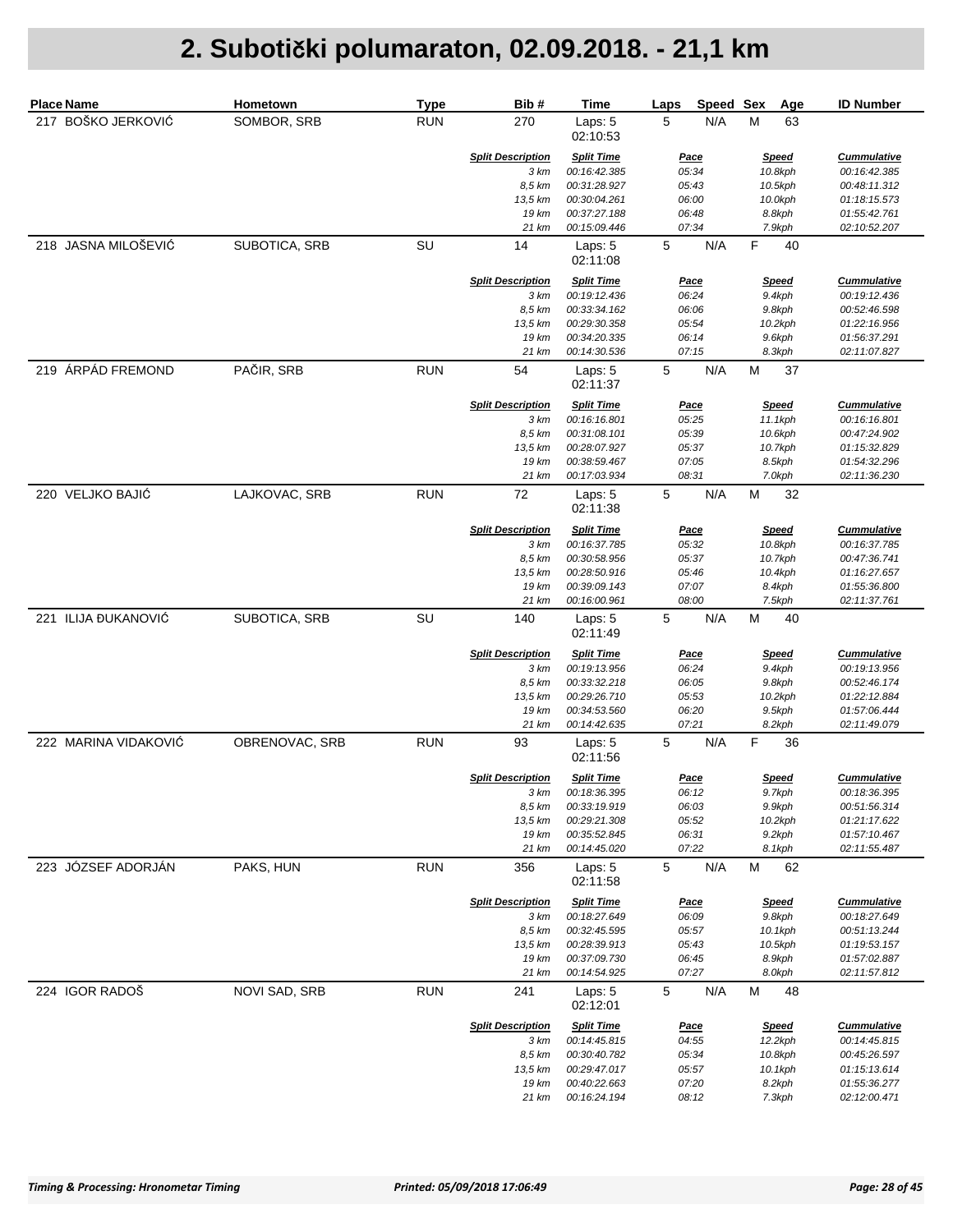| <b>Place Name</b>     | Hometown            | <b>Type</b> | Bib#                     | Time                          | Speed Sex<br>Laps  | Age               | <b>ID Number</b>             |
|-----------------------|---------------------|-------------|--------------------------|-------------------------------|--------------------|-------------------|------------------------------|
| 225 DIJANA ŠARČEVIĆ   | SUBOTICA, SRB       | SU          | 113                      | Laps: 5<br>02:12:23           | 5<br>N/A           | F<br>39           |                              |
|                       |                     |             | <b>Split Description</b> | <b>Split Time</b>             | <u>Pace</u>        | <b>Speed</b>      | <b>Cummulative</b>           |
|                       |                     |             | 3 km                     | 00:18:15.638                  | 06:05              | 9.9kph            | 00:18:15.638                 |
|                       |                     |             | 8,5 km                   | 00:34:41.238                  | 06:18              | 9.5kph            | 00:52:56.876                 |
|                       |                     |             | 13,5 km<br>19 km         | 00:29:45.526<br>00:36:06.691  | 05:57<br>06:33     | 10.1kph           | 01:22:42.402<br>01:58:49.093 |
|                       |                     |             | 21 km                    | 00:13:33.541                  | 06:46              | 9.1kph<br>8.9kph  | 02:12:22.634                 |
| LÁSZLÓ KASZA<br>226   | SZÉKESFEHÉRVÁR, HUN | <b>RUN</b>  | 125                      |                               | 5<br>N/A           | M<br>62           |                              |
|                       |                     |             |                          | Laps: 5<br>02:12:24           |                    |                   |                              |
|                       |                     |             | <b>Split Description</b> | <b>Split Time</b>             | <u>Pace</u>        | <b>Speed</b>      | <b>Cummulative</b>           |
|                       |                     |             | 3 km<br>8,5 km           | 00:19:10.223<br>00:33:51.501  | 06:23<br>06:09     | 9.4kph<br>9.7kph  | 00:19:10.223<br>00:53:01.724 |
|                       |                     |             | 13,5 km                  | 00:29:45.998                  | 05:57              | 10.1kph           | 01:22:47.722                 |
|                       |                     |             | 19 km                    | 00:35:16.392                  | 06:24              | 9.4kph            | 01:58:04.114                 |
|                       |                     |             | 21 km                    | 00:14:19.064                  | 07:09              | 8.4kph            | 02:12:23.178                 |
| 227 JUDIT TIMÁR       | SZÉKESFEHÉRVÁR, HUN | <b>RUN</b>  | 157                      | Laps: 5<br>02:12:24           | 5<br>N/A           | F<br>43           |                              |
|                       |                     |             | <b>Split Description</b> | <b>Split Time</b>             | <u>Pace</u>        | <u>Speed</u>      | <b>Cummulative</b>           |
|                       |                     |             | 3 km                     | 00:19:06.657                  | 06:22              | 9.4kph            | 00:19:06.657                 |
|                       |                     |             | 8,5 km                   | 00:33:54.724                  | 06:09              | 9.7kph            | 00:53:01.381                 |
|                       |                     |             | 13,5 km                  | 00:29:42.633                  | 05:56              | 10.1kph           | 01:22:44.014                 |
|                       |                     |             | 19 km                    | 00:35:20.834                  | 06:25              | 9.3kph            | 01:58:04.848                 |
|                       |                     |             | 21 km                    | 00:14:18.471                  | 07:09              | 8.4kph            | 02:12:23.319                 |
| 228 SZILVIA MÁHONFAI  | PÉCS, HUN           | <b>RUN</b>  | 159                      | Laps: 5<br>02:12:37           | 5<br>N/A           | F<br>55           |                              |
|                       |                     |             | <b>Split Description</b> | <b>Split Time</b>             | <u>Pace</u>        | <b>Speed</b>      | <b>Cummulative</b>           |
|                       |                     |             | 3 km                     | 00:18:10.742                  | 06:03              | 9.9kph            | 00:18:10.742                 |
|                       |                     |             | 8,5 km                   | 00:33:15.258                  | 06:02              | 9.9kph            | 00:51:26.000                 |
|                       |                     |             | 13,5 km                  | 00:29:29.316                  | 05:53              | 10.2kph           | 01:20:55.316                 |
|                       |                     |             | 19 km<br>21 km           | 00:36:54.070<br>00:14:46.988  | 06:42<br>07:23     | 8.9kph            | 01:57:49.386<br>02:12:36.374 |
| 229 HRVOJE PAVLOVIĆ   | OSIJEK, CRO         | <b>RUN</b>  | 123                      | Laps: 5                       | $\mathbf 5$<br>N/A | 8.1kph<br>M<br>44 |                              |
|                       |                     |             | <b>Split Description</b> | 02:12:46<br><b>Split Time</b> | <u>Pace</u>        | <b>Speed</b>      | <b>Cummulative</b>           |
|                       |                     |             | 3 km                     | 00:16:43.392                  | 05:34              | 10.8kph           | 00:16:43.392                 |
|                       |                     |             | 8,5 km                   | 00:30:55.200                  | 05:37              | 10.7kph           | 00:47:38.592                 |
|                       |                     |             | 13,5 km                  | 00:31:11.979                  | 06:14              | 9.6kph            | 01:18:50.571                 |
|                       |                     |             | 19 km                    | 00:38:58.309                  | 07:05              | 8.5kph            | 01:57:48.880                 |
|                       |                     |             | 21 km                    | 00:14:56.351                  | 07:28              | 8.0kph            | 02:12:45.231                 |
| 230 MARTIN JURCEK     | SUBOTICA 24000, SRB | SU          | 155                      | Laps: 5<br>02:12:50           | 5<br>N/A           | M<br>20           |                              |
|                       |                     |             | <b>Split Description</b> | <b>Split Time</b>             | <u>Pace</u>        | <b>Speed</b>      | <b>Cummulative</b>           |
|                       |                     |             | 3 km                     | 00:18:46.759                  | 06:15              | 9.6kph            | 00:18:46.759                 |
|                       |                     |             | 8,5 km                   | 00:29:52.262                  | 05:25              | 11.0kph           | 00:48:39.021                 |
|                       |                     |             | 13,5 km                  | 00:27:59.069                  | 05:35              | 10.7kph           | 01:16:38.090                 |
|                       |                     |             | 19 km                    | 00:41:23.343                  | 07:31              | 8.0kph            | 01:58:01.433                 |
|                       |                     |             | 21 km                    | 00:14:48.520                  | 07:24              | 8.1kph            | 02:12:49.953                 |
| 231 DRAGANA TABAKOVIC | SUBOICA, SRB        | SU          | 311                      | Laps: 5<br>02:13:06           | 5<br>N/A           | F<br>36           |                              |
|                       |                     |             | <b>Split Description</b> | <b>Split Time</b>             | <u>Pace</u>        | <b>Speed</b>      | <b>Cummulative</b>           |
|                       |                     |             | 3 km                     | 00:18:39.274                  | 06:13              | 9.6kph            | 00:18:39.274                 |
|                       |                     |             | 8,5 km                   | 00:34:35.243                  | 06:17              | 9.5kph            | 00:53:14.517                 |
|                       |                     |             | 13,5 km                  | 00:30:12.680                  | 06:02              | 9.9kph            | 01:23:27.197                 |
|                       |                     |             | 19 km<br>21 km           | 00:35:20.926<br>00:14:17.108  | 06:25<br>07:08     | 9.3kph<br>8.4kph  | 01:58:48.123<br>02:13:05.231 |
|                       |                     |             |                          |                               |                    |                   |                              |
| 232 NENAD PAVLOVIC    | SUBOTICA 24000, SRB | SU          | 173                      | Laps: 5<br>02:13:23           | 5<br>N/A           | M<br>42           |                              |
|                       |                     |             | <b>Split Description</b> | <b>Split Time</b>             | <u>Pace</u>        | <u>Speed</u>      | <b>Cummulative</b>           |
|                       |                     |             | 3 km                     | 00:18:15.995                  | 06:05              | 9.9kph            | 00:18:15.995                 |
|                       |                     |             | 8,5 km                   | 00:33:56.772                  | 06:10              | 9.7kph            | 00:52:12.767                 |
|                       |                     |             | 13,5 km                  | 00:30:14.967                  | 06:02              | 9.9kph            | 01:22:27.734                 |
|                       |                     |             | 19 km<br>21 km           | 00:36:50.414<br>00:14:04.080  | 06:41<br>07:02     | 9.0kph            | 01:59:18.148<br>02:13:22.228 |
|                       |                     |             |                          |                               |                    | 8.5kph            |                              |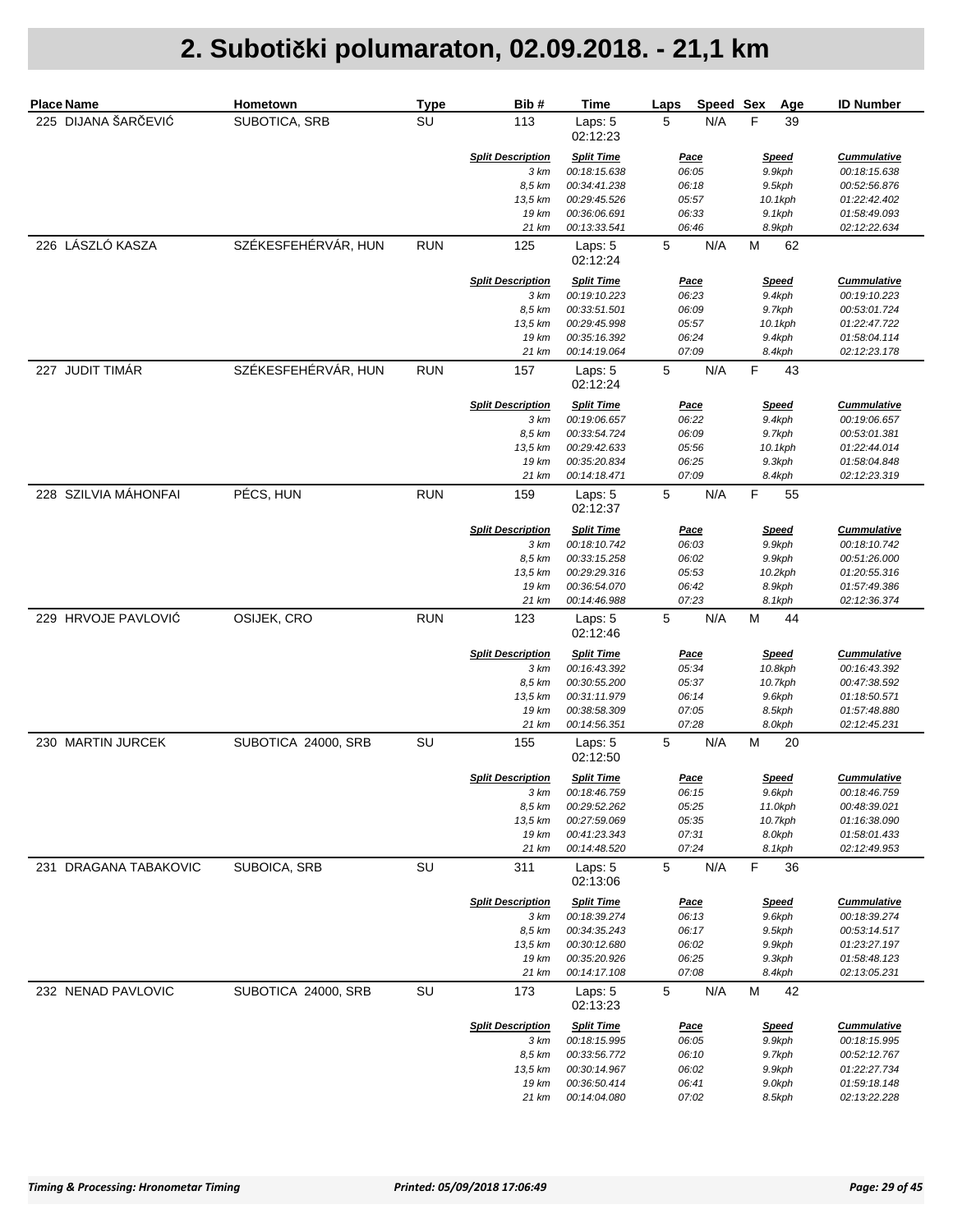| Place Name           | Hometown                             | <b>Type</b> | Bib#                     | Time                         | Laps | Speed Sex            |   | Age                    | <b>ID Number</b>             |
|----------------------|--------------------------------------|-------------|--------------------------|------------------------------|------|----------------------|---|------------------------|------------------------------|
| 233 BRANKO ŠARAC     | LOVĆENAC, SRB                        | <b>RUN</b>  | 192                      | Laps: 5<br>02:13:24          | 5    | N/A                  | М | 30                     |                              |
|                      |                                      |             | <b>Split Description</b> | <b>Split Time</b>            |      | <b>Pace</b>          |   | <b>Speed</b>           | <b>Cummulative</b>           |
|                      |                                      |             | 3 km                     | 00:16:05.426                 |      | 05:21                |   | 11.2kph                | 00:16:05.426                 |
|                      |                                      |             | 8,5 km                   | 00:29:45.627                 |      | 05:24                |   | 11.1kph                | 00:45:51.053                 |
|                      |                                      |             | 13,5 km<br>19 km         | 00:29:48.513<br>00:41:09.901 |      | 05:57<br>07:29       |   | 10.1kph<br>8.0kph      | 01:15:39.566<br>01:56:49.467 |
|                      |                                      |             | 21 km                    | 00:16:34.459                 |      | 08:17                |   | 7.2kph                 | 02:13:23.926                 |
| 234 PREDRAG VEJIN    | APATIN, SRB                          | <b>RUN</b>  | 136                      | Laps: 5<br>02:13:27          | 5    | N/A                  | M | 51                     |                              |
|                      |                                      |             | <b>Split Description</b> | <b>Split Time</b>            |      | <b>Pace</b>          |   | <b>Speed</b>           | <b>Cummulative</b>           |
|                      |                                      |             | 3 km<br>8,5 km           | 00:16:24.051<br>00:29:54.893 |      | 05:28<br>05:26       |   | 11.0kph<br>11.0kph     | 00:16:24.051<br>00:46:18.944 |
|                      |                                      |             | 13,5 km                  | 00:30:24.625                 |      | 06:04                |   | 9.9kph                 | 01:16:43.569                 |
|                      |                                      |             | 19 km                    | 00:41:54.285                 |      | 07:37                |   | 7.9kph                 | 01:58:37.854                 |
|                      |                                      |             | 21 km                    | 00:14:48.423                 |      | 07:24                |   | 8.1kph                 | 02:13:26.277                 |
| 235 DARKO TRAJKOVIĆ  | ZRENJANIN, SRB                       | <b>RUN</b>  | 143                      | Laps: 5<br>02:13:55          | 5    | N/A                  | M | 28                     |                              |
|                      |                                      |             | <b>Split Description</b> | <b>Split Time</b>            |      | <u>Pace</u>          |   | <b>Speed</b>           | <b>Cummulative</b>           |
|                      |                                      |             | 3 km                     | 00:17:07.773                 |      | 05:42                |   | 10.5kph                | 00:17:07.773                 |
|                      |                                      |             | 8,5 km                   | 00:30:48.001                 |      | 05:36                |   | 10.7kph                | 00:47:55.774                 |
|                      |                                      |             | 13.5 km                  | 00:29:53.441                 |      | 05:58                |   | 10.0kph                | 01:17:49.215                 |
|                      |                                      |             | 19 km<br>21 km           | 00:39:06.429<br>00:16:58.763 |      | 07:06<br>08:29       |   | 8.4kph<br>7.1kph       | 01:56:55.644<br>02:13:54.407 |
| 236 NEVENA POPOVIĆ   | VOZDOVAC-BEOGRAD, SRB                | <b>RUN</b>  | $\overline{7}$           | Laps: 5<br>02:13:57          | 5    | N/A                  | F | 38                     |                              |
|                      |                                      |             | <b>Split Description</b> | <b>Split Time</b>            |      |                      |   |                        | <b>Cummulative</b>           |
|                      |                                      |             | 3 km                     | 00:19:21.134                 |      | <u>Pace</u><br>06:27 |   | <u>Speed</u><br>9.3kph | 00:19:21.134                 |
|                      |                                      |             | 8,5 km                   | 00:33:40.489                 |      | 06:07                |   | 9.8kph                 | 00:53:01.623                 |
|                      |                                      |             | 13,5 km                  | 00:31:19.912                 |      | 06:15                |   | 9.6kph                 | 01:24:21.535                 |
|                      |                                      |             | 19 km                    | 00:37:07.697                 |      | 06:45                |   | 8.9kph                 | 02:01:29.232                 |
|                      |                                      |             | 21 km                    | 00:12:27.524                 |      | 06:13                |   | 9.6kph                 | 02:13:56.756                 |
| 237 TIJANA RADULOVIĆ | BEOGRAD NOVI BEOGRAD,<br><b>SRB</b>  | <b>RUN</b>  | 31                       | Laps: 5<br>02:13:58          | 5    | N/A                  | F | 39                     |                              |
|                      |                                      |             | <b>Split Description</b> | <b>Split Time</b>            |      | <u>Pace</u>          |   | <b>Speed</b>           | <b>Cummulative</b>           |
|                      |                                      |             | 3 km                     | 00:19:22.258                 |      | 06:27                |   | 9.3kph                 | 00:19:22.258                 |
|                      |                                      |             | 8,5 km                   | 00:33:40.130                 |      | 06:07                |   | 9.8kph                 | 00:53:02.388                 |
|                      |                                      |             | 13,5 km<br>19 km         | 00:31:20.385<br>00:37:06.943 |      | 06:16                |   | 9.6kph                 | 01:24:22.773<br>02:01:29.716 |
|                      |                                      |             | 21 km                    | 00:12:27.953                 |      | 06:44<br>06:13       |   | 8.9kph<br>9.6kph       | 02:13:57.669                 |
| 238 IVANA KOSTIC     | BEOGRAD - MIRIJEVO110,<br><b>SRB</b> | <b>RUN</b>  | 255                      | Laps: 5<br>02:13:59          | 5    | N/A                  | F | 33                     |                              |
|                      |                                      |             | <b>Split Description</b> | <b>Split Time</b>            |      | <b>Pace</b>          |   | <b>Speed</b>           | <b>Cummulative</b>           |
|                      |                                      |             | 3 km                     | 00:17:30.524                 |      | 05:50                |   | 10.3kph                | 00:17:30.524                 |
|                      |                                      |             | 8,5 km                   | 00:34:16.572                 |      | 06:13                |   | 9.6kph                 | 00:51:47.096                 |
|                      |                                      |             | 13.5 km                  | 00:30:12.933                 |      | 06:02                |   | 9.9kph                 | 01:22:00.029                 |
|                      |                                      |             | 19 km                    | 00:37:28.594                 |      | 06:48                |   | 8.8kph                 | 01:59:28.623                 |
|                      |                                      |             | 21 km                    | 00:14:29.748                 |      | 07:14                |   | 8.3kph                 | 02:13:58.371                 |
| 239 ISIDORA BAJIĆ    | MLADENOVAC, SRB                      | <b>RUN</b>  | 328                      | Laps: 5<br>02:14:01          | 5    | N/A                  | F | 24                     |                              |
|                      |                                      |             | <b>Split Description</b> | <b>Split Time</b>            |      | <u>Pace</u>          |   | <b>Speed</b>           | <b>Cummulative</b>           |
|                      |                                      |             | 3 km                     | 00:18:21.624                 |      | 06:07                |   | 9.8kph                 | 00:18:21.624                 |
|                      |                                      |             | 8,5 km                   | 00:35:53.588                 |      | 06:31                |   | 9.2kph                 | 00:54:15.212                 |
|                      |                                      |             | 13,5 km<br>19 km         | 00:32:34.198<br>00:34:34.053 |      | 06:30<br>06:17       |   | 9.2kph<br>9.5kph       | 01:26:49.410<br>02:01:23.463 |
|                      |                                      |             | 21 km                    | 00:12:37.157                 |      | 06:18                |   | 9.5kph                 | 02:14:00.620                 |
| 240 ELVIR NUHOVIC    | <b>NOVI PAZAR, SRB</b>               | <b>RUN</b>  | 227                      | Laps: 5                      | 5    | N/A                  | M | 43                     |                              |
|                      |                                      |             |                          | 02:14:07                     |      |                      |   |                        |                              |
|                      |                                      |             | <b>Split Description</b> | <b>Split Time</b>            |      | <u>Pace</u>          |   | <u>Speed</u>           | <b>Cummulative</b>           |
|                      |                                      |             | 3 km                     | 00:19:32.612                 |      | 06:30                |   | 9.2kph                 | 00:19:32.612                 |
|                      |                                      |             | 8,5 km<br>13,5 km        | 00:33:48.196<br>00:28:57.362 |      | 06:08<br>05:47       |   | 9.8kph<br>10.4kph      | 00:53:20.808<br>01:22:18.170 |
|                      |                                      |             | 19 km                    | 00:37:29.456                 |      | 06:48                |   | 8.8kph                 | 01:59:47.626                 |
|                      |                                      |             | 21 km                    | 00:14:18.776                 |      | 07:09                |   | 8.4kph                 | 02:14:06.402                 |
|                      |                                      |             |                          |                              |      |                      |   |                        |                              |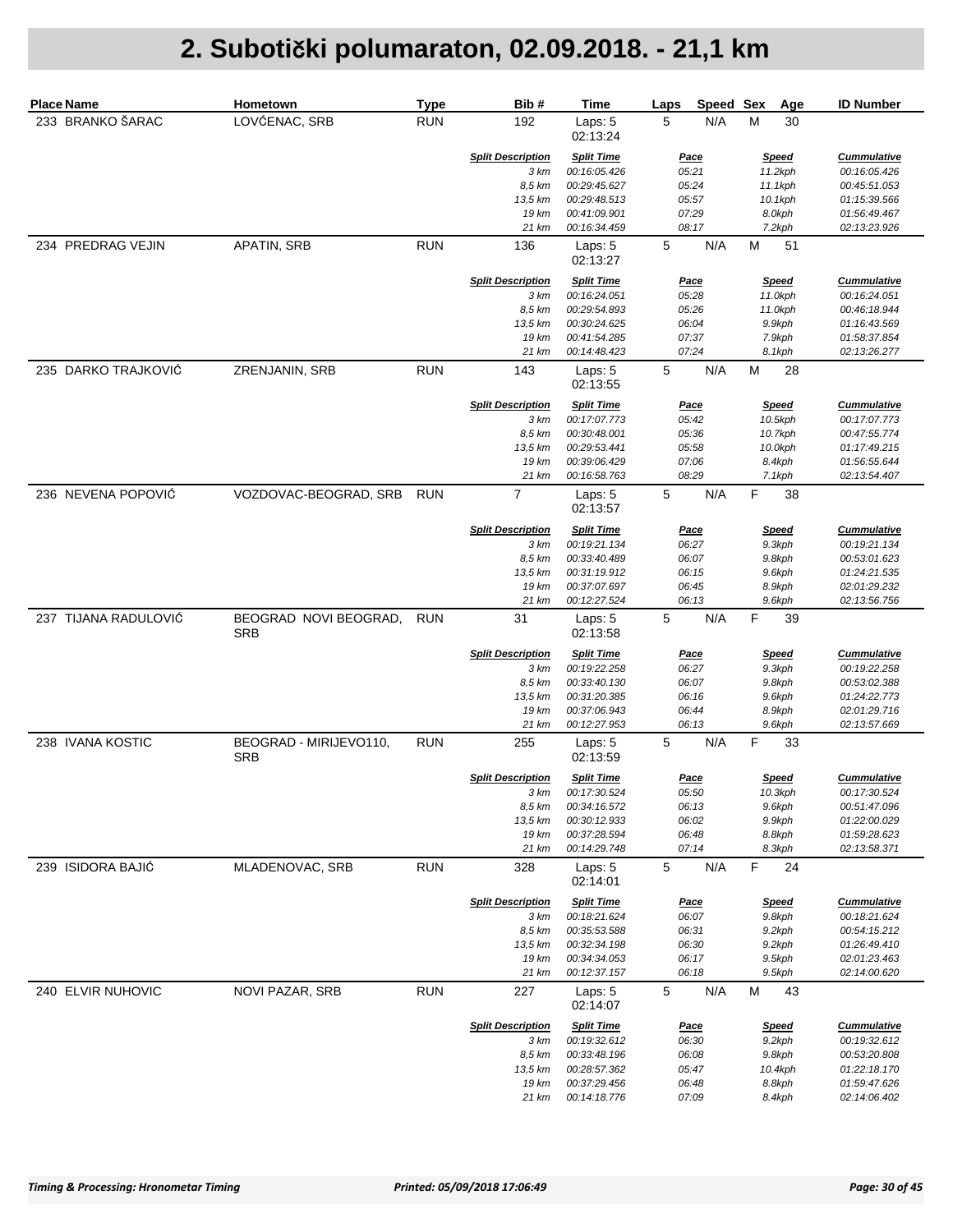| <b>Place Name</b>                       | Hometown              | <b>Type</b> | Bib#                             | Time                              | Speed Sex<br>Laps    | Age                    | <b>ID Number</b>                   |
|-----------------------------------------|-----------------------|-------------|----------------------------------|-----------------------------------|----------------------|------------------------|------------------------------------|
| 241 ATTILA SARNYAI                      | MAGYARKANIZSA, SRB    | <b>RUN</b>  | 292                              | Laps: 5<br>02:14:32               | N/A<br>5             | М<br>46                |                                    |
|                                         |                       |             | <b>Split Description</b>         | <b>Split Time</b>                 | <u>Pace</u>          | <b>Speed</b>           | <b>Cummulative</b>                 |
|                                         |                       |             | 3 km                             | 00:17:15.862                      | 05:45                | 10.4kph                | 00:17:15.862                       |
|                                         |                       |             | 8,5 km                           | 00:33:49.944                      | 06:09                | 9.8kph                 | 00:51:05.806                       |
|                                         |                       |             | 13,5 km<br>19 km                 | 00:30:37.140<br>00:37:40.360      | 06:07<br>06:50       | 9.8kph                 | 01:21:42.946<br>01:59:23.306       |
|                                         |                       |             | 21 km                            | 00:15:07.951                      | 07:33                | 8.8kph<br>7.9kph       | 02:14:31.257                       |
| 242 VUK VUKMIROVIC                      | <b>BEOGRAD</b> -, SRB | <b>RUN</b>  | 228                              |                                   | 5<br>N/A             | M<br>71                |                                    |
|                                         |                       |             |                                  | Laps: 5<br>02:14:54               |                      |                        |                                    |
|                                         |                       |             | <b>Split Description</b><br>3 km | <b>Split Time</b><br>00:18:32.378 | <u>Pace</u><br>06:10 | <b>Speed</b><br>9.7kph | <b>Cummulative</b><br>00:18:32.378 |
|                                         |                       |             | 8,5 km                           | 00:34:33.038                      | 06:16                | 9.6kph                 | 00:53:05.416                       |
|                                         |                       |             | 13,5 km                          | 00:30:07.679                      | 06:01                | 10.0kph                | 01:23:13.095                       |
|                                         |                       |             | 19 km                            | 00:36:58.170                      | 06:43                | 8.9kph                 | 02:00:11.265                       |
|                                         |                       |             | 21 km                            | 00:14:42.402                      | 07:21                | 8.2kph                 | 02:14:53.667                       |
| 243 SONJA OROS                          | SUBOTICA, SRB         | SU          | 61                               | Laps: 5<br>02:15:14               | 5<br>N/A             | F<br>39                |                                    |
|                                         |                       |             | <b>Split Description</b>         | <b>Split Time</b>                 | <u>Pace</u>          | <u>Speed</u>           | <b>Cummulative</b>                 |
|                                         |                       |             | 3 km                             | 00:19:14.167                      | 06:24                | 9.4kph                 | 00:19:14.167                       |
|                                         |                       |             | 8,5 km                           | 00:33:34.551                      | 06:06                | 9.8kph                 | 00:52:48.718                       |
|                                         |                       |             | 13,5 km                          | 00:30:32.365                      | 06:06                | 9.8kph                 | 01:23:21.083                       |
|                                         |                       |             | 19 km                            | 00:37:41.220                      | 06:51                | 8.8kph                 | 02:01:02.303                       |
|                                         |                       |             | 21 km                            | 00:14:11.606                      | 07:05                | 8.5kph                 | 02:15:13.909                       |
| 244 SLOBODAN TODOROVIĆ                  | SUBOTICA 24000, SRB   | SU          | 257                              | Laps: 5<br>02:15:20               | 5<br>N/A             | M<br>31                |                                    |
|                                         |                       |             | <b>Split Description</b>         | <b>Split Time</b>                 | <u>Pace</u>          | <b>Speed</b>           | <b>Cummulative</b>                 |
|                                         |                       |             | 3 km                             | 00:15:54.731                      | 05:18                | 11.3kph                | 00:15:54.731                       |
|                                         |                       |             | 8,5 km                           | 00:30:50.352                      | 05:36                | 10.7kph                | 00:46:45.083                       |
|                                         |                       |             | 13,5 km                          | 00:29:25.989                      | 05:53                | 10.2kph                | 01:16:11.072                       |
|                                         |                       |             | 19 km                            | 00:42:36.260                      | 07:44                | 7.7kph                 | 01:58:47.332                       |
|                                         |                       |             | 21 km                            | 00:16:32.604                      | 08:16                | 7.3kph                 | 02:15:19.936                       |
| 245 MILICA VUČETIĆ                      | BEOGRAD, SRB          | <b>RUN</b>  | 10                               | Laps: 5<br>02:15:21               | $\mathbf 5$<br>N/A   | F<br>33                |                                    |
|                                         |                       |             | <b>Split Description</b>         | <b>Split Time</b>                 | <u>Pace</u>          | <u>Speed</u>           | <b>Cummulative</b>                 |
|                                         |                       |             | 3 km                             | 00:18:22.158                      | 06:07                | 9.8kph                 | 00:18:22.158                       |
|                                         |                       |             | 8,5 km                           | 00:34:27.292                      | 06:15                | 9.6kph                 | 00:52:49.450                       |
|                                         |                       |             | 13,5 km                          | 00:30:24.948                      | 06:04                | 9.9kph                 | 01:23:14.398                       |
|                                         |                       |             | 19 km<br>21 km                   | 00:37:23.146<br>00:14:43.503      | 06:47<br>07:21       | 8.8kph                 | 02:00:37.544<br>02:15:21.047       |
| 246 BOJAN VOJNIC TUNIC                  | SUBOTICA, SRB         | SU          | 253                              | Laps: 5                           | 5<br>N/A             | 8.1kph<br>M<br>27      |                                    |
|                                         |                       |             |                                  | 02:15:27                          |                      |                        |                                    |
|                                         |                       |             | <b>Split Description</b>         | <b>Split Time</b>                 | <u>Pace</u>          | <b>Speed</b>           | <b>Cummulative</b>                 |
|                                         |                       |             | 3 km<br>8,5 km                   | 00:16:05.067<br>00:31:05.177      | 05:21<br>05:39       | 11.2kph<br>10.6kph     | 00:16:05.067<br>00:47:10.244       |
|                                         |                       |             | 13,5 km                          | 00:30:53.459                      | 06:10                | 9.7kph                 | 01:18:03.703                       |
|                                         |                       |             | 19 km                            | 00:41:18.478                      | 07:30                | 8.0kph                 | 01:59:22.181                       |
|                                         |                       |             | 21 km                            | 00:16:04.678                      | 08:02                | 7.5kph                 | 02:15:26.859                       |
| 247 VUK DAMJANOVIC                      | BEOGRAD, SRB          | <b>RUN</b>  | 97                               | Laps: 5<br>02:15:50               | 5<br>N/A             | M<br>27                |                                    |
|                                         |                       |             | <b>Split Description</b>         | <b>Split Time</b>                 | <u>Pace</u>          | <b>Speed</b>           | <b>Cummulative</b>                 |
|                                         |                       |             | 3 km                             | 00:18:59.374                      | 06:19                | 9.5kph                 | 00:18:59.374                       |
|                                         |                       |             | 8,5 km                           | 00:31:57.028                      | 05:48                | 10.3kph                | 00:50:56.402                       |
|                                         |                       |             | 13,5 km                          | 00:25:50.100                      | 05:10                | 11.6kph                | 01:16:46.502                       |
|                                         |                       |             | 19 km                            | 00:43:18.162                      | 07:52                | 7.6kph                 | 02:00:04.664                       |
|                                         |                       |             | 21 km                            | 00:15:45.138                      | 07:52                | 7.6kph                 | 02:15:49.802                       |
| 248 KRISZTINA MILODANOVIC SZABADKA, SRB |                       | SU          | 249                              | Laps: 5<br>02:15:54               | 5<br>N/A             | F<br>49                |                                    |
|                                         |                       |             | <b>Split Description</b>         | <b>Split Time</b>                 | <u>Pace</u>          | <b>Speed</b>           | <b>Cummulative</b>                 |
|                                         |                       |             | 3 km                             | 00:17:27.349                      | 05:49                | 10.3kph                | 00:17:27.349                       |
|                                         |                       |             | 8,5 km                           | 00:33:05.666                      | 06:01                | 10.0kph                | 00:50:33.015                       |
|                                         |                       |             | 13,5 km                          | 00:31:27.047                      | 06:17                | 9.5kph                 | 01:22:00.062                       |
|                                         |                       |             | 19 km<br>21 km                   | 00:38:18.765<br>00:15:34.702      | 06:57<br>07:47       | 8.6kph                 | 02:00:18.827<br>02:15:53.529       |
|                                         |                       |             |                                  |                                   |                      | 7.7kph                 |                                    |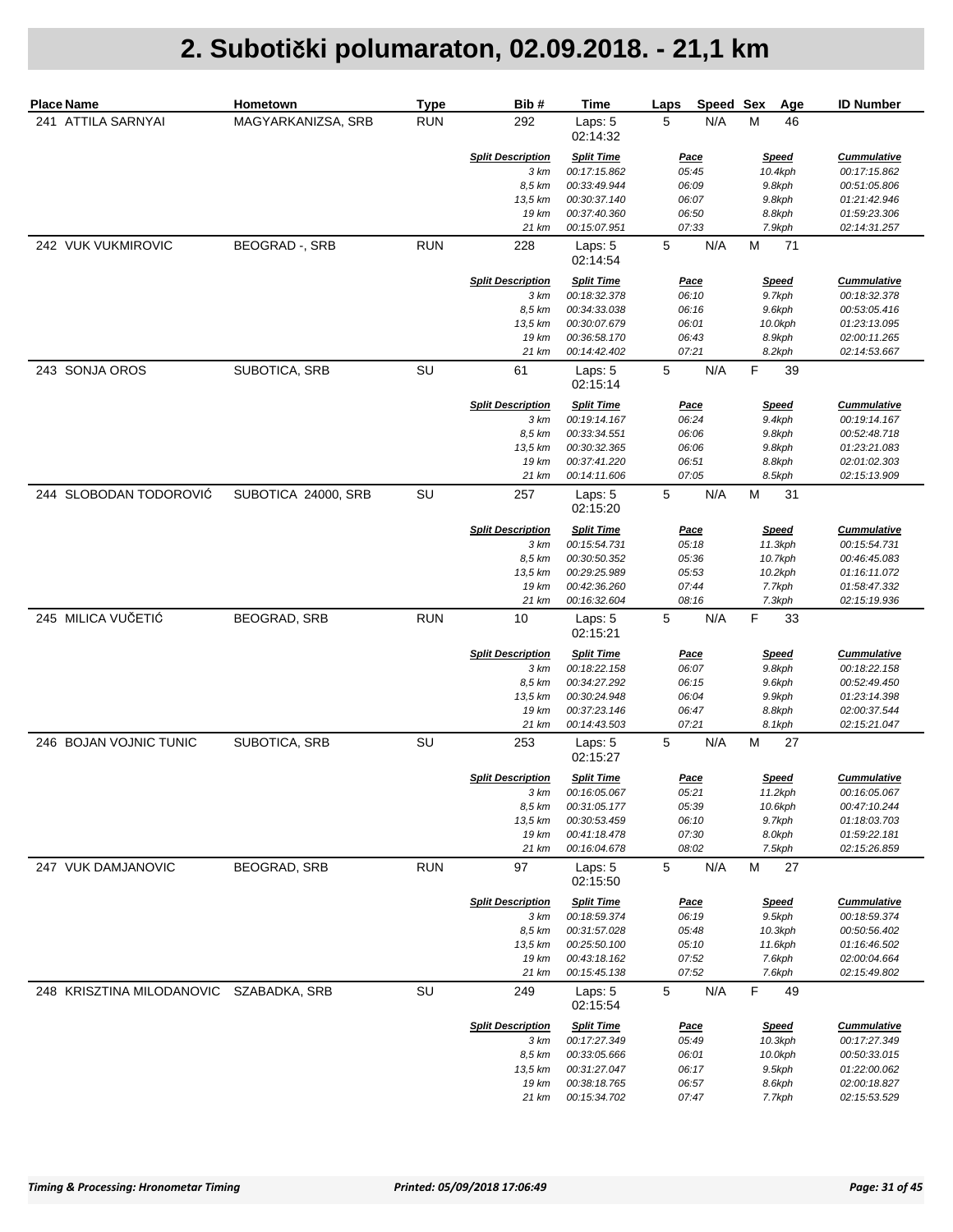| <b>Place Name</b>                 | Hometown              | <b>Type</b> | Bib#                     | Time                         | Laps        | Speed Sex      |             | Age                | <b>ID Number</b>             |
|-----------------------------------|-----------------------|-------------|--------------------------|------------------------------|-------------|----------------|-------------|--------------------|------------------------------|
| 249 MILANA MARIČIĆ                | ZRENJANIN, SRB        | <b>RUN</b>  | 214                      | Laps: 5<br>02:15:59          | 5           | N/A            | F           | 25                 |                              |
|                                   |                       |             | <b>Split Description</b> | <b>Split Time</b>            |             | <b>Pace</b>    |             | <u>Speed</u>       | <b>Cummulative</b>           |
|                                   |                       |             | 3 km                     | 00:19:10.244                 |             | 06:23          |             | 9.4kph             | 00:19:10.244                 |
|                                   |                       |             | 8,5 km                   | 00:33:31.919                 |             | 06:05          |             | 9.8kph             | 00:52:42.163                 |
|                                   |                       |             | 13,5 km<br>19 km         | 00:29:30.952<br>00:38:33.506 |             | 05:54<br>07:00 |             | 10.2kph<br>8.6kph  | 01:22:13.115<br>02:00:46.621 |
|                                   |                       |             | 21 km                    | 00:15:11.688                 |             | 07:35          |             | 7.9kph             | 02:15:58.309                 |
| 250 ДРАГАН ПРОДАНО БЫЕЋЧ Е Ј, SRB |                       | <b>RUN</b>  | 175                      | Laps: 5<br>02:16:03          | 5           | N/A            | M           | 41                 |                              |
|                                   |                       |             | <b>Split Description</b> | <b>Split Time</b>            |             | <b>Pace</b>    |             | <b>Speed</b>       | <b>Cummulative</b>           |
|                                   |                       |             | 3 km                     | 00:14:28.975                 |             | 04:49          |             | 12.4kph            | 00:14:28.975                 |
|                                   |                       |             | 8,5 km<br>13,5 km        | 00:28:29.156<br>00:26:40.524 |             | 05:10<br>05:20 |             | 11.6kph<br>11.2kph | 00:42:58.131<br>01:09:38.655 |
|                                   |                       |             | 19 km                    | 00:49:55.802                 |             | 09:04          |             | 6.6kph             | 01:59:34.457                 |
|                                   |                       |             | 21 km                    | 00:16:28.410                 |             | 08:14          |             | 7.3kph             | 02:16:02.867                 |
| 251 VIKTOR BOROS                  | KISKUNHALAS, HUN      | <b>RUN</b>  | 355                      | Laps: 5<br>02:16:04          | 5           | N/A            | M           | 37                 |                              |
|                                   |                       |             | <b>Split Description</b> | <b>Split Time</b>            |             | <u>Pace</u>    |             | <b>Speed</b>       | <b>Cummulative</b>           |
|                                   |                       |             | 3 km                     | 00:16:56.386                 |             | 05:38          |             | 10.6kph            | 00:16:56.386                 |
|                                   |                       |             | 8,5 km                   | 00:33:55.346                 |             | 06:10          |             | 9.7kph             | 00:50:51.732                 |
|                                   |                       |             | 13,5 km                  | 00:31:34.726                 |             | 06:18          |             | 9.5kph             | 01:22:26.458                 |
|                                   |                       |             | 19 km                    | 00:39:18.602                 |             | 07:08          |             | 8.4kph             | 02:01:45.060                 |
|                                   |                       |             | 21 km                    | 00:14:18.651                 |             | 07:09          |             | 8.4kph             | 02:16:03.711                 |
| 252 NINOSLAV SEVIC                | <b>BEOGRAD, SRB</b>   | <b>RUN</b>  | 242                      | Laps: 5<br>02:16:43          | 5           | N/A            | M           | 41                 |                              |
|                                   |                       |             | <b>Split Description</b> | <b>Split Time</b>            |             | <u>Pace</u>    |             | <b>Speed</b>       | <b>Cummulative</b>           |
|                                   |                       |             | 3 km                     | 00:17:34.398                 |             | 05:51          |             | 10.2kph            | 00:17:34.398                 |
|                                   |                       |             | 8,5 km                   | 00:31:46.604                 |             | 05:46          |             | 10.4kph            | 00:49:21.002                 |
|                                   |                       |             | 13,5 km                  | 00:32:25.829                 |             | 06:29          |             | 9.3kph             | 01:21:46.831                 |
|                                   |                       |             | 19 km<br>21 km           | 00:39:06.282<br>00:15:49.526 |             | 07:06<br>07:54 |             | 8.4kph<br>7.6kph   | 02:00:53.113<br>02:16:42.639 |
| 253 OLIVERA ŠURDIĆ                | VOZDOVAC-BEOGRAD, SRB | <b>RUN</b>  | 297                      | Laps: 5<br>02:17:00          | $\mathbf 5$ | N/A            | $\mathsf F$ | 32                 |                              |
|                                   |                       |             | <b>Split Description</b> | <b>Split Time</b>            |             | <u>Pace</u>    |             | <b>Speed</b>       | <b>Cummulative</b>           |
|                                   |                       |             | 3 km                     | 00:19:32.389                 |             | 06:30          |             | 9.2kph             | 00:19:32.389                 |
|                                   |                       |             | 8,5 km                   | 00:34:32.347                 |             | 06:16          |             | 9.6kph             | 00:54:04.736                 |
|                                   |                       |             | 13,5 km                  | 00:31:08.114                 |             | 06:13          |             | 9.6kph             | 01:25:12.850                 |
|                                   |                       |             | 19 km                    | 00:37:40.445                 |             | 06:50          |             | 8.8kph             | 02:02:53.295                 |
|                                   |                       |             | 21 km                    | 00:14:06.219                 |             | 07:03          |             | 8.5kph             | 02:16:59.514                 |
| 254 NIKOLA LUGONJA                | SUBOTICA 24000, SRB   | SU          | 252                      | Laps: 5<br>02:17:18          | 5           | N/A            | M           | 20                 |                              |
|                                   |                       |             | <b>Split Description</b> | <b>Split Time</b>            |             | <b>Pace</b>    |             | <b>Speed</b>       | <b>Cummulative</b>           |
|                                   |                       |             | 3 km                     | 00:20:26.593                 |             | 06:48          |             | 8.8kph             | 00:20:26.593                 |
|                                   |                       |             | 8,5 km                   | 00:35:17.361                 |             | 06:24          |             | 9.4kph             | 00:55:43.954                 |
|                                   |                       |             | 13,5 km<br>19 km         | 00:29:12.168<br>00:37:44.277 |             | 05:50<br>06:51 |             | 10.3kph<br>8.7kph  | 01:24:56.122<br>02:02:40.399 |
|                                   |                       |             | 21 km                    | 00:14:37.406                 |             | 07:18          |             | 8.2kph             | 02:17:17.805                 |
| 255 LIDIJA PETROVIĆ               | BEOGRAD, SRB          | <b>RUN</b>  | 39                       | Laps: 5<br>02:17:20          | 5           | N/A            | F           | 54                 |                              |
|                                   |                       |             | <b>Split Description</b> | <b>Split Time</b>            |             | <u>Pace</u>    |             | <b>Speed</b>       | <b>Cummulative</b>           |
|                                   |                       |             | 3 km                     | 00:19:33.686                 |             | 06:31          |             | 9.2kph             | 00:19:33.686                 |
|                                   |                       |             | 8,5 km                   | 00:34:31.128                 |             | 06:16          |             | 9.6kph             | 00:54:04.814                 |
|                                   |                       |             | 13,5 km<br>19 km         | 00:31:08.919<br>00:37:39.921 |             | 06:13<br>06:50 |             | 9.6kph<br>8.8kph   | 01:25:13.733<br>02:02:53.654 |
|                                   |                       |             | 21 km                    | 00:14:26.340                 |             | 07:13          |             | 8.3kph             | 02:17:19.994                 |
| 256 SÁNDOR NAGY                   | DEBRECEN, HUN         | <b>RUN</b>  | 117                      | Laps: 5                      | 5           | N/A            | M           | 59                 |                              |
|                                   |                       |             |                          | 02:17:39                     |             |                |             |                    |                              |
|                                   |                       |             | <b>Split Description</b> | <b>Split Time</b>            |             | <u>Pace</u>    |             | <u>Speed</u>       | <b>Cummulative</b>           |
|                                   |                       |             | 3 km                     | 00:18:39.723                 |             | 06:13          |             | 9.6kph             | 00:18:39.723<br>00:52:55.775 |
|                                   |                       |             | 8,5 km<br>13,5 km        | 00:34:16.052<br>00:30:36.051 |             | 06:13<br>06:07 |             | 9.6kph<br>9.8kph   | 01:23:31.826                 |
|                                   |                       |             | 19 km                    | 00:38:46.423                 |             | 07:02          |             | 8.5kph             | 02:02:18.249                 |
|                                   |                       |             | 21 km                    | 00:15:19.975                 |             | 07:39          |             | 7.8kph             | 02:17:38.224                 |
|                                   |                       |             |                          |                              |             |                |             |                    |                              |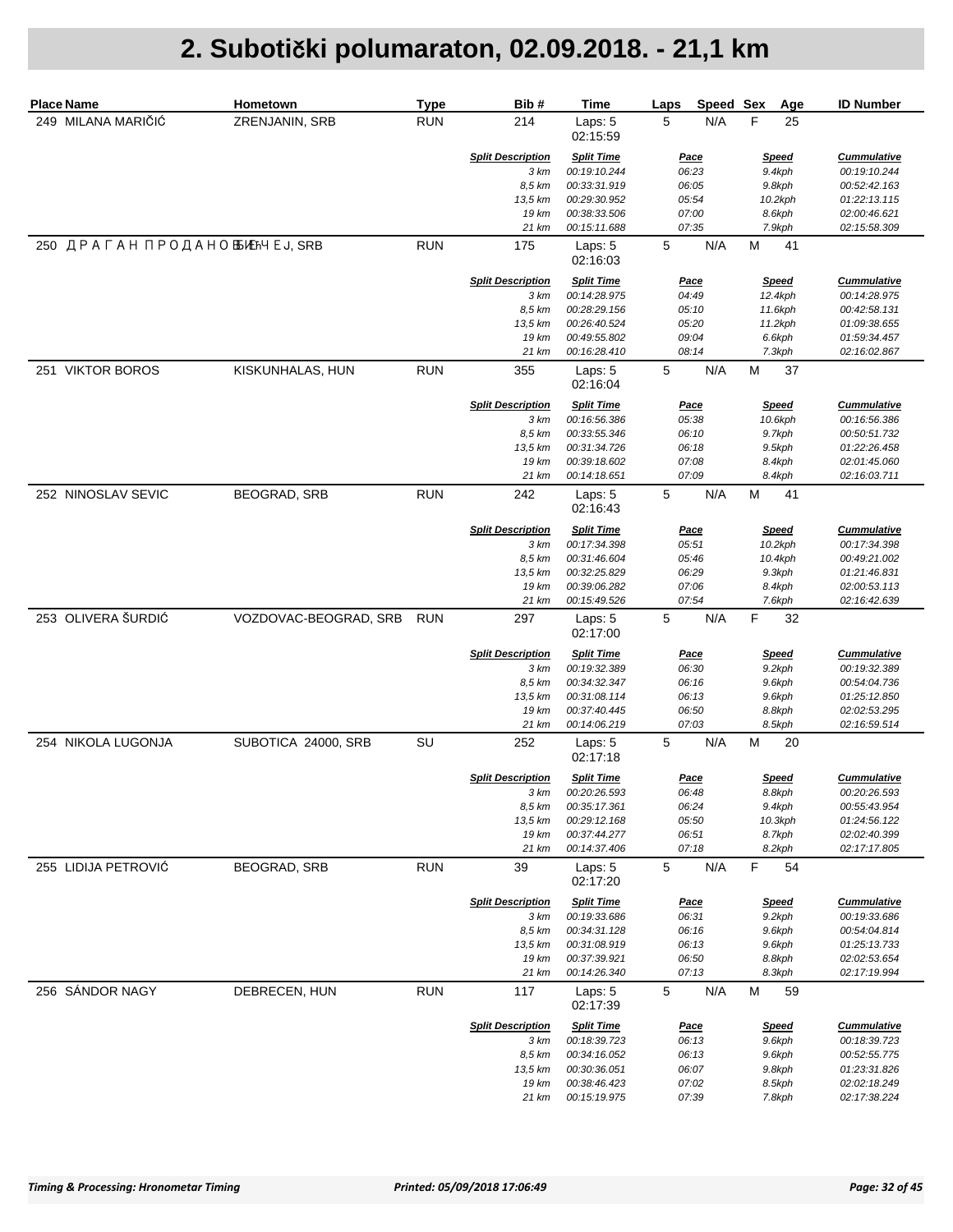| Place Name                     | Hometown      | <b>Type</b> | Bib#                             | Time                              | Speed Sex<br>Laps    | <u>Age</u>             | <b>ID Number</b>                   |
|--------------------------------|---------------|-------------|----------------------------------|-----------------------------------|----------------------|------------------------|------------------------------------|
| 257 IVANA MARKOVIĆ             | SUBOTICA, SRB | SU          | 268                              | Laps: 5<br>02:18:22               | 5<br>N/A             | F<br>25                |                                    |
|                                |               |             | <b>Split Description</b>         | <b>Split Time</b>                 | Pace                 | <b>Speed</b>           | <b>Cummulative</b>                 |
|                                |               |             | 3 km                             | 00:19:24.733                      | 06:28                | 9.3kph                 | 00:19:24.733                       |
|                                |               |             | 8,5 km<br>13,5 km                | 00:34:18.239<br>00:31:26.950      | 06:14<br>06:17       | 9.6kph<br>9.5kph       | 00:53:42.972<br>01:25:09.922       |
|                                |               |             | 19 km                            | 00:37:43.855                      | 06:51                | 8.7kph                 | 02:02:53.777                       |
|                                |               |             | 21 km                            | 00:15:27.417                      | 07:43                | 7.8kph                 | 02:18:21.194                       |
| <b>GORAN OLAH</b><br>258       | ODZACI, SRB   | <b>RUN</b>  | 210                              | Laps: 5<br>02:18:52               | 5<br>N/A             | M<br>43                |                                    |
|                                |               |             | <b>Split Description</b><br>3 km | <b>Split Time</b><br>00:19:24.864 | <b>Pace</b><br>06:28 | <b>Speed</b><br>9.3kph | <b>Cummulative</b><br>00:19:24.864 |
|                                |               |             | 8,5 km                           | 00:33:32.340                      | 06:05                | 9.8kph                 | 00:52:57.204                       |
|                                |               |             | 13,5 km                          | 00:31:03.026                      | 06:12                | 9.7kph                 | 01:24:00.230                       |
|                                |               |             | 19 km                            | 00:38:40.586                      | 07:01                | 8.5kph                 | 02:02:40.816                       |
|                                |               |             | 21 km                            | 00:16:10.786                      | 08:05                | 7.4kph                 | 02:18:51.602                       |
| 259 NATAŠA PRĆIĆ               | SUBOTICA, SRB | SU          | 9                                | Laps: 5<br>02:19:04               | 5<br>N/A             | F<br>31                |                                    |
|                                |               |             | <b>Split Description</b>         | <b>Split Time</b>                 | <u>Pace</u>          | <b>Speed</b>           | <b>Cummulative</b>                 |
|                                |               |             | 3 km                             | 00:20:12.570                      | 06:44                | 8.9kph                 | 00:20:12.570                       |
|                                |               |             | 8,5 km                           | 00:36:37.498                      | 06:39                | 9.0kph                 | 00:56:50.068                       |
|                                |               |             | 13,5 km<br>19 km                 | 00:32:17.381                      | 06:27                | 9.3kph                 | 01:29:07.449                       |
|                                |               |             | 21 km                            | 00:36:10.683<br>00:13:45.411      | 06:34<br>06:52       | 9.1kph<br>8.7kph       | 02:05:18.132<br>02:19:03.543       |
| 260 ANETTE DEÁK                | SZEGED, HUN   | <b>RUN</b>  | 277                              | Laps: 5<br>02:19:09               | 5<br>N/A             | F<br>32                |                                    |
|                                |               |             | <b>Split Description</b>         | <b>Split Time</b>                 | <u>Pace</u>          | <b>Speed</b>           | <b>Cummulative</b>                 |
|                                |               |             | 3 km                             | 00:18:08.700                      | 06:02                | 9.9kph                 | 00:18:08.700                       |
|                                |               |             | 8,5 km                           | 00:32:36.652                      | 05:55                | 10.1kph                | 00:50:45.352                       |
|                                |               |             | 13,5 km                          | 00:29:13.851                      | 05:50                | 10.3kph                | 01:19:59.203                       |
|                                |               |             | 19 km                            | 00:43:24.170                      | 07:53                | 7.6kph                 | 02:03:23.373                       |
|                                |               |             | 21 km                            | 00:15:45.413                      | 07:52                | 7.6kph                 | 02:19:08.786                       |
| <b>KAROLINA MADARAS</b><br>261 | PALIC, SRB    | <b>RUN</b>  | 271                              | Laps: 5<br>02:19:11               | 5<br>N/A             | $\mathsf F$<br>42      |                                    |
|                                |               |             | <b>Split Description</b>         | <b>Split Time</b>                 | <u>Pace</u>          | <b>Speed</b>           | <b>Cummulative</b>                 |
|                                |               |             | 3 km                             | 00:17:17.915                      | 05:45                | 10.4kph                | 00:17:17.915                       |
|                                |               |             | 8,5 km<br>13,5 km                | 00:33:30.172<br>00:31:36.053      | 06:05                | 9.8kph                 | 00:50:48.087<br>01:22:24.140       |
|                                |               |             | 19 km                            | 00:41:32.076                      | 06:19<br>07:33       | 9.5kph<br>7.9kph       | 02:03:56.216                       |
|                                |               |             | 21 km                            | 00:15:14.822                      | 07:37                | 7.9kph                 | 02:19:11.038                       |
| 262 EDIT TANCOS                | PALIC, SRB    | <b>RUN</b>  | 272                              | Laps: 5<br>02:19:12               | 5<br>N/A             | F<br>56                |                                    |
|                                |               |             | <b>Split Description</b>         | <b>Split Time</b>                 | <b>Pace</b>          | <b>Speed</b>           | <b>Cummulative</b>                 |
|                                |               |             | 3 km                             | 00:17:17.753                      | 05:45                | 10.4kph                | 00:17:17.753                       |
|                                |               |             | 8,5 km                           | 00:33:29.941                      | 06:05                | 9.9kph                 | 00:50:47.694                       |
|                                |               |             | 13.5 km                          | 00:31:35.932                      | 06:19                | 9.5kph                 | 01:22:23.626                       |
|                                |               |             | 19 km                            | 00:41:33.195                      | 07:33                | 7.9kph                 | 02:03:56.821                       |
|                                |               |             | 21 km                            | 00:15:14.479                      | 07:37                | 7.9kph                 | 02:19:11.300                       |
| 263 VASILIJA JOKSIMOVIC        | BEOGRQD, SRB  | <b>RUN</b>  | 285                              | Laps: 5<br>02:19:12               | 5<br>N/A             | F<br>25                |                                    |
|                                |               |             | <b>Split Description</b>         | <b>Split Time</b>                 | <u>Pace</u>          | <b>Speed</b>           | <b>Cummulative</b>                 |
|                                |               |             | 3 km                             | 00:17:47.925                      | 05:55                | 10.1kph                | 00:17:47.925                       |
|                                |               |             | 8,5 km<br>13,5 km                | 00:35:30.517<br>00:32:08.092      | 06:27<br>06:25       | 9.3kph<br>9.3kph       | 00:53:18.442<br>01:25:26.534       |
|                                |               |             | 19 km                            | 00:38:45.518                      | 07:02                | 8.5kph                 | 02:04:12.052                       |
|                                |               |             | 21 km                            | 00:14:59.986                      | 07:29                | 8.0kph                 | 02:19:12.038                       |
| 264 CSABA BIRKÁS               | SUBOTICA, SRB | SU          | 290                              | Laps: 5<br>02:19:36               | 5<br>N/A             | M<br>32                |                                    |
|                                |               |             | <b>Split Description</b>         | <b>Split Time</b>                 | <u>Pace</u>          | <b>Speed</b>           | <b>Cummulative</b>                 |
|                                |               |             | 3 km                             | 00:15:53.085                      | 05:17                | 11.3kph                | 00:15:53.085                       |
|                                |               |             | 8,5 km                           | 00:29:06.757                      | 05:17                | 11.3kph                | 00:44:59.842                       |
|                                |               |             | 13,5 km                          | 00:29:42.959                      | 05:56                | 10.1kph                | 01:14:42.801                       |
|                                |               |             | 19 km                            | 00:44:09.895                      | 08:01                | 7.5kph                 | 01:58:52.696                       |
|                                |               |             | 21 km                            | 00:20:42.943                      | 10:21                | 5.8kph                 | 02:19:35.639                       |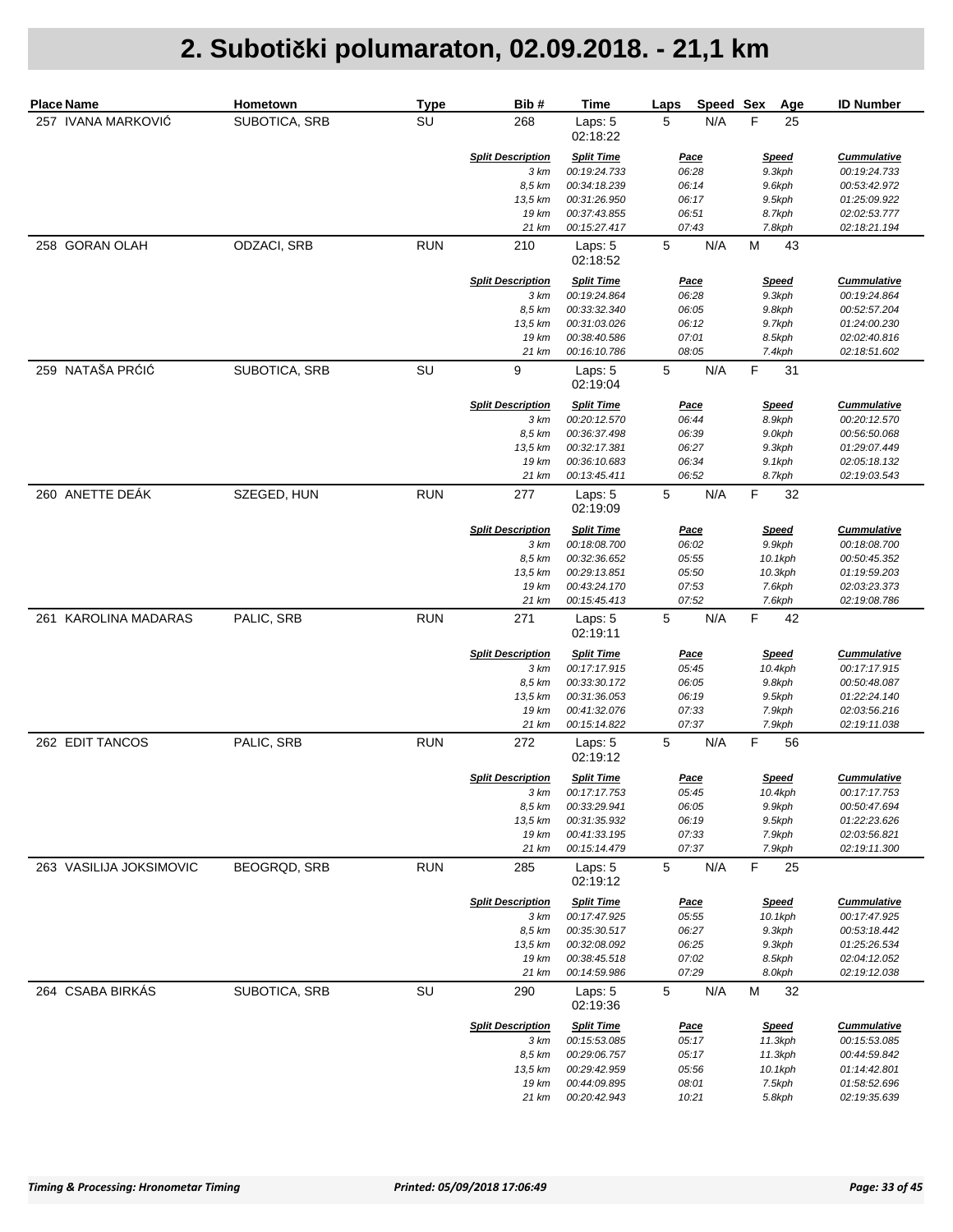| Place Name          | Hometown            | <b>Type</b> | Bib#                     | Time                          | Speed Sex<br>Laps | <b>Age</b>        | <b>ID Number</b>             |
|---------------------|---------------------|-------------|--------------------------|-------------------------------|-------------------|-------------------|------------------------------|
| 265 PETER SMUK      | GYŐR, HUN           | <b>RUN</b>  | 112                      | Laps: 5<br>02:19:45           | N/A<br>5          | М<br>43           |                              |
|                     |                     |             | <b>Split Description</b> | <b>Split Time</b>             | <b>Pace</b>       | <b>Speed</b>      | <b>Cummulative</b>           |
|                     |                     |             | 3 km                     | 00:19:23.494                  | 06:27             | 9.3kph            | 00:19:23.494                 |
|                     |                     |             | 8,5 km                   | 00:33:05.588                  | 06:01             | 10.0kph           | 00:52:29.082                 |
|                     |                     |             | 13,5 km<br>19 km         | 00:31:49.168<br>00:40:42.768  | 06:21<br>07:24    | 9.4kph<br>8.1kph  | 01:24:18.250<br>02:05:01.018 |
|                     |                     |             | 21 km                    | 00:14:43.667                  | 07:21             | 8.1kph            | 02:19:44.685                 |
| 266 ATTILA TOTH     | PALICS, SRB         | <b>RUN</b>  | 319                      | Laps: 5<br>02:19:46           | 5<br>N/A          | M<br>34           |                              |
|                     |                     |             | <b>Split Description</b> | <b>Split Time</b>             | <b>Pace</b>       | <b>Speed</b>      | <b>Cummulative</b>           |
|                     |                     |             | 3 km                     | 00:21:12.676                  | 07:04             | 8.5kph            | 00:21:12.676                 |
|                     |                     |             | 8,5 km                   | 00:34:53.548                  | 06:20             | 9.5kph            | 00:56:06.224                 |
|                     |                     |             | 13,5 km                  | 00:31:33.150                  | 06:18             | 9.5kph            | 01:27:39.374                 |
|                     |                     |             | 19 km<br>21 km           | 00:38:03.457<br>00:14:02.330  | 06:55<br>07:01    | 8.7kph<br>8.5kph  | 02:05:42.831<br>02:19:45.161 |
| 267 NADA BUNDIC     | SUBOTICA, SRB       | SU          | 280                      | Laps: 5                       | 5<br>N/A          | F<br>39           |                              |
|                     |                     |             | <b>Split Description</b> | 02:20:18<br><b>Split Time</b> | <u>Pace</u>       | <b>Speed</b>      | <b>Cummulative</b>           |
|                     |                     |             | 3 km                     | 00:20:55.811                  | 06:58             | 8.6kph            | 00:20:55.811                 |
|                     |                     |             | 8,5 km                   | 00:36:46.697                  | 06:41             | 9.0kph            | 00:57:42.508                 |
|                     |                     |             | 13,5 km                  | 00:31:47.686                  | 06:21             | 9.4kph            | 01:29:30.194                 |
|                     |                     |             | 19 km                    | 00:37:10.752                  | 06:45             | 8.9kph            | 02:06:40.946                 |
| 268 MILENA SIMIC    | <b>BEOGRAD, SRB</b> | <b>RUN</b>  | 21 km<br>118             | 00:13:37.070<br>Laps: 5       | 06:48<br>5<br>N/A | 8.8kph<br>F<br>32 | 02:20:18.016                 |
|                     |                     |             | <b>Split Description</b> | 02:20:22<br><b>Split Time</b> | <b>Pace</b>       | <b>Speed</b>      | <b>Cummulative</b>           |
|                     |                     |             | 3 km                     | 00:18:32.331                  | 06:10             | 9.7kph            | 00:18:32.331                 |
|                     |                     |             | 8,5 km                   | 00:34:19.496                  | 06:14             | 9.6kph            | 00:52:51.827                 |
|                     |                     |             | 13,5 km                  | 00:32:22.111                  | 06:28             | 9.3kph            | 01:25:13.938                 |
|                     |                     |             | 19 km                    | 00:39:35.708                  | 07:11             | 8.3kph            | 02:04:49.646                 |
| 269 ILIJA IVOŠEVIĆ  | <b>BEOGRAD, SRB</b> | <b>RUN</b>  | 21 km<br>69              | 00:15:32.229<br>Laps: 5       | 07:46<br>5<br>N/A | 7.7kph<br>M<br>32 | 02:20:21.875                 |
|                     |                     |             | <b>Split Description</b> | 02:20:23<br><b>Split Time</b> | <u>Pace</u>       | <b>Speed</b>      | <b>Cummulative</b>           |
|                     |                     |             | 3 km                     | 00:18:36.421                  | 06:12             | 9.7kph            | 00:18:36.421                 |
|                     |                     |             | 8,5 km                   | 00:34:16.514                  | 06:13             | 9.6kph            | 00:52:52.935                 |
|                     |                     |             | 13,5 km                  | 00:32:26.577                  | 06:29             | 9.2kph            | 01:25:19.512                 |
|                     |                     |             | 19 km                    | 00:39:30.992                  | 07:11             | 8.4kph            | 02:04:50.504                 |
| 270 BRANKO PEJOVIĆ  | PALIĆ, SRB          | <b>RUN</b>  | 21 km<br>8               | 00:15:31.699<br>Laps: 5       | 07:45<br>5<br>N/A | 7.7kph<br>M<br>32 | 02:20:22.203                 |
|                     |                     |             |                          | 02:20:56                      |                   |                   |                              |
|                     |                     |             | <b>Split Description</b> | <b>Split Time</b>             | <b>Pace</b>       | <b>Speed</b>      | <b>Cummulative</b>           |
|                     |                     |             | 3 km                     | 00:18:42.943                  | 06:14             | 9.6kph            | 00:18:42.943                 |
|                     |                     |             | 8,5 km<br>13,5 km        | 00:33:22.136<br>00:30:07.922  | 06:04<br>06:01    | 9.9kph<br>10.0kph | 00:52:05.079<br>01:22:13.001 |
|                     |                     |             | 19 km                    | 00:42:10.427                  | 07:40             | 7.8kph            | 02:04:23.428                 |
|                     |                     |             | 21 km                    | 00:16:31.756                  | 08:15             | 7.3kph            | 02:20:55.184                 |
| 271 BÁLINT JUHÁSZ   | MALI IĐOŠ, SRB      | <b>RUN</b>  | 71                       | Laps: 5<br>02:21:06           | 5<br>N/A          | M<br>36           |                              |
|                     |                     |             | <b>Split Description</b> | <b>Split Time</b>             | <u>Pace</u>       | <b>Speed</b>      | <b>Cummulative</b>           |
|                     |                     |             | 3 km                     | 00:18:22.654                  | 06:07             | 9.8kph            | 00:18:22.654                 |
|                     |                     |             | 8,5 km<br>13,5 km        | 00:34:42.573<br>00:31:43.458  | 06:18<br>06:20    | 9.5kph<br>9.5kph  | 00:53:05.227<br>01:24:48.685 |
|                     |                     |             | 19 km                    | 00:41:08.057                  | 07:28             | 8.0kph            | 02:05:56.742                 |
|                     |                     |             | 21 km                    | 00:15:08.825                  | 07:34             | 7.9kph            | 02:21:05.567                 |
| 272 JELENA PAUNOVIC | <b>BEOGRAD, SRB</b> | <b>RUN</b>  | 109                      | Laps: 5<br>02:21:08           | 5<br>N/A          | F<br>40           |                              |
|                     |                     |             | <b>Split Description</b> | <b>Split Time</b>             | <u>Pace</u>       | <b>Speed</b>      | <b>Cummulative</b>           |
|                     |                     |             | 3 km                     | 00:18:26.544                  | 06:08             | 9.8kph            | 00:18:26.544                 |
|                     |                     |             | 8,5 km                   | 00:34:36.316                  | 06:17             | 9.5kph            | 00:53:02.860                 |
|                     |                     |             | 13,5 km                  | 00:31:14.066                  | 06:14             | 9.6kph            | 01:24:16.926                 |
|                     |                     |             | 19 km<br>21 km           | 00:39:56.048<br>00:16:54.844  | 07:15<br>08:27    | 8.3kph<br>7.1kph  | 02:04:12.974<br>02:21:07.818 |
|                     |                     |             |                          |                               |                   |                   |                              |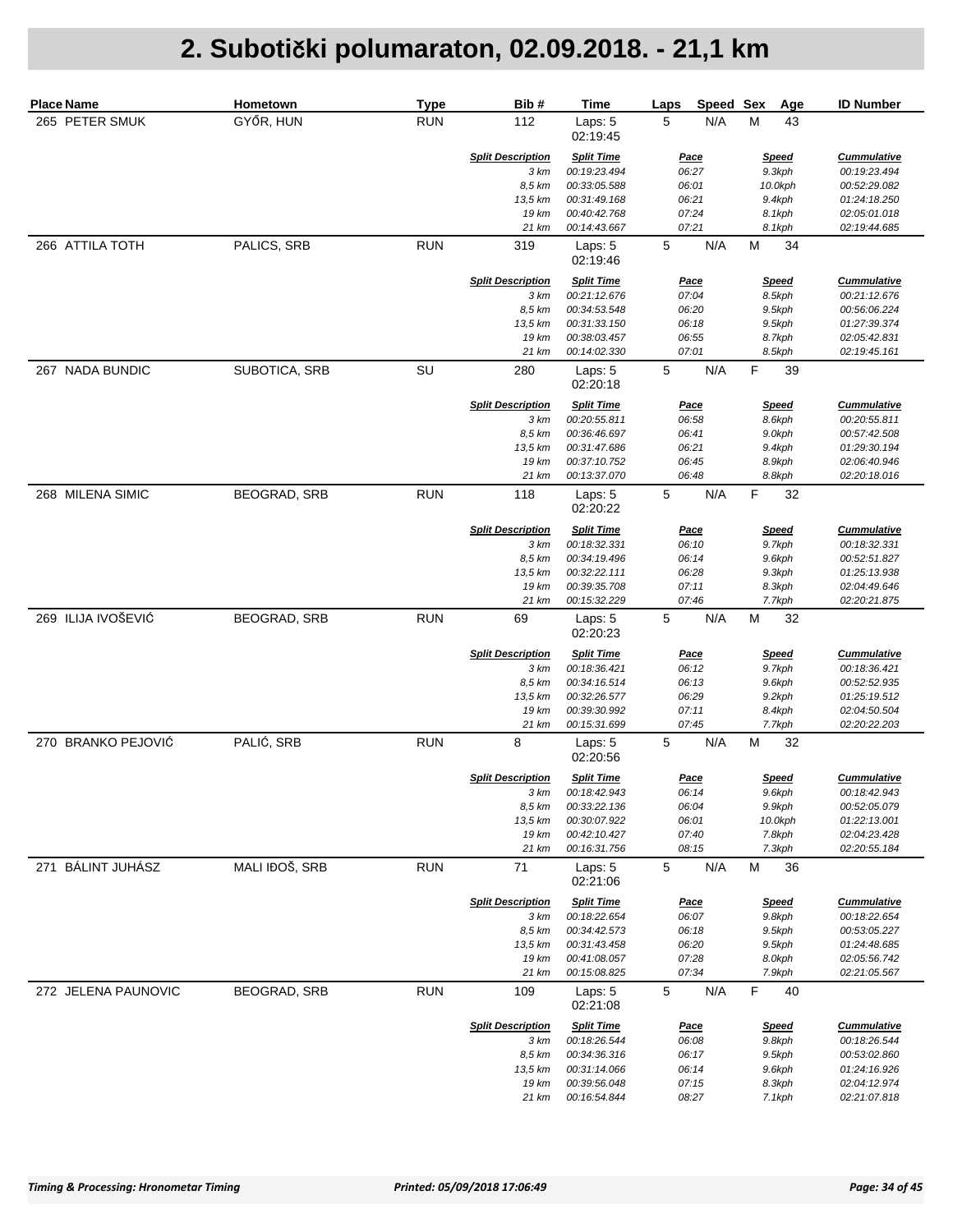| <b>Place Name</b>     | Hometown              | <b>Type</b> | Bib#                             | Time                              | Speed Sex<br>Laps | Age                     | <b>ID Number</b>                   |
|-----------------------|-----------------------|-------------|----------------------------------|-----------------------------------|-------------------|-------------------------|------------------------------------|
| 273 NEBOJSA MILJKOVIC | BEOGRAD, SRB          | <b>RUN</b>  | 108                              | Laps: 5<br>02:21:08               | 5<br>N/A          | M<br>50                 |                                    |
|                       |                       |             | <b>Split Description</b>         | <b>Split Time</b>                 | <b>Pace</b>       | <b>Speed</b>            | <b>Cummulative</b>                 |
|                       |                       |             | 3 km                             | 00:18:23.806                      | 06:07             | 9.8kph                  | 00:18:23.806                       |
|                       |                       |             | 8,5 km<br>13,5 km                | 00:34:39.288<br>00:31:15.358      | 06:18<br>06:15    | 9.5kph<br>9.6kph        | 00:53:03.094<br>01:24:18.452       |
|                       |                       |             | 19 km                            | 00:40:06.893                      | 07:17             | 8.2kph                  | 02:04:25.345                       |
|                       |                       |             | 21 km                            | 00:16:42.646                      | 08:21             | 7.2kph                  | 02:21:07.991                       |
| 274 CSILLA PAPP       | MALE PIJACE, SRB      | <b>RUN</b>  | 127                              | Laps: 5<br>02:21:31               | 5<br>N/A          | F<br>30                 |                                    |
|                       |                       |             | <b>Split Description</b><br>3 km | <b>Split Time</b><br>00:17:00.723 | Pace<br>05:40     | <b>Speed</b><br>10.6kph | <b>Cummulative</b><br>00:17:00.723 |
|                       |                       |             | 8,5 km                           | 00:34:30.430                      | 06:16             | 9.6kph                  | 00:51:31.153                       |
|                       |                       |             | 13,5 km                          | 00:33:23.347                      | 06:40             | 9.0kph                  | 01:24:54.500                       |
|                       |                       |             | 19 km                            | 00:40:55.637                      | 07:26             | 8.1kph                  | 02:05:50.137                       |
|                       |                       |             | 21 km                            | 00:15:40.026                      | 07:50             | 7.7kph                  | 02:21:30.163                       |
| 275 DEJAN MOMČILOVIĆ  | RUMA, SRB             | <b>RUN</b>  | 360                              | Laps: 5<br>02:21:33               | 5<br>N/A          | M<br>43                 |                                    |
|                       |                       |             | <b>Split Description</b>         | <b>Split Time</b>                 | <u>Pace</u>       | <b>Speed</b>            | <b>Cummulative</b>                 |
|                       |                       |             | 3 km                             | 00:16:53.527                      | 05:37             | 10.7kph                 | 00:16:53.527                       |
|                       |                       |             | 8,5 km                           | 00:34:37.864                      | 06:17             | 9.5kph                  | 00:51:31.391                       |
|                       |                       |             | 13,5 km<br>19 km                 | 00:32:22.565<br>00:41:33.362      | 06:28<br>07:33    | 9.3kph                  | 01:23:53.956<br>02:05:27.318       |
|                       |                       |             | 21 km                            | 00:16:04.923                      | 08:02             | 7.9kph<br>7.5kph        | 02:21:32.241                       |
| 276 STEVAN MITRIĆ     | SUBOTICA, SRB         | SU          | 115                              | Laps: 5<br>02:21:36               | 5<br>N/A          | M<br>20                 |                                    |
|                       |                       |             | <b>Split Description</b>         | <b>Split Time</b>                 | <u>Pace</u>       | <b>Speed</b>            | <b>Cummulative</b>                 |
|                       |                       |             | 3 km                             | 00:19:15.265                      | 06:25             | 9.3kph                  | 00:19:15.265                       |
|                       |                       |             | 8,5 km                           | 00:33:16.056                      | 06:02             | 9.9kph                  | 00:52:31.321                       |
|                       |                       |             | 13,5 km                          | 00:28:52.744                      | 05:46             | 10.4kph                 | 01:21:24.065                       |
|                       |                       |             | 19 km                            | 00:43:52.000                      | 07:58             | 7.5kph                  | 02:05:16.065                       |
|                       |                       |             | 21 km                            | 00:16:19.131                      | 08:09             | 7.4kph                  | 02:21:35.196                       |
| 277 ADRIENN BACSI     | SUBOTICA, SRB         | SU          | 224                              | Laps: 5<br>02:21:42               | 5<br>N/A          | F<br>31                 |                                    |
|                       |                       |             | <b>Split Description</b>         | <b>Split Time</b>                 | <u>Pace</u>       | <b>Speed</b>            | <b>Cummulative</b>                 |
|                       |                       |             | 3 km                             | 00:20:55.886                      | 06:58             | 8.6kph                  | 00:20:55.886                       |
|                       |                       |             | 8,5 km                           | 00:36:53.548                      | 06:42             | 8.9kph                  | 00:57:49.434                       |
|                       |                       |             | 13,5 km<br>19 km                 | 00:31:40.684<br>00:37:40.685      | 06:20<br>06:51    | 9.5kph<br>8.8kph        | 01:29:30.118<br>02:07:10.803       |
|                       |                       |             | 21 km                            | 00:14:30.302                      | 07:15             | 8.3kph                  | 02:21:41.105                       |
| 278 ДРАГАН ЗАРИЋ      | СУБОТИЦА, SRB         | SU          | 352                              | Laps: 5<br>02:21:47               | 5<br>N/A          | M<br>30                 |                                    |
|                       |                       |             | <b>Split Description</b>         | <b>Split Time</b>                 | Pace              | <b>Speed</b>            | <b>Cummulative</b>                 |
|                       |                       |             | 3 km                             | 00:18:10.311                      | 06:03             | 9.9kph                  | 00:18:10.311                       |
|                       |                       |             | 8,5 km                           | 00:33:42.290                      | 06:07             | 9.8kph                  | 00:51:52.601                       |
|                       |                       |             | 13,5 km                          | 00:32:46.136                      | 06:33             | 9.2kph                  | 01:24:38.737                       |
|                       |                       |             | 19 km                            | 00:41:25.266                      | 07:31             | 8.0kph                  | 02:06:04.003                       |
|                       |                       |             | 21 km                            | 00:15:42.995                      | 07:51             | 7.6kph                  | 02:21:46.998                       |
| 279 BRANISLAV GRKOVIĆ | <b>BEOGRAD -, SRB</b> | <b>RUN</b>  | 182                              | Laps: 5<br>02:21:54               | 5<br>N/A          | M<br>40                 |                                    |
|                       |                       |             | <b>Split Description</b>         | <b>Split Time</b>                 | <u>Pace</u>       | <b>Speed</b>            | <b>Cummulative</b>                 |
|                       |                       |             | 3 km                             | 00:16:15.515                      | 05:25             | 11.1kph                 | 00:16:15.515                       |
|                       |                       |             | 8,5 km                           | 00:31:40.210                      | 05:45             | 10.4kph                 | 00:47:55.725                       |
|                       |                       |             | 13,5 km                          | 00:31:46.256                      | 06:21<br>08:10    | 9.4kph                  | 01:19:41.981                       |
|                       |                       |             | 19 km<br>21 km                   | 00:44:56.389<br>00:17:15.391      | 08:37             | 7.3kph<br>7.0kph        | 02:04:38.370<br>02:21:53.761       |
| 280 ZORICA VUKOV      | PALIC, SRB            | <b>RUN</b>  | 273                              |                                   | 5<br>N/A          | F<br>59                 |                                    |
|                       |                       |             |                                  | Laps: 5<br>02:22:13               |                   |                         |                                    |
|                       |                       |             | <b>Split Description</b>         | <b>Split Time</b>                 | <u>Pace</u>       | <u>Speed</u>            | <b>Cummulative</b>                 |
|                       |                       |             | 3 km                             | 00:18:22.053                      | 06:07             | 9.8kph                  | 00:18:22.053                       |
|                       |                       |             | 8,5 km                           | 00:34:50.457                      | 06:20             | 9.5kph                  | 00:53:12.510                       |
|                       |                       |             | 13,5 km<br>19 km                 | 00:32:56.688<br>00:40:57.975      | 06:35<br>07:26    | 9.1kph<br>8.1kph        | 01:26:09.198<br>02:07:07.173       |
|                       |                       |             | 21 km                            | 00:15:05.381                      | 07:32             | 8.0kph                  | 02:22:12.554                       |
|                       |                       |             |                                  |                                   |                   |                         |                                    |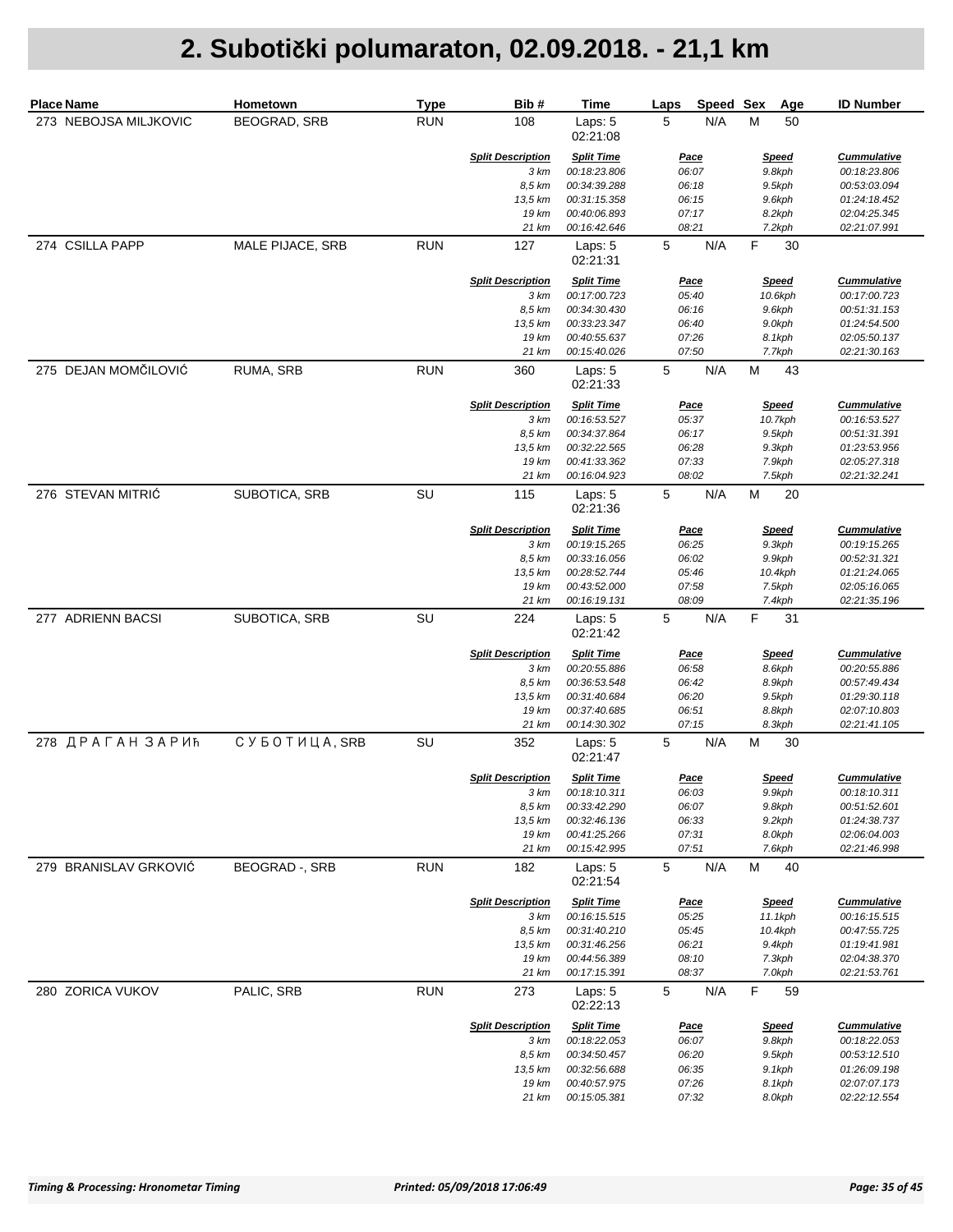| Place Name              | Hometown                 | <b>Type</b> | Bib#                             | Time                              | Laps                 | Speed Sex |   | Age                     | <b>ID Number</b>                   |
|-------------------------|--------------------------|-------------|----------------------------------|-----------------------------------|----------------------|-----------|---|-------------------------|------------------------------------|
| 281 MIROSLAV DROBINA    | <b>VUKOVAR, CRO</b>      | <b>RUN</b>  | 198                              | Laps: 5<br>02:22:31               | 5                    | N/A       | М | 33                      |                                    |
|                         |                          |             | <b>Split Description</b>         | <b>Split Time</b>                 | <b>Pace</b>          |           |   | <b>Speed</b>            | <b>Cummulative</b>                 |
|                         |                          |             | 3 km                             | 00:18:26.941                      | 06:08                |           |   | 9.8kph                  | 00:18:26.941                       |
|                         |                          |             | 8,5 km                           | 00:34:32.633                      | 06:16                |           |   | 9.6kph                  | 00:52:59.574                       |
|                         |                          |             | 13,5 km<br>19 km                 | 00:32:20.710<br>00:41:28.259      | 06:28<br>07:32       |           |   | 9.3kph<br>8.0kph        | 01:25:20.284<br>02:06:48.543       |
|                         |                          |             | 21 km                            | 00:15:42.372                      | 07:51                |           |   | 7.6kph                  | 02:22:30.915                       |
| 282 DANIJEL SEKEŠAN     | <b>VLADIMIROVAC, SRB</b> | <b>RUN</b>  | 325                              | Laps: 5<br>02:23:01               | 5                    | N/A       | M | 23                      |                                    |
|                         |                          |             | <b>Split Description</b>         | <b>Split Time</b>                 | <b>Pace</b>          |           |   | <b>Speed</b>            | <b>Cummulative</b>                 |
|                         |                          |             | 3 km<br>8,5 km                   | 00:17:25.470                      | 05:48                |           |   | 10.3kph                 | 00:17:25.470                       |
|                         |                          |             | 13,5 km                          | 00:33:36.754<br>00:32:36.677      | 06:06<br>06:31       |           |   | 9.8kph<br>9.2kph        | 00:51:02.224<br>01:23:38.901       |
|                         |                          |             | 19 km                            | 00:42:10.433                      | 07:40                |           |   | 7.8kph                  | 02:05:49.334                       |
|                         |                          |             | 21 km                            | 00:17:10.950                      | 08:35                |           |   | 7.0kph                  | 02:23:00.284                       |
| 283 PETAR KAJNOVĆ       | KRAGUJEVAC, SRB          | <b>RUN</b>  | 364                              | Laps: 5<br>02:23:23               | 5                    | N/A       | M | 53                      |                                    |
|                         |                          |             | <b>Split Description</b>         | <b>Split Time</b>                 | <u>Pace</u>          |           |   | <b>Speed</b>            | <b>Cummulative</b>                 |
|                         |                          |             | 3 km                             | 00:19:15.675                      | 06:25                |           |   | 9.3kph                  | 00:19:15.675                       |
|                         |                          |             | 8,5 km                           | 00:34:03.870                      | 06:11                |           |   | 9.7kph                  | 00:53:19.545                       |
|                         |                          |             | 13,5 km                          | 00:31:54.329                      | 06:22                |           |   | 9.4kph                  | 01:25:13.874                       |
|                         |                          |             | 19 km                            | 00:41:47.370                      | 07:35                |           |   | 7.9kph                  | 02:07:01.244<br>02:23:22.721       |
| 284 EDIT TRUNGEL MEŠTER | SUBOTICA, SRB            | SU          | 21 km<br>316                     | 00:16:21.477<br>Laps: 5           | 08:10<br>5           | N/A       | F | 7.3kph<br>58            |                                    |
|                         |                          |             |                                  | 02:23:25                          |                      |           |   |                         |                                    |
|                         |                          |             | <b>Split Description</b><br>3 km | <b>Split Time</b><br>00:17:36.684 | <u>Pace</u><br>05:52 |           |   | <b>Speed</b><br>10.2kph | <b>Cummulative</b><br>00:17:36.684 |
|                         |                          |             | 8,5 km                           | 00:33:22.201                      | 06:04                |           |   | 9.9kph                  | 00:50:58.885                       |
|                         |                          |             | 13,5 km                          | 00:31:51.785                      | 06:22                |           |   | 9.4kph                  | 01:22:50.670                       |
|                         |                          |             | 19 km                            | 00:43:23.625                      | 07:53                |           |   | 7.6kph                  | 02:06:14.295                       |
|                         |                          |             | 21 km                            | 00:17:10.641                      | 08:35                |           |   | 7.0kph                  | 02:23:24.936                       |
| 285 LÁSZLÓ ERDÉLYI      | SUBOTICA 24000, SRB      | SU          | 302                              | Laps: 5<br>02:25:15               | 5                    | N/A       | M | 53                      |                                    |
|                         |                          |             | <b>Split Description</b>         | <b>Split Time</b>                 | <u>Pace</u>          |           |   | <b>Speed</b>            | <b>Cummulative</b>                 |
|                         |                          |             | 3 km                             | 00:18:26.600                      | 06:08                |           |   | 9.8kph                  | 00:18:26.600                       |
|                         |                          |             | 8,5 km                           | 00:34:35.011                      | 06:17                |           |   | 9.5kph                  | 00:53:01.611                       |
|                         |                          |             | 13,5 km                          | 00:31:52.298                      | 06:22                |           |   | 9.4kph                  | 01:24:53.909                       |
|                         |                          |             | 19 km<br>21 km                   | 00:42:20.992<br>00:17:59.808      | 07:41<br>08:59       |           |   | 7.8kph<br>6.7kph        | 02:07:14.901<br>02:25:14.709       |
| 286 TOMISLAV ANTONIĆ    | <b>BEOGRAD, SRB</b>      | <b>RUN</b>  | 383                              | Laps: 5<br>02:25:16               | 5                    | N/A       | M | 31                      |                                    |
|                         |                          |             | <b>Split Description</b>         | <b>Split Time</b>                 | <b>Pace</b>          |           |   | <b>Speed</b>            | <b>Cummulative</b>                 |
|                         |                          |             | 3 km                             | 00:19:11.029                      | 06:23                |           |   | 9.4kph                  | 00:19:11.029                       |
|                         |                          |             | 8,5 km                           | 00:32:22.660                      | 05:53                |           |   | 10.2kph                 | 00:51:33.689                       |
|                         |                          |             | 13.5 km                          | 00:30:15.546                      | 06:03                |           |   | 9.9kph                  | 01:21:49.235                       |
|                         |                          |             | 19 km                            | 00:42:33.426                      | 07:44                |           |   | 7.8kph                  | 02:04:22.661                       |
|                         |                          |             | 21 km                            | 00:20:52.658                      | 10:26                |           |   | 5.7kph                  | 02:25:15.319                       |
| 287 BRANISLAVA STEPANOV | BEČEJ, SRB               | <b>RUN</b>  | 165                              | Laps: 5<br>02:25:22               | 5                    | N/A       | F | 33                      |                                    |
|                         |                          |             | <b>Split Description</b>         | <b>Split Time</b>                 | <u>Pace</u>          |           |   | <b>Speed</b>            | <b>Cummulative</b>                 |
|                         |                          |             | 3 km                             | 00:17:35.839                      | 05:51                |           |   | 10.2kph                 | 00:17:35.839                       |
|                         |                          |             | 8,5 km                           | 00:32:11.043                      | 05:51                |           |   | 10.3kph                 | 00:49:46.882                       |
|                         |                          |             | 13,5 km                          | 00:30:35.741                      | 06:07                |           |   | 9.8kph                  | 01:20:22.623                       |
|                         |                          |             | 19 km<br>21 km                   | 00:44:04.755<br>00:20:54.016      | 08:00<br>10:27       |           |   | 7.5kph<br>5.7kph        | 02:04:27.378<br>02:25:21.394       |
|                         |                          |             |                                  |                                   |                      |           | F |                         |                                    |
| 288 TATJANA RADIVOJEVIC | BEOGRAD-VRACAR, SRB      | <b>RUN</b>  | 85                               | Laps: 5<br>02:25:25               | 5                    | N/A       |   | 32                      |                                    |
|                         |                          |             | <b>Split Description</b>         | <b>Split Time</b>                 | <u>Pace</u>          |           |   | <b>Speed</b>            | <b>Cummulative</b>                 |
|                         |                          |             | 3 km                             | 00:18:06.441                      | 06:02                |           |   | 9.9kph                  | 00:18:06.441                       |
|                         |                          |             | 8,5 km                           | 00:34:52.932                      | 06:20                |           |   | 9.5kph                  | 00:52:59.373                       |
|                         |                          |             | 13,5 km<br>19 km                 | 00:33:24.433<br>00:41:01.414      | 06:40<br>07:27       |           |   | 9.0kph<br>8.0kph        | 01:26:23.806<br>02:07:25.220       |
|                         |                          |             | 21 km                            | 00:17:59.769                      | 08:59                |           |   | 6.7kph                  | 02:25:24.989                       |
|                         |                          |             |                                  |                                   |                      |           |   |                         |                                    |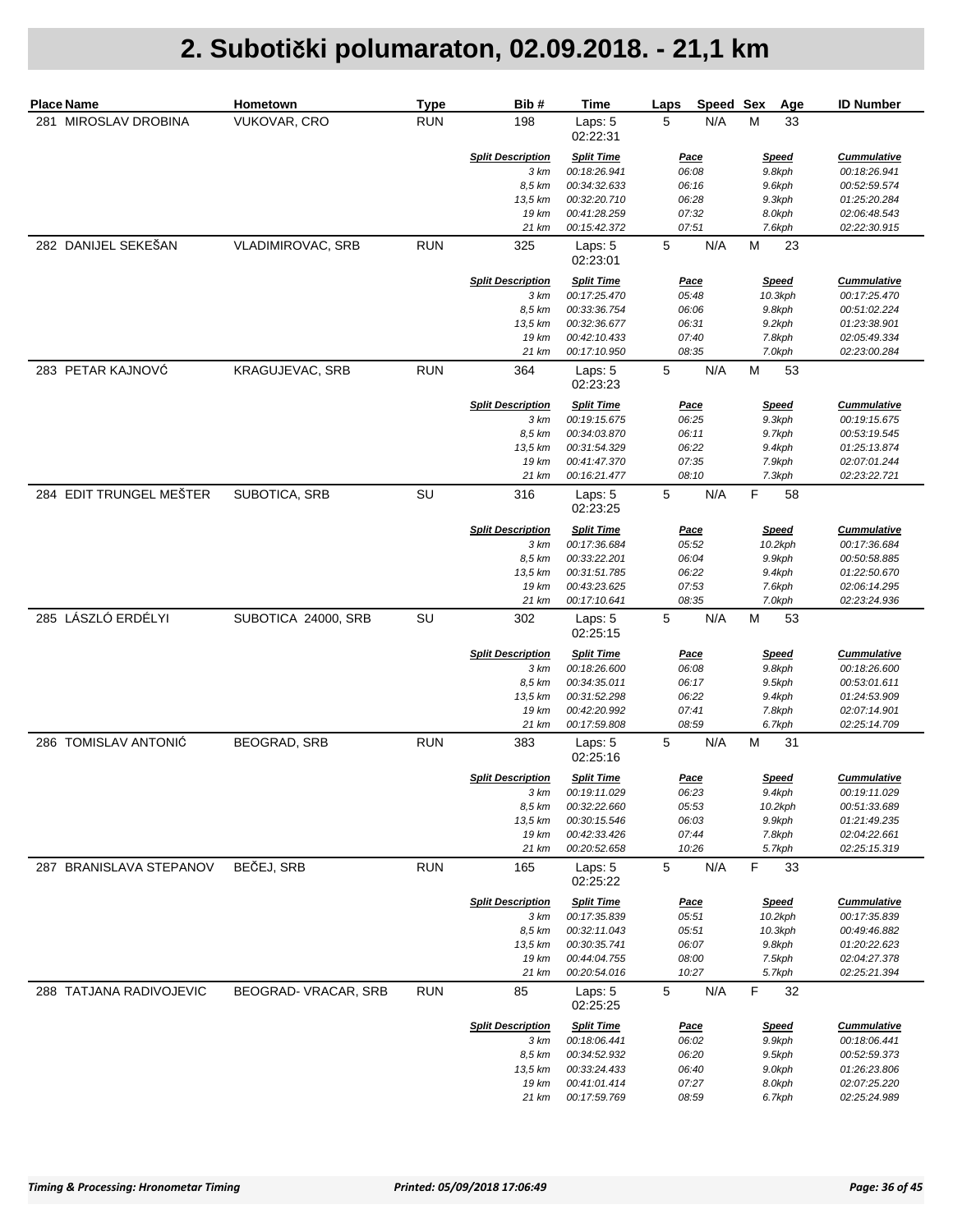| <b>Place Name</b>             | Hometown            | <b>Type</b> | Bib#                             | Time                              | Speed Sex<br>Laps    | Age                    | <b>ID Number</b>                   |
|-------------------------------|---------------------|-------------|----------------------------------|-----------------------------------|----------------------|------------------------|------------------------------------|
| 289 GORANA FRANCIŠKOVIĆ       | SUBOTICA, SRB       | SU          | 279                              | Laps: 5<br>02:26:41               | N/A<br>5             | F<br>38                |                                    |
|                               |                     |             | <b>Split Description</b>         | <b>Split Time</b>                 | Pace                 | <b>Speed</b>           | <b>Cummulative</b>                 |
|                               |                     |             | 3 km                             | 00:20:48.853                      | 06:56                | 8.6kph                 | 00:20:48.853                       |
|                               |                     |             | 8,5 km<br>13,5 km                | 00:35:55.129<br>00:32:37.675      | 06:31<br>06:31       | 9.2kph<br>9.2kph       | 00:56:43.982<br>01:29:21.657       |
|                               |                     |             | 19 km                            | 00:39:56.620                      | 07:15                | 8.3kph                 | 02:09:18.277                       |
|                               |                     |             | 21 km                            | 00:17:21.988                      | 08:40                | 6.9kph                 | 02:26:40.265                       |
| 290 ANNA KOVACS               | SZEGED, HUN         | <b>RUN</b>  | 361                              | Laps: 5<br>02:26:41               | $\mathbf 5$<br>N/A   | F<br>28                |                                    |
|                               |                     |             | <b>Split Description</b><br>3 km | <b>Split Time</b><br>00:20:19.477 | <u>Pace</u><br>06:46 | <b>Speed</b><br>8.9kph | <b>Cummulative</b><br>00:20:19.477 |
|                               |                     |             | 8,5 km                           | 00:35:47.100                      | 06:30                | 9.2kph                 | 00:56:06.577                       |
|                               |                     |             | 13,5 km                          | 00:33:29.111                      | 06:41                | 9.0kph                 | 01:29:35.688                       |
|                               |                     |             | 19 km                            | 00:41:05.679                      | 07:28                | 8.0kph                 | 02:10:41.367                       |
|                               |                     |             | 21 km                            | 00:15:59.541                      | 07:59                | 7.5kph                 | 02:26:40.908                       |
| <b>BRANISLAV LALIĆ</b><br>291 | SUBOTICA, SRB       | SU          | 336                              | Laps: 5<br>02:26:51               | 5<br>N/A             | M<br>32                |                                    |
|                               |                     |             | <b>Split Description</b>         | <b>Split Time</b>                 | <b>Pace</b>          | <b>Speed</b>           | <b>Cummulative</b>                 |
|                               |                     |             | 3 km                             | 00:16:23.141                      | 05:27                | 11.0kph                | 00:16:23.141                       |
|                               |                     |             | 8,5 km                           | 00:36:10.465                      | 06:34                | 9.1kph                 | 00:52:33.606                       |
|                               |                     |             | 13,5 km                          | 00:36:02.419<br>00:42:09.942      | 07:12                | 8.3kph                 | 01:28:36.025                       |
|                               |                     |             | 19 km<br>21 km                   | 00:16:05.117                      | 07:39<br>08:02       | 7.8kph<br>7.5kph       | 02:10:45.967<br>02:26:51.084       |
| 292 ALESANDAR ŠKILJEVIĆ       | <b>BEOGRAD, SRB</b> | <b>RUN</b>  | 363                              | Laps: 5<br>02:26:57               | 5<br>N/A             | M<br>43                |                                    |
|                               |                     |             | <b>Split Description</b>         | <b>Split Time</b>                 | <u>Pace</u>          | <b>Speed</b>           | <b>Cummulative</b>                 |
|                               |                     |             | 3 km                             | 00:18:16.729                      | 06:05                | 9.8kph                 | 00:18:16.729                       |
|                               |                     |             | 8,5 km                           | 00:35:08.664                      | 06:23                | 9.4kph                 | 00:53:25.393                       |
|                               |                     |             | 13,5 km                          | 00:35:14.344                      | 07:02                | 8.5kph                 | 01:28:39.737                       |
|                               |                     |             | 19 km                            | 00:42:13.229                      | 07:40                | 7.8kph                 | 02:10:52.966                       |
|                               |                     |             | 21 km                            | 00:16:04.031                      | 08:02                | 7.5kph                 | 02:26:56.997                       |
| 293 ŽOLT VINKLER              | SUBOTICA, SRB       | SU          | 202                              | Laps: 5<br>02:27:02               | 5<br>N/A             | M<br>36                |                                    |
|                               |                     |             | <b>Split Description</b>         | <b>Split Time</b>                 | <u>Pace</u>          | <b>Speed</b>           | <b>Cummulative</b>                 |
|                               |                     |             | 3 km                             | 00:18:07.657                      | 06:02                | 9.9kph                 | 00:18:07.657                       |
|                               |                     |             | 8,5 km<br>13,5 km                | 00:31:10.122<br>00:34:05.598      | 05:40<br>06:49       | 10.6kph<br>8.8kph      | 00:49:17.779<br>01:23:23.377       |
|                               |                     |             | 19 km                            | 00:46:01.016                      | 08:22                | 7.2kph                 | 02:09:24.393                       |
|                               |                     |             | 21 km                            | 00:17:36.796                      | 08:48                | 6.8kph                 | 02:27:01.189                       |
| 294 ZSOLT SZENDI              | SUBOTICA, SRB       | SU          | 6                                | Laps: 5<br>02:27:02               | 5<br>N/A             | M<br>42                |                                    |
|                               |                     |             | <b>Split Description</b>         | <b>Split Time</b>                 | Pace                 | <b>Speed</b>           | <b>Cummulative</b>                 |
|                               |                     |             | 3 km                             | 00:18:11.667                      | 06:03                | 9.9kph                 | 00:18:11.667                       |
|                               |                     |             | 8,5 km                           | 00:34:52.516                      | 06:20                | 9.5kph                 | 00:53:04.183                       |
|                               |                     |             | 13,5 km                          | 00:33:15.391                      | 06:39                | 9.0kph                 | 01:26:19.574                       |
|                               |                     |             | 19 km                            | 00:42:37.161                      | 07:44                | 7.7kph                 | 02:08:56.735<br>02:27:01.360       |
| 295 GABRIELA MIKOVIC          | SUBOTICA, SRB       | SU          | 21 km<br>281                     | 00:18:04.625<br>Laps: 5           | 09:02<br>5<br>N/A    | 6.6kph<br>F<br>38      |                                    |
|                               |                     |             | <b>Split Description</b>         | 02:27:24<br><b>Split Time</b>     | <u>Pace</u>          | <b>Speed</b>           | <b>Cummulative</b>                 |
|                               |                     |             | 3 km                             | 00:20:10.857                      | 06:43                | 8.9kph                 | 00:20:10.857                       |
|                               |                     |             | 8,5 km                           | 00:36:42.858                      | 06:40                | 9.0kph                 | 00:56:53.715                       |
|                               |                     |             | 13,5 km                          | 00:32:43.036                      | 06:32                | 9.2kph                 | 01:29:36.751                       |
|                               |                     |             | 19 km<br>21 km                   | 00:41:52.346<br>00:15:54.292      | 07:36<br>07:57       | 7.9kph                 | 02:11:29.097                       |
|                               |                     |             |                                  |                                   |                      | 7.5kph                 | 02:27:23.389                       |
| 296 NENAD MIKOVIĆ             | SBOTICA, SRB        | <b>RUN</b>  | 346                              | Laps: 5<br>02:27:24               | 5<br>N/A             | M<br>44                |                                    |
|                               |                     |             | <b>Split Description</b>         | <b>Split Time</b>                 | <u>Pace</u>          | <b>Speed</b>           | <b>Cummulative</b>                 |
|                               |                     |             | 3 km                             | 00:20:13.126                      | 06:44                | 8.9kph                 | 00:20:13.126                       |
|                               |                     |             | 8,5 km<br>13,5 km                | 00:36:41.338<br>00:32:44.898      | 06:40<br>06:32       | 9.0kph<br>9.2kph       | 00:56:54.464<br>01:29:39.362       |
|                               |                     |             | 19 km                            | 00:41:50.765                      | 07:36                | 7.9kph                 | 02:11:30.127                       |
|                               |                     |             | 21 km                            | 00:15:53.497                      | 07:56                | 7.6kph                 | 02:27:23.624                       |
|                               |                     |             |                                  |                                   |                      |                        |                                    |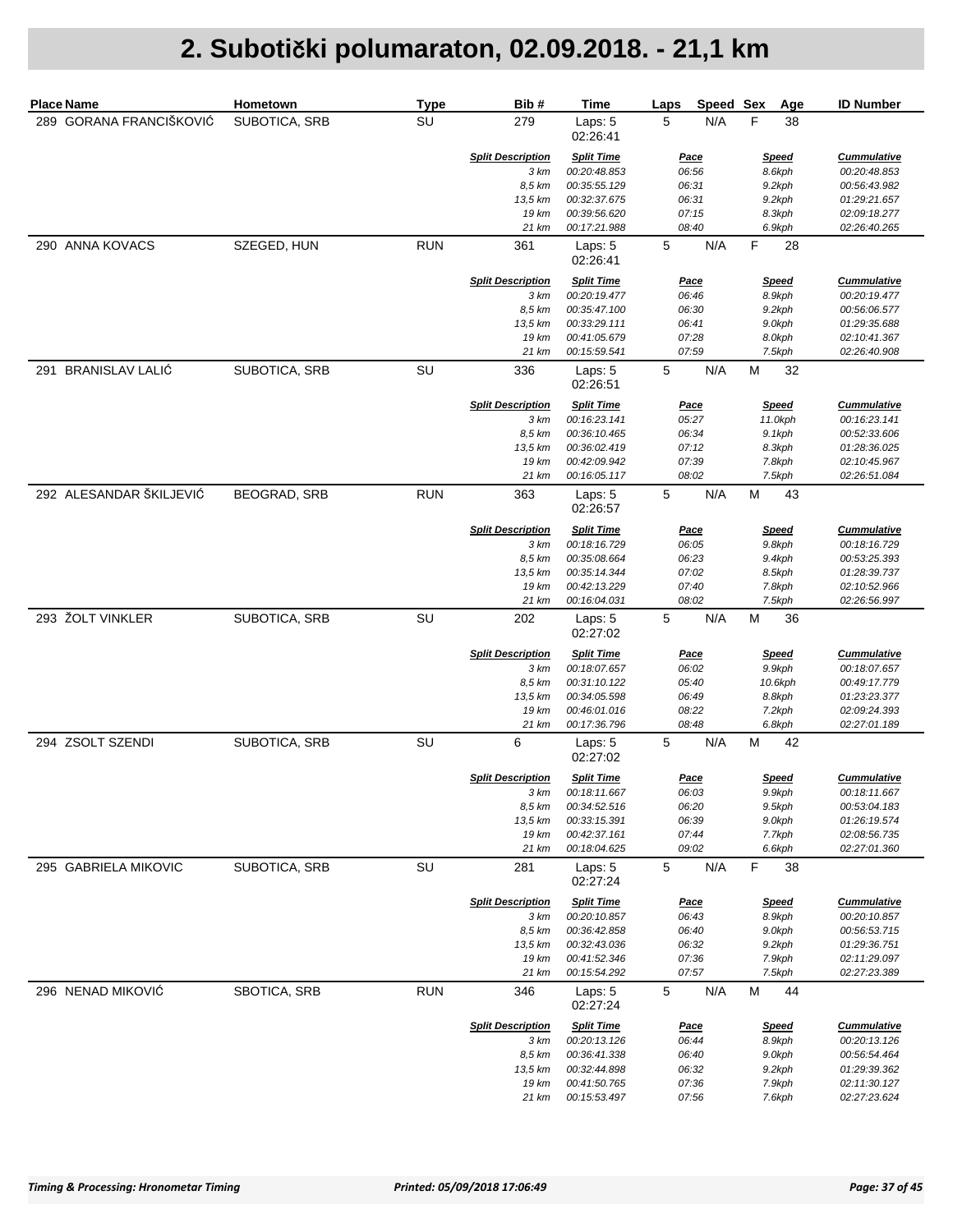|     | <b>Place Name</b>    | Hometown                              | <b>Type</b> | Bib#                             | Time                              | Speed Sex<br>Laps | Age                    | <b>ID Number</b>                   |
|-----|----------------------|---------------------------------------|-------------|----------------------------------|-----------------------------------|-------------------|------------------------|------------------------------------|
|     | 297 MARINA PAREŽANIN | SUBOTICA 24000, SRB                   | SU          | 223                              | Laps: 5<br>02:27:55               | 5<br>N/A          | F<br>41                |                                    |
|     |                      |                                       |             | <b>Split Description</b>         | <b>Split Time</b>                 | <b>Pace</b>       | <b>Speed</b>           | <b>Cummulative</b>                 |
|     |                      |                                       |             | 3 km                             | 00:20:20.022                      | 06:46             | 8.9kph                 | 00:20:20.022                       |
|     |                      |                                       |             | 8,5 km<br>13,5 km                | 00:37:06.911<br>00:34:14.623      | 06:44<br>06:50    | 8.9kph<br>8.8kph       | 00:57:26.933<br>01:31:41.556       |
|     |                      |                                       |             | 19 km                            | 00:40:13.865                      | 07:18             | 8.2kph                 | 02:11:55.421                       |
|     |                      |                                       |             | 21 km                            | 00:15:59.099                      | 07:59             | 7.5kph                 | 02:27:54.520                       |
|     | 298 BILJANA VEZMAR   | SOMBOR, SRB                           | <b>RUN</b>  | 49                               | Laps: 5<br>02:28:32               | 5<br>N/A          | F<br>50                |                                    |
|     |                      |                                       |             | <b>Split Description</b><br>3 km | <b>Split Time</b><br>00:19:16.385 | Pace<br>06:25     | <b>Speed</b><br>9.3kph | <b>Cummulative</b><br>00:19:16.385 |
|     |                      |                                       |             | 8,5 km                           | 00:35:58.159                      | 06:32             | 9.2kph                 | 00:55:14.544                       |
|     |                      |                                       |             | 13,5 km                          | 00:33:45.924                      | 06:45             | 8.9kph                 | 01:29:00.468                       |
|     |                      |                                       |             | 19 km                            | 00:42:05.319                      | 07:39             | 7.8kph                 | 02:11:05.787                       |
|     |                      |                                       |             | 21 km                            | 00:17:25.490                      | 08:42             | 6.9kph                 | 02:28:31.277                       |
|     | 299 MAJA BODROŽIĆ    | SOMBOR, SRB                           | <b>RUN</b>  | 53                               | Laps: 5<br>02:28:33               | 5<br>N/A          | F<br>42                |                                    |
|     |                      |                                       |             | <b>Split Description</b>         | <b>Split Time</b>                 | <u>Pace</u>       | <b>Speed</b>           | <b>Cummulative</b>                 |
|     |                      |                                       |             | 3 km                             | 00:19:17.711                      | 06:25             | 9.3kph                 | 00:19:17.711                       |
|     |                      |                                       |             | 8,5 km                           | 00:35:57.942                      | 06:32             | 9.2kph                 | 00:55:15.653                       |
|     |                      |                                       |             | 13,5 km<br>19 km                 | 00:33:48.421<br>00:42:03.399      | 06:45<br>07:38    | 8.9kph                 | 01:29:04.074<br>02:11:07.473       |
|     |                      |                                       |             | 21 km                            | 00:17:25.132                      | 08:42             | 7.8kph<br>6.9kph       | 02:28:32.605                       |
|     | 300 BORIS PRÓIÓ      | SUBOTICA, SRB                         | SU          | 343                              | Laps: 5<br>02:28:48               | 5<br>N/A          | M<br>41                |                                    |
|     |                      |                                       |             | <b>Split Description</b>         | <b>Split Time</b>                 | <u>Pace</u>       | <b>Speed</b>           | <b>Cummulative</b>                 |
|     |                      |                                       |             | 3 km                             | 00:20:15.575                      | 06:45             | 8.9kph                 | 00:20:15.575                       |
|     |                      |                                       |             | 8,5 km                           | 00:36:21.082                      | 06:36             | 9.1kph                 | 00:56:36.657                       |
|     |                      |                                       |             | 13,5 km                          | 00:31:49.421                      | 06:21             | 9.4kph                 | 01:28:26.078                       |
|     |                      |                                       |             | 19 km                            | 00:42:55.883                      | 07:48             | 7.7kph                 | 02:11:21.961                       |
|     |                      |                                       |             | 21 km                            | 00:17:25.970                      | 08:42             | 6.9kph                 | 02:28:47.931                       |
| 301 | ŽELJKO MILENKOVIĆ    | DONJI TAVANKUT, SRB                   | <b>RUN</b>  | 45                               | Laps: 5<br>02:29:05               | 5<br>N/A          | M<br>55                |                                    |
|     |                      |                                       |             | <b>Split Description</b>         | <b>Split Time</b>                 | <u>Pace</u>       | <b>Speed</b>           | <b>Cummulative</b>                 |
|     |                      |                                       |             | 3 km                             | 00:18:54.200                      | 06:18             | 9.5kph                 | 00:18:54.200                       |
|     |                      |                                       |             | 8,5 km                           | 00:36:15.909                      | 06:35             | 9.1kph                 | 00:55:10.109                       |
|     |                      |                                       |             | 13,5 km<br>19 km                 | 00:34:18.073<br>00:42:40.546      | 06:51             | 8.7kph                 | 01:29:28.182<br>02:12:08.728       |
|     |                      |                                       |             | 21 km                            | 00:16:56.168                      | 07:45<br>08:28    | 7.7kph<br>7.1kph       | 02:29:04.896                       |
|     | 302 GORANA PIVLJANIN | BEOGRAD - NOVI BEOGRAD,<br><b>SRB</b> | <b>RUN</b>  | 103                              | Laps: 5<br>02:29:21               | 5<br>N/A          | F<br>31                |                                    |
|     |                      |                                       |             | <b>Split Description</b>         | <b>Split Time</b>                 | Pace              | <u>Speed</u>           | <b>Cummulative</b>                 |
|     |                      |                                       |             | 3 km                             | 00:19:22.153                      | 06:27             | 9.3kph                 | 00:19:22.153                       |
|     |                      |                                       |             | 8,5 km                           | 00:33:42.186                      | 06:07             | 9.8kph                 | 00:53:04.339                       |
|     |                      |                                       |             | 13,5 km                          | 00:31:23.856                      | 06:16             | 9.6kph                 | 01:24:28.195                       |
|     |                      |                                       |             | 19 km                            | 00:40:55.616                      | 07:26             | 8.1kph                 | 02:05:23.811                       |
|     |                      |                                       |             | 21 km                            | 00:23:56.399                      | 11:58             | 5.0kph                 | 02:29:20.210                       |
|     | 303 EMESE BÁBI       | <b>B.TOPOLA, SRB</b>                  | <b>RUN</b>  | 68                               | Laps: 5<br>02:30:39               | 5<br>N/A          | F<br>23                |                                    |
|     |                      |                                       |             | <b>Split Description</b>         | <b>Split Time</b>                 | <u>Pace</u>       | <u>Speed</u>           | <b>Cummulative</b>                 |
|     |                      |                                       |             | 3 km                             | 00:20:33.253                      | 06:51             | 8.8kph                 | 00:20:33.253                       |
|     |                      |                                       |             | 8,5 km                           | 00:36:45.807                      | 06:41             | 9.0kph                 | 00:57:19.060                       |
|     |                      |                                       |             | 13,5 km                          | 00:32:29.099                      | 06:29             | 9.2kph                 | 01:29:48.159                       |
|     |                      |                                       |             | 19 km<br>21 km                   | 00:43:15.235<br>00:17:35.694      | 07:51<br>08:47    | 7.6kph<br>6.8kph       | 02:13:03.394<br>02:30:39.088       |
|     |                      |                                       |             |                                  |                                   |                   |                        |                                    |
|     | 304 SZABOLCS BUCKO   | SZABADKA, SRB                         | SU          | 225                              | Laps: 5<br>02:31:30               | 5<br>N/A          | ${\sf M}$<br>28        |                                    |
|     |                      |                                       |             | <b>Split Description</b>         | <b>Split Time</b>                 | <u>Pace</u>       | <b>Speed</b>           | <b>Cummulative</b>                 |
|     |                      |                                       |             | 3 km                             | 00:19:15.626                      | 06:25             | 9.3kph                 | 00:19:15.626                       |
|     |                      |                                       |             | 8,5 km                           | 00:36:00.260                      | 06:32             | 9.2kph                 | 00:55:15.886                       |
|     |                      |                                       |             | 13,5 km<br>19 km                 | 00:33:54.103                      | 06:46             | 8.8kph                 | 01:29:09.989                       |
|     |                      |                                       |             | 21 km                            | 00:44:53.903<br>00:17:25.244      | 08:09<br>08:42    | 7.3kph<br>6.9kph       | 02:14:03.892<br>02:31:29.136       |
|     |                      |                                       |             |                                  |                                   |                   |                        |                                    |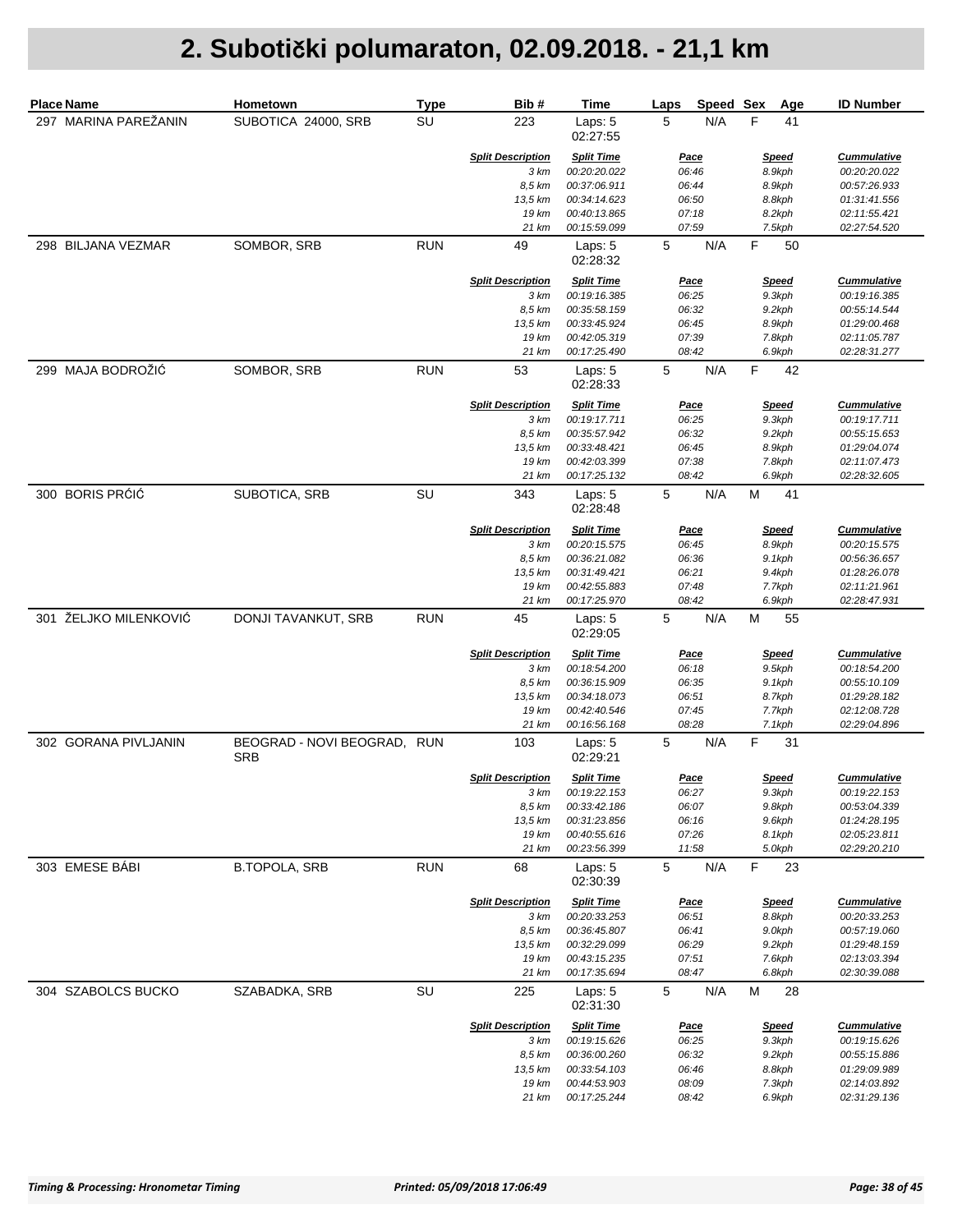| <b>Place Name</b>    | Hometown            | <b>Type</b> | Bib#                             | Time                                | Speed Sex<br>Laps           | Age                    | <b>ID Number</b>                   |
|----------------------|---------------------|-------------|----------------------------------|-------------------------------------|-----------------------------|------------------------|------------------------------------|
| 305 MIRKO DRAŽIĆ     | SUBOTICA, SRB       | SU          | 340                              | Laps: 5<br>02:31:46                 | 5<br>N/A                    | 36<br>М                |                                    |
|                      |                     |             | <b>Split Description</b>         | <b>Split Time</b>                   | <u>Pace</u>                 | <b>Speed</b>           | <b>Cummulative</b>                 |
|                      |                     |             | 3 km                             | 00:18:18.791                        | 06:06                       | 9.8kph                 | 00:18:18.791                       |
|                      |                     |             | 8,5 km                           | 00:35:27.342                        | 06:26                       | 9.3kph                 | 00:53:46.133                       |
|                      |                     |             | 13,5 km<br>19 km                 | 00:33:12.846<br>00:46:24.301        | 06:38<br>08:26              | 9.0kph<br>7.1kph       | 01:26:58.979<br>02:13:23.280       |
|                      |                     |             | 21 km                            | 00:18:22.734                        | 09:11                       | 6.5kph                 | 02:31:46.014                       |
| 306 ALEKSANDAR PAPIĆ | KRAGUJEVAC, SRB     | <b>RUN</b>  | 37                               | Laps: 5<br>02:32:10                 | 5<br>N/A                    | M<br>29                |                                    |
|                      |                     |             | <b>Split Description</b><br>3 km | <b>Split Time</b><br>00:00:00.000   | <u>Pace</u><br>00:00        | <b>Speed</b><br>0.0kph | <b>Cummulative</b><br>00:00:00.000 |
|                      |                     |             | 8,5 km                           | 00:55:06.185                        | 10:01                       | 6.0kph                 | 00:55:06.185                       |
|                      |                     |             | 13,5 km                          | 00:35:29.245                        | 07:05                       | 8.5kph                 | 01:30:35.430                       |
|                      |                     |             | 19 km                            | 00:44:12.878                        | 08:02                       | 7.5kph                 | 02:14:48.308                       |
|                      |                     |             | 21 km                            | 00:17:21.415                        | 08:40                       | 6.9kph                 | 02:32:09.723                       |
| 307 RENE LESKO       | SUBOTICA, SRB       | SU          | 23                               | Laps: 5<br>02:32:21                 | 5<br>N/A                    | M<br>43                |                                    |
|                      |                     |             | <b>Split Description</b>         | <b>Split Time</b>                   | <u>Pace</u>                 | <u>Speed</u>           | <b>Cummulative</b>                 |
|                      |                     |             | 3 km                             | 00:18:08.544                        | 06:02                       | 9.9kph                 | 00:18:08.544                       |
|                      |                     |             | 8,5 km                           | 00:38:37.905                        | 07:01                       | 8.5kph                 | 00:56:46.449                       |
|                      |                     |             | 13,5 km<br>19 km                 | 00:35:13.082<br>00:45:42.411        | 07:02<br>08:18              | 8.5kph<br>7.2kph       | 01:31:59.531<br>02:17:41.942       |
|                      |                     |             | 21 km                            | 00:14:38.489                        | 07:19                       | 8.2kph                 | 02:32:20.431                       |
| 308 DEJAN TOVARIŠIĆ  | SUBOTICA, SRB       | SU          | 243                              | Laps: 5<br>02:32:52                 | 5<br>N/A                    | M<br>22                |                                    |
|                      |                     |             | <b>Split Description</b>         | <b>Split Time</b>                   | <u>Pace</u>                 | <b>Speed</b>           | <b>Cummulative</b>                 |
|                      |                     |             | 3 km                             | 00:20:53.280                        | 06:57                       | 8.6kph                 | 00:20:53.280                       |
|                      |                     |             | 8,5 km                           | 00:37:33.470                        | 06:49                       | 8.8kph                 | 00:58:26.750                       |
|                      |                     |             | 13,5 km                          | 00:34:41.236                        | 06:56                       | 8.6kph                 | 01:33:07.986                       |
|                      |                     |             | 19 km                            | 00:43:32.079                        | 07:54                       | 7.6kph                 | 02:16:40.065                       |
| 309 IVANA ČUKOVIĆ    | DJURDJIN, SRB       | <b>RUN</b>  | 21 km<br>144                     | 00:16:11.803<br>Laps: 5<br>02:33:02 | 08:05<br>$\mathbf 5$<br>N/A | 7.4kph<br>F<br>36      | 02:32:51.868                       |
|                      |                     |             | <b>Split Description</b>         | <b>Split Time</b>                   | <u>Pace</u>                 | <u>Speed</u>           | <b>Cummulative</b>                 |
|                      |                     |             | 3 km                             | 00:19:21.804                        | 06:27                       | 9.3kph                 | 00:19:21.804                       |
|                      |                     |             | 8,5 km                           | 00:36:38.227                        | 06:39                       | 9.0kph                 | 00:56:00.031                       |
|                      |                     |             | 13,5 km                          | 00:34:23.330                        | 06:52                       | 8.7kph                 | 01:30:23.361                       |
|                      |                     |             | 19 km                            | 00:44:42.947                        | 08:07                       | 7.4kph                 | 02:15:06.308                       |
|                      |                     |             | 21 km                            | 00:17:55.339                        | 08:57                       | 6.7kph                 | 02:33:01.647                       |
| 310 ADEL ALAKER      | SUBOTICA 24000, SRB | SU          | 282                              | Laps: 5<br>02:33:25                 | 5<br>N/A                    | F<br>33                |                                    |
|                      |                     |             | <b>Split Description</b>         | <b>Split Time</b>                   | <u>Pace</u>                 | <b>Speed</b>           | <b>Cummulative</b>                 |
|                      |                     |             | 3 km                             | 00:20:55.473                        | 06:58                       | 8.6kph                 | 00:20:55.473                       |
|                      |                     |             | 8,5 km                           | 00:40:22.907                        | 07:20                       | 8.2kph                 | 01:01:18.380                       |
|                      |                     |             | 13,5 km<br>19 km                 | 00:35:01.290<br>00:40:51.313        | 07:00<br>07:25              | 8.6kph<br>8.1kph       | 01:36:19.670<br>02:17:10.983       |
|                      |                     |             | 21 km                            | 00:16:13.268                        | 08:06                       | 7.4kph                 | 02:33:24.251                       |
| 311 GABOR ROŽA       | SUBOTICA, SRB       | SU          | 187                              | Laps: 5<br>02:34:31                 | 5<br>N/A                    | M<br>52                |                                    |
|                      |                     |             | <b>Split Description</b>         | <b>Split Time</b>                   | <u>Pace</u>                 | <b>Speed</b>           | <b>Cummulative</b>                 |
|                      |                     |             | 3 km                             | 00:19:31.966                        | 06:30                       | 9.2kph                 | 00:19:31.966                       |
|                      |                     |             | 8,5 km                           | 00:35:34.467                        | 06:28                       | 9.3kph                 | 00:55:06.433                       |
|                      |                     |             | 13,5 km                          | 00:32:38.459                        | 06:31<br>08:07              | 9.2kph                 | 01:27:44.892                       |
|                      |                     |             | 19 km<br>21 km                   | 00:44:43.528<br>00:22:02.288        | 11:01                       | 7.4kph<br>5.4kph       | 02:12:28.420<br>02:34:30.708       |
| 312 DUŠKO TOŠIN      | SUBOTICA, SRB       | SU          | 70                               | Laps: 5                             | 5<br>N/A                    | M<br>30                |                                    |
|                      |                     |             |                                  | 02:34:40                            |                             |                        |                                    |
|                      |                     |             | <b>Split Description</b>         | <b>Split Time</b>                   | <u>Pace</u>                 | <u>Speed</u>           | <b>Cummulative</b>                 |
|                      |                     |             | 3 km                             | 00:20:47.623                        | 06:55                       | 8.7kph                 | 00:20:47.623                       |
|                      |                     |             | 8,5 km<br>13,5 km                | 00:35:55.359<br>00:32:33.445        | 06:31<br>06:30              | 9.2kph<br>9.2kph       | 00:56:42.982<br>01:29:16.427       |
|                      |                     |             | 19 km                            | 00:48:34.340                        | 08:49                       | 6.8kph                 | 02:17:50.767                       |
|                      |                     |             | 21 km                            | 00:16:48.703                        | 08:24                       | 7.1kph                 | 02:34:39.470                       |
|                      |                     |             |                                  |                                     |                             |                        |                                    |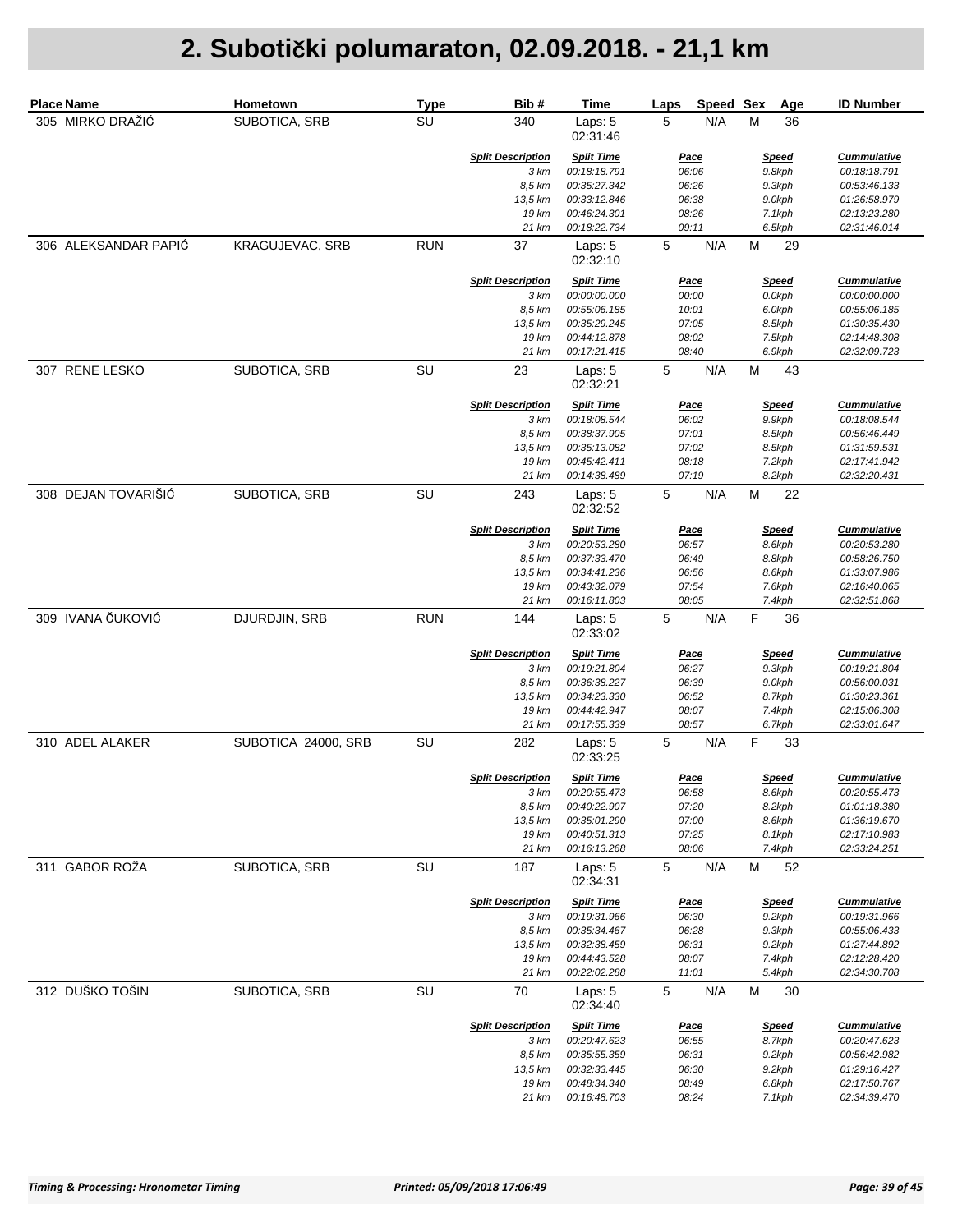| <b>Place Name</b>      | Hometown                    | <b>Type</b> | Bib#                             | Time                              | Speed Sex<br>Laps    | Age                    | <b>ID Number</b>                   |
|------------------------|-----------------------------|-------------|----------------------------------|-----------------------------------|----------------------|------------------------|------------------------------------|
| 313 ROLAND SZABO       | SZEEGED, HUN                | <b>RUN</b>  | 362                              | Laps: 5<br>02:35:34               | N/A<br>5             | М<br>30                |                                    |
|                        |                             |             | <b>Split Description</b><br>3 km | <b>Split Time</b><br>00:21:16.555 | <b>Pace</b><br>07:05 | <b>Speed</b><br>8.5kph | <b>Cummulative</b><br>00:21:16.555 |
|                        |                             |             | 8,5 km                           | 00:38:05.113                      | 06:55                | 8.7kph                 | 00:59:21.668                       |
|                        |                             |             | 13,5 km                          | 00:34:19.812                      | 06:51                | 8.7kph                 | 01:33:41.480                       |
|                        |                             |             | 19 km                            | 00:44:57.354                      | 08:10                | 7.3kph                 | 02:18:38.834                       |
|                        |                             |             | 21 km                            | 00:16:54.575                      | 08:27                | 7.1kph                 | 02:35:33.409                       |
| 314 OLJA DURBABA       | N. BEOGRAD, SRB             | <b>RUN</b>  | 167                              | Laps: 5<br>02:37:00               | 5<br>N/A             | F<br>51                |                                    |
|                        |                             |             | <b>Split Description</b>         | <b>Split Time</b>                 | <b>Pace</b>          | <b>Speed</b>           | <b>Cummulative</b>                 |
|                        |                             |             | 3 km<br>8.5 km                   | 00:20:53.064                      | 06:57                | 8.6kph                 | 00:20:53.064<br>00:59:11.032       |
|                        |                             |             | 13,5 km                          | 00:38:17.968<br>00:34:51.178      | 06:57<br>06:58       | 8.6kph<br>8.6kph       | 01:34:02.210                       |
|                        |                             |             | 19 km                            | 00:46:09.401                      | 08:23                | 7.1kph                 | 02:20:11.611                       |
|                        |                             |             | 21 km                            | 00:16:47.971                      | 08:23                | 7.1kph                 | 02:36:59.582                       |
| 315 DUŠANKA SUBOTIĆ    | SREMSKKA MITROVICA, SRB RUN |             | 244                              | Laps: 5<br>02:37:31               | 5<br>N/A             | F<br>45                |                                    |
|                        |                             |             | <b>Split Description</b>         | <b>Split Time</b>                 | <u>Pace</u>          | <b>Speed</b>           | <b>Cummulative</b>                 |
|                        |                             |             | 3 km                             | 00:21:24.632                      | 07:08                | 8.4kph                 | 00:21:24.632                       |
|                        |                             |             | 8,5 km                           | 00:40:56.594                      | 07:26                | 8.1kph                 | 01:02:21.226                       |
|                        |                             |             | 13,5 km                          | 00:37:01.185                      | 07:24                | 8.1kph                 | 01:39:22.411                       |
|                        |                             |             | 19 km<br>21 km                   | 00:42:18.087<br>00:15:50.396      | 07:41<br>07:55       | 7.8kph<br>7.6kph       | 02:21:40.498<br>02:37:30.894       |
| 316 DAVOR SARCEVIC     | SUBOTICA, SRB               | SU          | 107                              | Laps: 5<br>02:37:42               | 5<br>N/A             | M<br>39                |                                    |
|                        |                             |             | <b>Split Description</b>         | <b>Split Time</b>                 | <u>Pace</u>          | <b>Speed</b>           | <b>Cummulative</b>                 |
|                        |                             |             | 3 km                             | 00:18:33.340                      | 06:11                | 9.7kph                 | 00:18:33.340                       |
|                        |                             |             | 8,5 km                           | 00:37:27.891                      | 06:48                | 8.8kph                 | 00:56:01.231                       |
|                        |                             |             | 13,5 km                          | 00:36:19.303                      | 07:15                | 8.3kph                 | 01:32:20.534                       |
|                        |                             |             | 19 km                            | 00:46:59.614                      | 08:32                | 7.0kph                 | 02:19:20.148                       |
|                        |                             |             | 21 km                            | 00:18:21.263                      | 09:10                | 6.5kph                 | 02:37:41.411                       |
| 317 MILAN KATATIĆ      | SUBOTICA, SRB               | SU          | 369                              | Laps: 5<br>02:38:08               | 5<br>N/A             | M<br>70                |                                    |
|                        |                             |             | <b>Split Description</b>         | <b>Split Time</b>                 | <u>Pace</u>          | <b>Speed</b>           | <b>Cummulative</b>                 |
|                        |                             |             | 3 km                             | 00:18:09.793                      | 06:03                | 9.9kph                 | 00:18:09.793                       |
|                        |                             |             | 8,5 km                           | 00:36:23.657                      | 06:37                | 9.1kph                 | 00:54:33.450                       |
|                        |                             |             | 13,5 km                          | 00:35:27.875                      | 07:05                | 8.5kph                 | 01:30:01.325                       |
|                        |                             |             | 19 km<br>21 km                   | 00:47:25.801<br>00:20:40.577      | 08:37<br>10:20       | 7.0kph<br>5.8kph       | 02:17:27.126<br>02:38:07.703       |
| 318 DARKO KIRALJ       | SUBOTICA 24000, SRB         | SU          | 286                              | Laps: 5<br>02:38:20               | 5<br>N/A             | M<br>38                |                                    |
|                        |                             |             | <b>Split Description</b>         | <b>Split Time</b>                 | Pace                 | <b>Speed</b>           | <b>Cummulative</b>                 |
|                        |                             |             | 3 km                             | 00:22:29.010                      | 07:29                | 8.0kph                 | 00:22:29.010                       |
|                        |                             |             | 8,5 km                           | 00:41:28.623                      | 07:32                | 8.0kph                 | 01:03:57.633                       |
|                        |                             |             | 13,5 km                          | 00:34:47.542                      | 06:57                | 8.6kph                 | 01:38:45.175                       |
|                        |                             |             | 19 km                            | 00:43:02.950                      | 07:49                | 7.7kph                 | 02:21:48.125                       |
|                        |                             |             | 21 km                            | 00:16:31.085                      | 08:15                | 7.3kph                 | 02:38:19.210                       |
| 319 MILICA KOKOTOVIĆ   | SUBOTICA, SRB               | SU          | 295                              | Laps: 5<br>02:39:21               | 5<br>N/A             | F<br>24                |                                    |
|                        |                             |             | <b>Split Description</b>         | <b>Split Time</b>                 | <u>Pace</u>          | <b>Speed</b>           | <b>Cummulative</b>                 |
|                        |                             |             | 3 km                             | 00:19:31.136                      | 06:30                | 9.2kph                 | 00:19:31.136                       |
|                        |                             |             | 8,5 km                           | 00:42:16.646                      | 07:41                | 7.8kph                 | 01:01:47.782                       |
|                        |                             |             | 13,5 km<br>19 km                 | 00:38:15.253<br>00:43:48.319      | 07:39<br>07:57       | 7.8kph<br>7.5kph       | 01:40:03.035<br>02:23:51.354       |
|                        |                             |             | 21 km                            | 00:15:28.875                      | 07:44                | 7.8kph                 | 02:39:20.229                       |
| 320 JASMINA DAMJANOVIĆ | SOMBOR, SRB                 | <b>RUN</b>  | 129                              | Laps: 5                           | 5<br>N/A             | F<br>41                |                                    |
|                        |                             |             |                                  | 02:39:35                          |                      |                        |                                    |
|                        |                             |             | <b>Split Description</b>         | <b>Split Time</b>                 | <u>Pace</u>          | <b>Speed</b>           | <b>Cummulative</b>                 |
|                        |                             |             | 3 km                             | 00:19:54.860                      | 06:38                | 9.0kph                 | 00:19:54.860                       |
|                        |                             |             | 8,5 km<br>13,5 km                | 00:41:50.433<br>00:36:38.764      | 07:36<br>07:19       | 7.9kph<br>8.2kph       | 01:01:45.293<br>01:38:24.057       |
|                        |                             |             | 19 km                            | 00:44:01.113                      | 08:00                | 7.5kph                 | 02:22:25.170                       |
|                        |                             |             | 21 km                            | 00:17:09.332                      | 08:34                | 7.0kph                 | 02:39:34.502                       |
|                        |                             |             |                                  |                                   |                      |                        |                                    |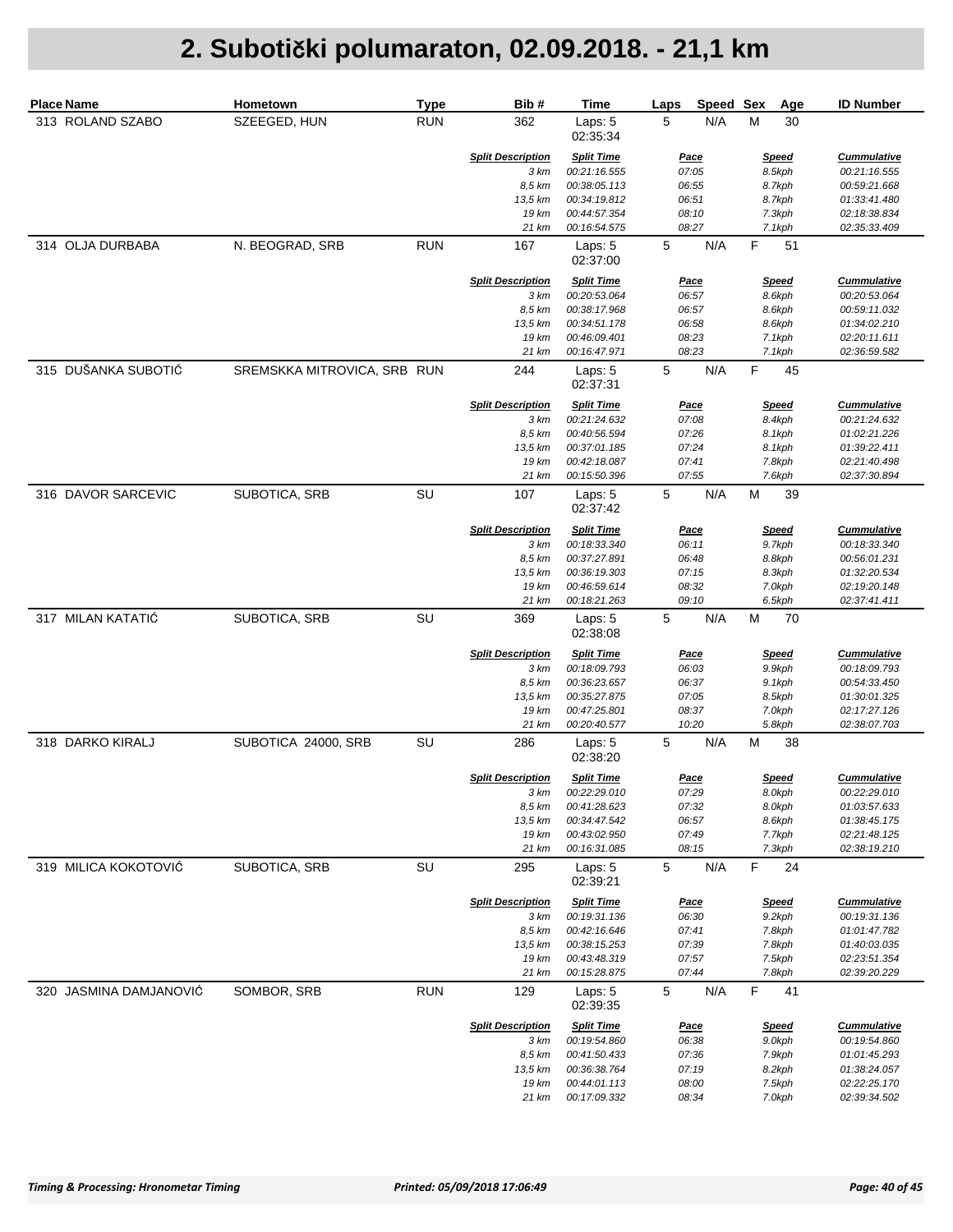| <b>Place Name</b>                     | Hometown          | <b>Type</b> | Bib#                     | Time                         | Speed Sex<br>Laps  | Age               | <b>ID Number</b>             |
|---------------------------------------|-------------------|-------------|--------------------------|------------------------------|--------------------|-------------------|------------------------------|
| 321 TATJANA DIMITRIJEVIĆ              | SUBOTICA, SRB     | SU          | 231                      | Laps: 5<br>02:39:45          | 5<br>N/A           | F<br>29           |                              |
|                                       |                   |             | <b>Split Description</b> | <b>Split Time</b>            | Pace               | <b>Speed</b>      | <b>Cummulative</b>           |
|                                       |                   |             | 3 km                     | 00:19:07.403                 | 06:22              | 9.4kph            | 00:19:07.403                 |
|                                       |                   |             | 8,5 km                   | 00:36:24.685                 | 06:37              | 9.1kph            | 00:55:32.088                 |
|                                       |                   |             | 13,5 km<br>19 km         | 00:36:45.148<br>00:47:35.252 | 07:21<br>08:39     | 8.2kph            | 01:32:17.236<br>02:19:52.488 |
|                                       |                   |             | 21 km                    | 00:19:51.638                 | 09:55              | 6.9kph<br>6.0kph  | 02:39:44.126                 |
| 322 SINIŠA TOMIĆ                      | SOMBOR, SRB       | <b>RUN</b>  | 164                      | Laps: 5<br>02:39:58          | 5<br>N/A           | M<br>29           |                              |
|                                       |                   |             | <b>Split Description</b> | <b>Split Time</b>            | <u>Pace</u>        | <b>Speed</b>      | <b>Cummulative</b>           |
|                                       |                   |             | 3 km<br>8,5 km           | 00:18:40.579<br>00:36:45.131 | 06:13<br>06:40     | 9.6kph<br>9.0kph  | 00:18:40.579<br>00:55:25.710 |
|                                       |                   |             | 13,5 km                  | 00:37:44.255                 | 07:32              | 7.9kph            | 01:33:09.965                 |
|                                       |                   |             | 19 km                    | 00:46:57.248                 | 08:32              | 7.0kph            | 02:20:07.213                 |
|                                       |                   |             | 21 km                    | 00:19:50.200                 | 09:55              | 6.0kph            | 02:39:57.413                 |
| 323 MILICA BEBIĆ                      | SUBOTICA, SRB     | SU          | 357                      | Laps: 5<br>02:40:09          | 5<br>N/A           | F<br>29           |                              |
|                                       |                   |             | <b>Split Description</b> | <b>Split Time</b>            | <u>Pace</u>        | <b>Speed</b>      | <b>Cummulative</b>           |
|                                       |                   |             | 3 km                     | 00:24:23.969                 | 08:07              | 7.4kph            | 00:24:23.969                 |
|                                       |                   |             | 8,5 km                   | 00:41:07.383                 | 07:28              | 8.0kph            | 01:05:31.352                 |
|                                       |                   |             | 13.5 km                  | 00:36:21.825                 | 07:16              | 8.2kph            | 01:41:53.177                 |
|                                       |                   |             | 19 km                    | 00:41:33.254                 | 07:33              | 7.9kph            | 02:23:26.431                 |
| 324 NATAŠA DELIBAŠIĆ                  | NOVI BEOGRAD, SRB | <b>RUN</b>  | 21 km<br>13              | 00:16:42.585<br>Laps: 5      | 08:21<br>5<br>N/A  | 7.2kph<br>F<br>51 | 02:40:09.016                 |
|                                       |                   |             |                          | 02:40:22                     |                    |                   |                              |
|                                       |                   |             | <b>Split Description</b> | <b>Split Time</b>            | <u>Pace</u>        | <b>Speed</b>      | <b>Cummulative</b>           |
|                                       |                   |             | 3 km                     | 00:21:06.915                 | 07:02              | 8.5kph            | 00:21:06.915                 |
|                                       |                   |             | 8,5 km<br>13,5 km        | 00:40:21.061<br>00:36:05.642 | 07:20<br>07:13     | 8.2kph<br>8.3kph  | 01:01:27.976<br>01:37:33.618 |
|                                       |                   |             | 19 km                    | 00:45:21.223                 | 08:14              | 7.3kph            | 02:22:54.841                 |
|                                       |                   |             | 21 km                    | 00:17:26.798                 | 08:43              | 6.9kph            | 02:40:21.639                 |
| 325 ŽAKLINA KLEMEN<br><b>MITROVIĆ</b> | NOVI SAD, SRB     | <b>RUN</b>  | 312                      | Laps: 5<br>02:42:28          | $\mathbf 5$<br>N/A | F<br>51           |                              |
|                                       |                   |             | <b>Split Description</b> | <b>Split Time</b>            | <u>Pace</u>        | <b>Speed</b>      | <b>Cummulative</b>           |
|                                       |                   |             | 3 km                     | 00:18:41.663                 | 06:13              | 9.6kph            | 00:18:41.663                 |
|                                       |                   |             | 8,5 km                   | 00:39:46.061                 | 07:13              | 8.3kph            | 00:58:27.724                 |
|                                       |                   |             | 13,5 km                  | 00:37:02.437                 | 07:24              | 8.1kph            | 01:35:30.161                 |
|                                       |                   |             | 19 km                    | 00:48:02.734                 | 08:44              | 6.9kph            | 02:23:32.895                 |
|                                       |                   |             | 21 km                    | 00:18:54.905                 | 09:27              | 6.3kph            | 02:42:27.800                 |
| 326 JELENA VESIÓ                      | SUBOTICA, SRB     | SU          | 41                       | Laps: 5<br>02:42:36          | 5<br>N/A           | F<br>35           |                              |
|                                       |                   |             | <b>Split Description</b> | <b>Split Time</b>            | Pace               | <b>Speed</b>      | <b>Cummulative</b>           |
|                                       |                   |             | 3 km                     | 00:20:15.509                 | 06:45              | 8.9kph            | 00:20:15.509                 |
|                                       |                   |             | 8,5 km                   | 00:39:00.670                 | 07:05              | 8.5kph            | 00:59:16.179                 |
|                                       |                   |             | 13,5 km<br>19 km         | 00:37:35.690<br>00:46:35.443 | 07:31<br>08:28     | 8.0kph<br>7.1kph  | 01:36:51.869<br>02:23:27.312 |
|                                       |                   |             | 21 km                    | 00:19:08.303                 | 09:34              | 6.3kph            | 02:42:35.615                 |
| 327 TIHOMIR LENDVAI                   | SUBOTICA, SRB     | SU          | 154                      | Laps: 5<br>02:42:37          | 5<br>N/A           | M<br>34           |                              |
|                                       |                   |             | <b>Split Description</b> | <b>Split Time</b>            | <u>Pace</u>        | <b>Speed</b>      | <b>Cummulative</b>           |
|                                       |                   |             | 3 km                     | 00:20:16.523                 | 06:45              | 8.9kph            | 00:20:16.523                 |
|                                       |                   |             | 8,5 km                   | 00:38:59.282                 | 07:05              | 8.5kph            | 00:59:15.805                 |
|                                       |                   |             | 13,5 km                  | 00:37:40.832                 | 07:32              | 8.0kph            | 01:36:56.637                 |
|                                       |                   |             | 19 km                    | 00:46:29.911                 | 08:27              | 7.1kph            | 02:23:26.548                 |
|                                       |                   |             | 21 km                    | 00:19:09.738                 | 09:34              | 6.3kph            | 02:42:36.286                 |
| 328 MILAN MARKÓ                       | DESZK, HUN        | <b>RUN</b>  | 56                       | Laps: 5<br>02:43:14          | 5<br>N/A           | M<br>33           |                              |
|                                       |                   |             | <b>Split Description</b> | <b>Split Time</b>            | <u>Pace</u>        | <u>Speed</u>      | <b>Cummulative</b>           |
|                                       |                   |             | 3 km                     | 00:20:09.037                 | 06:43              | 8.9kph            | 00:20:09.037                 |
|                                       |                   |             | 8,5 km                   | 00:39:02.369                 | 07:05              | 8.5kph            | 00:59:11.406                 |
|                                       |                   |             | 13,5 km                  | 00:37:14.104                 | 07:26              | 8.1kph            | 01:36:25.510                 |
|                                       |                   |             | 19 km                    | 00:47:51.910                 | 08:42              | 6.9kph            | 02:24:17.420                 |
|                                       |                   |             | 21 km                    | 00:18:56.161                 | 09:28              | 6.3kph            | 02:43:13.581                 |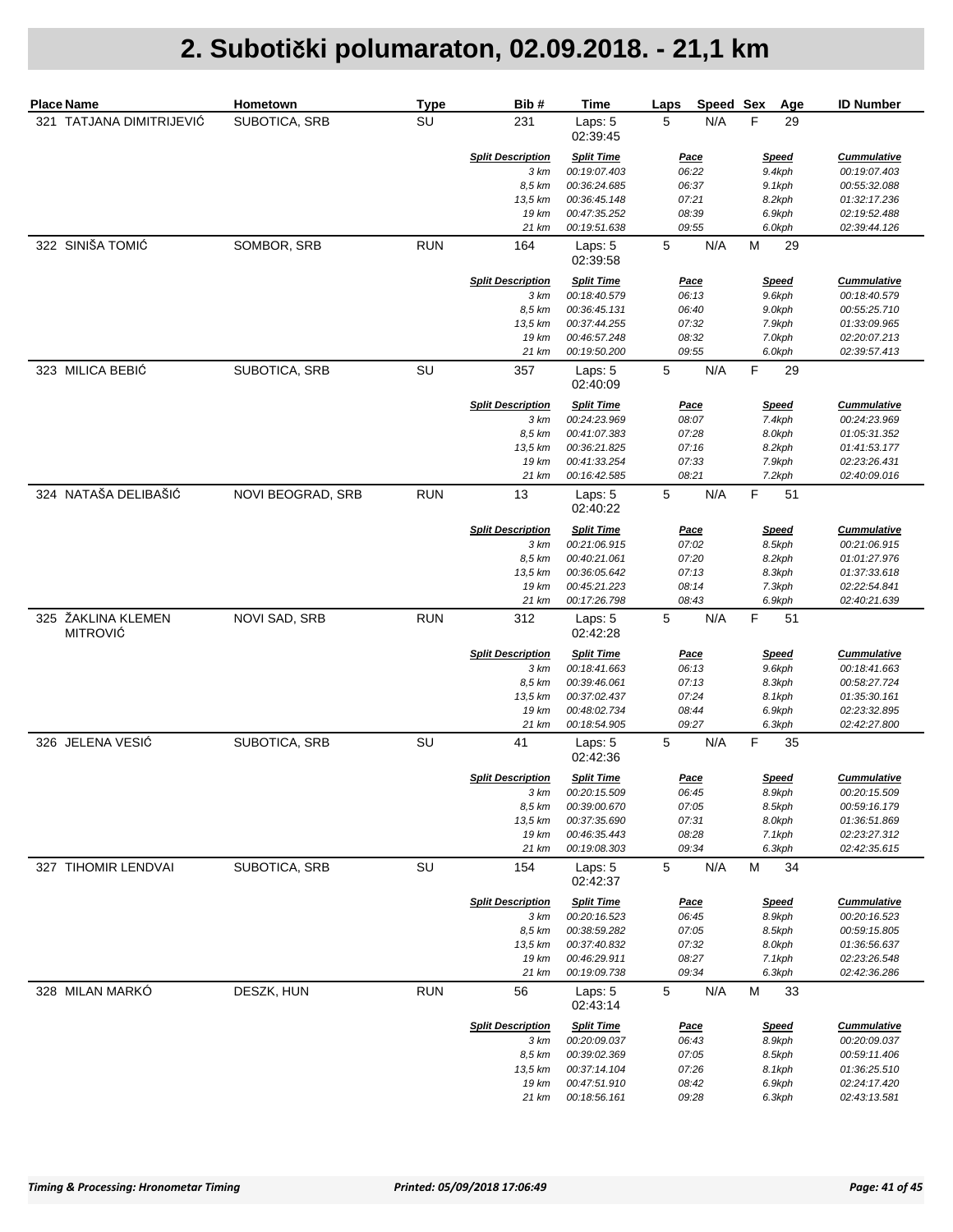| Place Name                               | Hometown            | <b>Type</b> | Bib#                     | Time                         | Laps<br>Speed  | Sex<br>Age       | <b>ID Number</b>             |
|------------------------------------------|---------------------|-------------|--------------------------|------------------------------|----------------|------------------|------------------------------|
| 329 MÁRIA KUCSERA                        | DESZK, HUN          | <b>RUN</b>  | 59                       | Laps: 5<br>02:43:16          | N/A<br>5       | F<br>31          |                              |
|                                          |                     |             | <b>Split Description</b> | <b>Split Time</b>            | <b>Pace</b>    | <u>Speed</u>     | <b>Cummulative</b>           |
|                                          |                     |             | 3 km<br>8,5 km           | 00:20:09.436<br>00:39:04.265 | 06:43<br>07:06 | 8.9kph<br>8.4kph | 00:20:09.436<br>00:59:13.701 |
|                                          |                     |             | 13,5 km                  | 00:37:15.434                 | 07:27          | 8.1kph           | 01:36:29.135                 |
|                                          |                     |             | 19 km                    | 00:47:51.141                 | 08:42          | 6.9kph           | 02:24:20.276                 |
|                                          |                     |             | 21 km                    | 00:18:55.196                 | 09:27          | 6.3kph           | 02:43:15.472                 |
| 330 ARNOLD LOSONC                        | SUBOTICA, SRB       | SU          | 203                      | Laps: 5<br>02:43:43          | 5<br>N/A       | M<br>31          |                              |
|                                          |                     |             | <b>Split Description</b> | <b>Split Time</b>            | <b>Pace</b>    | <u>Speed</u>     | <b>Cummulative</b>           |
|                                          |                     |             | 3 km                     | 00:19:32.669                 | 06:30          | 9.2kph           | 00:19:32.669                 |
|                                          |                     |             | 8,5 km                   | 00:36:25.117                 | 06:37          | 9.1kph           | 00:55:57.786                 |
|                                          |                     |             | 13,5 km                  | 00:40:37.871                 | 08:07          | 7.4kph           | 01:36:35.657                 |
|                                          |                     |             | 19 km<br>21 km           | 00:46:18.169<br>00:20:48.626 | 08:25<br>10:24 | 7.1kph<br>5.8kph | 02:22:53.826<br>02:43:42.452 |
| 331 KATARINA DJORDJEVIC                  | SUBOTICA 24000, SRB | SU          | 310                      | Laps: 5<br>02:45:25          | 5<br>N/A       | F<br>33          |                              |
|                                          |                     |             | <b>Split Description</b> | <b>Split Time</b>            | <u>Pace</u>    | <b>Speed</b>     | <b>Cummulative</b>           |
|                                          |                     |             | 3 km                     | 00:21:20.953                 | 07:06          | 8.4kph           | 00:21:20.953                 |
|                                          |                     |             | 8,5 km                   | 00:40:45.150                 | 07:24          | 8.1kph           | 01:02:06.103                 |
|                                          |                     |             | 13,5 km                  | 00:38:51.705                 | 07:46          | 7.7kph           | 01:40:57.808                 |
|                                          |                     |             | 19 km                    | 00:46:21.422                 | 08:25          | 7.1kph           | 02:27:19.230                 |
|                                          |                     |             | 21 km                    | 00:18:04.967                 | 09:02          | 6.6kph           | 02:45:24.197                 |
| 332 MARKO DROPULJA                       | SUBOTICA, SRB       | SU          | 303                      | Laps: 5<br>02:45:41          | 5<br>N/A       | M<br>25          |                              |
|                                          |                     |             | <b>Split Description</b> | <b>Split Time</b>            | <u>Pace</u>    | <b>Speed</b>     | <b>Cummulative</b>           |
|                                          |                     |             | 3 km                     | 00:19:59.760                 | 06:39          | 9.0kph           | 00:19:59.760                 |
|                                          |                     |             | 8,5 km                   | 00:39:43.096                 | 07:13          | 8.3kph           | 00:59:42.856                 |
|                                          |                     |             | 13,5 km                  | 00:38:18.307                 | 07:39          | 7.8kph           | 01:38:01.163                 |
|                                          |                     |             | 19 km                    | 00:48:33.381                 | 08:49          | 6.8kph           | 02:26:34.544                 |
|                                          |                     |             | 21 km                    | 00:19:06.090                 | 09:33          | 6.3kph           | 02:45:40.634                 |
| 333 ARELENA PETRIK POPOVIĆ SUBOTICA, SRB |                     | SU          | 296                      | Laps: 5<br>02:45:46          | 5<br>N/A       | F<br>26          |                              |
|                                          |                     |             | <b>Split Description</b> | <b>Split Time</b>            | <u>Pace</u>    | <b>Speed</b>     | <b>Cummulative</b>           |
|                                          |                     |             | 3 km                     | 00:19:33.235                 | 06:31          | 9.2kph           | 00:19:33.235                 |
|                                          |                     |             | 8,5 km                   | 00:42:16.357                 | 07:41          | 7.8kph           | 01:01:49.592                 |
|                                          |                     |             | 13,5 km                  | 00:38:26.182                 | 07:41          | 7.8kph           | 01:40:15.774                 |
|                                          |                     |             | 19 km                    | 00:46:21.377                 | 08:25          | 7.1kph           | 02:26:37.151                 |
|                                          |                     |             | 21 km                    | 00:19:08.813                 | 09:34          | 6.3kph           | 02:45:45.964                 |
| 334 JELENA ĐOGIĆ                         | SUBOTICA, SRB       | SU          | 66                       | Laps: 5<br>02:48:12          | 5<br>N/A       | F<br>29          |                              |
|                                          |                     |             | <b>Split Description</b> | <b>Split Time</b>            | Pace           | <b>Speed</b>     | <b>Cummulative</b>           |
|                                          |                     |             | 3 km                     | 00:19:52.085                 | 06:37          | 9.1kph           | 00:19:52.085                 |
|                                          |                     |             | 8,5 km                   | 00:41:59.130                 | 07:38          | 7.9kph           | 01:01:51.215                 |
|                                          |                     |             | 13,5 km                  | 00:38:27.884                 | 07:41          | 7.8kph           | 01:40:19.099                 |
|                                          |                     |             | 19 km                    | 00:48:54.755                 | 08:53          | 6.7kph           | 02:29:13.854                 |
|                                          |                     |             | 21 km                    | 00:18:58.102                 | 09:29          | 6.3kph           | 02:48:11.956                 |
| 335 BORIS SAULIĆ                         | SUBOTICA, SRB       | SU          | 287                      | Laps: 5<br>02:52:14          | 5<br>N/A       | M<br>38          |                              |
|                                          |                     |             | <b>Split Description</b> | <b>Split Time</b>            | <u>Pace</u>    | <u>Speed</u>     | <b>Cummulative</b>           |
|                                          |                     |             | 3 km                     | 00:23:50.629                 | 07:56          | 7.5kph           | 00:23:50.629                 |
|                                          |                     |             | 8,5 km                   | 00:43:40.462                 | 07:56          | 7.6kph           | 01:07:31.091                 |
|                                          |                     |             | 13,5 km                  | 00:38:35.504                 | 07:43          | 7.8kph           | 01:46:06.595                 |
|                                          |                     |             | 19 km                    | 00:47:00.540                 | 08:32          | 7.0kph           | 02:33:07.135                 |
|                                          |                     |             | 21 km                    | 00:19:06.044                 | 09:33          | 6.3kph           | 02:52:13.179                 |
| 336 VANJA VUGDELIJA                      | SUBOTICA, SRB       | SU          | 83                       | Laps: 5<br>02:52:15          | 5<br>N/A       | F<br>24          |                              |
|                                          |                     |             | <b>Split Description</b> | <b>Split Time</b>            | <u>Pace</u>    | <b>Speed</b>     | <b>Cummulative</b>           |
|                                          |                     |             | 3 km                     | 00:21:42.222                 | 07:14          | 8.3kph           | 00:21:42.222                 |
|                                          |                     |             | 8,5 km                   | 00:45:11.589                 | 08:13          | 7.3kph           | 01:06:53.811                 |
|                                          |                     |             | 13,5 km                  | 00:38:48.390                 | 07:45          | 7.7kph           | 01:45:42.201                 |
|                                          |                     |             | 19 km                    | 00:47:04.393                 | 08:33          | 7.0kph           | 02:32:46.594                 |
|                                          |                     |             | 21 km                    | 00:19:27.833                 | 09:43          | 6.2kph           | 02:52:14.427                 |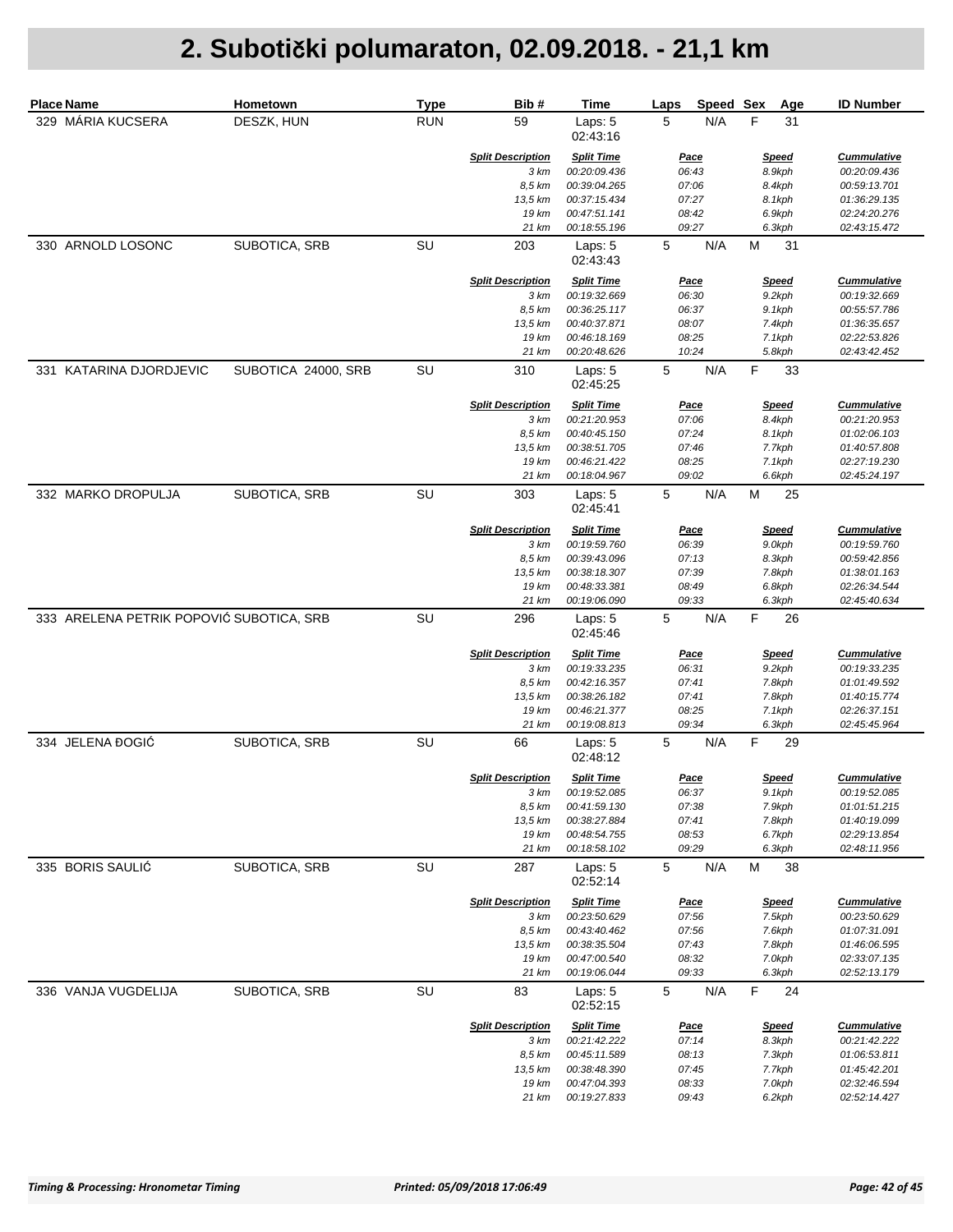| <b>Place Name</b>                        | Hometown           | <b>Type</b> | Bib#                             | Time                              | Speed Sex<br>Laps     | Age                    | <b>ID Number</b>                   |
|------------------------------------------|--------------------|-------------|----------------------------------|-----------------------------------|-----------------------|------------------------|------------------------------------|
| 337 LJILJANA NAĐ MAGLAJČIĆ SUBOTICA, SRB |                    | SU          | 378                              | Laps: 5<br>02:52:49               | 5<br>N/A              | F<br>31                |                                    |
|                                          |                    |             | <b>Split Description</b><br>3 km | <b>Split Time</b><br>00:20:59.007 | <b>Pace</b><br>06:59  | <b>Speed</b><br>8.6kph | <b>Cummulative</b><br>00:20:59.007 |
|                                          |                    |             | 8,5 km                           | 00:41:28.030                      | 07:32                 | 8.0kph                 | 01:02:27.037                       |
|                                          |                    |             | 13,5 km                          | 00:39:32.829                      | 07:54                 | 7.6kph                 | 01:41:59.866                       |
|                                          |                    |             | 19 km                            | 00:52:16.242                      | 09:30                 | 6.3kph                 | 02:34:16.108                       |
|                                          |                    |             | 21 km                            | 00:18:32.644                      | 09:16                 | 6.5kph                 | 02:52:48.752                       |
| 338 SANELA VLAHOVIC                      | SUBTICA, SRB       | SU          | 179                              | Laps: 5<br>02:52:52               | 5<br>N/A              | $\mathsf{F}$<br>27     |                                    |
|                                          |                    |             | <b>Split Description</b><br>3 km | <b>Split Time</b><br>00:24:27.172 | <b>Pace</b><br>08:09  | <b>Speed</b>           | <b>Cummulative</b><br>00:24:27.172 |
|                                          |                    |             | 8,5 km                           | 00:47:02.722                      | 08:33                 | 7.4kph<br>7.0kph       | 01:11:29.894                       |
|                                          |                    |             | 13,5 km                          | 00:40:57.739                      | 08:11                 | 7.3kph                 | 01:52:27.633                       |
|                                          |                    |             | 19 km                            | 00:46:50.390                      | 08:30                 | 7.0kph                 | 02:39:18.023                       |
|                                          |                    |             | 21 km                            | 00:13:33.453                      | 06:46                 | 8.9kph                 | 02:52:51.476                       |
| 339 BOJANA FAZEKAŠ                       | SUBOTICA, SRB      | SU          | 304                              | Laps: 5<br>02:56:49               | $\mathbf 5$<br>N/A    | F<br>40                |                                    |
|                                          |                    |             | <b>Split Description</b>         | <b>Split Time</b>                 | <u>Pace</u>           | <b>Speed</b>           | <b>Cummulative</b>                 |
|                                          |                    |             | 3 km                             | 00:22:43.624                      | 07:34                 | 7.9kph                 | 00:22:43.624                       |
|                                          |                    |             | 8,5 km<br>13,5 km                | 00:43:53.278<br>00:43:42.514      | 07:58                 | 7.5kph<br>6.9kph       | 01:06:36.902<br>01:50:19.416       |
|                                          |                    |             | 19 km                            | 00:48:48.210                      | 08:44<br>08:52        | 6.8kph                 | 02:39:07.626                       |
|                                          |                    |             | 21 km                            | 00:17:41.335                      | 08:50                 | 6.8kph                 | 02:56:48.961                       |
| 340 ANA POPOVIC                          | SUBTICA, SRB       | SU          | 180                              | Laps: 5<br>03:00:42               | 5<br>N/A              | F<br>36                |                                    |
|                                          |                    |             | <b>Split Description</b>         | <b>Split Time</b>                 | <u>Pace</u>           | <b>Speed</b>           | <b>Cummulative</b>                 |
|                                          |                    |             | 3 km                             | 00:24:26.973                      | 08:08                 | 7.4kph                 | 00:24:26.973                       |
|                                          |                    |             | 8,5 km                           | 00:47:02.687                      | 08:33                 | 7.0kph                 | 01:11:29.660                       |
|                                          |                    |             | 13,5 km                          | 00:41:01.992                      | 08:12                 | 7.3kph                 | 01:52:31.652                       |
|                                          |                    |             | 19 km                            | 00:49:46.832                      | 09:03                 | 6.6kph                 | 02:42:18.484                       |
| <b>GERGO BALOG</b><br>341                | MAGYARKANIZSA, HUN | <b>RUN</b>  | 21 km<br>382                     | 00:18:23.196<br>Laps: 5           | 09:11<br>5<br>N/A     | 6.5kph<br>M<br>20      | 03:00:41.680                       |
|                                          |                    |             | <b>Split Description</b>         | 03:02:17<br><b>Split Time</b>     | <u>Pace</u>           | <b>Speed</b>           | <b>Cummulative</b>                 |
|                                          |                    |             | 3 km                             | 00:17:57.899                      | 05:59                 | 10.0kph                | 00:17:57.899                       |
|                                          |                    |             | 8,5 km                           | 00:38:57.134                      | 07:04                 | 8.5kph                 | 00:56:55.033                       |
|                                          |                    |             | 13,5 km                          | 00:42:06.461                      | 08:25                 | 7.1kph                 | 01:39:01.494                       |
|                                          |                    |             | 19 km                            | 00:57:47.677                      | 10:30                 | 5.7kph                 | 02:36:49.171                       |
|                                          |                    |             | 21 km                            | 00:25:27.877                      | 12:43                 | 4.7kph                 | 03:02:17.048                       |
| 342 SIMO DJURIC                          | BAČKI JARAK, SRB   | <b>RUN</b>  | 229                              | Laps: 2<br>00:40:47               | $\overline{2}$<br>N/A | M<br>25                |                                    |
|                                          |                    |             | <b>Split Description</b>         | <b>Split Time</b>                 | <u>Pace</u>           | <u>Speed</u>           | <b>Cummulative</b>                 |
|                                          |                    |             | 3 km                             | 00:13:16.201                      | 04:25                 | 13.6kph                | 00:13:16.201                       |
|                                          |                    |             | 8,5 km                           | 00:27:30.282                      | 05:00                 | 12.0kph                | 00:40:46.483                       |
| 343 ĐORĐE KUTUZOV                        | SUBOTICA, SRB      | SU          | 315                              | Laps: 2<br>00:52:05               | $\overline{2}$<br>N/A | M<br>37                |                                    |
|                                          |                    |             | <b>Split Description</b>         | <b>Split Time</b>                 | <b>Pace</b>           | <b>Speed</b>           | <b>Cummulative</b>                 |
|                                          |                    |             | 3 km                             | 00:19:22.711                      | 06:27                 | 9.3kph                 | 00:19:22.711                       |
|                                          |                    |             | 8,5 km                           | 00:32:41.680                      | 05:56                 | 10.1kph                | 00:52:04.391                       |
| 344 DALIBOR LETOVIC                      | SUBOTICA 2400, SRB | SU          | 74                               | Laps: 2<br>00:54:58               | $\overline{2}$<br>N/A | M<br>34                |                                    |
|                                          |                    |             | <b>Split Description</b>         | <b>Split Time</b>                 | <u>Pace</u>           | <u>Speed</u>           | <b>Cummulative</b>                 |
|                                          |                    |             | 3 km                             | 00:19:19.555                      | 06:26                 | 9.3kph                 | 00:19:19.555                       |
|                                          |                    |             | 8,5 km                           | 00:35:37.778                      | 06:28                 | 9.3kph                 | 00:54:57.333                       |
| 345 MILE STEFANOVIĆ                      | BEOGRAD, SRB       | <b>RUN</b>  | 380                              | Laps: 2<br>00:55:22               | $\overline{c}$<br>N/A | M<br>37                |                                    |
|                                          |                    |             | <b>Split Description</b>         | <b>Split Time</b>                 | <b>Pace</b>           | <b>Speed</b>           | <b>Cummulative</b>                 |
|                                          |                    |             | 3 km<br>8,5 km                   | 00:17:34.023<br>00:37:47.760      | 05:51<br>06:52        | 10.2kph<br>8.7kph      | 00:17:34.023<br>00:55:21.783       |
|                                          |                    |             |                                  |                                   |                       |                        |                                    |
| 346 SANJA BRCANSKI                       | SUBOTICA, SRB      | SU          | 138                              | Laps: 2<br>00:55:56               | $\overline{2}$<br>N/A | F<br>42                |                                    |
|                                          |                    |             | <b>Split Description</b>         | <b>Split Time</b>                 | <u>Pace</u>           | <u>Speed</u>           | <b>Cummulative</b>                 |
|                                          |                    |             | 3 km                             | 00:19:17.914                      | 06:25                 | 9.3kph                 | 00:19:17.914                       |
|                                          |                    |             | 8,5 km                           | 00:36:37.937                      | 06:39                 | 9.0kph                 | 00:55:55.851                       |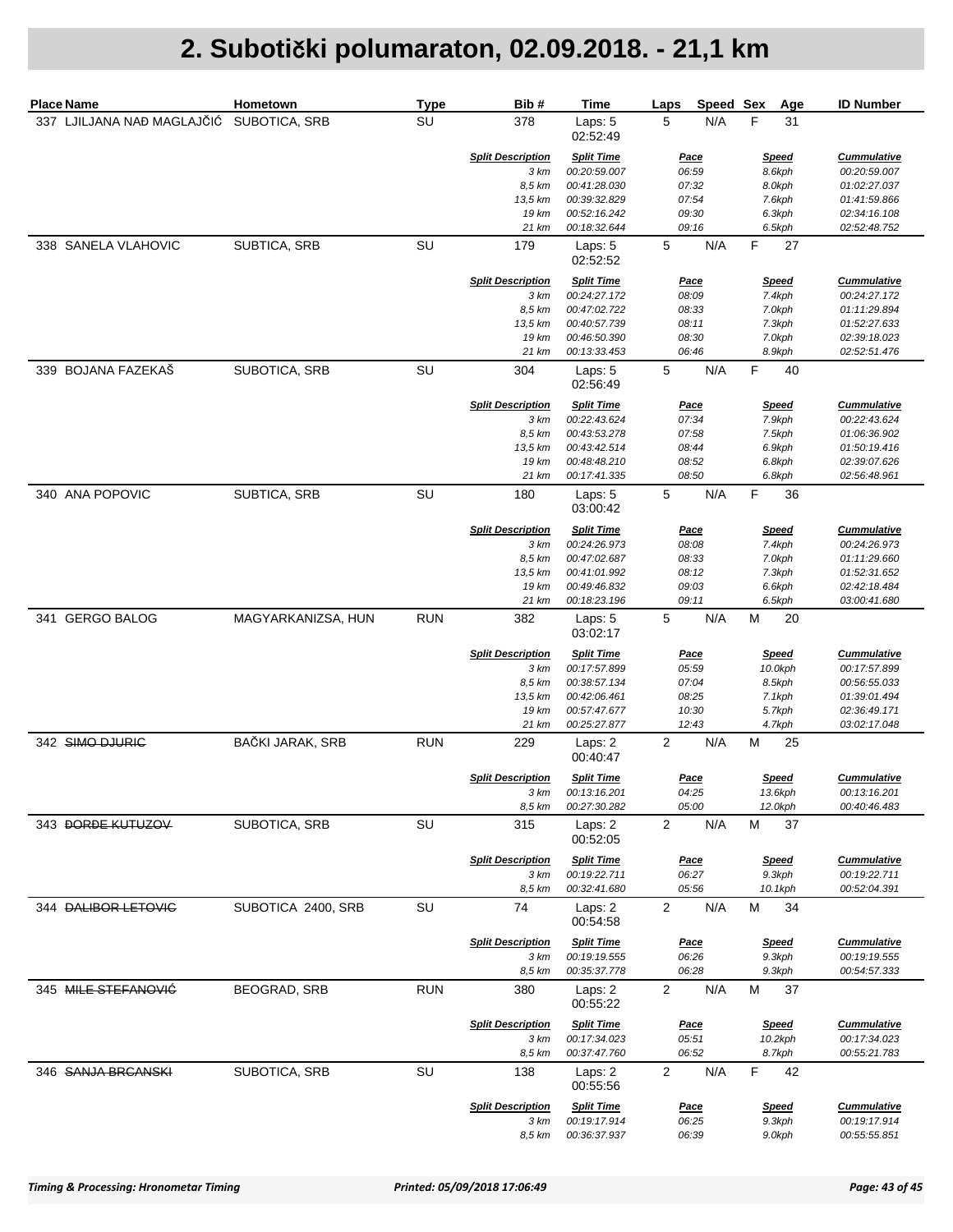|     | Place Name               | Hometown               | <b>Type</b> | Bib#                             | <b>Time</b>                       | Speed Sex<br>Laps    | Age               | <b>ID Number</b>                   |
|-----|--------------------------|------------------------|-------------|----------------------------------|-----------------------------------|----------------------|-------------------|------------------------------------|
|     | 347 ISTVÁN MEGADJA       | SUBOTICA, SRB          | SU          | 260                              | Laps: 2<br>00:57:39               | 2<br>N/A             | М<br>43           |                                    |
|     |                          |                        |             | <b>Split Description</b>         | <b>Split Time</b>                 | Pace                 | <b>Speed</b>      | <b>Cummulative</b>                 |
|     |                          |                        |             | 3 km<br>8,5 km                   | 00:20:50.375<br>00:36:48.565      | 06:56<br>06:41       | 8.6kph<br>9.0kph  | 00:20:50.375<br>00:57:38.940       |
|     | 348 VLADIMIR RADOVANOVIC | VOZDOVAC-BEOGRAD, SRB  | <b>RUN</b>  | 201                              | Laps: 1<br>00:21:02               | $\mathbf{1}$<br>N/A  | M<br>25           |                                    |
|     |                          |                        |             | <b>Split Description</b>         | <b>Split Time</b>                 | <u>Pace</u>          | <b>Speed</b>      | <b>Cummulative</b>                 |
|     |                          |                        |             | 3 km                             | 00:21:01.965                      | 07:00                | 8.6kph            | 00:21:01.965                       |
|     | DQ KARIM BENDJAMAA       | SUBOTICA, SRB          | SU          | 388                              | Laps: 5<br>00:18:26               | 5<br>N/A             | M<br>18           |                                    |
|     |                          |                        |             | <b>Split Description</b>         | <b>Split Time</b>                 | Pace                 | <b>Speed</b>      | <b>Cummulative</b>                 |
|     |                          |                        |             | 3 km<br>8,5 km                   | 00:00:00.000<br>00:00:00.000      | 00:00<br>00:00       | 0.0kph<br>0.0kph  | 00:00:00.000<br>00:00:00.000       |
|     |                          |                        |             | 13,5 km                          | 00:00:00.000                      | 00:00                | 0.0kph            | 00:00:00.000                       |
|     |                          |                        |             | 19 km                            | 00:00:00.000                      | 00:00                | 0.0kph            | 00:00:00.000                       |
|     |                          |                        |             | 21 km                            | 00:18:25.554                      | 09:12                | 6.5kph            | 00:18:25.554                       |
| DQ  | <b>FOUZI BENDJAMAA</b>   | SUBOTICA, SRB          | SU          | 389                              | Laps: 5<br>00:21:06               | 5<br>N/A             | M<br>24           |                                    |
|     |                          |                        |             | <b>Split Description</b>         | <b>Split Time</b>                 | Pace                 | <b>Speed</b>      | <b>Cummulative</b>                 |
|     |                          |                        |             | 3 km                             | 00:00:00.000                      | 00:00                | 0.0kph            | 00:00:00.000                       |
|     |                          |                        |             | 8.5 km<br>13,5 km                | 00:00:00.000<br>00:00:00.000      | 00:00<br>00:00       | 0.0kph<br>0.0kph  | 00:00:00.000<br>00:00:00.000       |
|     |                          |                        |             | 19 km                            | 00:00:00.000                      | 00:00                | 0.0kph            | 00:00:00.000                       |
|     |                          |                        |             | 21 km                            | 00:21:05.194                      | 10:32                | 5.7kph            | 00:21:05.194                       |
| DQ. | RONALD JOZSEF            | KANJIZA, SRB           | <b>RUN</b>  | 387                              | Laps: 5<br>00:26:30               | 5<br>N/A             | M<br>35           |                                    |
|     |                          |                        |             | <b>Split Description</b>         | <b>Split Time</b>                 | <u>Pace</u>          | <u>Speed</u>      | <b>Cummulative</b>                 |
|     |                          |                        |             | 3 km                             | 00:00:00.000                      | 00:00                | 0.0kph            | 00:00:00.000                       |
|     |                          |                        |             | 8,5 km                           | 00:00:00.000                      | 00:00                | 0.0kph            | 00:00:00.000                       |
|     |                          |                        |             | 13,5 km<br>19 km                 | 00:00:00.000                      | 00:00                | 0.0kph            | 00:00:00.000                       |
|     |                          |                        |             | 21 km                            | 00:00:00.000<br>00:26:29.240      | 00:00<br>13:14       | 0.0kph<br>4.5kph  | 00:00:00.000<br>00:26:29.240       |
|     | DQ PREDRAG ĐURIĆ         | BEOGRAD- ČUKARICA, SRB | <b>RUN</b>  | 381                              | Laps: 5<br>00:28:49               | 5<br>N/A             | M<br>37           |                                    |
|     |                          |                        |             | <b>Split Description</b><br>3 km | <b>Split Time</b><br>00:00:00.000 | <u>Pace</u><br>00:00 | <b>Speed</b>      | <b>Cummulative</b><br>00:00:00.000 |
|     |                          |                        |             | 8,5 km                           | 00:00:00.000                      | 00:00                | 0.0kph<br>0.0kph  | 00:00:00.000                       |
|     |                          |                        |             | 13,5 km                          | 00:00:00.000                      | 00:00                | 0.0kph            | 00:00:00.000                       |
|     |                          |                        |             | 19 km                            | 00:00:00.000                      | 00:00                | 0.0kph            | 00:00:00.000                       |
|     |                          |                        |             | 21 km                            | 00:28:48.440                      | 14:24                | 4.2kph            | 00:28:48.440                       |
|     | DQ LASLO LUDMAN          | ČANTAVIR, SRB          | <b>RUN</b>  | 341                              | Laps: 5<br>00:32:32               | 5<br>N/A             | M<br>38           |                                    |
|     |                          |                        |             | <b>Split Description</b>         | <b>Split Time</b>                 | <u>Pace</u>          | <b>Speed</b>      | <b>Cummulative</b>                 |
|     |                          |                        |             | 3 km                             | 00:00:00.000                      | 00:00                | 0.0kph            | 00:00:00.000                       |
|     |                          |                        |             | 8,5 km<br>13,5 km                | 00:00:00.000<br>00:00:00.000      | 00:00<br>00:00       | 0.0kph<br>0.0kph  | 00:00:00.000<br>00:00:00.000       |
|     |                          |                        |             | 19 km                            | 00:00:00.000                      | 00:00                | 0.0kph            | 00:00:00.000                       |
|     |                          |                        |             | 21 km                            | 00:32:31.120                      | 16:15                | 3.7kph            | 00:32:31.120                       |
|     | DQ IULIAN ZAHARIA        | <b>ISACCEA, ROU</b>    | <b>RUN</b>  | 331                              | Laps: $5$<br>01:30:44             | $\mathbf 5$<br>N/A   | M<br>50           |                                    |
|     |                          |                        |             | <b>Split Description</b>         | <b>Split Time</b>                 | <u>Pace</u>          | <b>Speed</b>      | <b>Cummulative</b>                 |
|     |                          |                        |             | 3 km                             | 00:16:03.559                      | 05:21                | 11.2kph           | 00:16:03.559                       |
|     |                          |                        |             | 8,5 km                           | 00:00:00.000                      | 00:00                | 0.0kph            | 00:16:03.559                       |
|     |                          |                        |             | 13,5 km<br>19 km                 | 00:35:46.848<br>00:28:25.350      | 07:09<br>05:10       | 8.4kph<br>11.6kph | 00:51:50.407<br>01:20:15.757       |
|     |                          |                        |             | 21 km                            | 00:10:28.196                      | 05:14                | 11.5kph           | 01:30:43.953                       |
|     | DQ MARKO STEVANOVIĆ      | BEOGRAD ČUKARICA, SRB  | <b>RUN</b>  | 21                               | Laps: 5<br>01:41:01               | $\mathbf 5$<br>N/A   | M<br>26           |                                    |
|     |                          |                        |             | <b>Split Description</b>         | <b>Split Time</b>                 | <u>Pace</u>          | <b>Speed</b>      | <b>Cummulative</b>                 |
|     |                          |                        |             | 3 km                             | 00:12:52.833                      | 04:17                | 14.0kph           | 00:12:52.833                       |
|     |                          |                        |             | 8,5 km                           | 00:23:29.025                      | 04:16                | 14.1kph           | 00:36:21.858                       |
|     |                          |                        |             | 13,5 km                          | 00:00:00.000                      | 00:00                | 0.0kph            | 00:36:21.858                       |
|     |                          |                        |             | 19 km                            | 00:00:00.000                      | 00:00                | 0.0kph            | 00:36:21.858                       |
|     |                          |                        |             | 21 km                            | 01:04:38.476                      | 32:19                | 1.9kph            | 01:41:00.334                       |